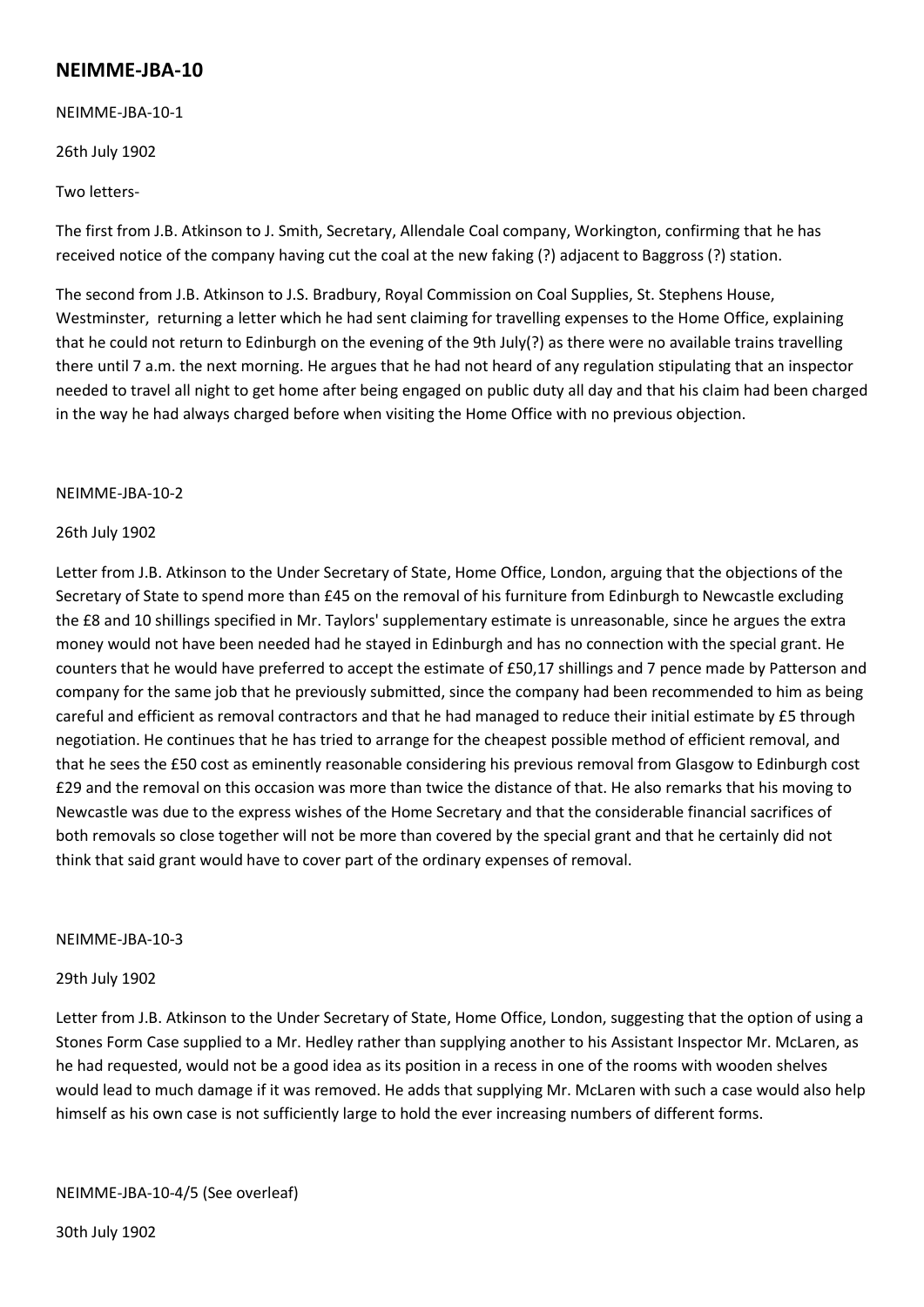Plan of the metalliferous mine of Elliscales at Dalton-in-Furness owned by the Elliscale Mining company Ltd, Whitehaven, which discontinued the working of the Red Hematite Iron Ore on the 30th April 1902 due to exhaustion of the ore using the true meridian process and signed by J.B. Atkinson.

## NEIMME-JBA-10-6

30th July 1902

Letter from J.B. Atkinson to John H. Merivale, Broomhill colliery, Ashington, confirming the appointment of Charles Herman Merivale as the manager of Newburgh Colliery replacing Mr. W.L. Lishman.

### NEIMME-JBA-10-7

30th (?) July/1st August 1902

# Two letters-

The first from J.B. Atkinson to John Green and sons, quarrymasters, Alnwick, supplying him with two copies of the abstract of quarries act for his A(?) and Alnwick quarries but advising him that in future he will not be able to supply such items, and that he should write to the address at the foot of the abstracts if he wanted anything more of this kind in the future.

The second from J.B. Atkinson to G.F. Bell, dated 1st August, asking him to alter his expense account for July by leaving out the expense for hiring in the Woodburn inquest on the way back. He remarks that his account included charges for cab hire to Newcastle and then to Newbiggan via Morpeth but no hire at the other end. He adds that he charged for Newbiggan since he could not find the fare to Ashington.

### NEIMME-JBA-10-8

1st August/2nd August 1902

Three letters-

The first from J.B. Atkinson to R. Donald Bain saying that he will be located at the temporary address of Freelands in Alnwick until his new address at Devonshire Terrace in Newcastle is ready. He also asks that Mr. Bain arrange a meeting with mine owners (see letter below) so they can make some kind of settlement regarding differing Special Rules.

The second from J.B. Atkinson to R. Donald Bain, Her Majesty's Inspector of Mines, Durham, confirming receipt of Special Rules signed by Mr. Bain on the 19th April 1902 for Cartsbog colliery, Emmerton, Coalcleagh and the Langley Fireclay mine of Northumberland and the Barrule quarry of the Isle of Man. He asks if signed copies were sent to the various owners of said mines at the time.

The third from J.B. Atkinson to H.R. Simpson, quarrymaster, Lazonby R.S.O, Cumberland, dated 2nd August, enclosing a copy of the abstract of the quarries act for posting at his quarry which he suggests should be all that is legally necessary to post up since there does not appear top have any Special Rules established there. He adds that he will not be able to supply such copies in future and that he should take note of the address of the stationers at the foot of said abstract if he wishes such copies in future.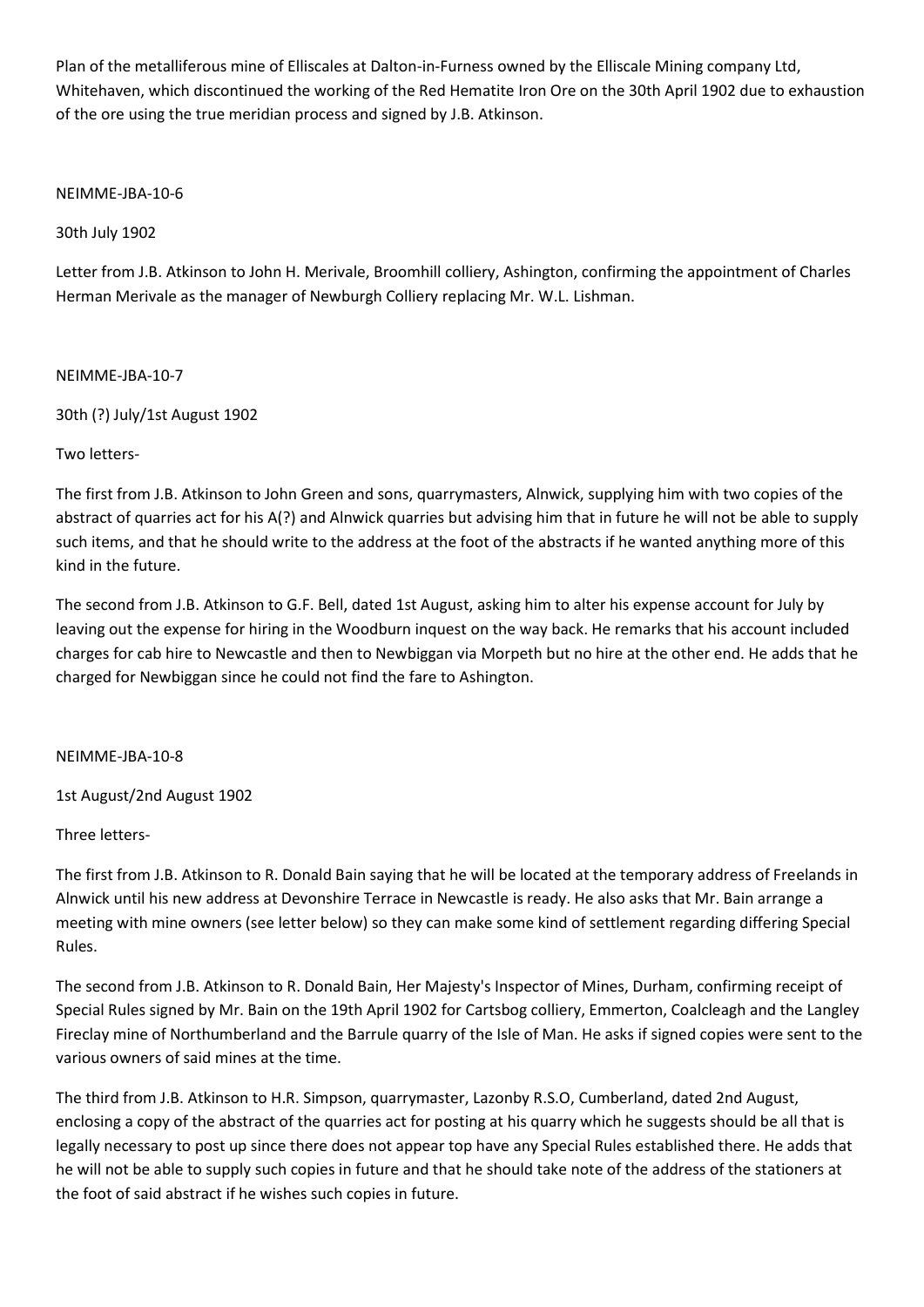2nd August 1902

Two letters-

The first from J.B. Atkinson to R. Calder, Broughty Ferry, confirming his receipt of Mr. Smillie's claim for expenses, and enclosing a duplicate claim of same which he has signed. He adds that his temporary quarters in Alnwick are very nice while he waits to move in to his new permanent address in Newcastle (see NEIMME-JBA-10-8, 1st letter above) and that he would be glad to see him at the Newcastle address if he wishes to visit.

The second from J.B. Atkinson to G.F. Bell touching on two subjects- firstly, whether certain conviction returns are sent to the Home Office, if they are whether they are returned and if not, whether a Mr. Hedley keeps a copy. Secondly, he asks Mr. Bell whether he can clarify some of the details from his report from Dunston colliery on an accident injuring four people so he can send details for the Labour Gazette. He asks whether the burns incurred were due solely to the flame of gunpowder or due partly also to coal dust or gas being present which could extend the flame of a burnt out shot. He notes that it is very unusual for the flame of a burnt out shot to be able to burn three people by the flame of the explosive only unless it has exploded prematurely. He asks that this information be sent by return of post since he has deliveries on Sundays and the Gazette form on the subject has to be sent the next day.

### NEIMME-JBA-10-10

### 2nd August 1902

Letter from J.B. Atkinson to the Townhead Mining company, Townhead Mines, Egremont, Cumberland, confirming that they have abandoned their no.1 shaft after not using it since the 17th June. He adds in a postscript that if the quantity of ore they managed to gain from the shaft is included in their return sent at the end of the year they do not need to send a return now, noting he has no copies of said returns by him.

### NEIMME-JBA-10-11

3rd August 1902

Plan containing statistics for July 1902 signed by J.B. Atkinson.

### NEIMME-JBA-10-12

### 3rd August 1902

Plan containing statistics and a report on 7 accidents occurring at local mines during July. The first on 1st July occurred at Marley Hill colliery when the fuse of a shot in the pavement of a coal seam that had been lit in the previous shift exploded when the injured man was thought to be attempting to unram it with an iron scraper. The second occurred on the 8th July at Dunston colliery where purportedly three men were burned by a blown out shot. Mr. Atkinson notes that the accident occurred before he took over at the district and he is unhappy with the details of the report made and he is looking into them (see NEIMME-JBA-10-9, 2nd letter). The third accident occurred at Seaton Delaval colliery where an explosion took place while a man was separating a 4 inch cartridge of gunpowder into a hole in the coal. The explosion was thought to have been caused by the presence of braes or pyrites in the coal. The fourth accident occurred at the Loanwood quarry on the 16th July. The men involved were killed when they waited 15 minutes after the days work was over after pouring 30 pounds of gunpowder into a fissure and inserting a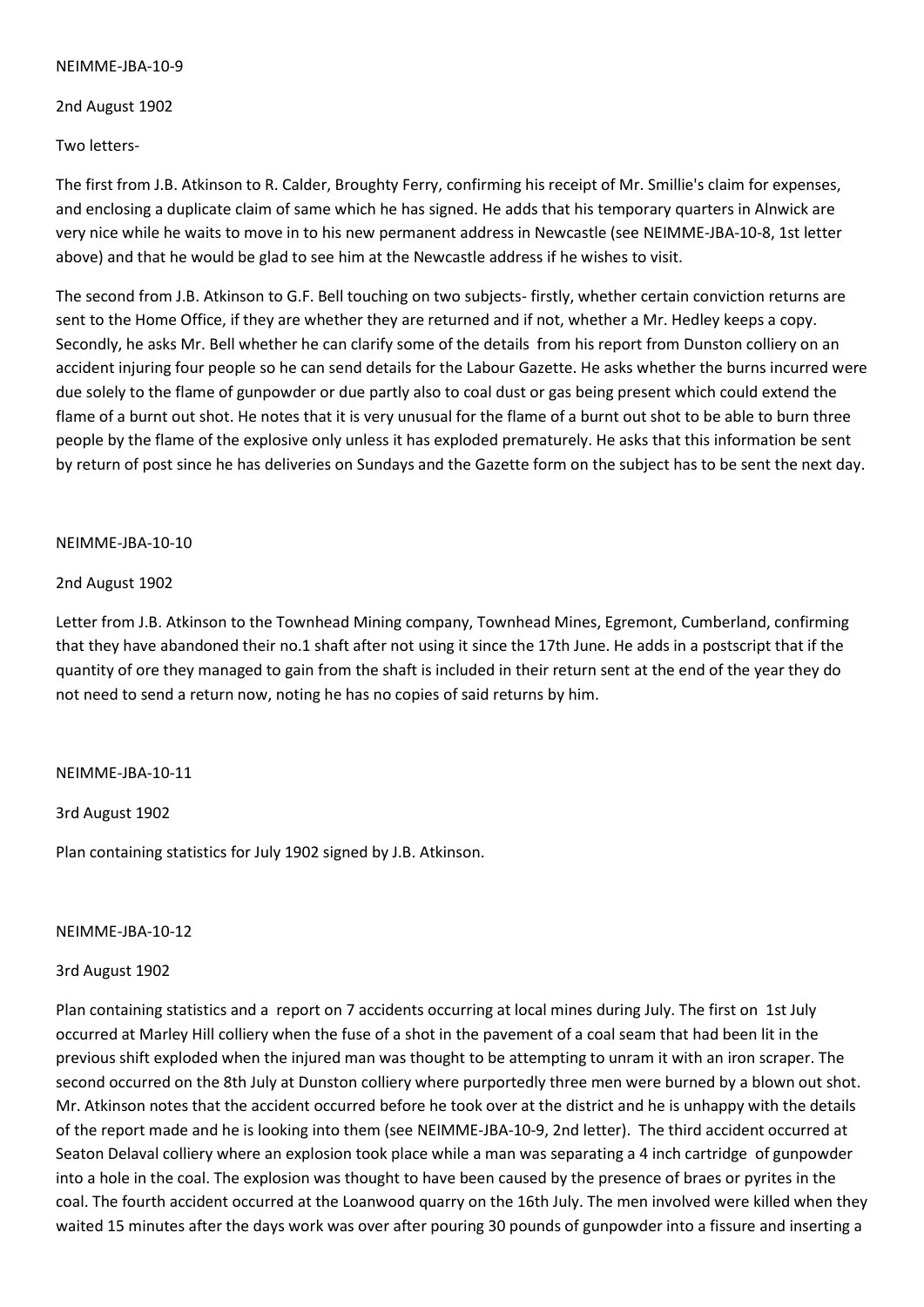fuse. Nobody but the deceased men were present at the explosion. The fifth explosion occurred at the Lindal Moor Iron Ore mine when the man who was injured, who was charging a vertical hole with a cartridge with cap and fuse attached with a wooden hammer, would seem to have used too much force with the hammer causing the charge to explode. The sixth occurred at Hazelrigg colliery on the 29th July when a worker appears to have lit powder in a squib instead of the match paper attached. The seventh and final explosion occurred on the 31st July at the Margaret Iron Ore mine leading to the death of the miner involved. The miner, believing the lighted candle he had put under the fuse of a shot had gone out, returned to it. When he saw that the fuse had indeed been lit, he tried to leap to safety only for him to fall down a slope fatally injuring himself. All of the explosions were related to gunpowder except the 17th July explosion involving gelignite and the final explosion in which gelatine dynamite was involved.

### NEIMME-JBA-10-13

# 2nd August/3rd August 1902

# Three letters-

The first from J.B. Atkinson, Freelands, Alnwick, to the Agent General for New South Wales, Westminster, London, inquiring whether the Government Inspector lost in the Mount Kemble colliery explosion is his brother.

The second from J.B. Atkinson to W. Russell, secretary, Royal Commission on Coal Supplies, Westminster, enclosing the corrected proof of his evidence before the Commission.

The third from J.B. Atkinson to John Graham, dated 3rd August, expressing his opinion that the Government Inspector that Mr. Graham mentions in his quote cannot be his brother Ash, because his brother has assistants who do periodical inspections and that if the Inspector involved had been the Chief Inspector that would have been stated. He notes that he has wired a telegram to the Agent General Mr. Copeland to confirm that Ash was not the man involved (see first letter above). He adds that he has had some business with Mr. Spencer that year and that he will keep him informed as to what he says.

### NEIMME-JBA-10-14

2nd August 1902

Two letters-

The first from J.B. Atkinson to Mr. Flint, manager, Newburgh Colliery, Acklington, noting that he will be visiting the colliery on the 5th August at about 11a.m. to enquire about the accident to a Mr. Common.

The second from J.B. Atkinson to the Postmaster, Newcastle upon Tyne, asking if it might be advisable for him to have a Registered Telegraphic Address now that he has come to his new home at Devonshire Terrace (see NEIMME-JBA-10-2 etc.) He asks him to provide the Post Office Rules on the matter and his opinion as to whether there would be any practical advantage in having such an address.

NEIMME-JBA-10-15

4th August 1902

Two letters-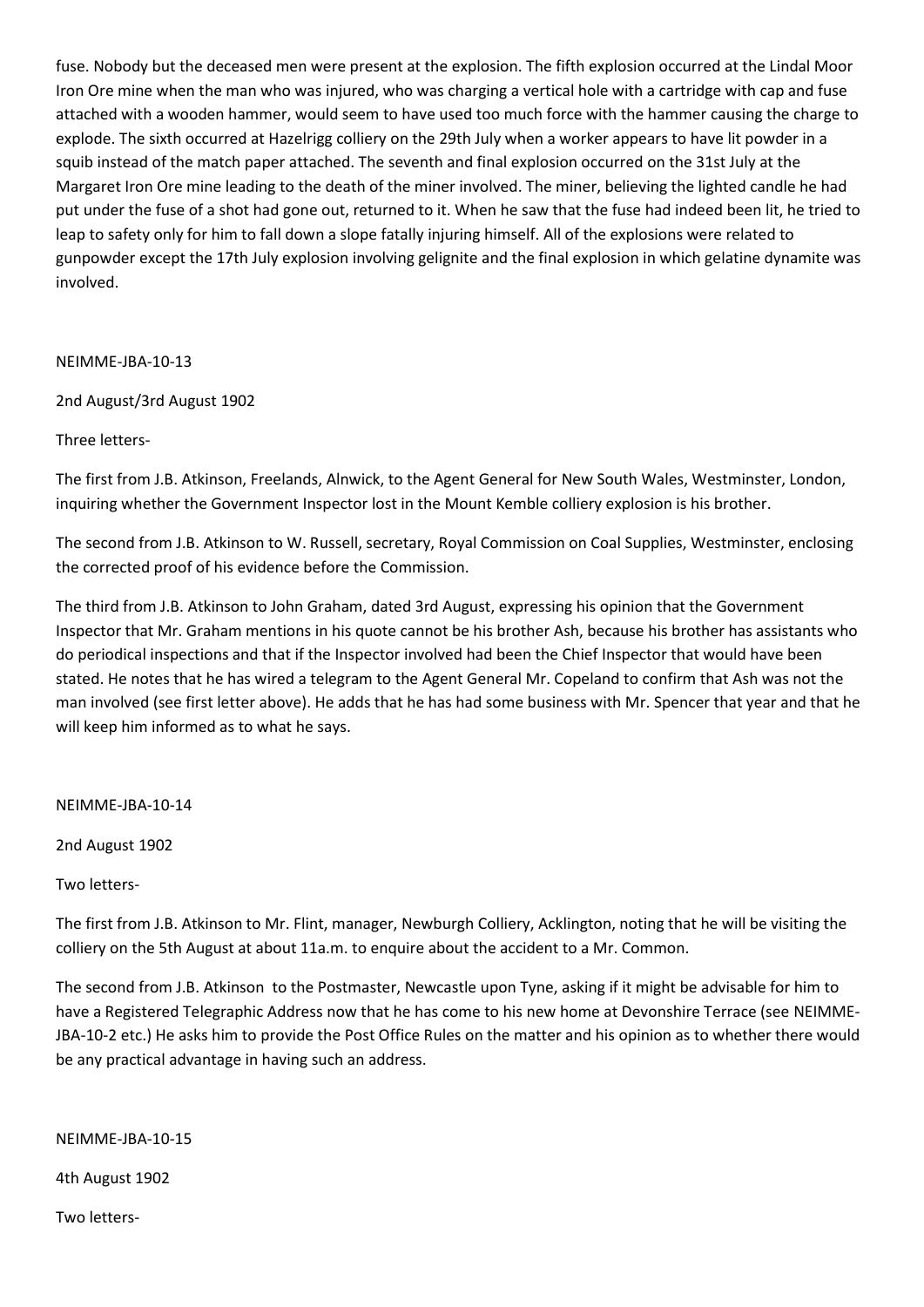The first from J.B. Atkinson to John Swallow, East Castle colliery, County Durham, asking him to explain, as the managing partner of the Shipley Coal company, why the Shipley colliery is being worked with only a single shaft when the manager Mr. Woof has stated he knows of no exemption being granted to allow them to do this. He adds that there is no sign of a copy of an exemption, should there be one, being posted at the pit. He adds that he is not aware that Special Rules have been established there also, which would need to be established for the colliery to comply with Section 52(i) of the Coal Mines act 1887, a duty he says of the collieries' owner, agent or manager.

The second from J.B. Atkinson to G.F. Bell, noting that the papers sent to him by Mr. Bell are not enough to cover the current year. He asks whether he has any others that are relevant adding that he does believe that those prior to Mr. Hedley's death will lie in some of the boxes he has at his new home in Devonshire Terrace. He asks also whether a Mr. Bain might have some of the missing papers. He also asks if his belief that the accidents on the list he sent him are those coming under the Mines or Quarries act is correct, and also whether a separate list was kept of deaths from natural causes or fatalities that had not been confirmed. He concludes by thanking him for a copy of the Blyth newspaper.

### NEIMME-JBA-10-16

### 6th August 1902

Letter from J.B. Atkinson to John Gerrard telling him that he has another collection of fossil fish found in the Curly Oil Shale seam of the Calciferous Sandstone found in the Roman Camps mine of Broxburn, Linlithgowshire. He adds that he will be glad for him to have the 10 fish, and notes that he has sent them on to him that day b y passenger train. He also asks about the Foster case ridiculing the stupidity of the Home Office in blaming Mr. Foster, and adding that the idea that Coal Mine Inspectors are not fit to advise the Home Secretary in such cases without calling in a Metalliferous mine man must be disputed.

NEIMME-JBA-10-17

6th August 1902

Two letters-

The first from J.B. Atkinson to James Constable, Roman Camp Works, Broxburn, Linlithgowshire, thanking him for the collections of fossil fish he sent him, noting that two of his friends would find it a particular treat to receive them as they are collecting material for museums (see NEIMME-JBA-10-16 above). He adds that he is not yet settled at his new home in Devonshire Terrace, but he has very nice Summer lodgings at Freelands in Alnwick, adding that he will be happy to provide him with information about the area if he wishes.

The second from J.B. Atkinson to R. Kirkly, Leven, Fife, saying that he talked to a Mr. Leach about his position with the Fife Coal company and his new position there. He adds that the company is a good one to be with, while noting that he is aware that he might have preferred the position that Mr. Atkinson has taken.

NEIMME-JBA-10-18/19/20

# 6th August 1902

Letter from J.B. Atkinson to the Right Honourable Secretary of State, Home Department, referring to points of importance brought up at the adjourned inquiries made on the 31st July relating to an explosion of firedamp at the Woodhorn Colliery in Northumberland which led to the deaths of three workmen. The explosion occurred on the 4th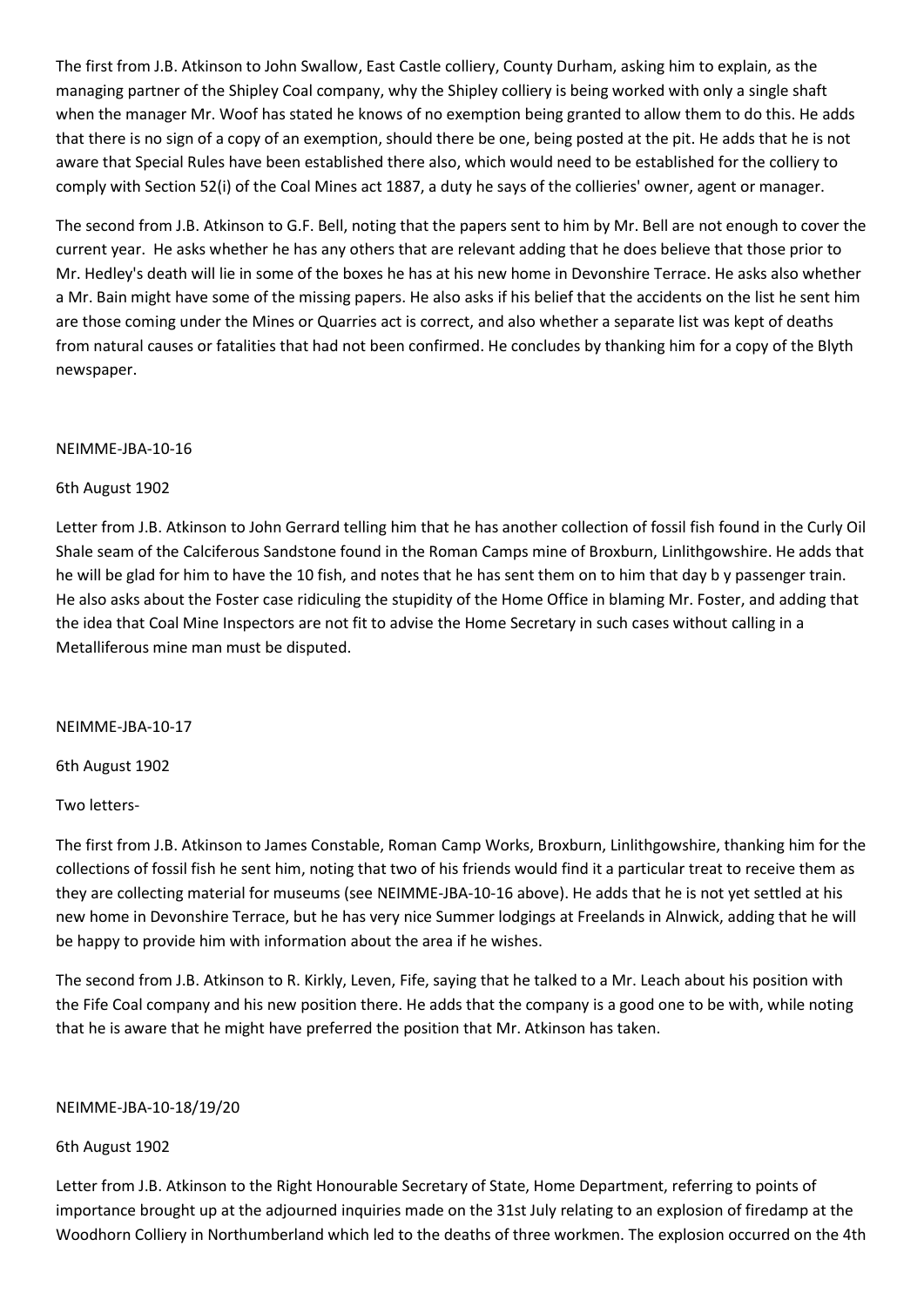July and the colliery was owned by the Ashington Coal company. The major bone of contention related to the practices of examination of working areas in the pit, in particular the convention that on what was called Fortnightly Pay Saturday, the length of time between the shift of repairers finishing their shift and the hewers taking over in the area being only one hour, there was seen to be no necessity for an inspection to be made between the shifts. On the occasion of the firedamp explosion involved, it was argued that had an inspection been made between the two shifts the buildup of dangerous gas would have been noted by any competent person making an examination with a Safety Lamp. He adds that General Rule 4 requires that the inspection before commencing work must be made within such time immediately before the commencement of a shift as fixed by Special Rules made under the act. In this case, the collieries' special rules only referred to the shifts of the hewers, not the repairers and set the time as two hours beforehand. Mr. Atkinson adds that he can see no part of the act which would suggest that only the hewers, as in this case, should be included and that the Rule should be assessed on this point. He added that this anomaly meant that when or if any magistrates asked what the fixed interval was in connection with the case of a repairing shift, no satisfactory answer could be given. The managers' argument that where the interval between two shifts was less than two hours no examination was necessary was, however, also seen as reasonable by Mr. Atkinson. Mr. Atkinson asks for instruction from the Home Secretary as to how to proceed.

### NEIMME-JBA-10-21

7th August 1902

Three letters-

The first from J.B. Atkinson to G.F. Bell, Her Majesty's Inspector of Mines, Cullercoats, stating that he found some papers while at Devonshire Terrace which may complete the list of accidents he needed but he still could find no list of deaths from natural causes etc (see NEIMME-JBA-10-15, 2nd letter). He asks if Mr. Bell can provide some such details from memory as he needs such in formation for his report in book form. He adds that he has still not received from him the short weekly report he wanted.

The second from J.B. Atkinson to A. D. Nicholson telling him that he is arranging all the papers of the district relating to the current year and asking him to provide him with any papers referring to matters previous to his appointment (see letter above etc). He asks him to adjust his reporting on accidents so that all his notes are written on the back of his reports and none on the face of the notices. He also asks him if he has a list of fatalities from natural causes and those not comprised under acts and if these had been reported (see also letter above). He also remarks that he has notified a Mr. Leek (see letter below) that Mr. Nicholson will be gioing to the Isle of Man the first week in September.

The third from J.B. Atkinson to W. Leek asking him if he has any papers relating to the period before he took up his new position as he is arranging all the papers for the current year and, if so, to send them to him. (see both letters above). He also thanks him for the Home Office letter which he describes as very good, noting it has been sent off.

NEIMME-JBA-10-22

7th August 1902

Two letters-

The first from J.B. Atkinson to Thomas Coxon, Contractor, Alnwick, arguing that because Suableases (?) colliery is more than 20 feet deep it should be covered by the Quarries act of 1894 but it does not appear to be on the list of quarries covered. He encloses an abstract of the act to be posted at the quarry and promises to send him a form to fill in on the subject at the end of the year.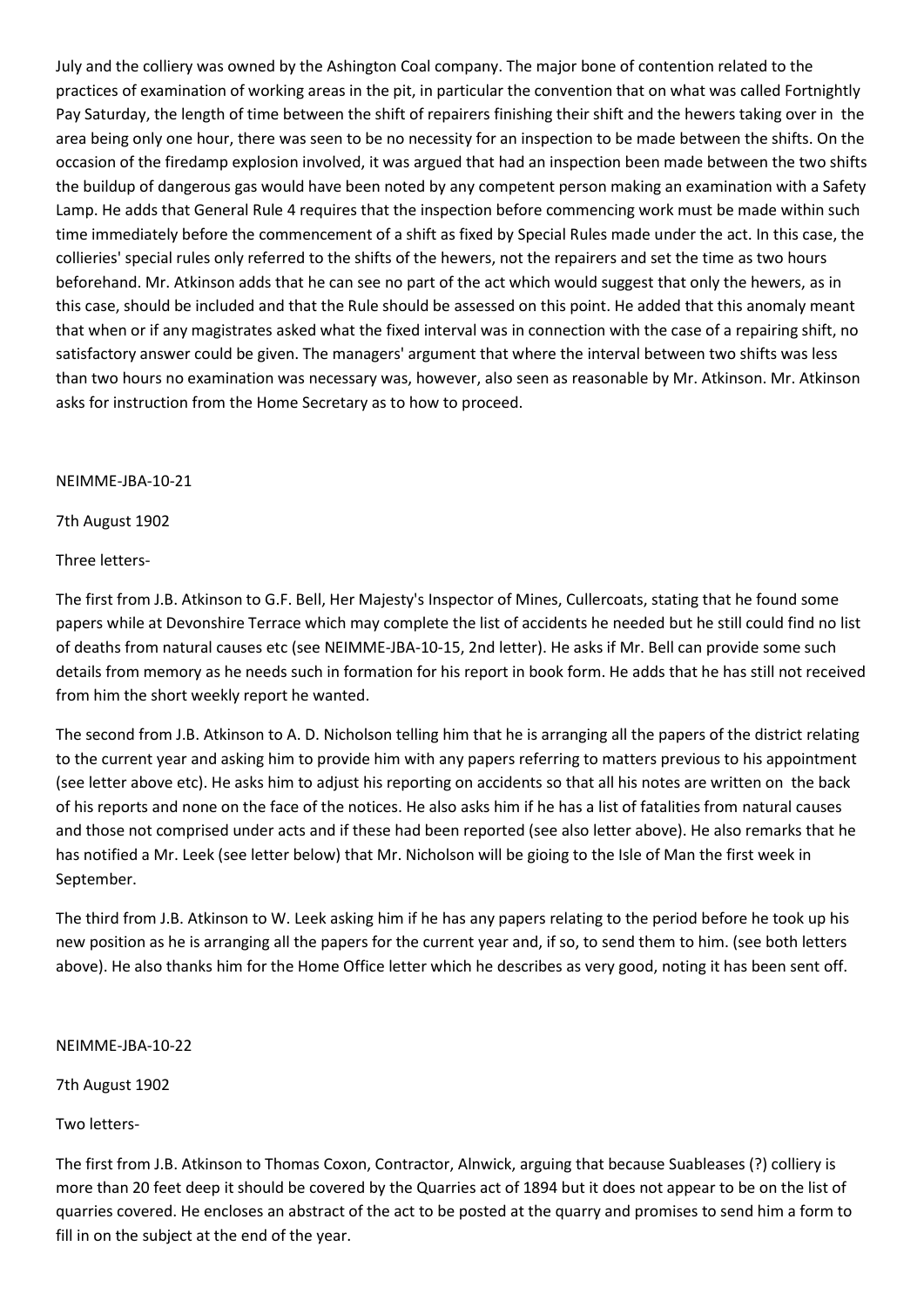The second from J.B. Atkinson to F. Jefferson, manager, Whitburn colliery, South Shields, asking him to send him a copy of their Special Rules by return of post.

### NEIMME-JBA-10-23

### 7th August 1902

Letter from J.B. Atkinson to Dr. Storey, coroner, Millon (?), asking him if it would be convenient to send telegrams of notices of inquests on persons killed at Metalliferous Mines and Quarries in his district not only to himself but also to Mr. Leck of Cleaton Moor, another Inspector assisting in the district, as he is resident in the West. This would be advantageous, he argues, since then an arrangement could be made between himself and Mr. Leck as to which would be able to attend said inquests. He promises that the cost of the telegrams would be reimbursed if, as anticipated, the Home Office does not object to such an arrangement. He asks that, if this goes ahead, the coroner could send in an account of the cost of said telegrams, say every quarter, to save the needless trouble of transmitting stamps monthly.

### NEIMME-JBA-10-24

### 7th August 1902

Letter from J.B. Atkinson to John Peele, coroner, Ulverston, asking him if an arrangement can be made to send notices of inquests on persons killed at Metalliferous Mines and Quarries in his district both to himself and his Assistant Inspector Mr. Leck to make it more convenient to work out which Inspector could attend each inquiry (see NEIMME-JBA-10-23 above).

### NEIMME-JBA-10-25

# 8th August 1901 (sic) (1902)

Letter from J.B. Atkinson to the Right Honourable Secretary of State, Home Department, forwarding an application from his Assistant Inspector W. Leck for a leave of absence for a period not exceeding 21 days some time between the 18th August and the 31st October. He adds that should his request be granted, he and his fellow Assistant Inspectors Mr. Bell and Mr. Nicholson will be able to attend to the work of the district adequately.

### NEIMME-JBA-10-26

### 7th August 1902

Letter from J.B. Atkinson to Gordon Falcon, coroner, Workington, asking if it would be possible for him to send telegrams providing notices of inquests on persons killed at Metalliferous mines and quarries in his district not only to him but also his other Assistant Inspectors Mr. Leck and Mr. Nicholson who are resident in the West so they may more easily determine which Inspector would be able to attend which inquiry (see NEIMME-JBA-10-24 etc). He promises that the costs of these telegrams will be reimbursed if the Home Office does not object to the arrangement.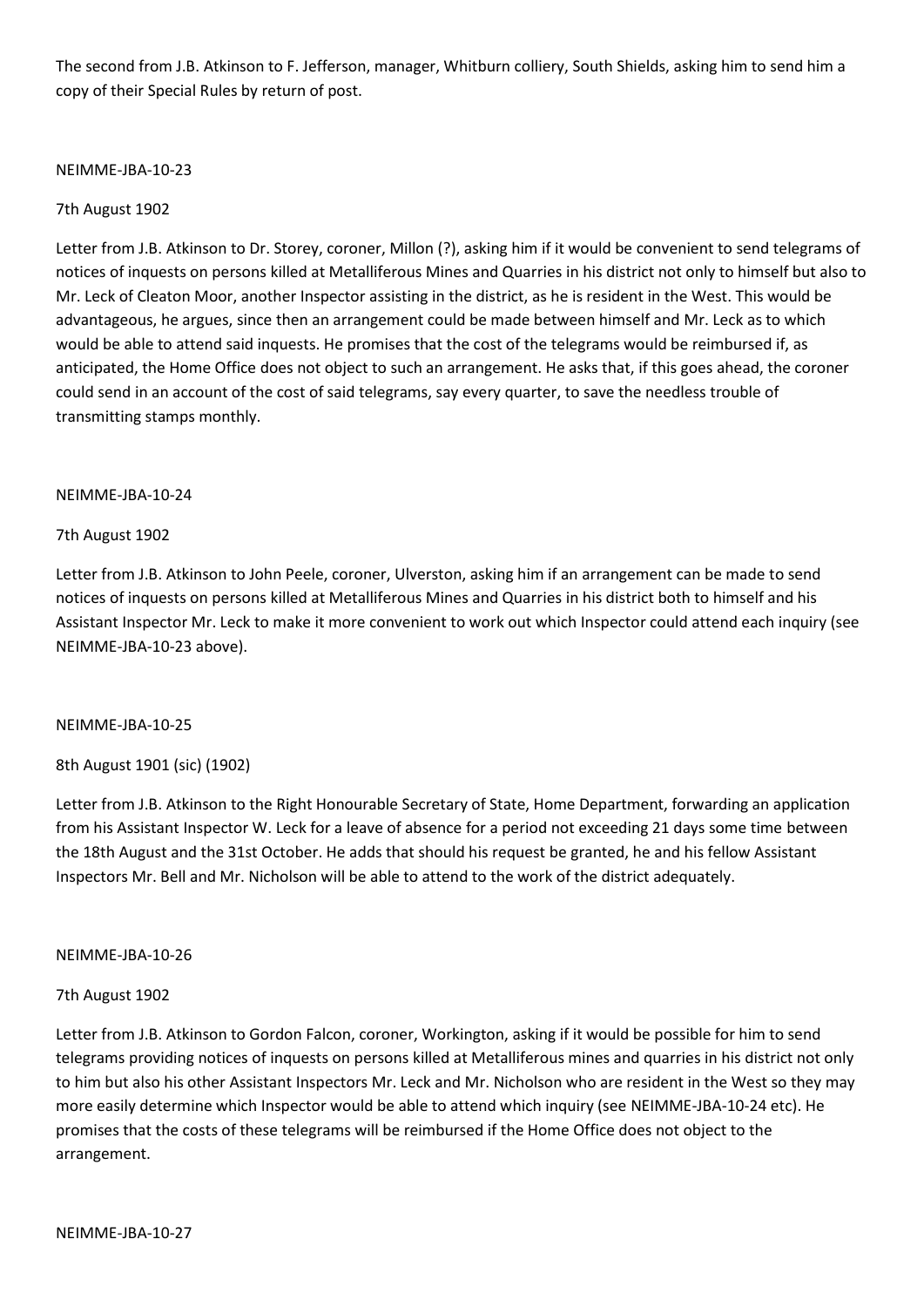#### 8th August 1902

Letter from J.B. Atkinson to the Under Secretary of State, Home Office, London, confirming receipt of a letter which allowed him a grant of 100 pounds in respect of the expense and inconvenience of his two recent removals (see NEIMME-JBA-10-2). He asks that, before furnishing the Home Office with a detailed statement showing the several items of expenditure for which he claims repayment of any expenses beyond those met by the usual allowances up to the 100 pounds under the authority given by the Lords Commissioners of Her Majesty's Treasury, he wnts to be informed of the nature of the items that would be allowed to rank.

#### NEIMME-JBA-10-28

### 8th August 1902

### Two letters-

The first from J.B. Atkinson to R. McLaren asking him to return to his old address of Merchiston Gardens to pick up a brim hat he needs for an upcoming wedding. He gives him authority to get the keys from the House Agent Mr. Brins and tells him that the hat case with the hat inside can be found under the bed in the bedroom opposite the drawing room. He encloses the key to the hat case and asks if he can put his bath sponge from the adjoining bedroom inside the hat. He also asks him to open the monoched or desk in his office with another key he has enclosed and take three wire arrangements for shammon(?) binding cases and three of the cardboard cases themselves which he thinks are in the cupboard or closet in his office. He ends by asking him to send the keys back and professes hope that he is liking his new position.

The second from J.B. Atkinson to F.W. Wakefield, Portadown, stating that he does not entirely understand Mr. Wakefield's problems with (figures for) the annual return of Iron Ore at the Askam mine which had been sent to Mrs. Hedley, the wife of the late Mr. Hedley, his predecessor (owner/manager?) at the mine. He says it is too late to change the returns now as the figures have been written up and published, but promises to take care that accurate figures are written up in future.

### NEIMME-JBA-10-29

8th August 1902

Two letters-

The first from J.B. Atkinson to James Gilliland, Lintz colliery, Lintz Green, promising to look further into the question of ventilation at the colliery after receiving his letter as forwarded by his Assistant Mr. Nicholson.

The second from J.B. Atkinson to John Swallow, Annfield Plain, apologising that, as his home in Newcastle at Devonshire Terrace is not yet ready to be occupied, he is staying at an address in Alnwick and is not often in Newcastle, meaning he cannot arrange to meet him there this week. As for his enquiry regarding getting an exemption from 2 shafts at Shipley colliery, Mr. Atkinson remarks he is quite prepared to recommend that it is granted under Section 18 (iii) (a) of the Coal Mines act provided no more than 20 people are allowed to work underground in connection with the one shaft at any one time, no fire is used underground for ventilation or any other purpose, the second shaft is completed as quickly as possible and the exemption will last for approximately six months. He recommends that Mr. Swallow apply immediately directly to the Secretary of State for an exemption providing no details and then the application will be sent straight to Mr. Atkinson for his report on the matter. He emphasises that work must be started on providing a second shaft otherwise he will have proceedings brought against him.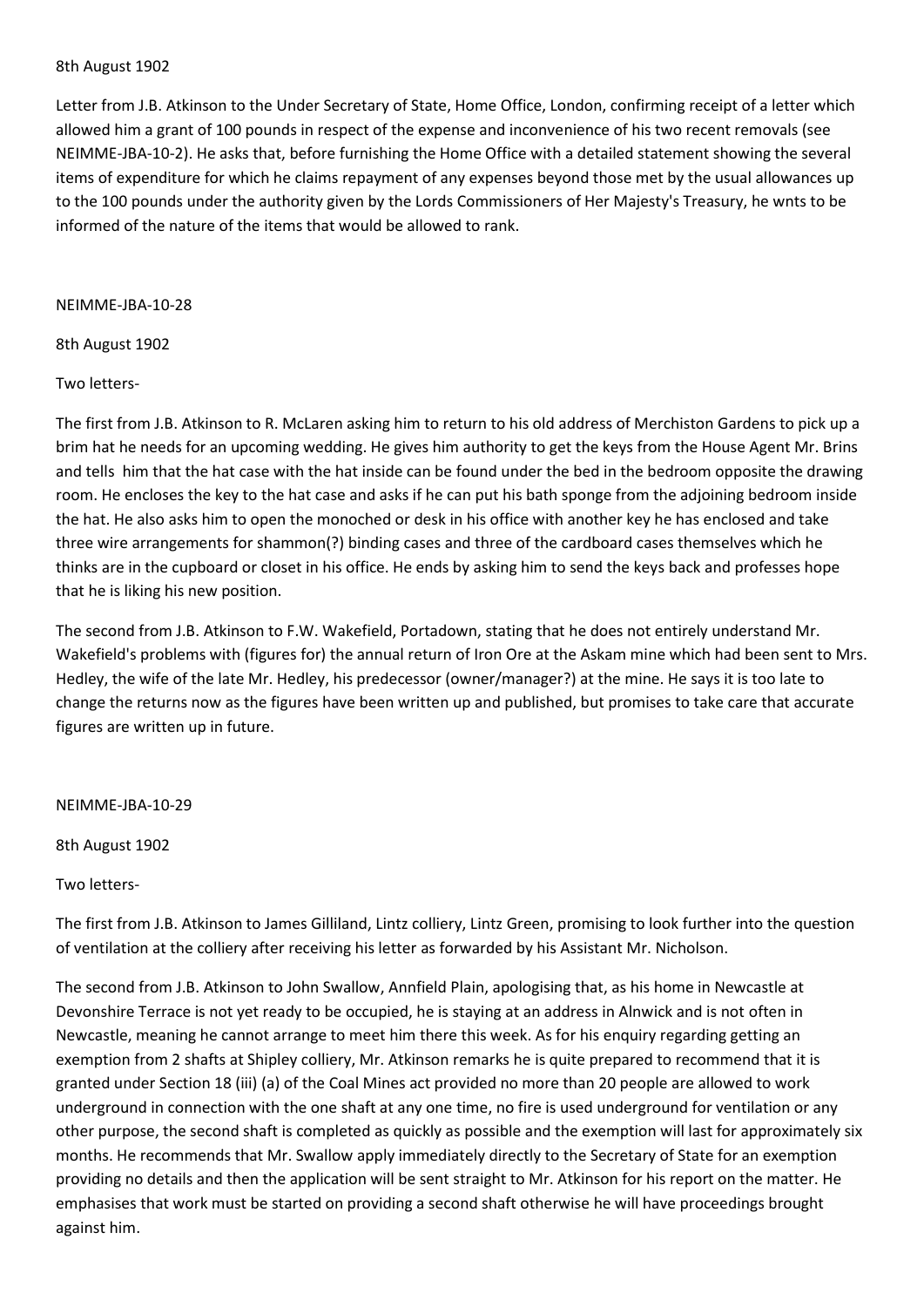## 8th August/9th August/10th August 1902

### Three letters-

The first from J.B. Atkinson to W.W. Ware asking him to hurry up and send him the rubber stamp for marking the date and receipt of letters he asked for in the demand he numbers no.15. He confirms that the other sheets he asked for in the demand had arrived some time ago.

The second from J.B. Atkinson to the West Mickley Coal company, Eltringham, Ovingham-on-Tyne, Northumberland, dated 9th August, confirming receipt of the plan of the Brockwell seam at Eltringham colliery which he returns as he remarks it should have been sent direct to the Secretary of State in London with a covering letter. He adds that once this is done, it will be returned to him to report on. He adds that the letter does not need to be stamped to the Home Office.

The third from J.B. Atkinson to W. Leek, dated 10th August, enclosing a draft memo of which he wants 6 copies made, one in copying ink to transfer to his letter book. He adds that he made very good copies of the previous letters he sent thanks to the cloth sheets.

### NEIMME-JBA-10-31

### Undated

Report of charges under the Coal Mines Regulation act made against shifter James Husband for carrying matches at Tawfield Lea colliery owned by James Joicey and company under(?) Edward Hughes of Lanchester on the 31st July 1902. The report mentions charges of ten shillings and eight shillings, the latter presumably made out to (the solicitor?) J.A. Ornsley of Durham. The report is signed by W.A. Swallow.

### NEIMME-JBA-10-32

### Undated

Report of charges under the Coal Mines Regulation act made against shifter William Kelly for carrying matches at Tawfield Lea colliery owned by James Joicey and company under(?) Edward Hughes of Lanchester on the 31st July 1902. The report mentions charges of ten shillings and eight shillings, the latter presumably made out to (the solicitor?) J.A Ornsley of Durham. The report is signed by W.A. Swallow.

### NEIMME-JBA-10-33

# Undated

Report of charges under the Coal Mines Regulation act made against shot firer Charles High for leaving a detonator in a workman's place in an unlocked box contravening the Explosives in Coal Mines Order Section 4(b) at the Backhill pit at Great Broughton owned by the Allendale Coal company under (?) James Gilchrist of Cockermouth on the 21st July 1902. The report mentions charges of twenty shillings including costs, some of which presumably made by Edward Lamb Waugh, the solicitor at Cockermouth. The report is signed by James Gilchrist.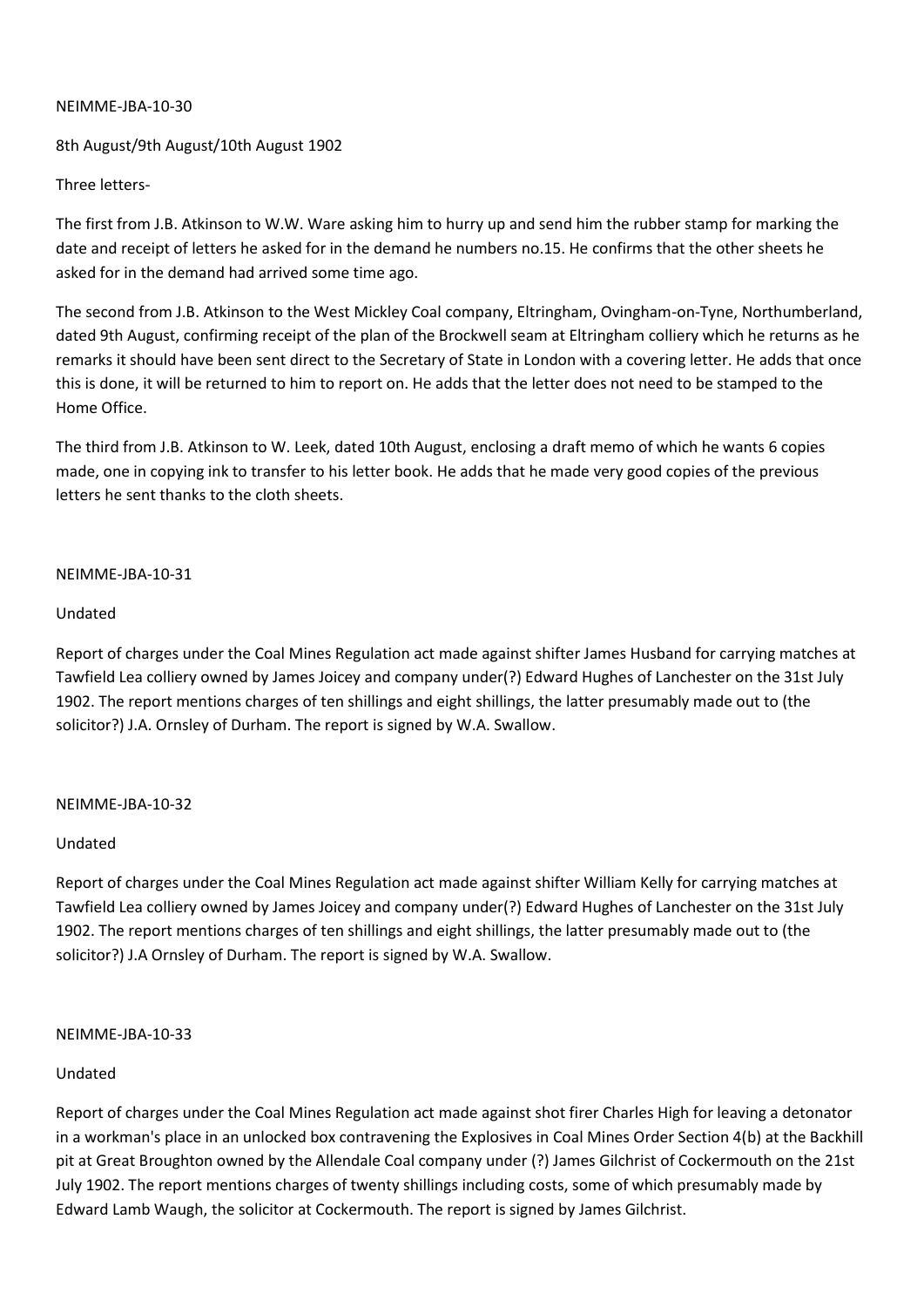9th August 1902

Letter from J.B. Atkinson to Charles Johnson, Newton Coal and Lime company, Newton-on-the-Moor, Felton, confirming that the Newton colliery will be abandoned in a few days.

### NEIMME-JBA-10-35/36 (see overleaf)

### 23rd July 1902

Plan of the Upper Coal seam at Newlands colliery in Belford owned by the Belford Coal company which was discontinued on the 10th April 1902 as it had become unprofitable. The plan was made by Alexander Ledger, a manager with a 2nd class certificate, and was signed by R. Donald Bain.

### NEIMME-JBA-10-37

### 9th August 1902

Letter from J.B. Atkinson to John Johnson, Miners' Association, Durham, remarking that in his opinion the deputy manager was not within his right in sending the trapper boy John Dunlavey to the face of Whitburn colliery with a plank, an action which presaged the death of Mr. Dunlavey. Despite this, he can find no legal precedent in the mines act which could lead to a prosecution, emphasising that he is not a lawyer and his opinion should not prove decisive, and also remarks that a Mr. Bell who was privy to the inquest into the death and heard the evidence thought the deputy was justified in his actions. Mr Bell, however, had advised the deputy that in future he should refrain from asking trapper boys to do such work. He refers to Special Rules 55,60,100,102 and 139 in the copy he encloses to help explain his opinion.

### NEIMME-JBA-10-38

### 10th August 1902

Letter from J.B. Atkinson to W.H. (Bill) Atkinson telling him that he has been asked to write a paper on Coal Dust, Mine Gases, Explosions and Barometer Readings etc and that he should send a Mr. Brown the draft on the 28th August. He adds that he has asked for six proofs, of which he promises to send him one. He makes reference to the fact that he has written sections on rescue work and gases from underground fires, and in the former case emphasises he has referred to the papers on the question. He suggests that "Bill' might confine himself to writing on Underground Fires and Spontaneous Combustion as there are a number of papers on the question. He encloses a list of the papers he himself has referred to and asks "Bill" to return them when he has referred to them. He adds that he has received a letter from a Mr. Gerrard about the Foster case which referred to Bill's draft on the matter and Martins' also. He notes that he has suggested some slight alteration to the former and that with that taken into account his draft could be used as a basis to represent the general feeling on the case through Gerrard's small committee which he chairs. He concludes that he has heard that a John Cadman (?) has been appointed (Head?) Assistant in his old district from Mr. McLaren.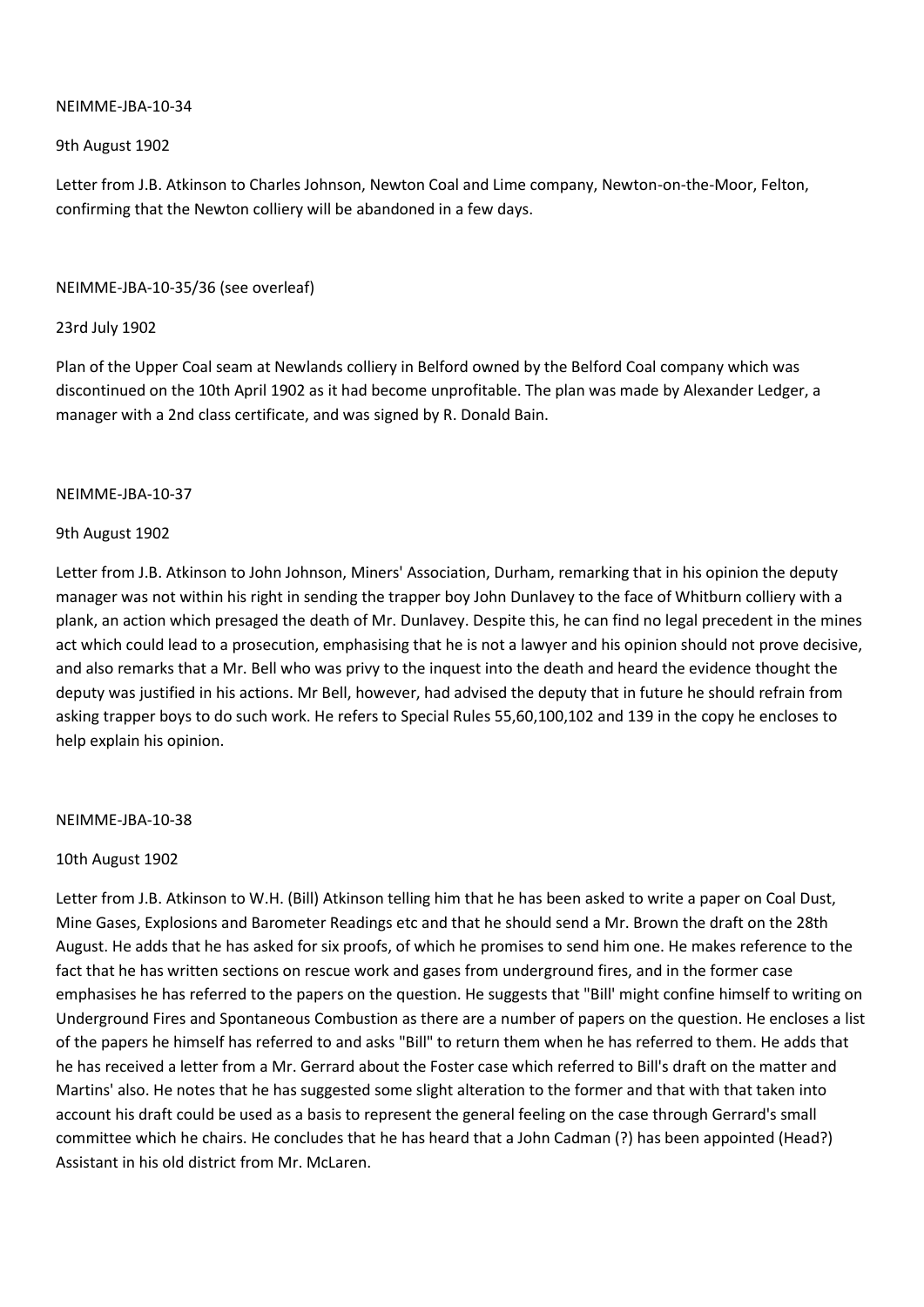### 10th August/12th August 1902

### Two letters-

The first from J.B. Atkinson to John Gerrard on a number of subjects- he says he does not think it worth joining (a fishing club?) since he has already joined the Northumberland Angling club which has salmon fishing on the North Tyne; he remarks that he has had a very pretty days fishing in the Aln for trout and that he is going again on Friday; that he will be glad to spend a day shooting with him and that he hpes there will be more birds than depressing accounts have made out; that he has received his letter on the general advice question and the drafts by Bill and Martin on the subject, recommending that the formers' draft with a few amendations he has made be used to represent the General view of the Inspectors through his position as chairman (see NEIMME-JBA-10-38 above); that he would be glad to receive photos of fishes and that he is glad he is pleased with them and that the family are enjoying themselves immensely at Alnwick, remarking that he likes to cycle down to Alnmouth where there is very good golf to be played and he is playing well suggesting that the English air is agreeing with him.

The second from J.B. Atkinson to Tom Thompson, Gillhead Coal, (Firebrick and Gannister?) Company, Himby, Maryport, dated 12th August 1902, regretting that a prior engagement means he will not be able to attend the final competition involving the members of the Himby ambulance class.

### NEIMME-JBA-10-40

### 12th August 1902

Letter from J.B. Atkinson to John Simpson, Heworth colliery, Felling, County Durham, confirming that the owners of the colliery are now the Heworth Coal company whose reghistered office is based at Watergate buildings in Newcastle Upon Tyne.

# NEIMME-JBA-10-41

# 12th August 1902

Letter from J. B. Atkinson to W(illiam?) Watson, Carron Coy, remarking that he has been informed by his assistant, Mr. Leck, that the plans of the Jackaree mines are not being kept up to date as required by Section 19 of the Metalliferous mines Regulation act 1872, which states that the office at the mine should keep an accurate plan of the workings of said mine, showing the workings for at least six months previously. He asks that adequate steps are made to rectify this to comply with the statutory requirements.

# NEIMME-JBA-10-42/43/44/45/46/47

### 13th August 1902

Memorandum written by J.B. Atkinson on the subject of the examinations made on the workings of collieries before shifters and other workmen not engaged on the coal start work. He begins by citing the various parts of the Coal Mines acts and of the Northumberland and Durham Special Rules that relate to the matter- General Rule 4, Section 49 of the Coal Mines Regulation act 1887 which states that a station or stations shall be appointed at the entrance of each mine, or different parts of the mine as required, from which a competent person unconnected with contractors for getting minerals in the mine will be appointed by the owner, agent or manager of the mine to inspect every part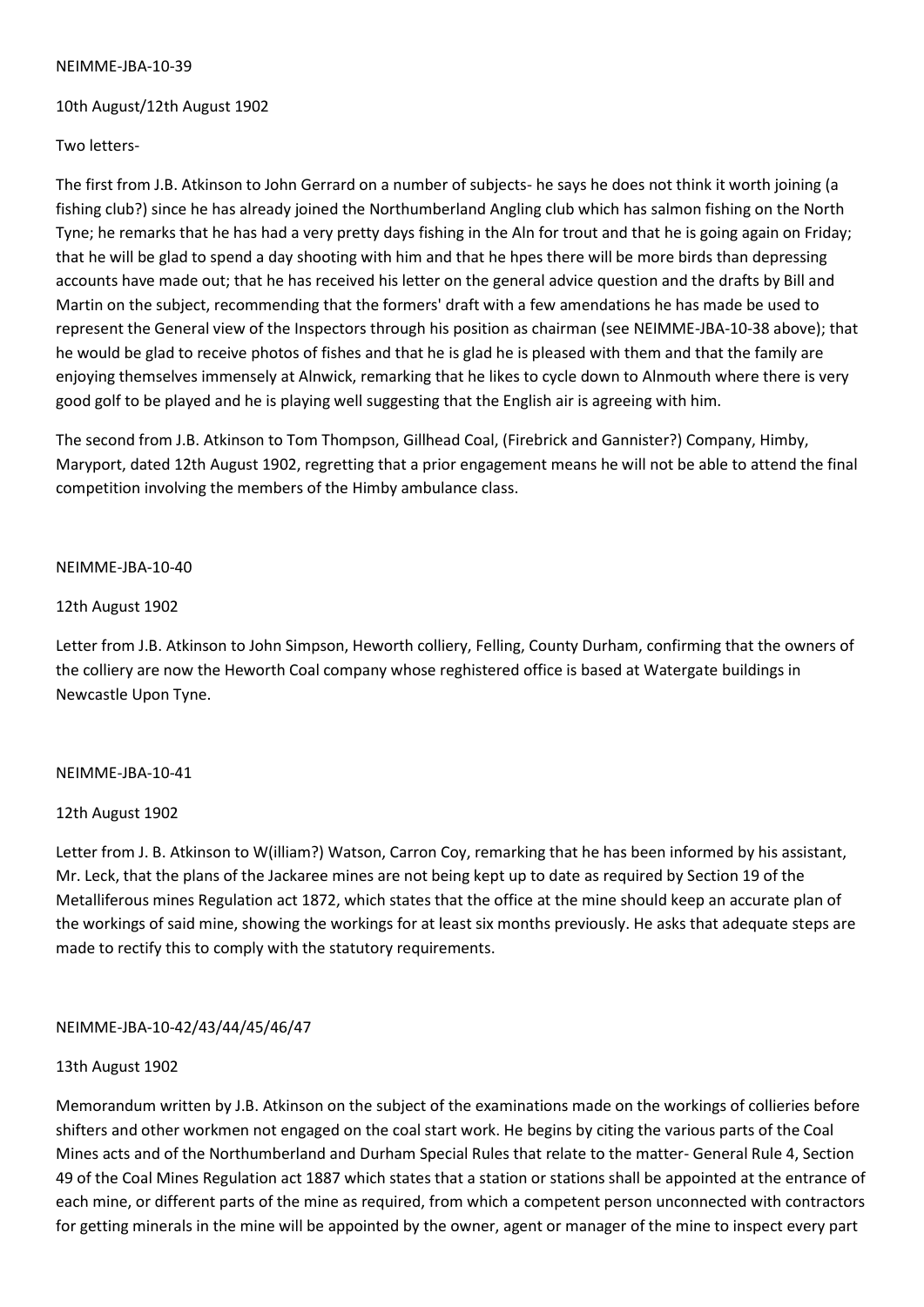of the mine in which workers are to work or pass during their shift immediately before they begin that shift as specified in the Special Rules and check for the presence of gas, standard of ventilation, the condition of the roof and sides and the general level of safety within. Until said inspector has examined such areas using a locked Safety lamp (except in areas where there has been no sign of inflammable gas for twelve months or more) and found to be safe by the statement of the Inspector, No workers should be allowed into their place of work. The Inspector should also, without delay, record his findings after inspection if he finds any evidence of noxious or inflammable gas, any defects in roofs or sides or any other observed danger in a book which is accessible at all times to the workers and in the handwriting of said inspector unless it consists of printed matter. The rule also specifies that if a continual succession of shifts over 24 hours is maintained, only one such report will be necessary. The rule Section (ii) also specifies that a similar inspection of the areas being worked shall be held during a shift, but in this case no report will be necessary. Section 5(i) also specifies that such inspections will be made in any area in which work has been temporarily stopped but is still within the ventilating district within which the men continue to work. He also remarks on the Special Rules used in Northumberland and Durham regarding prior inspections (nos 43 and 58 respectively) which specify that such inspections occur two hours before work begins but also in which such inspections are only specified in terms of shifts made by hewers and not other workers. He notes that some have taken this literally and only had inspections before hewers' shifts, a view that he says is in no way supported by General Rule 4 itself. He suggests that the Special Rules are amended both to make sure all workers have prior inspections made and that the rule about inspecting relevant areas in which work has been temporarily stopped is also adhered to. As for the interval between inspections, he also suggests that the time should be no more than the time specified in the Northumberland and Durham Special Rules of two hours. He also states that rigidly applying said rules in cases where only one or two workmen are in a working area may not be necessary, especially as he notes in such cases the men involved are usually experienced and capable of looking after their own safety.He suggests that in such cases where men are working on returns away from the areas being worked by others an amendment of such rules are made, remarking that one man of two may be able to act as an examiner of a working area, checking the space alone before both begin work. In any case, he believes that the lack of specification made in Generazl Rule 4 in these cases renders it defective and in need of separate rules, with the time between inspections being made separately from those previously made under Special Rules. He concludes that Special Rules can be added to in the case of timbering and that several of the Rules need to be updated to consider the new rules made regarding the employment of boys underground as specified in the Mines(Prohibition of Child Labour Underground) Axct of 1900.

#### NEIMME-JBA-10-48

13th August 1902

#### Three letters-

The first from J.B. Atkinson to John Wilson M.P., secretary, Durham Miners' Association, enclosing a copy of his memorandum on examinations made prior to work in Mines (see NEIMME-JBA-10-42-47 above).

The second from J.B. Atkinson to Ralph Young, secretary, Northumberland Miners' Association, Burt Hall, Newcastle Upon Tyne, enclosing a copy of his memorandum on examinations made prior to work in Mines (see NEIMME-JBA-10-42-47 above).

The third from J.B.Atkinson to R. Guthrie, secretary, Northumberland and Durham Coal Owners' Association, Newcastle Upon Tyne, enclosing two copies of his memorandum on examinations made prior to work in Mines, one for the Northumberland Coal owners and the other for the Durham Coal Owners (see NEIMME-JBA-10-42-47 above).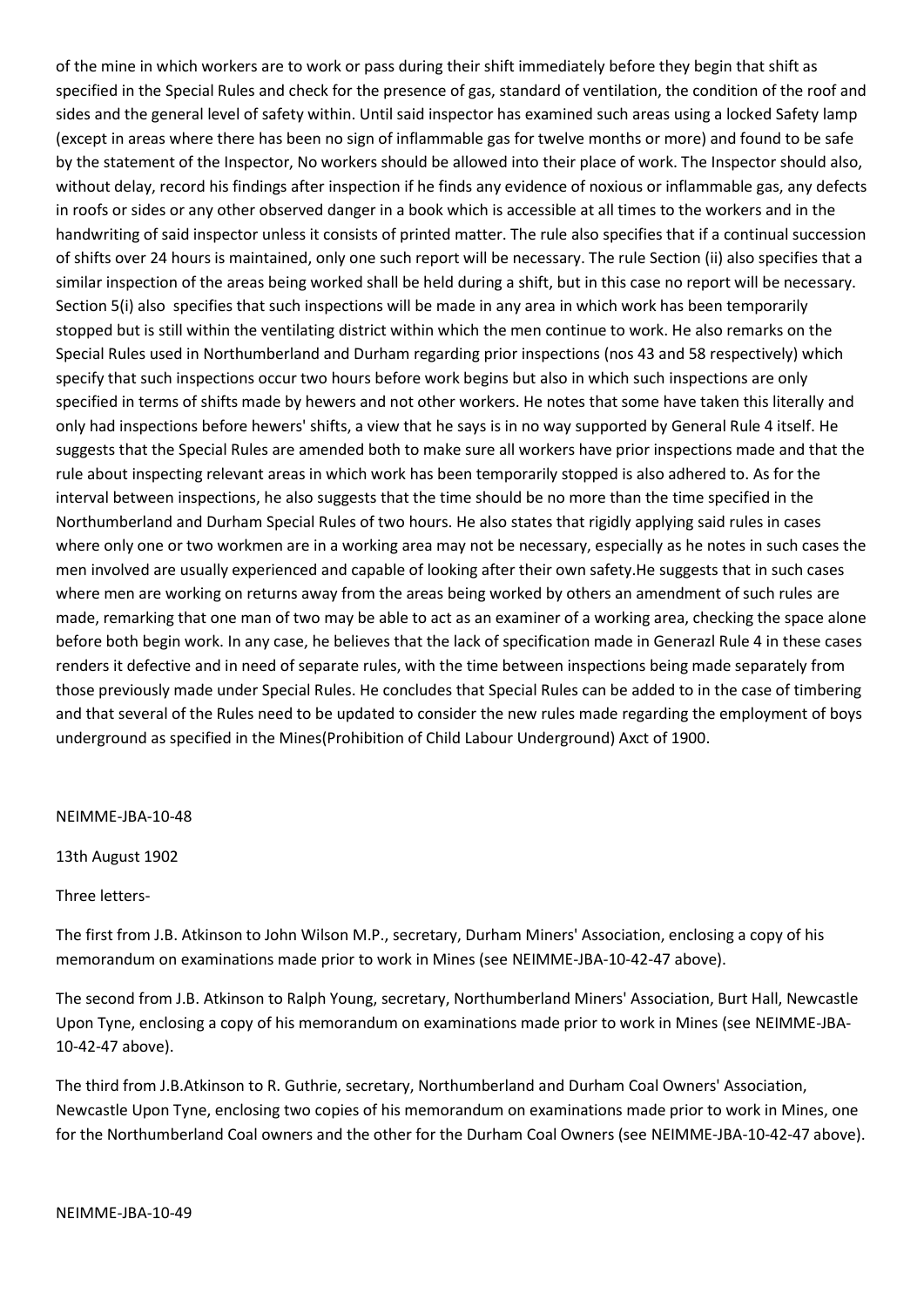#### 13th August 1902

Letter from J.B. Atkinson to George A. Stonier, Chief Inspector of Mines in India, Calcutta, explaining policies regarding the circulation of reports on Mine accidents. He firstly points out that there is no regulation forbidding Inspectors from sending copies of reports on mine accidents to mine managers although information acquired on their duties of a confidential nature is not allowed to be made known to mine managers under instructions from the Home Secretary. The Inspectors are also allowed to forward copies of printed reports such as annual or special reports only limited by the number supplied by the stationary office. He also points out that the Home Secretary can order the preparation and publication of a Special Report on any accident as specified under Section 44 of the Coal Mines act, pointing out that thesed are usually preceded by a formal in vestigation under Section 45 (of the same act). He points out that usually about six of these are issued yearly. He concludes that Inspectors report all important accidents directly to the Home Office although not all such reports end up being published with all fatal accidents being covered more or less fully in the Annual Report. He adds in a post script the news that he has been transferred from mhis previous Inspector post in the East of Scotland to the Newcastle upon Tyne district which explains his new address.

#### NEIMME-JBA-10-50

13th August 1902

Two letters-

The first from J.B. Atkinson to John Swallow, County Durham, inviting him to (his home in Alnwick) a week later so they can talk about and possibly visit Shipley colliery in connection with his previous letter on the subject if he arrives early on that day.

The second from J.B. Atkinson to R. Donald Bain, Her Majesties' Inspector of Mines, Durham, telling him that he has sent out copies of the memos he has enclosed referring to the Woodhorn explosion (see NEIMME-JBA 18-20) to the Northumberland and Durham Coal Owners' Miners Associations. He also remarks that he believes that Mr. Bain has prosecuted a similar matter in the past. He adds that he wishes to talk the matter over with him and proposes he come down any day next week apart from the 20th and also play golf at Alnmouth. He adds he will take care of all the details and that the trip from Durham to Alnmouth should take just over an hour and a half.

#### NEIMME-JBA-10-51

### 13th August 1902

Letter from J.B. Atkinson to George Nicholson, contractor, Dipton, County Durham, confirming that he has opened the quarry at South Medomsley previously worked by the builder Mr. Johnson. He adds that a quarry does not need to be inspected under the Quarries act unless it is over 20 feet deep and asks him to confirm whether this is the case with this quarry.

### NEIMME-JBA-10-52

### 13th August 1902

Letter from J.B. Atkinson to J. Evelyn Carr, Summerston Coal company, Berwick on Tweed, confirming receipt of a letter erroneously addressed to Mr. McLaren confirming the appointment of John Thomas as the undermanager of the colliery in the room of James Clelland.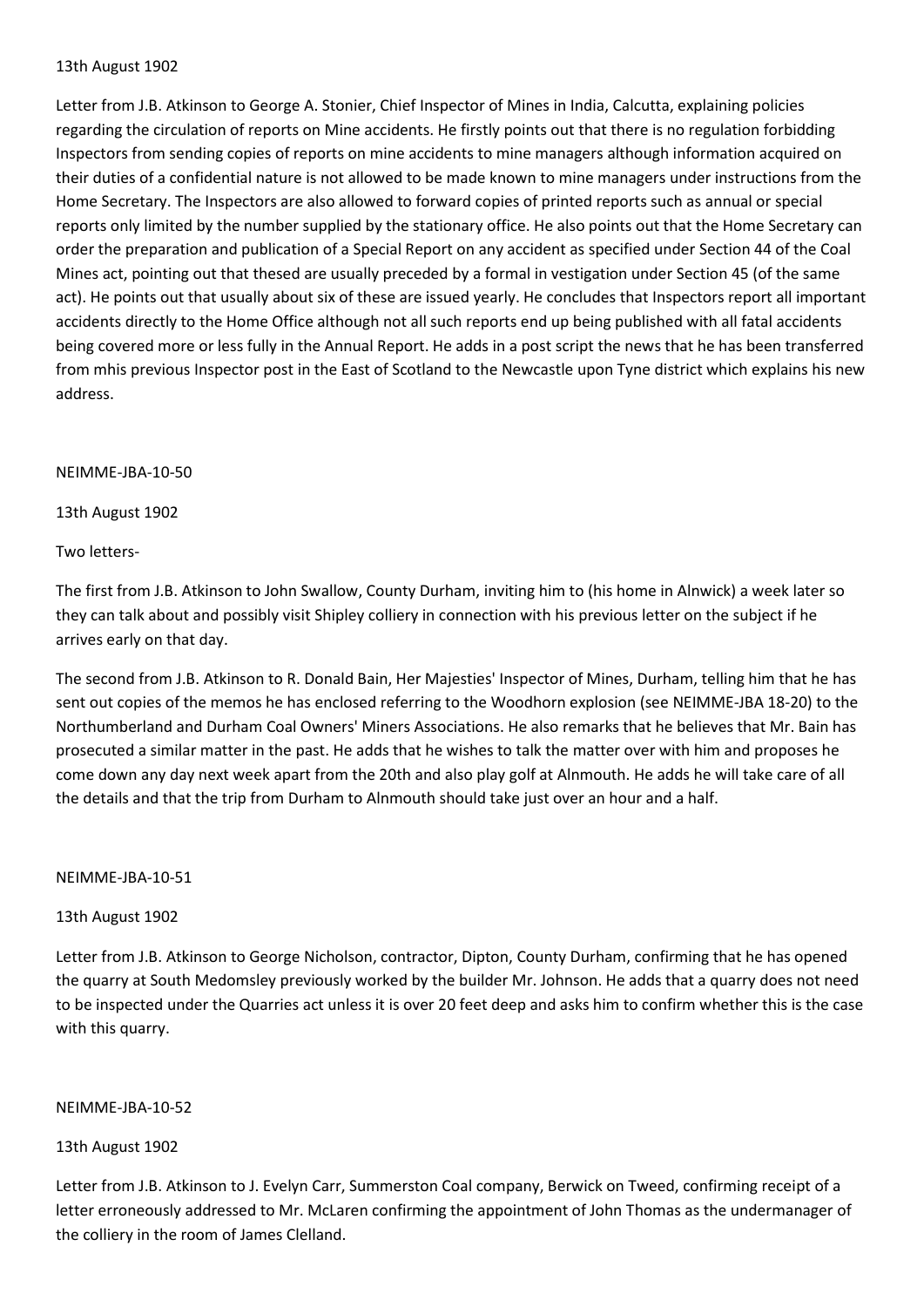13th August 1902

Two letters-

The first from J.B. Atkinson to F.W. Wakefield, Cloncore, Portadown, suggesting that his belief that J.L. Hedley, the Inspector of Mines, was somehow connected with the accident at the Askam mine in an assessment is a mistake (see NEIMME-JBA-10-28,2nd letter) and that he is confusing him with an official who was connected with the accident. He points out that Mr. Hedley died at Seascale on the 21st March and was in any case only responsible for getting a correct return on the mineral worked at the various mines in the Newcastle on Tyne district.

The second from J.B. Atkinson to R. Donald Bain confessing he does not understand the rule he refers to in his received letter and the copy of Timbering Special Rules he was also sent and does not think he will get a conviction with it adding that he thinks rules 2 and 3 seem all right. He adds that he thinks the Home Office should not have given way in allowing the proposed rule on the providing of timber at the working place. He surmises that his letter asking for a meeting and Mr. Bain's letter must have crossed each other (see NEIMME-JBA-10-50, 2nd letter). As he notes that he is at home on Monday, he proposes either meeting on Saturday at his home or that he can come into Newcastle to discuss the matter.

### NEIMME-JBA-10-54

#### 14th August 1902

Letter from J.B. Atkinson to the Right Honourable Secretary of State, Home Department, arguing that the circular he has received on the subject of the use of safety fuses in fiery mines does not consider his own previous missives on the subject following two fatal accidents at Kinneil colliery in 1898 and 1899 in which he urged that the Explosives committee should be entrusted with the testing of methods of firing shots in fiery mines. He adds that he also brought up the subject twice at the annual meeting of the Inspectors of Mines and on both occasions a resolution was accepted advising that the Explosives comm ittee be allowed to test firing shots in such a manner. He adds that by inferring that their attention was only specifically drawn to the problem after the explosion at Cwm colliery in May 1900 is not encouraging to Inspectors or to the advantage of public service since it so blatantly ignores previous discussions made on the subject.

#### NEIMME-JBA-10-55

### 13th August 1902

Plan referring to the Gate pit at Tarizell (?) colliery owned by James Joicey and Company and (managed by?) J.B. Sample of Chester-Le-Street. The plan mentions pulter(?) Henry Allan and the hewing of a wall side, along with measurements. The plan is signed by E.L. Pearse of Chester-Le-Street and William Severs.

NEIMME-JBA-10-56

14th August 1902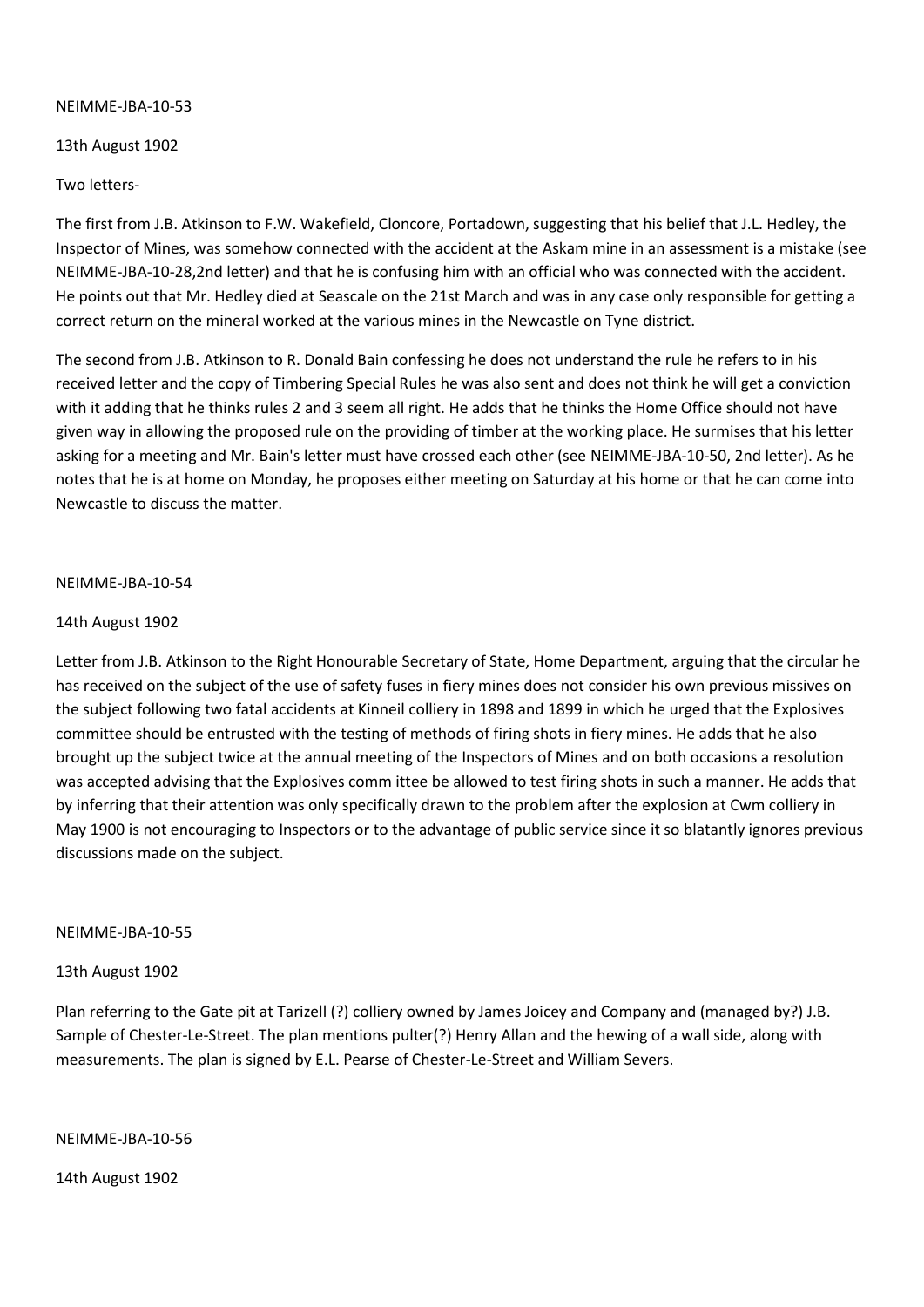Letter from J.B. Atkinson to Edward Ray, Lindel Moor Mines, Ulverston, confirming that Harrison, Ainslie and company have commenced working again at Green lane pit.

14-10-57

14th August 1902

Two letters-

The first from J.B. Atkinson to R. Donald Bain agreeing to come into Newcastle by train on the next Saturday as he cannot make it to Mr. Atkinson's Alnwick home (See NEIMME-JBA-10-53,2nd letter etc). He explains that he will hopefully arrive at 9.51 that morning and hopes to meet him at the Coal trade office after he gets off the train from Durham at 10.10. He concludes that if he hears nothing further he will expect to see him at the office at around 10.15 that Saturday morning.

The second from J.B. Atkinson, receiver unknown, agreeing to the application for exemption from 2 shafts made by Shipley colliery under Section 18 (iii) (a) of the Coal Mines act of 1887 providing no more than 20 people are allowed to work underground in connection with the single shaft at any one time, no fire is used underground for ventilation or any other purpose, the second shaft is completed as quickly as possible and the exemption ends on the 28th February 1903.

# 14-10-58

# 16th August 1902

Letter from J.B. Atkinson to Robert Wood, agent, Longhirst Hall colliery, Morpeth, confirming that the Longhirst Grange colliery has been abandoned for working for an indefinite period.

# 14-10-59

# 16th August 1902

Letter from J.B. Atkinson to J.H.B. Forster, Cramlington colliery, Cramlington, confirming that the Cramlington Coal company are beginning to clear out a shaft filled up from the Low Main to the Yard seam hoping to sink it to either the Beaumont or Brockwell seam. The shaft is called the Engine pit.

# 14-10-60

17th August 1902

Three letters-

The first from J.B. Atkinson to G.F. Bell advising him to use a sheet of foolscap for his weekly report and date it from Monday to Saturday. He also asks him to avoid writing across printed matter if at all possible if he should report on the back of accident forms.

The second from J.B. Atkinson to John Swallow, Tantoly (?), County Durham, asking him to meet him at home on the 20th August in regards to his letter concerning Shipley colliery. He remarks that if he arrives on the 10.21 a.m. train his home is only a few minutes walk from the station.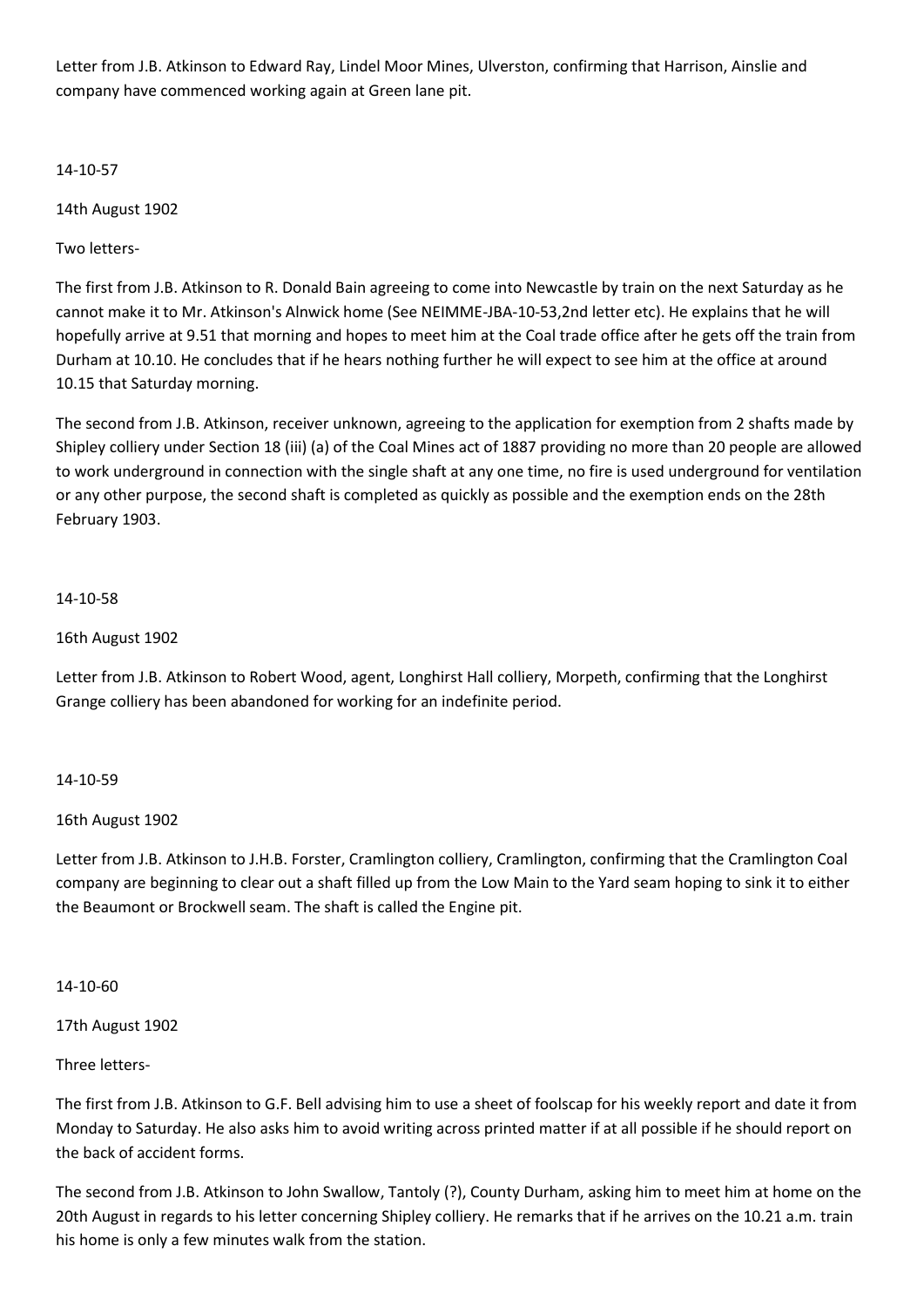The third from J.B. Atkinson to A.D. Nicholson promising to look further into his questions regarding the division of work in (a particular?) district. He adds that it is all right concerning the Isle of Man on the 21st (August?) and that he has not received a notice from the coroner regarding the Dean Moor inquest, asking why this is so. He concludes by noting he has enclosed a notice of an accident at Throckley.

### 14-10-61

16th August 1902

## Two letters-

The first from J.B. Atkinson, receiver unknown, replying to the receiver concerning papers which he returns concerning an unnamed case. He remarks that the defendant had plead guilty to the charge of not having particular workings examined although the defect of the Special Rule involved was not fully argued with only the naming of the heaviest shifts being pointed out. He adds that the solicitor to the Treasury believed that the defect involved could prevent a conviction being made and what constitutes an interval was not considered. Mr. Bain, he adds, suggested that no revision be made until the new rules regarding timbering are established. He concludes that the need for revising the Special Rules involved would not seem to be in doubt with the safety of a large class of worker being at risk. He encloses a memorandum on the subject which he has also presented to the Northumberland and Durham miners' Association, pointing out that he has met with Mr. Bain that day and that he agrees with him on the subject.

The second from J.B. Atkinson to A.H. Stoker, Colliery Office, Ouston, Chester-Le-Street, confirming receipt of the Special Rules for the Ouston 'A' Pit, the Ouston Winning pit, the Uspeth Busty pit and the Uspeth 'C' pit and that he encloses copies of them complete with certification and returns them.

### 14-10-62

17th August/18th August/19th August 1902

# Three letters-

The first from J.B. Atkinson to A.H. Stoker apologising for not having the details of the specific Kinneil colliery case to hand as his papers from Edinburgh have not yet arrived. From memory, he suggests that it was the use of Bickford safety lighters that was objected to as not being as safe as electrical fusing. He encloses a copied letter he sent to the Home Office on the subject. He also suggests that he thinks Mr. Stoker wrong in his assumption that the Explosives act prohibits the use of an ordinary safety fuse in a dusty mine where gas has not been seen for three months despite not having the Explosives order at hand. He adds that although the use of gunpowder as an explosive is expressly prohibited in such a mine, the small amount of gunpowder found in a fuse is not included in this if it is used under certain conditions.

The second from J.B. Atkinson to S.W. Corbett, Clifton Moor, Fence Houses, suggesting that his nomination of George Birtley as the manager of Blackett colliery during the absence of appointed manager George Lind(s?)ay is somewhat irregular as only one person can be appointed manager of a mine. He asks whether he meant to appoint Mr. Birtley as an undermanager who, under Section 21(2) of the Coal Mines Registration act of 1887, would be subject to the same responsibility and be subject to the same liabilities as the manager when the latter is absent.

The third a note by J.B. Atkinson stating that he is writing with a fountain pen charged with Cochranes' combined writing and copying Sty(?) Pen ink.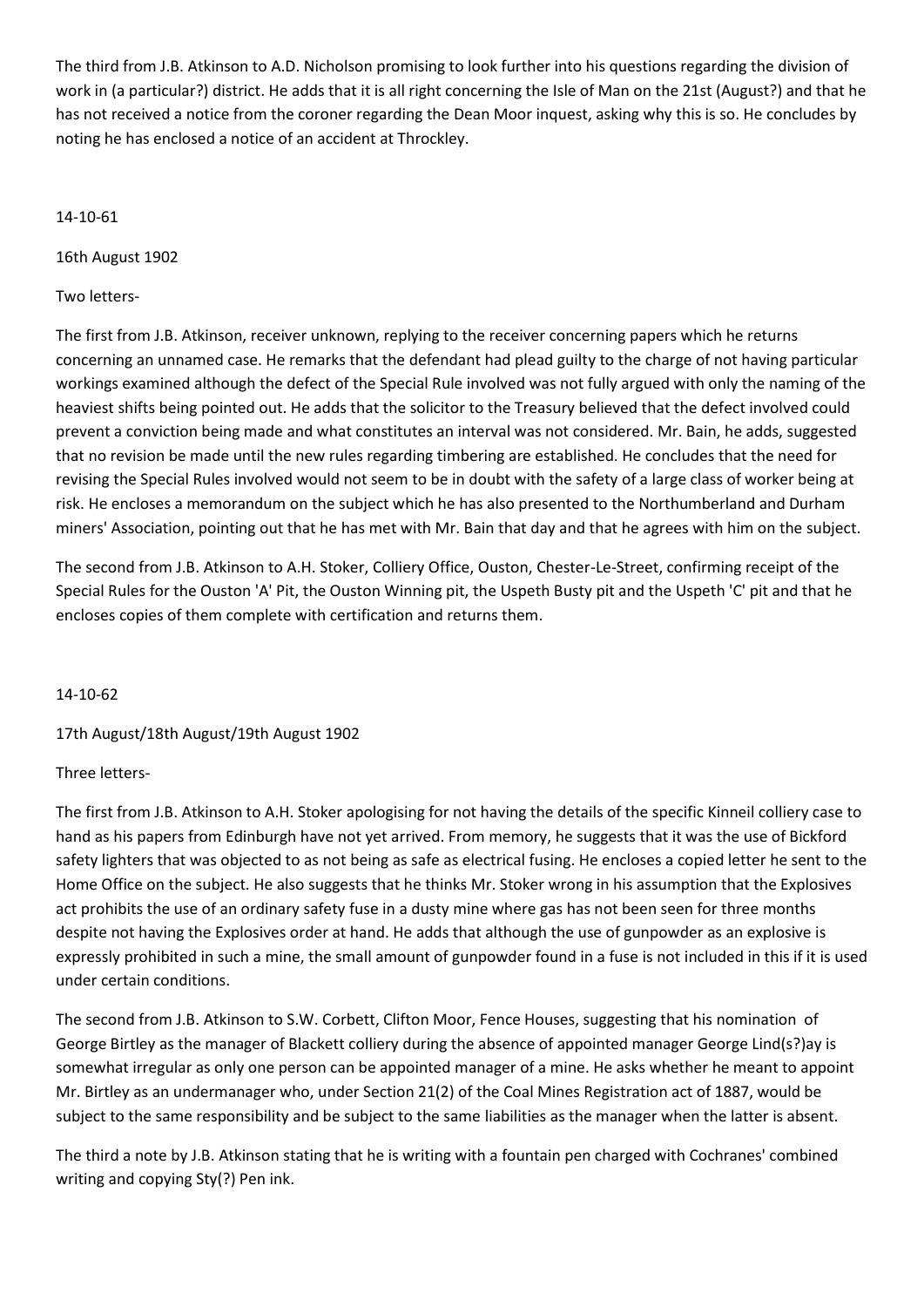### 14-10-63/64

#### 18th August 1902

Letter from J.B. Atkinson to the Right Honourable Secretary of State, Home Department, suggesting that the proposed new Special Rules on the timbering of mines for the Northumberland and Durham collieries agreed to after conferences between the Directors of Mines and the coal owners and which Mr. Bain has noted has been approved by the Secretary of State is somewhat flawed. He suggests there would be serious objections to the vagueness to the wording of Rule 1 relating to the propping of a roof, which would mean it would be very difficult to prosecute against if the Rule were thought to be being contravened. The idea that the owner or m anager could keep posted a notice specifying the maximum distance apart at which props or other roof supports at the working faces are to be set and that the persons setting props or other roof supports shall see that this maximum distance is not exceeded should be revised, in Mr. Atkinsons' opinion, to a rule closer to the one he helped negotiate with the Coal Masters of Scotland whereby a notice is posted which may be varied from time to time according to circumstances that notifies for each seam or district of a seam that no part of the exposed roof in the working place, unless where brushed, shall be more than a specified distance from a prop, lid, crown, building or mineral face from another roof support. He hopes that there is time left to change the rule more in line with the latter suggestion before it is established.

#### NEIMME-JBA-10-65

19th August 1902

Three letters-

The first from J.B. Atkinson to G.F. Bell enclosing a coroners telegram as to the inquest into a fatal accident at Bewick Main (colliery?) and promising to send the particulars of said inquest to him early the next day. He also informs him that he is going to Alston on Friday and may be there until Monday evening and asks whether Mr. Bell will still be in Cullercoats until then in case anything turns up.

The second from J.B. Atkinson to I. Gerrard informing him that he will join him in shooting on the next Saturday at Alston (see letter above) and will arrive at Alston on Friday at 7 o'clock. He adds he hopes the weather will improve as it has been wretched where he is.

The third from J.B. Atkinson to John Wilson M.P., Miners' Association, Durham, explaining that the proposed amendation to the Special Rules related to timbering comes from the Secretary of State as advised by the Inspectors of Mines and hopes to reduce the amount of accidents from falls by systematic timbering (see NEIMME-JBA-10- 63/64 above). He encloses a copy of the proposed rules that he thinks has been provisionally agreed to by the Durham and Northumberland collieries and asks him to return it when he has finished with it.

### NEIMME-JBA-10-66

20th August 1902

Two letters-

The first from J.B. Atkinson to Robert Wood, agent, Longhirst Hall colliery, Morpeth, asking if any coal has been drawn from the Longhirst Grange or Hall colliery that year. If so, he advises Mr. Wood that the form of Annual Return must be filled in and sent to him. He adds that a plan of the workings must be sent to the Home Secretary.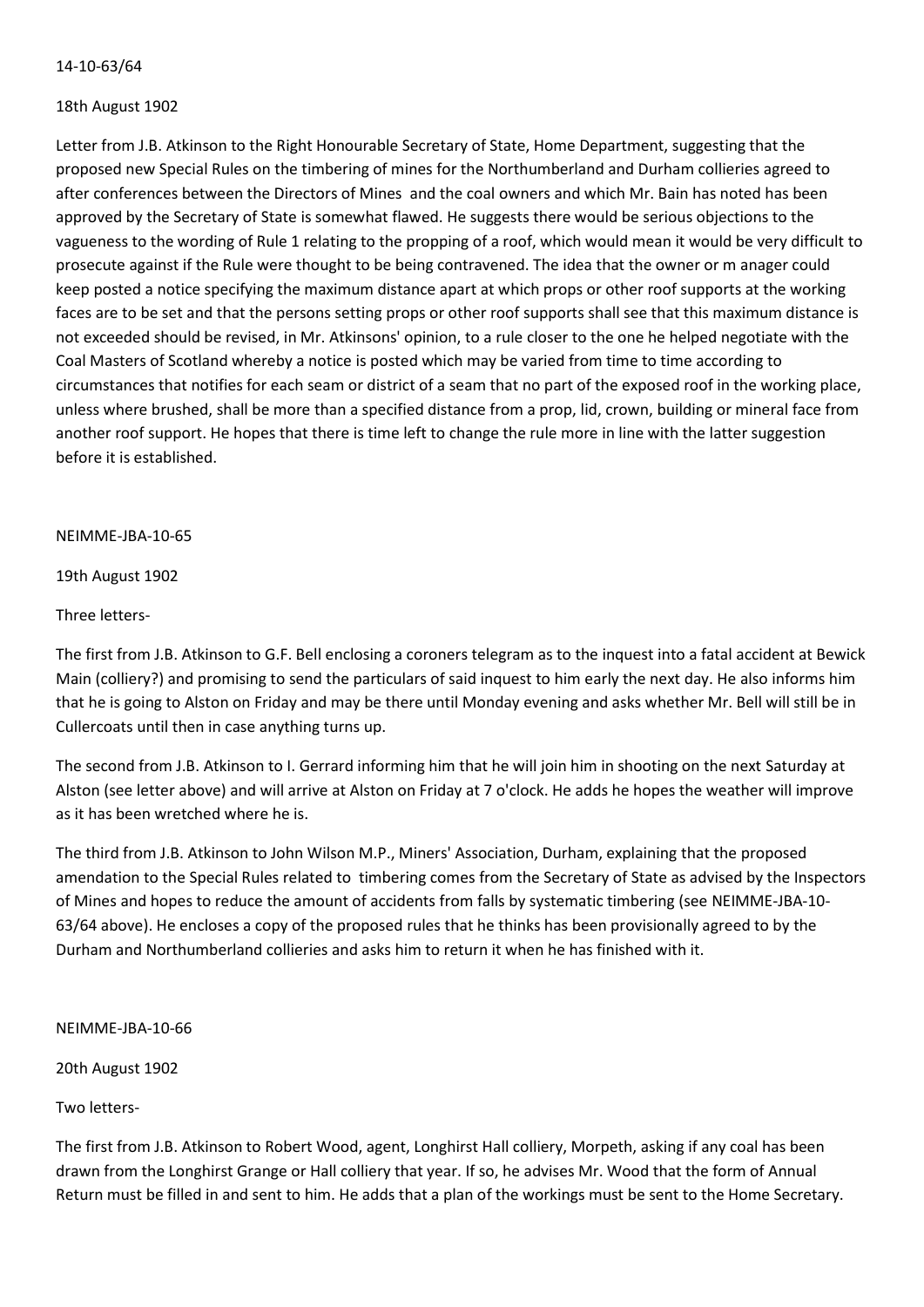The second from J.B. Atkinson to H.W. Corbett apologising for a misunderstanding regarding the management of Blackett colliery (see NEIMME-JBA-10-62,2nd letter). He remarks that he thought the manager at Netherston and the one at Blackett were one and the same person as he thought the name (Linday?) was quite unusual, but then realised one was named Robert and the other George. The misunderstanding led him to believe the Netherston manager had also been appointed as the manager at Blackettand that during his absence from the latter George Birtley was to act as manager in his place. Now he realises his error, Mr. Atkinson realises everything was in order. He adds that it is optional whether an undermanager is appointed or not. He also thanks him for his congratulations regarding his return to England. He adds that he liked Scotland 'very well' but feels more at home in his new position.

# NEIMME-JBA-10-67

### 20th August 1902

Letter from J.B. Atkinson to A.H. Stoker suggesting that he is still unconvinced that Mr. Stoker is correct on his views regarding the admissability of gunpowder fuses in certain mines (see NEIMME-JBA-10-62,1st letter). He agrees that gunpowder as an explosive is prohibited in dusty or gaseous mines, but suggests that the gunpowder used in fuses is not thought of as an explosive in the same way, saying that even in a gaseous mine the prohibition of gunpowder does not necessarily mean the prohibition of the use of gunpowder in a fuse. In that case, he argues, the question would be whether such a fuse was found to be less safe than using electrical firing.

### NEIMME-JBA-10-68

21st August/22nd August 1902

Two letters-

The first from J.B. Atkinson to I. Jeffery, secretary, Tanfield Lea Miners' Lodge, Tantoley, County Durham, promising to look closer into the perceived problems at the Wind pit at Tanfield Lea colliery- the lack of scaffolding below hanging on, the want of (keys?) at bank and the reportedly defective winding engine.

The second from J.B. Atkinson to John Wilson M.P., Miners' Association, Durham, apologising for being unable to meet Mr. Wilson the following Saturday regarding the proposed Special rules alteration (see NEIMME-JBA-10-65, 3rd letter etc.). He proposes to meet either on the 27th or 28th August at the Coal Trade Office at 10.15 a.m.

### NEIMME-JBA-10-69

### 26th August 1902

Letter from J.B. Atkinson to M.Delevigne, Home Office, informing him that he has redrafted and slightly altered a circular and notice regarding thawing explosives in response to his previous letter. He adds that the revised circular and notice might as well be sent to all quarries as the use of nitroglycerine is so widespread and it is at the smaller places where Mr. Atkinson believes the necessary precautions are least likely to be taken.

NEIMME-JBA-10-70/71

August 1902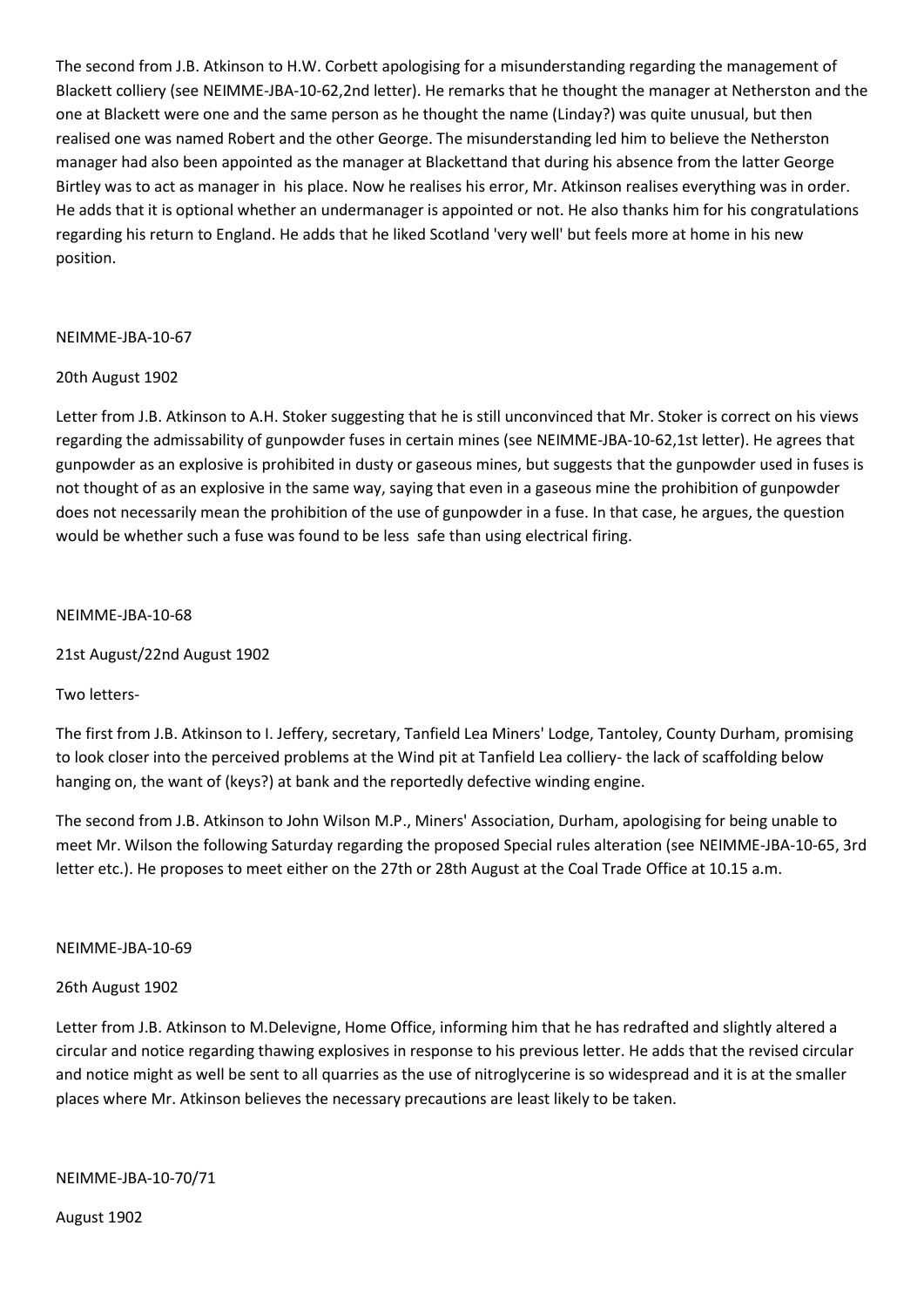Letter from J.B. Atkinson to H. Cunyghame remarking on the instructions given by the Secretary of State to try and alleviate the number of accidents occurring at quarries when explosives contain nitroglycerine in a solid or frozen state (see NEIMME-JBA-10-69 above). He suggests accidents occur due to the understanding that said nitroglycerine thaws at the temparature of freezing point in water when it does in fact become solid at a temperature considerably above that. He adds that solid or frozen nitro should be subjected to a moderately high temperature using warming pans for at least two hours before being used, noting that the Inspector of Explosives report specifically stated that most of the accidents which occurred under the heading of being caused by ramming, boring into unexploded cartridges and the striking of unexploded cartridges in debris were due to the explosion of nitroglycerine in said frozen or solid state. The thawing of said explosives, especially during the Winter months when most such accidents occur, would hopefully result in far fewer accidents. He adds that the Home Secretary has prepared a form of notice regarding the necessity of such precautions to be posted on the door of the magazine or store from which the men fetch their explosives in each quarry.

### NEIMME-JBA-10-71A/72

#### 24th August 1902

Letter from J.B. Atkinson to the Under Secretary of State, Home Office, London, continuing his queries concerning the expenses incurred in two recent removals, one from Glasgow to Edinburgh, then from Edinburgh to Newcastle, involved in his changing positions as a Mining inspector (see NEIMME-JBA-10-27 etc). He notes that the Under Secretary has not specified the claims that will be allowed to rank so provides a provisional estimate of how the special allowance of 100 pounds has been arrived at- with costs incurred for Mrs Atkinsons' travelling expenses from Glasgow to Edinburgh of 5 pounds, her travelling expenses from Edinburgh to Newcastle of 10 pounds, the loss incurred on tenant's fittings in the Glasgow house of 25 pounds and fittings in the Edinburgh house of 5 pounds, the cost of new carpets rendered necessary by the removals of 30 pounds, the cost of papering and painting the Newcastle house of 15 pounds and the fitting of blinds,curtains etc. at a cost of 10 pounds. He adds that this requested allowance does not include the 20 pounds he paid to join clubs in Edinburgh which are now rendered useless, the 35 pounds he needed to pay for a provisional furnished house until his furnished house at Devonshire Terrace is ready or the various school books for the younger portion of his family. He concludes by saying that the combined total of the two removals will cost him well over the 100 pounds of the proposed allowance.

NEIMME-JBA-10-73

26th August 1902

Letter from J.B. Atkinson to R.W. Berkley, Marley Hill colliery, Swalwell, County Durham, confirming the appointment of Percy Ewbank Lee as the undermanager of Marley Hill Basty (?) colliery.

NEIMME-JBA-10-74

26th August 1902

Two letters-

The first from J.B. Atkinson to G.F. Bell informing him that he has wired him with details of the inquest into the death of Robert Sedgwick but after consideration presumes he won't be able to attend. He advises him not to investigate the case as he has already sent details to Mr. Nicholson in his stead.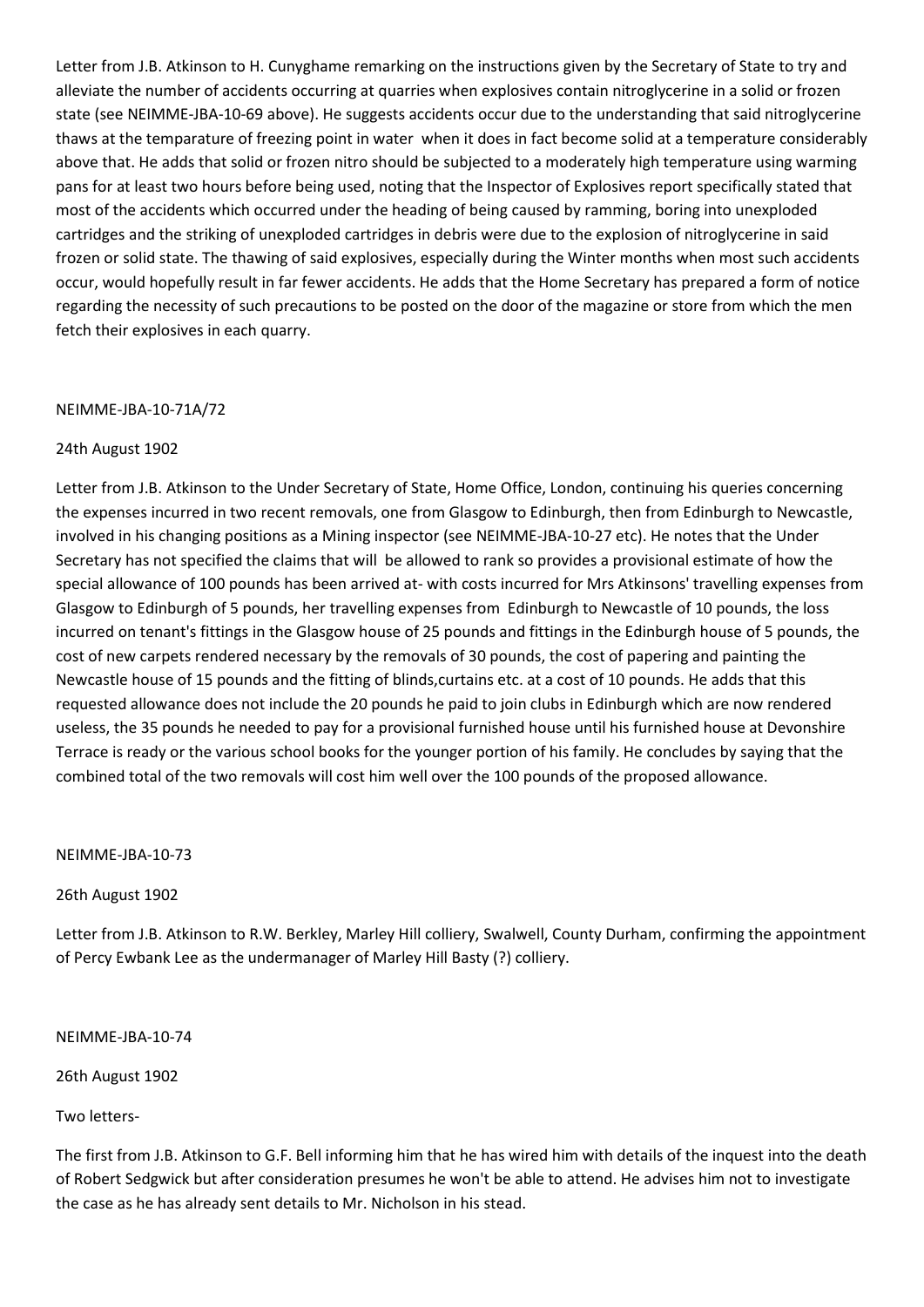The second from J.B. Atkinson to M. Delevigne, Home Office, informing him that the plan of the Prince Edward pit or mine is in the hands of a Mr. Barns, in whose district the pit lies.

NEIMME-JBA-10-75

27th August 1902

Two letters-

The first from J.B. Atkinson to R. Wood, Longhirst Hall colliery, Morpeth, who tells him that he will visit the colliery on Friday the 29th August at 11 a.m. to discuss the Longhirst Grange colliery.

The second from J.B. Atkinson to Jackson Swindle, manager, Dunston colliery, Gateshead, advising him that his notice regarding his replacements during his 10 days absence, namely George Dixon as the acting manager of the Dunston and Norwood pits and Joseph Barron as the acting manager of Swalwell pit, should have been made by the owner or agent of the mine as specified by Section 20 (i) of the Coal Mines act of 1887 and asks for this to be attended to.

NEIMME-JBA-10-76/77

### 1902 (sic)

Letter from J.B. Atkinson (?) to Sir Kenelm Digby, Worsley, Manchester, on behalf of the committee appointed at the Annual Meeting to wait upon Mr. Digby, informing him that the letter he sent regarding the appointment of an Inspector of Mines to advise the Secretary of State on the Inspection of Coal Mines amongst other things has been circulated amongst the staff and thanks him for his kind and courteous consideration of their representations on the subject. He adds, however, that the letter has met with much disappointment from the Inspectors for the suggestion that they have precluded anybody but the Senior Chief Inspector of Mines for the post. Despite the fact that the appointment had since its inception been held by the holder of that post, their mentioning of Mr. Hall (the current holder of the position) was only based on their knowledge of his efficiency and public service and not to try and limit the choice of the Secretary of State. He adds that he fails to see how there could be any misunderstanding from their end on the idea that the Secretary of State can select any one of the Inspectors he so desires as an advisor on such subjects. He adds that their only objection is that the recent appointment that has been made does not seem to have taken that into account. He adds that if their viewpoint does not seem fully warranted he hopes the committee will be forgiven for frankly stating them.

### NEIMME-JBA-10-78

### 28th August 1902

Letter from J.B. Atkinson to William Dickinson, solicitor, Whitehaven, noting that the complaint that certain old shafts near Lamplugh cross are not properly ringfenced as required by Section 13 of the Metalliferous Mines act of 1872 has been confirmed by hiis assistant Mr. Leck and asks that the matter is quickly dealt with by Mr. Dickinson as he has been informed that he is the solicitor acting for the trustees of Mr. Rogers, the late owner of the lands on which the shafts are situated.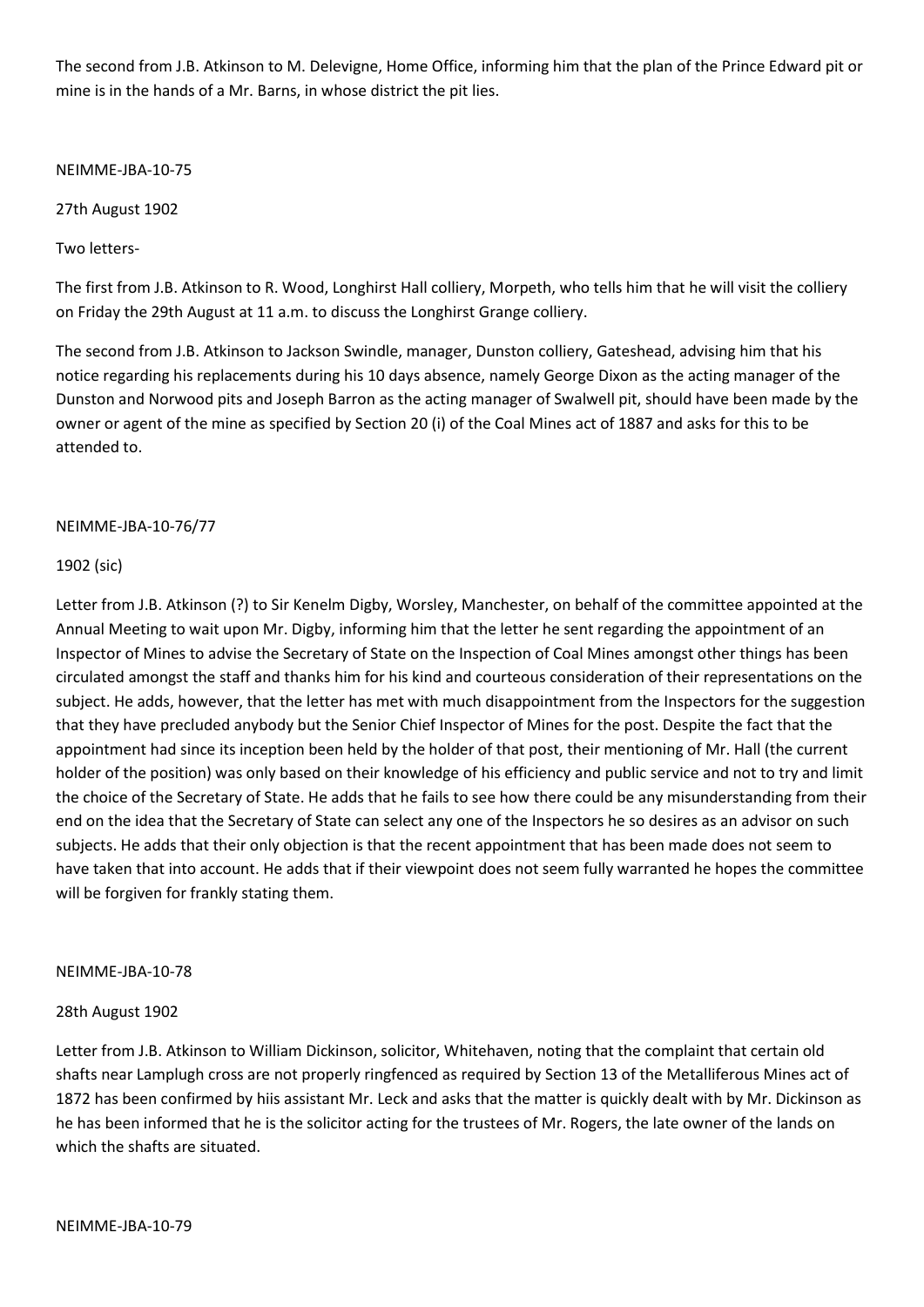#### 28th August 1902

Letter from J.B. Atkinson to S.J. Lindow, Central Office, Cleator, Cumberland, confirming that the Cleator Glebe Hematite Iron Ore mine is worked out and abandoned and has been closed since the 2nd June. He also notes their intention to fill up the shaft. He asks Mr. Lindow to send the plan for the mine, which he returns, directly to the Secretary of State at the Home Office in London.

#### NEIMME-JBA-10-80

28th August/29th August 1902

### Two letters-

The first from J.B. Atkinson to F.W.Hall, Alnwick Castle Estate Offices, Alnwick, enclosing a list of Mines and Quarries in his district as he arrenged to do when visiting the offices that day. He asks that if he knows of any working quarries in his area that over 20 feet deep he can supply a list of them and return them to his temporary home at Freelands.

The second from J.B. Atkinson to W.H. (Bill) Atkinson, dated 29th August, telling him that the handbook he was preparing will not be ready in time for a forthcoming meeting as he has not got proofs from his memorandum yet. He also mentions that he has redrafted a circular he has written on nitroglycerine explosives (see NEIMME-JBA-10- 70/71 etc) and advised it be sent to all quarries, noting that the smaller places tended to be where the least precautions were taken. He also notes that he is having a dispute with the Home Office over the new timbering rules (see NEIMME-JBA-10-65,3rd letter etc) and that the Home Office will not give way on the matter. He also encloses a letter regarding his circular on safety fuses. He concludes that he will be glad to put him up if he wishes to attend the Jubilee meeting in Newcastle and asks him to return all enclosures when he has finished with them.

NEIMME-JBA-10-81

### 29th August 1902

Letter from J.B. Atkinson to Charles Henderson, Cowper Colliery office, Blyth, confirming that operations commenced the previous day to reopen the old North or no.13 pit at Cowper.

### NEIMME-JBA-10-82

### 29th August 1902

Letter from J.B. Atkinson to P.H. Brulton, Quayside, Newcastle upon Tyne, confirming that George Dixon has been appointed as manager of the Dunston and Norwood pits and Mr. Joseph Barron as the manager of Swalwell pit during the holiday of Mr. Swindle for 10 days beginning on the 29th August (see NEIMME-JBA-10-75, 2nd letter).

#### NEIMME-JBA-10-83/84

### 30th August 1902

Letter from J.B. Atkinson to the Under Secretary of State, Home Office, regretting that the Secretary of State has thought it inadvisable to revise the proposed new Special Rules of Timbering regarding rule 1 which Mr. Atkinson believes is so loosely written as to make it impossible to enable a conviction against those who are thought to have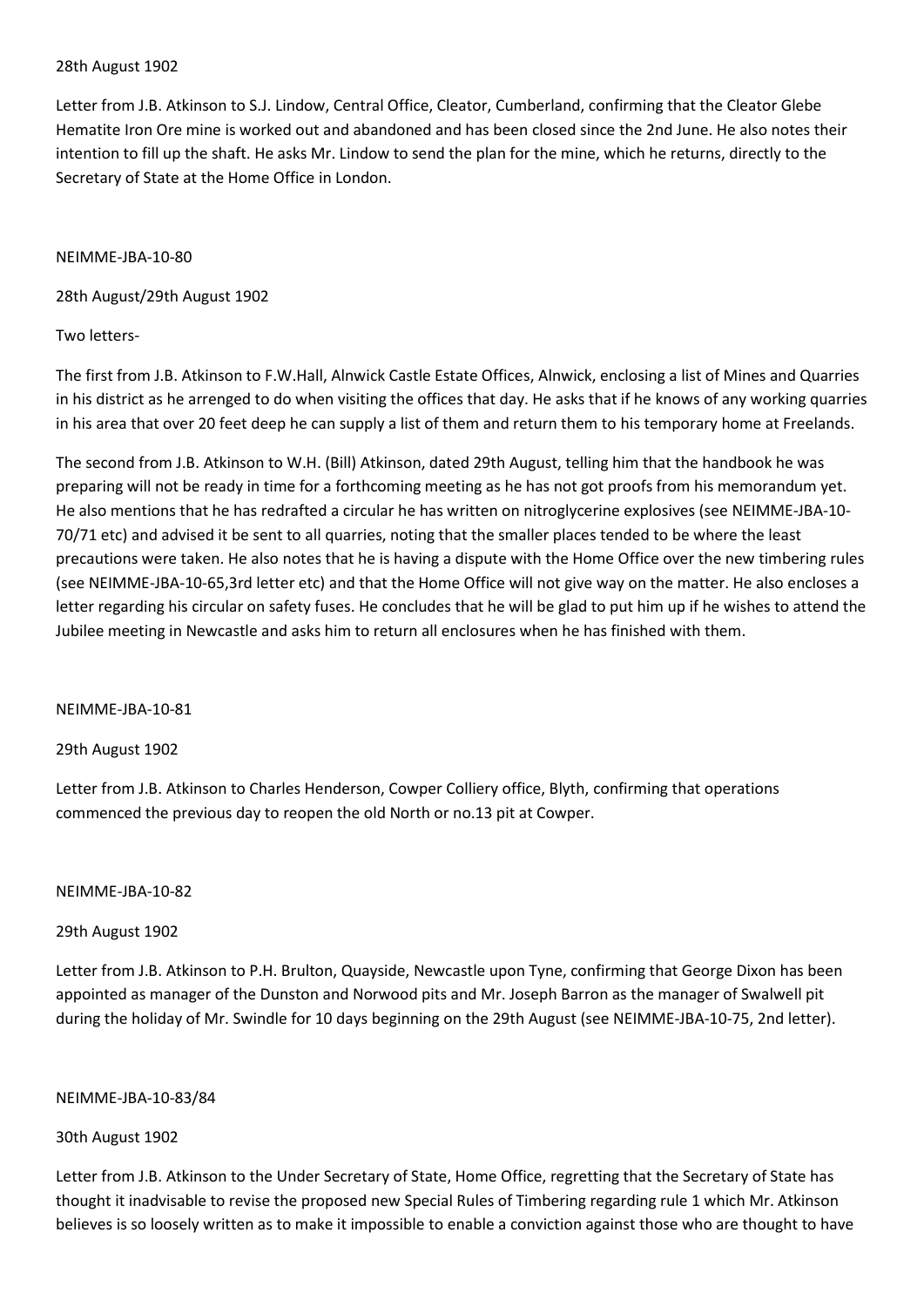contravened it (see NEIMME-JBA-10-65,3rd letter). He concedes that the rule is practically the same as that recommended by the Inspectors at thedir annual meeting last year, but adds that that did not stop the wording being closely examined and the ruling suitably adjusted in Scotland with the precision he deems necessary to make it workable in practice. He also notes that when he mentioned the proposed new rules to the M.P. John Wilson, the secretary to the Durham Miners' Association, he professed that the association had no knowledge of them and asked to be provided with a copy of these proposed rules. When he had looked at them, he showed surprise at the course being taken since the custom in the district previously was to hold a conference when new Special Rules were proposed at which owners, miners and inspectors were represented. Mr. Atkinson adds that if the rules are esttablished in the form and manner proposed the miners will have taken no part in their framing and will have no means of objecting to them. He returns the circular and form of the proposal to the owners with no further suggestions.

NEIMME-JBA-10-85

30th August 1902

Two letters-

The first from J.B. Atkinson to the Postmaster, Alnwick, asking why an enclosed envelope he posted prepaid express at Whitehaven at 10 a.m. the previous day and that was received in Carlisle at 12.45p.m. did not arrive at his home in Alnwick until that morning.

The second an apology made by Mr. Atkinson, receiver unknown, for the delay taken in forwarding a letter which had been sent to Mr. Leck in Cumberland in rough draft form but since Mr. Leck was not at home when first delivered it was not returned as soon as expected.

NEIMME-JBA-10-86

30th August 1902

Three letters-

The first from J.B. Atkinson to W.W. Ware, confirming receipt of his letter containing lists of mines etc. in the no.1 district and noting that he has arranged to hand over the lists that had been sent to him by Mr. McLaren.

The second from J.B. Atkinson to W.Brown, manager, Acklington colliery, Acklington, thanking him for the letter containing details of the section strata at the colliery.

The third from J.B. Atkinson to the Whitehaven Colliery company, whitehaven, noting that although there should be a copy of the Special Rules among (Mr. Hedley's?) papers, it would be convenient to him if the company sent the copy signed by the late Mr. Hedley to him if they wanted the rules certifying quickly as he has not yet been able to go through the papers mentioned. He promises to return Mr. Hedleys' copy.

NEIMME-JBA-10-87

30th August/31st August 1902

Three letters-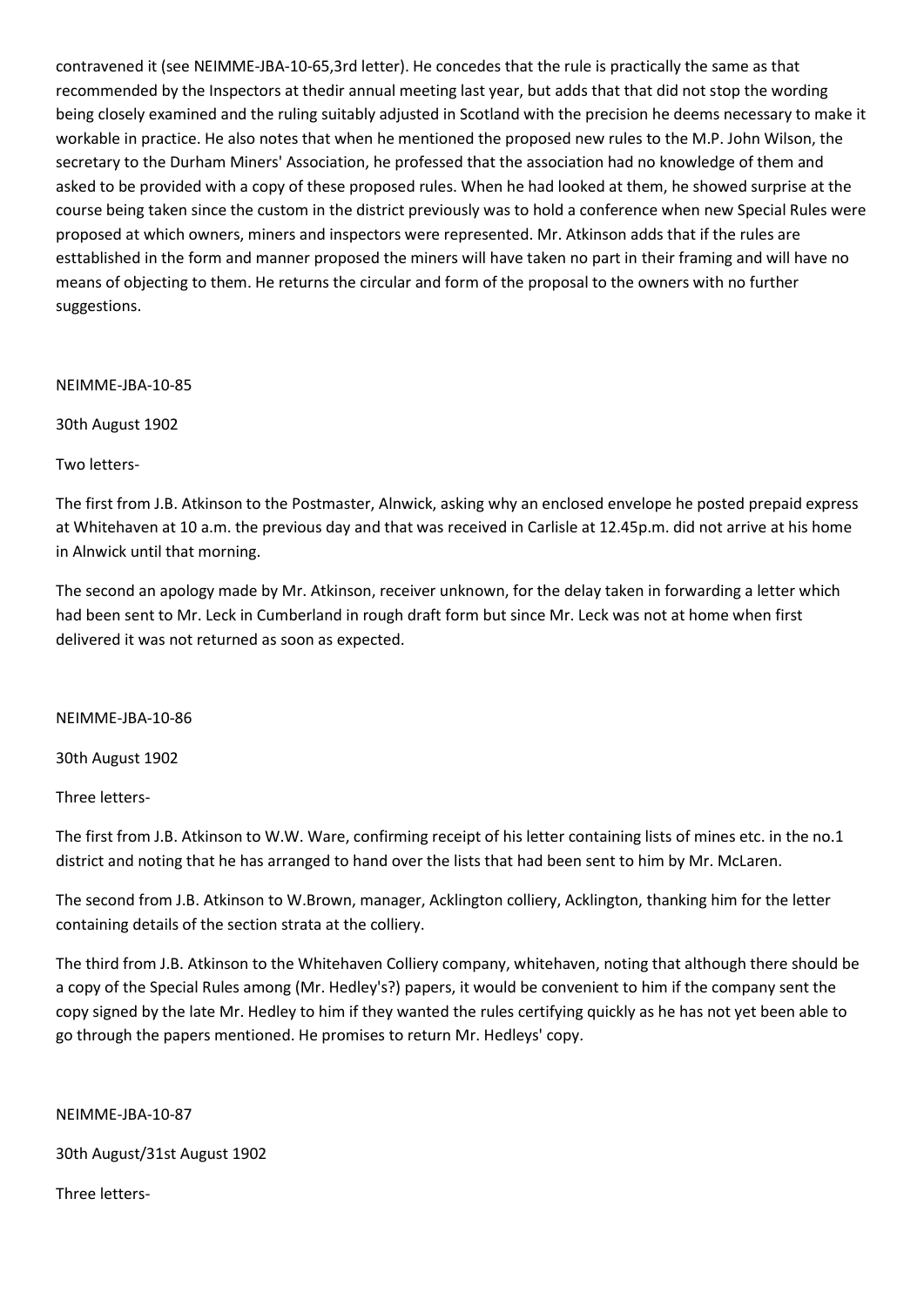The first from J.B. Atkinson to John Graham, Her Majesty's Coroner, Sacriston, asking him whether the holding of an inquest into the death of Robert Sedgewick held on the 26th August and of which he was informed at 12:45 when the inquest was to be held at 5.00 that day was in accordance with Section 48 (i) and (iv) of the Coal Mines act 1887 (see NEIMME-JBA-10-74, 1st letter etc.)

The second from J.B. Atkinson to John Robinson, Sedgefield offices, Blaydon on Tyne, suggesting that magistrates may be technically correct in classing a case involving fighting as assault under a Contravention Special Rule. He encloses a Conviction Return, asking Mr. Robinson to fill it in using copying ink so he can make a copy of his own. He adds that had a Mr. Marrs had proceeded against Mr. Robson for assault, he would probably have got a conviction also suggesting that had the rule been drawn slightly differently it could have covered such assault cases.

The third from J.B. Atkinson to A.D. Nicholson, dated 31st August, asking him to provide any papers he has referring to the death of Robert Sedgewick (see 1st letter above etc.) and the injury to Jonathan Trotter at Boldon Colliery on 10th September 1901 leading to his subsequent death on 3rd January 1902. He adds that he does not understand why the latter was not included in the list of the previous years' fatalities. He also asks for Mr. Nicholsons' address in the Isle of Man and to tell him when he leaves there.

### NEIMME-JBA-10-88

1st September 1902

Plan containing statistics for August 1902 signed by J.B. Atkinson.

### NEIMME-JBA-10-89

# 1st September 1902

List of explosions at collieries in August 1902, including one of saxonite at Throckley colliery on the 14th August at Throckley colliery and one of gunpowder at Backworth colliery on the 15th August. The former occurred when a workman was explaining the method of firing a detonating explosive using a detonator connected to a primer of explosive lying on the pavement and one of Wood's Low Tension Electric Batteries. By forming the connection, he exploded the primer injuring himself. The latter explosion occurred when a workman, in the process of taking off his clothes on arrival at the working face, knocked open the lid on his shot box resulting in one of cartridges falling on his open light and the whole of his box, containing 2 pounds of compressed gunpowder, exploded.

### NEIMME-JBA-10-90

1st September/3rd September 1902

# Two letters-

The first from J.B. Atkinson to Thomas J. Barnes, Whickham, County Durham, informing him that his letter to the Board of Trade asking for the Rules of explosives and mining and blasting has been sent to him to deal with. He asks him to send details of exactly what he wants so he may be able to help him.

The second from J.B. Atkinson to A.H. Shepherd, Sunderland, dated 3rd September, on the subject of the inquest into the death of Robert Sedgwick (see NEIMME-JBA-10-87, 3rd letter etc). He reiterates the fact that he received notice of said inquest only on the day itself, leaving him no time to arrange to attend himself or to arrange one of his assistants to attend. He adds that he sent off and wired Mr. Bell to attend but found he was at home at the time. He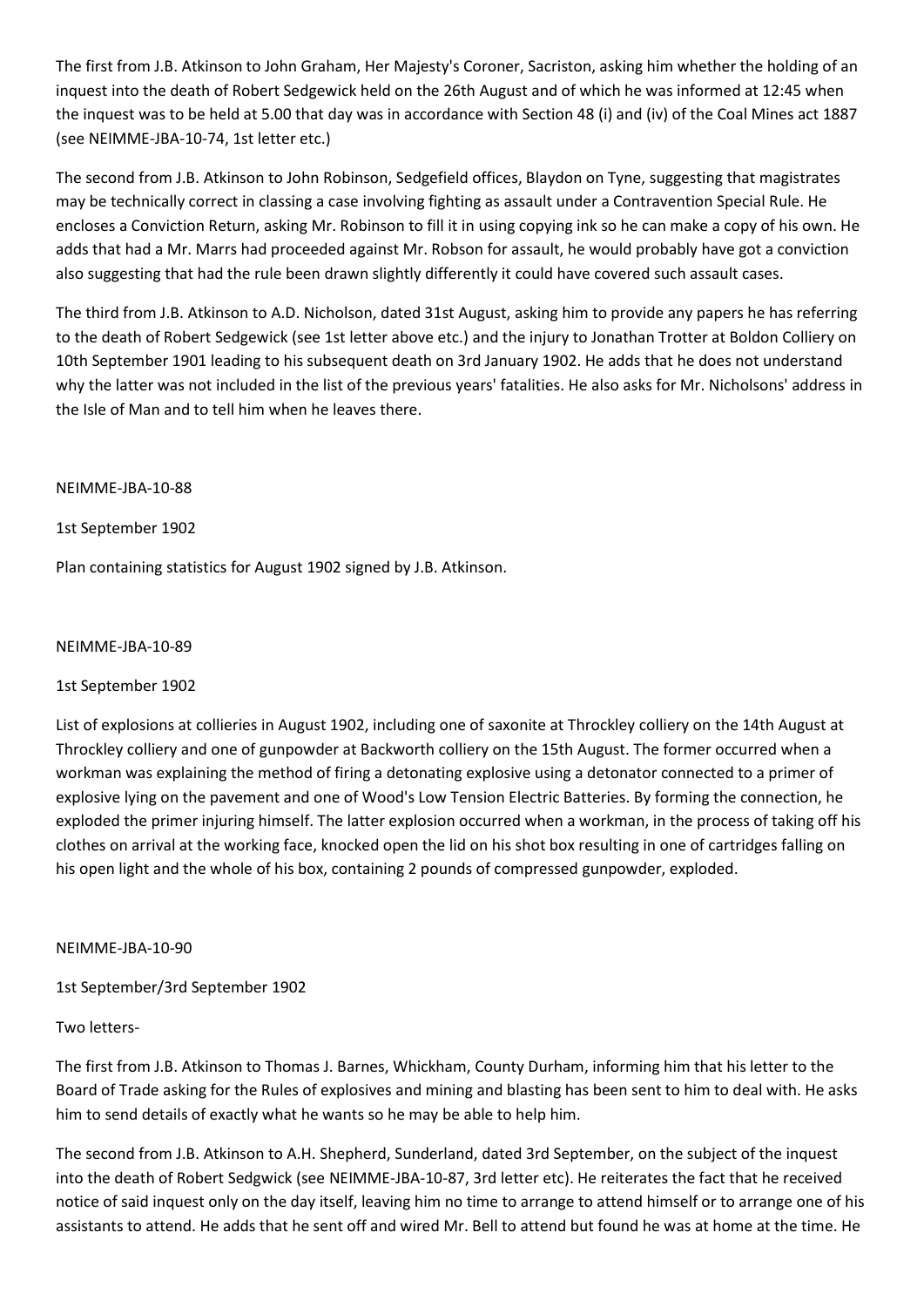suggests that in future the clear requirements as to notice of inquests made by the Coal Mines act be adhered to in every case so he can comply with the needs of coroners and jurymen. He thanks Mr. Shepherd for supplying him with a copy of the depositions and other material to do with said case.

### NEIMME-JBA-10-91

3rd September 1902

Letter from J.B. Atkinson to the Right Honourable Secretary of State, Home Office, proposing to follow the course he adopted while working in the East Scotland district concerning the establishment of Special Rules at quarries in the district. He suggests that he firstly proposes to the owners of quarries with 10 or more employees that they accept the Special Rules when they are formally proposed by the Secretary of State and then forward to the Home Office lists of the quarries that have accepted said rules from time to time. He encloses the first of his proposed lists of quarries, all of which have agreed to adopt the no.3 code of Special Rules when they are formally proposed.

### NEIMME-JBA-10-92

### 3rd September 1902

List no.1 of quarries that have agreed to the no.3 code of Special Rules when formally proposed, featuring the Colwell colliery at Chollerton owned by the Colwell Whinstone company of Newcastle and the Haydon Bridge colliery owned by Kirton Brothers of Haydon Bridge.

NEIMME-JBA-10-93

### 28th August 1902

Summary of case against the Pony Putter (?) John Robson for fighting in the mine under no.121 of the Special Rules at the Addison Colliery owned by the Stella Coal company and John Robinson. Mr. Robinson signs the notice which confirms the case was dismissed as confirmed by John Harle of Newcastle (see NEIMME-JBA-10-87, 2nd letter).

### NEIMME-JBA-10-94

# 3rd September 1902

Letter from J.B. Atkinson to S.Tate, Trindon Grange colliery, County Durham, confirming the appointment of James Stipsey, with first class certificate no.1160, as the manager at Scotswood colliery.

### NEIMME-JBA-10-95

# 5th September 1902

Letter from J.B. Atkinson to Thomas Crondace, Haltwhistle, confirming that the working of the High Main seam at Featherstone colliery has been abandoned due to the exhaustion of the coal supply.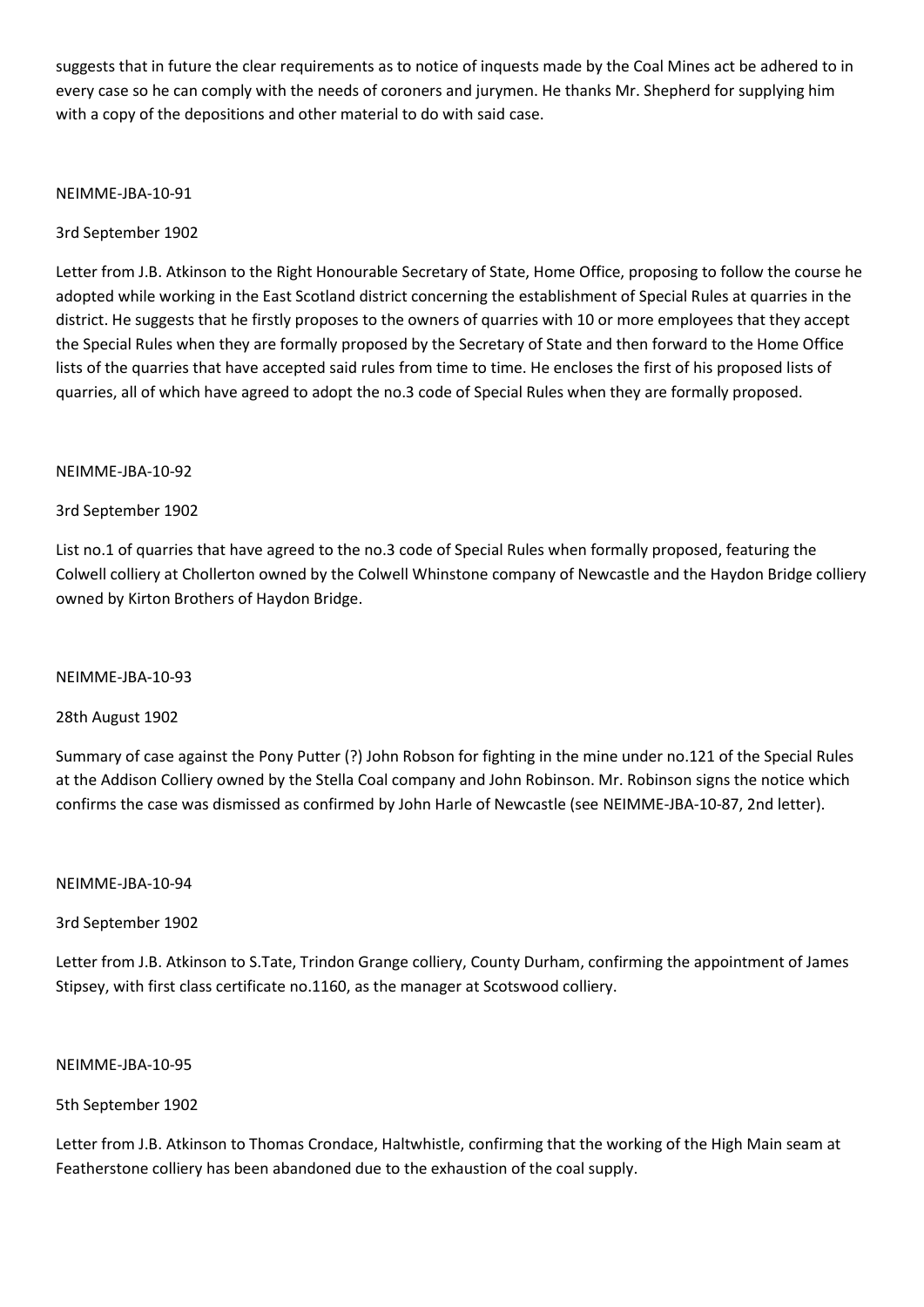4th September/5th September 1902

Two letters-

The first from J.B. Atkinson to W. Leck telling him that taking time (off?) a week from Friday will be fine, confirming that if anything of importance turns up he and his fellow assistant Mr. Bell will be able to cope until his return, asking him to notify when he does so. He also adds that a visit to the Isle of Man during the last fortnight of the month would also be suitable, although he adds that Mr. Nicholson would return from there on the 11th September and he asks him to make sure the places they visit do not overlap. In a postscript he adds that Mr. Nicholson wired him from Dublin informing him they were unable to land at the Isle of Man.

The second from J.B. Atkinson to A.J. Walker, Polmont Station, Stirlingshire, dated 5th September, noting that Mr. Walker was the manager of Allerdean colliery which has subsequently been abandoned. He asks whether the notice of abandonment was sent to the relevant Inspector and whether a plan was sent to the Home Office. He concludes by asking who he should apply to for the plan.

NEIMME-JBA-10-97

5th September 1902

Plan signed five times by J.B. Atkinson and asking for an advance copy of papers numbered 1,2,3 and 10 to 15.

#### NEIMME-JBA-10-98

6th September 1902

Letter from J.B. Atkinson to Howson, Dickinson and Hanson, Whitehaven, confirming receipt of a letter concerning old shafts at Lamplugh and also noting that a Mr. Barlow-Massicks of Cleator is noted as the leasee of the minerals on the estate near Lamplugh Cross and Royal Oaks Inn. He also points out that covering a shaft over with planks is not considered an adequate or secure fence as specified by the Metalliferous Mines Regulation act of 1872 which means the shaft at Whinnah which is covered up in this way will require additional fencing.

NEIMME-JBA-10-99

### 6th September 1902

Letter from J.B. Atkinson to Millom and Askam Hematite Iron company, Monyell (?) mines, Dalton-in- Furness, Lancashire, confirming that the no.1 pit at Monyell has been abandoned and tracings have been sent to the Secretary of State.

NEIMME-JBA-10-100

4th September 1902

Copy of summary of a case against Frank Cunningham and Alfred Lynn, putters accused of contravening Special Rule 91 of the Coal Mines Regulation acts by entering a fenced off place in the 5th South Flat Yardbeam of the Hastings pit at Seaton Delaval colliery owned by the Seaton Delaval Coal company without authority and filling a tub of coals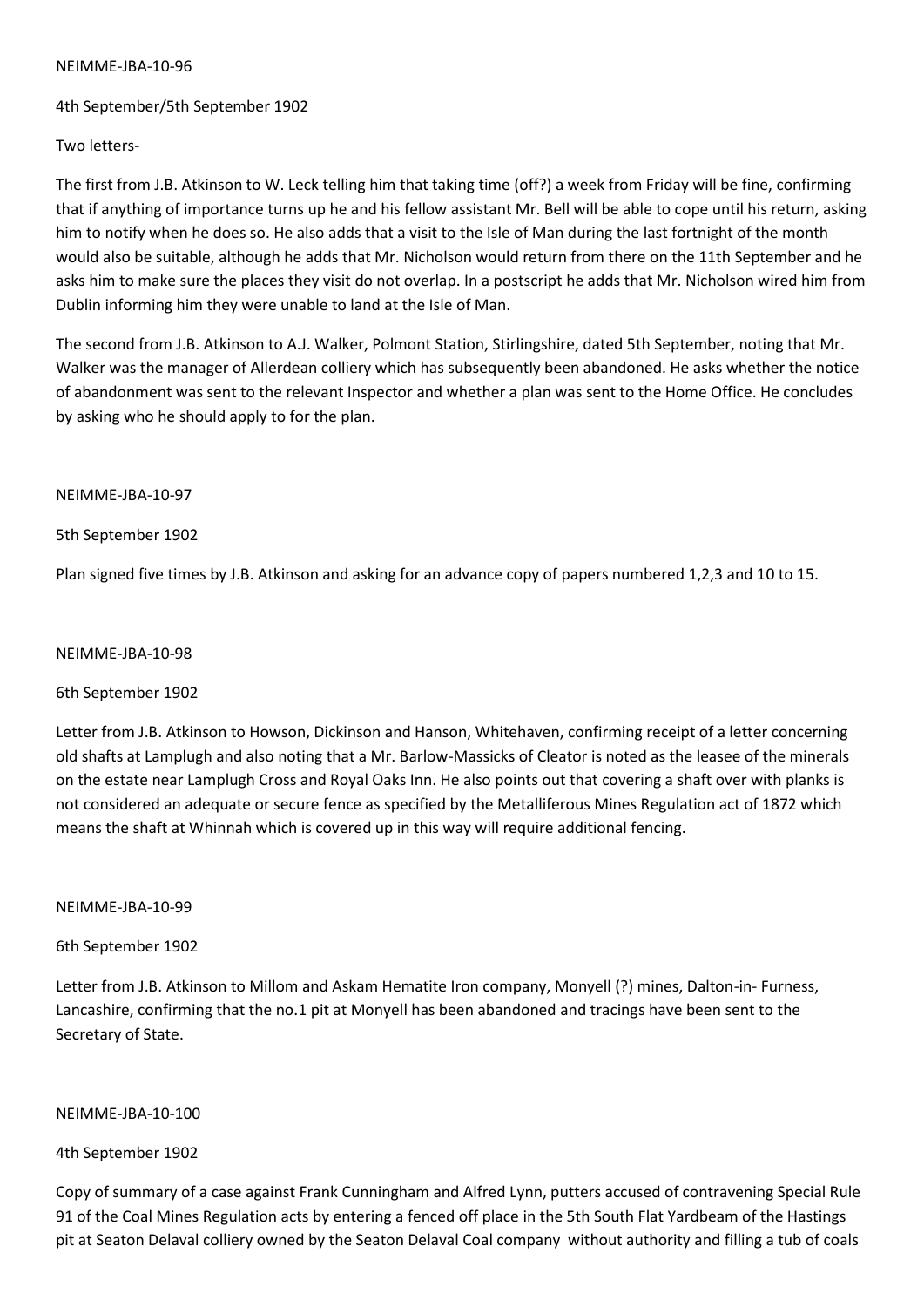without permission. The proceedings took place at the Tynemouth East Castle Ward Petty Sessions and the accused were fined twenty shillings including costs as confirmed by T.Y. Bramwell of North Shields and signed by John S. Tweddle.

### NEIMME-JBA-10-101

6th September 1902

Letter from J.B. Atkinson to S.Tate, Trindon Grange colliery, County Durham, forwarding him a copy of a letter sent on the 21st March to the late Mr. Hedley (see NEIMME-JBA-10-86, 3rd letter etc). The letter informs him that Jackson Swindle has been appointed manager of Dunston and Norwood collieries while continuing to act as manager of the Swalwell colliery while George Dixon and Joseph Barron had been appointed undermanagers of the Dunston and Norwood colliery and the Swalwell colliery respectively (see NEIMME-JBA-10-82 etc). He confirms that the original letter was among the papers he has received referring to the district and marked as acknowledged.

NEIMME-JBA-10-102

6th September 1902

Two letters-

The first from J.B. Atkinson to Gordon Falcon, coroner, Workington, remarking that he thinks Mr. Falcon has misunderstood him in his previous letters as there have been a further two inquests held of which he has had no notice and has been unable to attend (See NEIMME-JBA-10-26, 2nd letter). He adds that the letter he sent also suggested that notices should also be sent to Inspectors assisting who are resident in the West.

The second from J.B. Atkinson to J.S. Ronaldson commenting on a number of issues. He commiserates with him over the knee problem that is troubling him, provides introductions to R.B. Clark, G.O. Southern and R.A. Harle of Wardly colliery close to Pelaw Station, Ashington collieries near Morpeth and Wallsend colliery respectively, noting that if he wants to visit other collieries or metalliferous mines in Cumberland and Lancashire he can arrange these also but they wouldn't be accessible from Cramlington for returning in a single day and would need a visit of 2-3 days and he also mentions that he is leaving his temporary home at Alnwick within the next week to his permanent home at Devonshire Terrace in Newcastle and would like him to visit them there. He remarks in concluding that his time at Alnwick has been very enjoyable, playing golf at Alnmouth and also trout fishing and having bicycle rides.

#### NEIMME-JBA-10-103

6th September 1902

Three letters-

The first from J.B. Atkinson to R.B. Clark, Wardley colliery, Pelaw Station, asking him to allow a Mr. J.S. Ronaldson, the son of the Inspector for the West of Scotland and a mining student, permission to see Wardley colliery (see NEIMME-JBA-10-102,2nd letter above).

The second from J.B. Atkinson to G.O. Southern, Ashington collieries, asking him to allow a Mr. J.S. Ronaldson, the son of the Inspector for the West of Scotland and a mining student, permission to see Ashington colliery (see letter above etc).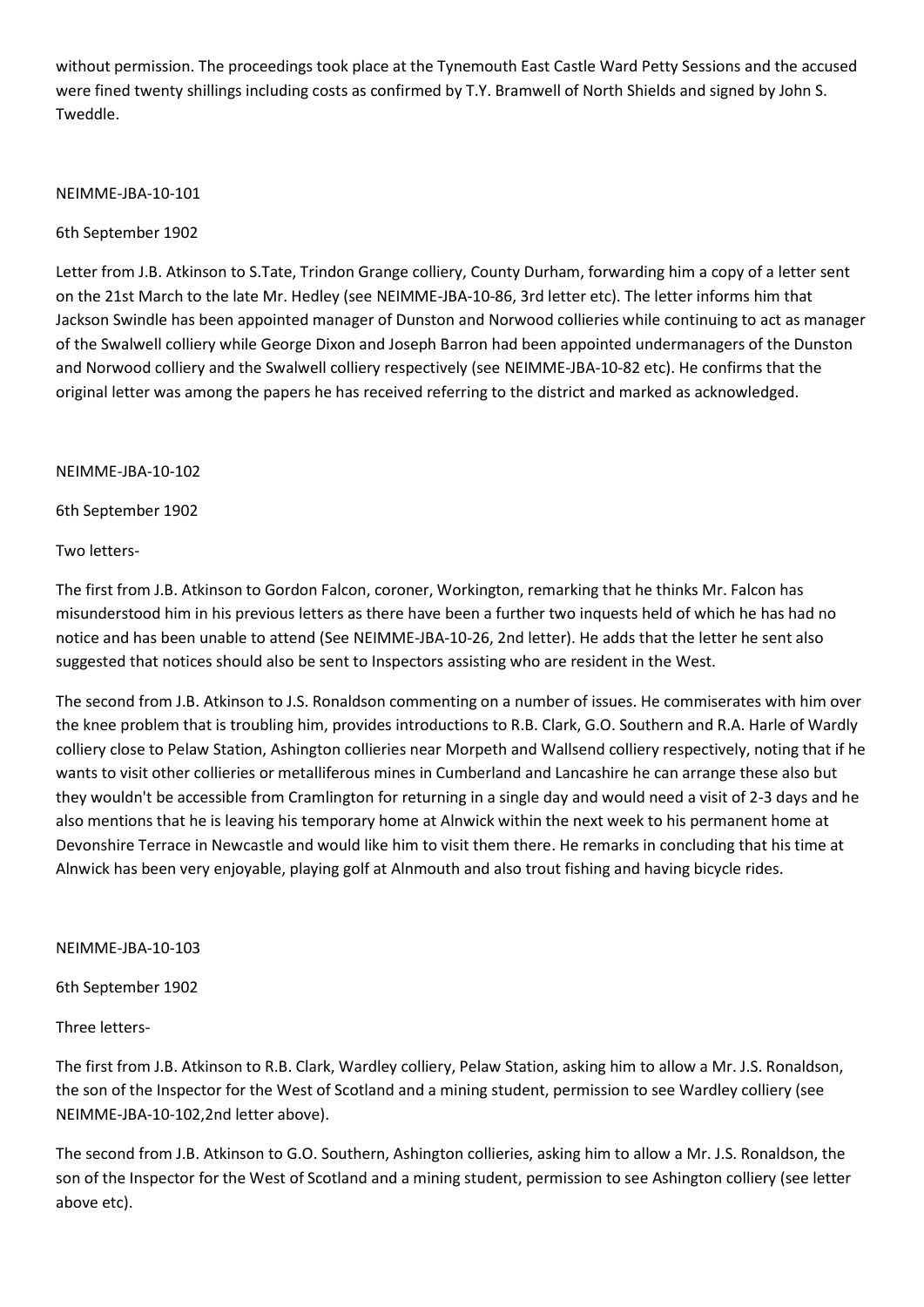The third from J.B. Atkinson to R.G. Harle, Wallsend colliery, asking him to allow a Mr. J.S. Ronaldson, the son of the Inspector for the West of Scotland and a mining student, permission to see Wallsend colliery (see letter above etc).

NEIMME-JBA-10-104

6th September/9th September 1902

Three letters-

The first from J.B. Atkinson to J.G. Dixon, Shilbottle colliery, Lesbury, noting that although he knows a Mr. Riddle only slightly and not enough to give him a formal testimonial he would be willing to say he had met him and formed a favourable impression of him for his application for a situation in Durham and possible accomodation.

The second from J.B. Atkinson to Allan Greenwell, Colliery Guardian Office, Strand, London, dated 9th September, informing him that he has received a copy of the book Coal Cutting by Machinery in Africa and finds it a most opportune publication. He asks Mr. Greenwell to note his new address.

The third from J.B. Atkinson to J.G. Riddle, undermanager, Shilbottle colliery, dated 9th September, telling him that he has received a letter from a Mr. Dixon and noted his application for a managers' situation advertised in the Newcastle Chronicle (see first letter above etc) and would be willing to have his name mentioned in support of said application but noting that he cannot add much sin ce their acquaintance has been so short.

NEIMME-JBA-10-105

9th September 1902

Two letters-

The first from J.B. Atkinson to the Whitehaven Colliery company, Whitehaven, confirming receipt of a new copy of the Special Rules that they wish him to certify and one signed by the late Mr. Hedley. He finds that, despite the rectification of Rule 87 carried out by the printers, he has still found 13 other discrepancies which he has marked and initialled. He advises them to reprint the rules to follow word for word the previously signed copy and, having done that, send to him that reprinting and both of the previous copies of the Special Rules.

The second from J.B. Atkinson to Gordon Falcon, Her Majestys' Coroner, Workington, saying that he does not believe that the sending of notice of inquests to him as well as his Assistant Inspectors Mr. Nicholson and Mr. Leck will necessitate an adjournment any more frequently than under the old system. He notes that he will leave instructions with his Assistant Inspectors on the matter and if one of those is present no adjournment need take place.

### NEIMME-JBA-10-106

9th September/10th September 1902

# Two letters-

The first from J.B. Atkinson to Thomas Crondace, Haltwhistle, telling him that the drawings from both the High Main and Low Main seams can be included on the one return from Featherstone colliery but that thed other part of the return must be filled up in the same manner as the return at years' end.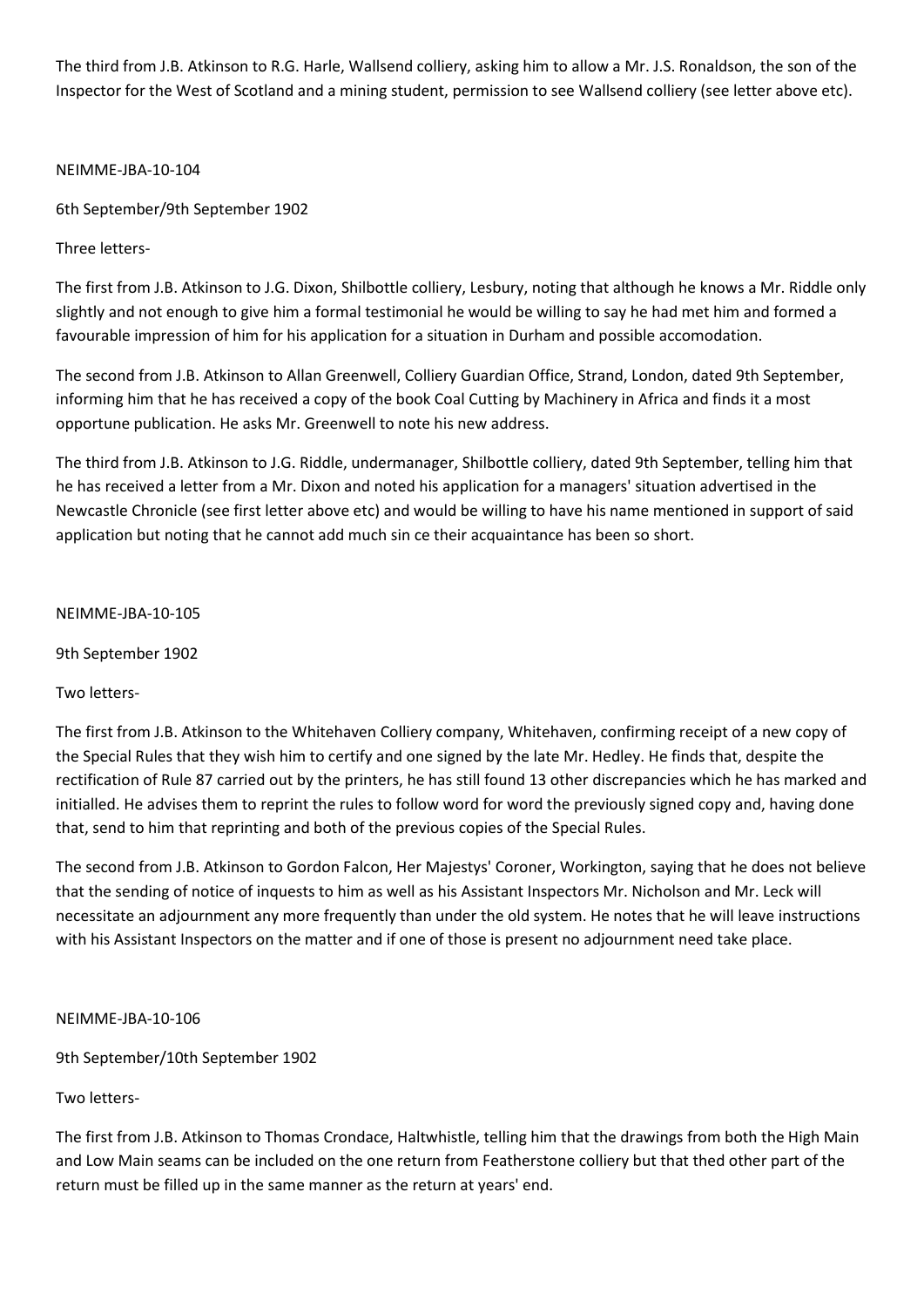The second from J.B. Atkinson to William Brown, manager, Acklington colliery, dated 10th September, noting that the proposed appointment of James Wilkinson as undermanager of Acklington colliery should have been made by the owner or agent of the colliery as specified by Section 21(i) of the Coalminers' act and should be rectified as soon as possible.

### NEIMME-JBA-10-107/108

11th September 1902

Plan of the Metalliferous Monzell no.1 pit in Dalton-In-Furness, Lancashire, owned by the Willow and Askam Hematite Iron company of Millom, Burntisland (?), in which the working of the Iron Ore or Real Hematite was discontinued due to the exhaustion of ore and signed by J.B. Atkinson.

NEIMME-JBA-10-109

13th September 1902

Three letters-

The first from J.B. Atkinson to the Postmaster, Alnwick, asking him to redirect all letters, parcels and telegrams from his Alnwick address to his new address at Devonshire Terrace in Newcastle from the 1st delivery of letters on Monday the 15th September.

The second from J.B. Atkinson to A.D. Nicholson telling him that he will leave his current address on Monday the 15th September for his new home in Newcastle (see letter above) and that he hopes he enjoyed himself in the Isle of Man.

The third from J.B. Atkinson to W. Leck telling him that he will leave his current address on Monday the 15th September for his new home in Newcastle (see letters above).

NEIMME-JBA-10-110

13th September 1902

Three letters-

The first from J.B. Atkinson to the Postmaster, Edinburgh, asking him to redirect all letters, telegrams and parcels from his previous address at Merchiston Gardens, Edinburgh, to his new address at Devonshire Terrace in Newcastle from the time he receives this letter.

The second from J.B. Atkinson to the Postmaster, Newcastle upon Tyne, asking him that from the 1st despatch from Newcastle on Monday the 15th September his letters, telegrams and parcels should no longer be redirected to his temporary home in Alnwick but direct to his home in Devonshire Terrace in Newcastle.

The third from J.B. Atkinson to W. W. Ware returning his letter from the State (Statute?) office concerning the Newcastle Directory noting the Northumberland directory will do.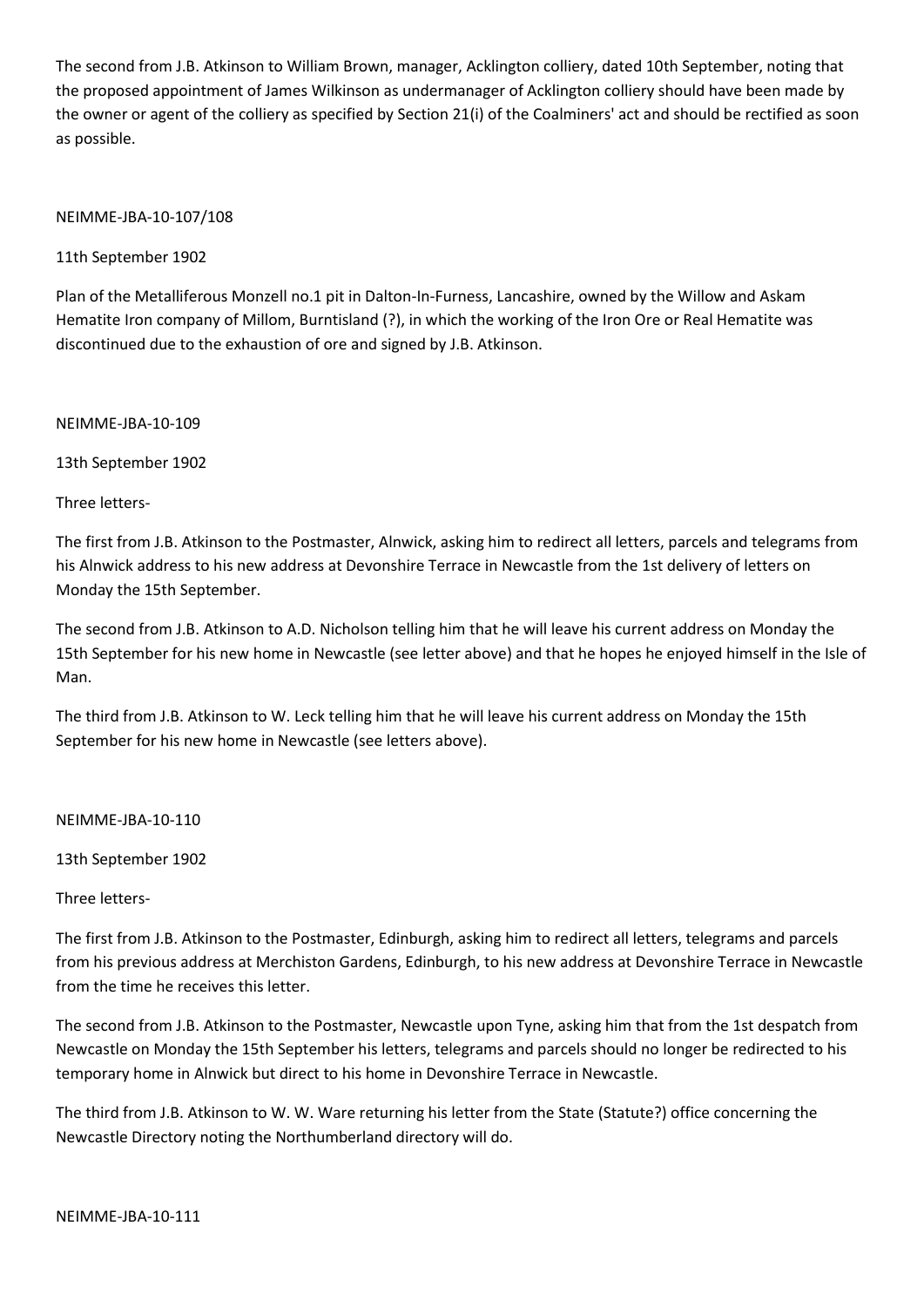### 13th September 1902

Letter from J.B. Atkinson to the owners of Bentinck West Hartley colliery, Bentinck West Hartley Office, Newcastle upon Tyne, confirming the appointment of William Ramsay as the manager of Pegswood colliery in the room of J.C. Hall.

### NEIMME-JBA-10-112

15th September 1902

Letter from J.B. Atkinson to John Brown, Morpeth colliery, confirming that they have commenced two drifts at the Wansbeck Riverside near the Park House Farm House and that the Bessie Gray shaft is now standing. He adds that he does not recognise his colliery in the list of mines he has and wonders whether it is a new place.

NEIMME-JBA-10-113

17th September 1902

Letter from J.B. Atkinson to the Acklington Coal company, Quayside, Newcastle upon Tyne, confirming the appointment of James Williamson as the undermanager of Acklington colliery.

NEIMME-JBA-10-114

17th September 1902

Letter from J.B. Atkinson to the Mickley Coal company, Mickley collieries, Prudhoe on Tyne, confirming the appointment of John Wright Batey as the Undermanager at Mickley collieries to act along with two others that had been previously appointed. He asks in which colliery he will act as undermanager and the number and class of his certificate.

NEIMME-JBA-10-115

18th September/19th September 1902

Three letters-

The first from J.B. Atkinson to Captain J.H. Thomson, Home Office, saying that he is now satisfied that the accident that caused the explosion at Dunston colliery on the 8th July was wrongly described and should not have been noted as an explosives accident. Mr. Atkinson adds that the probable cause of the explosion of firedamp was either the ignition of the fuse of a gunpowder shot or by the shot itself but that the flame of the explosive had nothing to do with the injuries.

The second from J.B. Atkinson to W.W. Ware, dated 19th September, asking him to find out whether his order for 6 of the Shannon Building cases has gone astray, since he has recently made his 16th demand for them. He adds that the lack of them has caused much inconvenience to him.

The third from J.B. Atkinson to Joseph Woof, Shipley colliery, Alnwick, dated 19th September, telling him that he has not yet been able to find any copies of the Special Rules for Landsale collieries but that he will send him two of the same when he does so.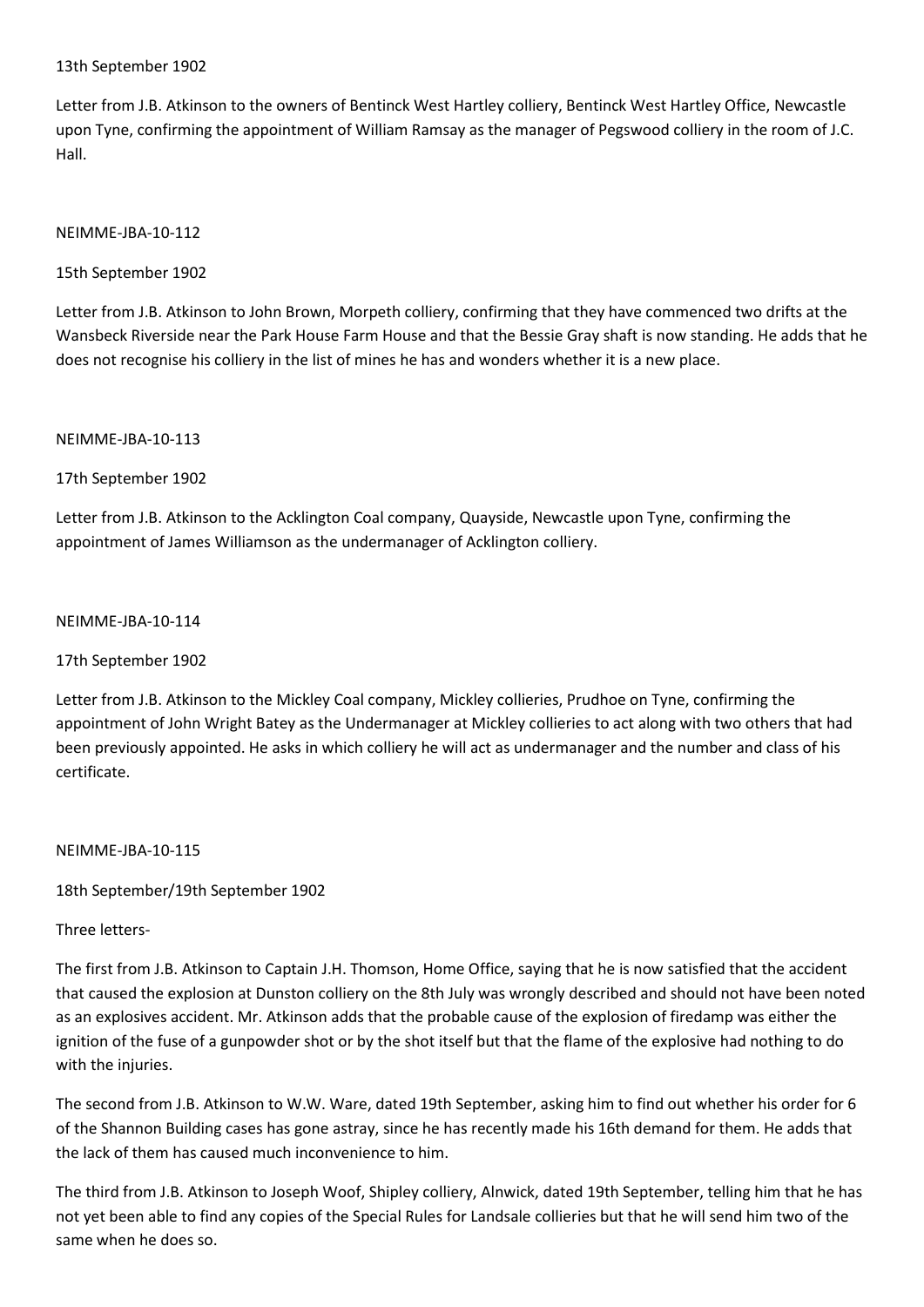## 19th September 1902

Letter from J.B. Atkinson to J.T. Foulis, Ramsey, Isle of Man, confirming that he has begun prospecting for Hematite Iron on the Estates of Margher (and) Breck and Port Movuz near Ramsey, Isle of Man. The company operating is confirmed as Hematite Development Ltd of London.

### NEIMME-JBA-10-117

### 19th September 1902

Letter from J.B. Atkinson to Joseph Morrison, manager, St. Helens' colliery, confirming that they have recommenced the working of the Slatyband and Rather band seams in the no.2 pit in the colliery on September 8th.

### NEIMME-JBA-10-118

20th September/21st September 1902

# Two letters-

The first from J.B. Atkinson to G.F.Bell asking him to give an explanation to his report on the accident at Dunston Colliery on 8th July which he considers misleading. He notes that having found the report of the accident and his further explanation of it initially unsatisfactory he visited the colliery on the 16th September and took statements from two of the men in jured in the accident, Daniel Maltinson and Joseph Ward, a deputy and hewer respectively. He came to the conclusion that the men were burned by the gas ignited by the flame of the aquil or flame of the shot, the shot did not explode prematurely and that it was quiteimpossible that either the flame of the shot or stuff thrown by the shot could have reached the men in the position they had taken up. He adds that both the manager Mr. Swindle and Simon Jate believed that gas was present and that its ignition caused the accident.

The second from J.B. Atkinson to J.Flynn, secretary, Cumberland Iron Ore Miners and Quarrymans' Association, Cleator Moor, dated 21st September, confirming that Mr. Leck has forwarded his letter concerning No.6 and 24 pits at Cleator Iron Ore mines and that the matter is being attended to. He asks that Mr. Flynn in future send such letters of complaint directly to him.

### NEIMME-JBA-10-119

20th September/21st September 1902

# Two letters-

The first from J.B. Atkinson to William Stewart, Glasgow, noting that he believes that Mr. Stewart was secretary to the Allerdean Coal company which owned the Allerdean colliery. He continues that no notice of abandonment seems to have been sent to the Mines Inspector or an abandoned plan of workings to the Secretary of State and asks him to attend to these matters. He encloses a form of acknowledgment of notice of abandonment for his guidance.

The second from J.B. Atkinson to W. Leck concerning the problems with the no.6 and 24 pits at Cleator Iron Ore mines (see NEIMME-JBA-10-118,2nd letter above). He notes that he has received the letters from Mr. Leck and Mr.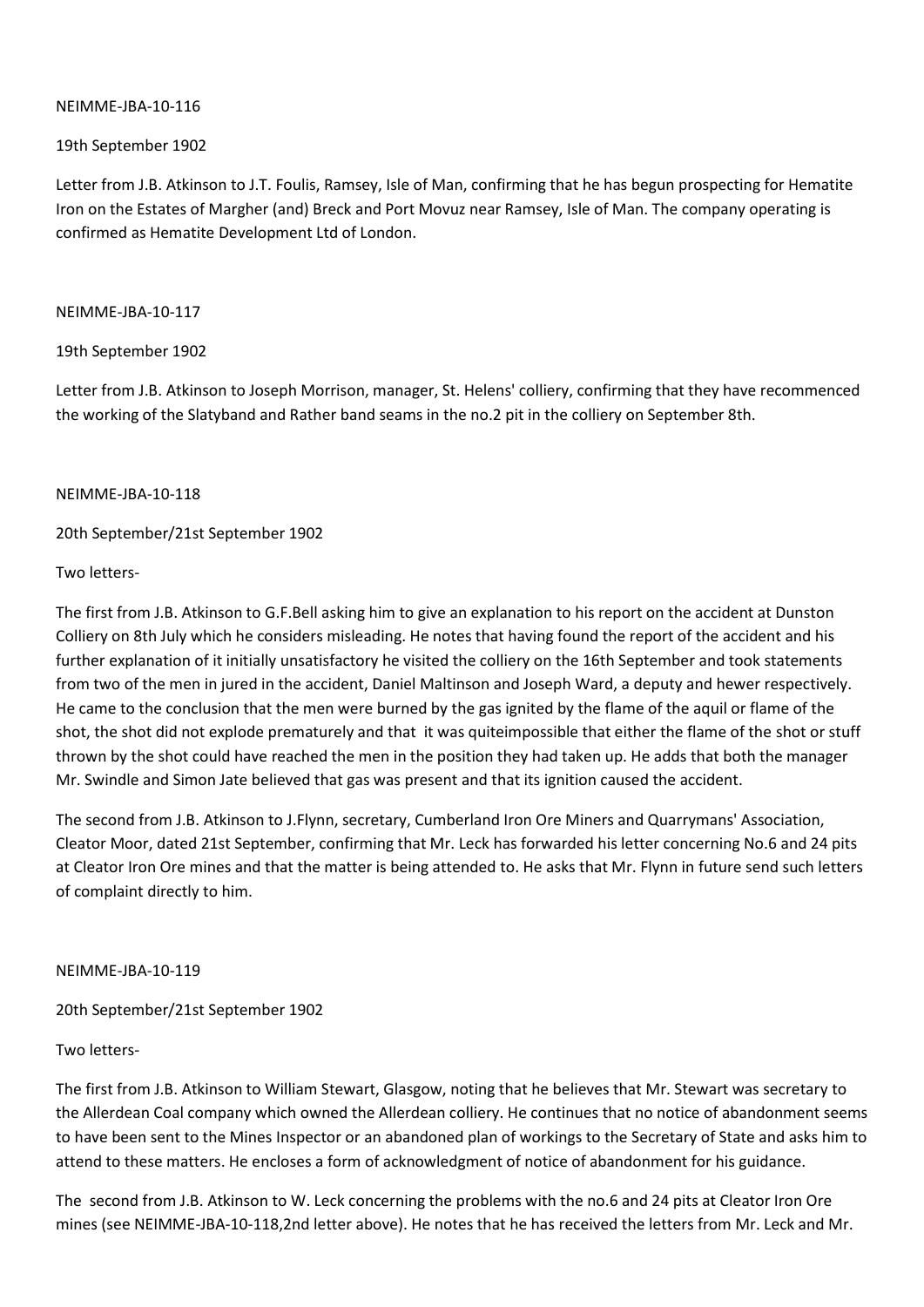Flynn and the tracing showing the pits and their connecting road. Having looked at the Special Rules established at the mines on the 21st January 1900 Mr. Atkinson argues that he can find no legal precedent in which they can interfere except under Section 18 of the Metalliferous Mines act 1872 and even then he believes they would not be successful if the owners wanted to fight for their case. He also thinks they would not be justified in using their powers in the present case since there is nothing forbidding the proposed arrangement and Special Rule 14 actually provides for it. He suggests that he meets the manager and tell him to make the travelling road between the pits safe and convenient. He concludes by saying he has advised Mr. Flynn to address all complaints and other matters to himself directly in future and advises Mr. Leck to send all the papers and Special Rules he returns to him back from whence they came.

### NEIMME-JBA-10-120

22nd September/23rd September/24th September 1902

Three letters-

The first from J.B. Atkinson to J.H. Darby, Drymbo, Wrexham, enclosing the list of coking coal he asked for. He also says he has forwarded a list about the East Scotland district to R. McLaren in Edinburgh who is now in charge in that area (taking over from himself).

The second from J.B. Atkinson to L. Wilson, Her Majesty's Inspector of Factories, Prudential Assurance Buildings, Newcastle upon Tyne, telling him his new address and inviting him to call there on Thursday the 25th September at 8 p.m.

The third from J.B. Atkinson to J. Longridge, Barradon colliery, Gosforth, Newcastle upon Tyne, confirming receipt of notice of the accident to Thomas Seymour on the 16th May 1901 which led to his death on the 22nd September 1902.

### NEIMME-JBA-10-121

24th September 1902

### Two letters-

The first from J.B. Atkinson to William Stewart, Glasgow, asking him to prepare a plan of unspecified workings (Allerdean colliery?) and forward it to the Home Secretary. He adds that he supposes a plan would be kept and if this is done he has nothing further to ask of him.

The second from J.B. Atkinson to W.W. Ware referring to Mr. Atkinsons' demand for a fountain pen which he returns. He explains that when he previously demanded a fountain pen he was sent a deep stylo which he still finds useful for rough work but now wants a fountain pen for desk work.

### NEIMME-JBA-10-122

# 24th September 1902

Letter from J.B. Atkinson to W.Wear, Colpitts, Slaley, pointing out various problems at the Colpitts colliery he noted when he visited the previous day- he found the man in charge had been making no written daily report, there was no abstract of the Coal Mines act or Special Rules posted up and no plan of the workings was at the office of the mine.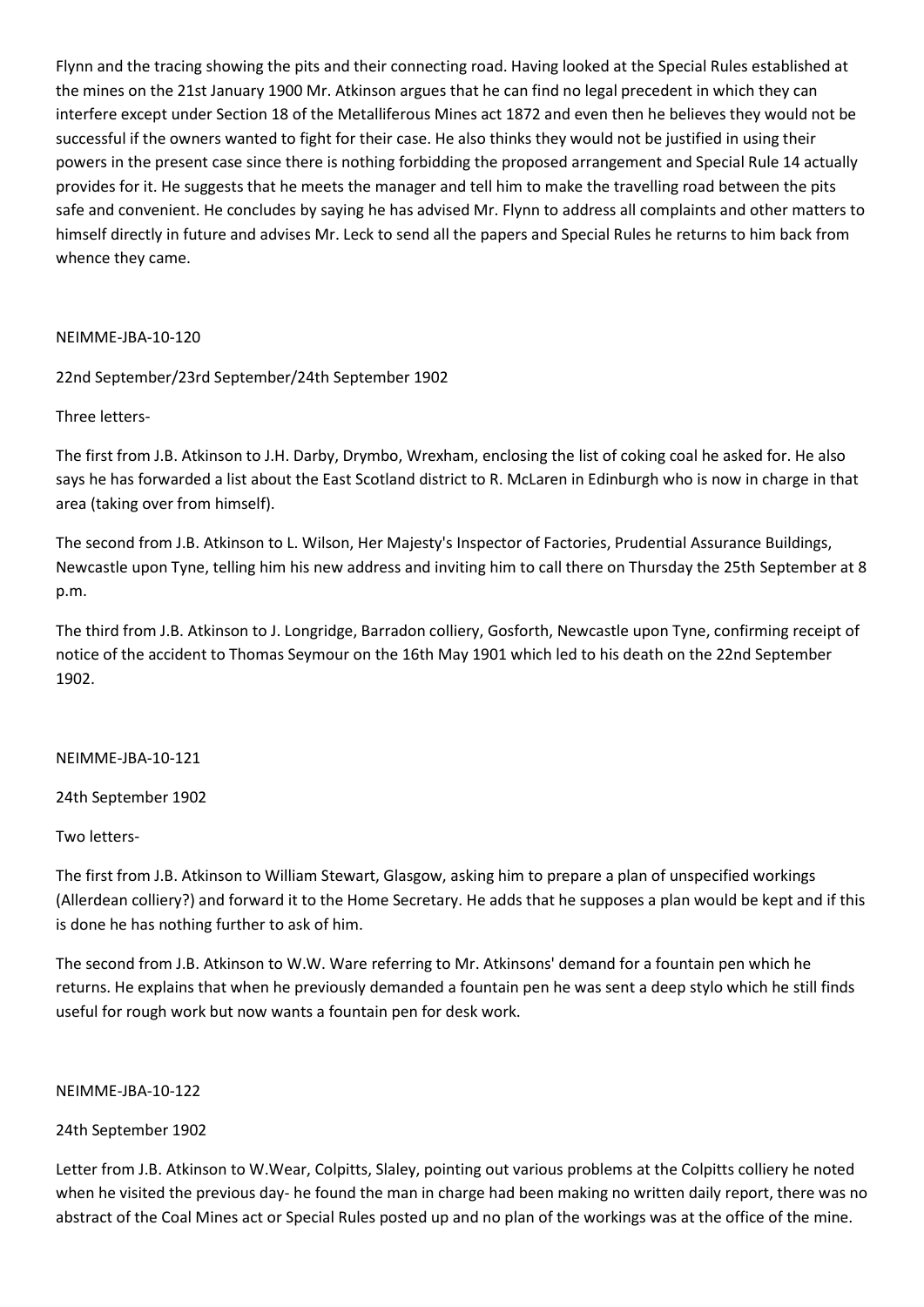He asks that these matters are attended to and also advises that a warming pan is provided for the gelatine dynamite they use for shooting bottom stone since the explosive is dangerous to handle in frosty or cold weather unless thawed. He concludes by also advising that the air pit is fitted with ladders in case their other road collapses.

### NEIMME-JBA-10-123

### 25th September 1902

Letter from J.B. Atkinson to S. Bates, Prudhoe on Tyne, pointing out the possibility of confusion at Mickley, Prudhoe and West Wylam collieries as regards their appointed undermanagers. He points out that the appointment of J.W. Batey as an undermanager to work alongside the appointed undermanagers at the three collieries (R. Wardle senior at Mickley and Prudhoe and Thomas Bates Junior at West Wylam) means certain duties and responsibilities for when the managers of the pits are away (S.Bates at Mickley and Prudhoe, Thomas Bates at West wylam) under Section 21 of the Coal Mines act 1887 which would normally fall on said undermanager would become confused. He suggests that the management be more clearly defined so it became clear who had ultimate responsibility for each colliery when the manager was away. He promises to visit Prudhoe shortly to discuss the matter and asks that they think it over in the meantime.

#### NEIMME-JBA-10-124

### 25th September 1902

Letter from J.B. Atkinson to the Under Secretary of State, Home Office, London, telling him that the objection made by the manager of the Linty (?) colliery to the first of the Special Rules concerning timbering will be formally withdrawn following Mr. Atkinsons' meeting with him.

#### NEIMME-JBA-10-125

### 25th September 1902

Letter from J.B. Atkinson to George A. Stonier, Chief Inspector of Mines in India, Calcutta, noting that it is not usual for Inspectors to send reports on mine accidents to managers since it is more usual to call attention verbally when inquiring into an accident of any similar case or cases that have come under their observation while also on occasion furnishing written particulars or providing managers with a copy of a report. Mr. Atkinson argues that, as Inspectors have to do all their own office work, it is not practical to send written reports to many managers but does admit that it might often be useful if a short memo was made on the occasion of any special accident and sent to mines where the Inspector thought similar accidents might happen.

#### NEIMME-JBA-10-126

### 26th September 1902

Letter from J.B. Atkinson to the Allerdale Coal company, Colliery Offices, Workington, confirming the appointments of J. McFarlane and J.W. Steele as the undermanagers of Buckhill and Allhallows collieries respectively.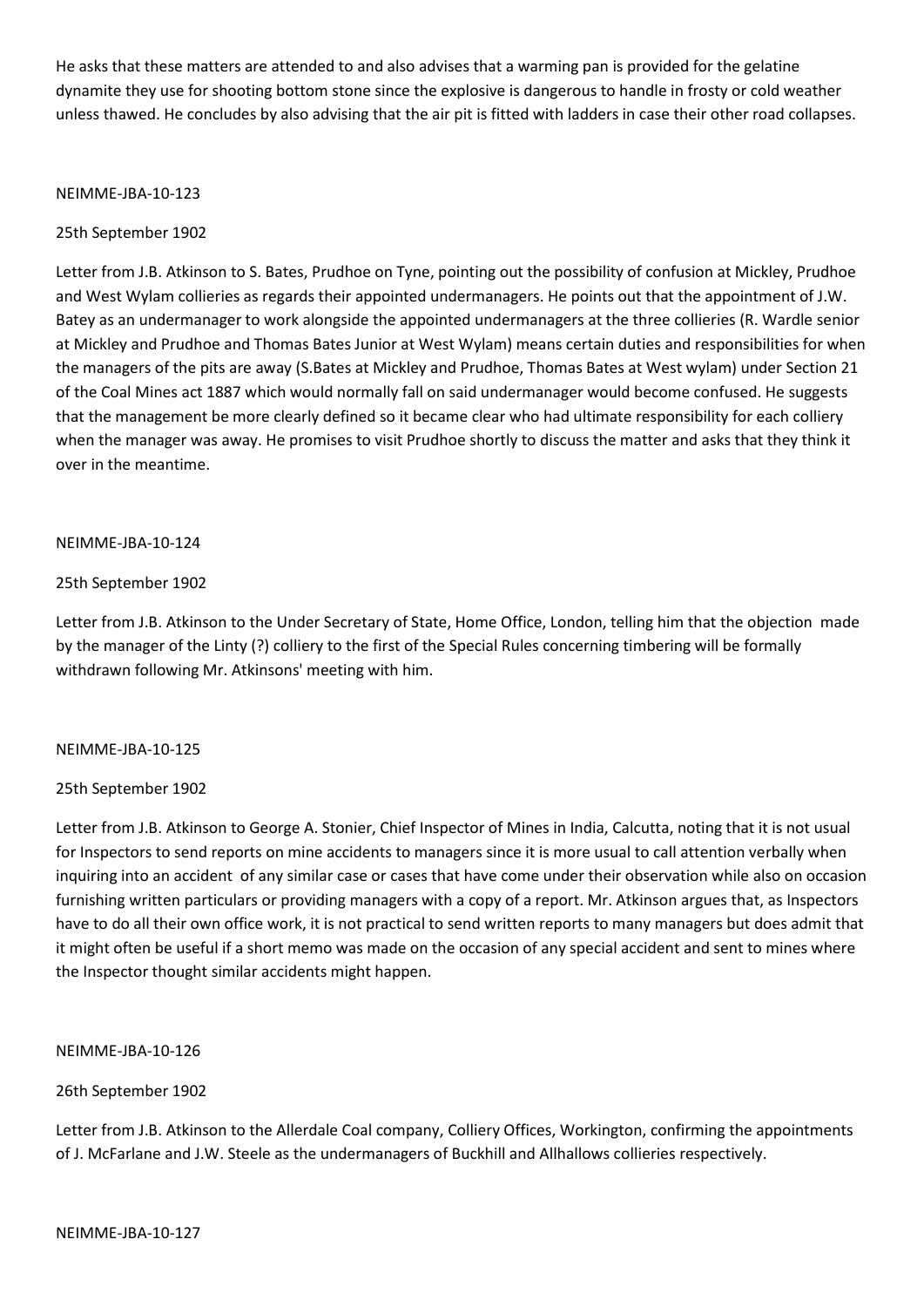### 26th September 1902

Letter from J.B. Atkinson to P. Kirkup, Mining Offices, Birtley, County Durham, confirming the appointments of John Coates and George Middlemass as the undermanagers of Ravensworth Betty pit and the Reurik (?) Main D Pit/ Riding Drift in the rooms of James Stokoe and John Coates respectively. He adds that Mr. Middlemass had already been appointed as undermanager of the Riding Drift in a previous letter sent by Mr. Kirkup.

### NEIMME-JBA-10-128

### 29th September 1902

Summary of a case against William Dearden, Hand Patter and Hewer, for having his lamp within 2 inches of the swing of his pick at South Tanfield colliery 'A' pit owned by James Joicey and company on the 25th September 1902 and sent to Robert Kay of Lanchester, the manager of the colliery at Stanley. The fine is suggested as either 9 or 10 shillings and confirmed by J.A. Ormsby of Durham.

### NEIMME-JBA-10-129

### 29th September 1902

Summary of a case against William Hopper, driver, for being found smoking a cigarette at South Tanfield colliery 'C' pit owned by James Joicey and company on the 25th September 1902 and sent to Robert Kay of Lanchester, the manager of the colliery at Stanley. The fine is suggested as either 9 or 10 shillings and confirmed by J.A. Ormsby of Durham.

### NEIMME-JBA-10-130

### 29th September 1902

Summary of a case against Thomas Scorer, Hewer, for having his lamp within 2 inches of the swing of his pick at South Tanfield colliery 'A' pit owned by James Joicey and company on the 25th September 1902 and sent to Robert Kay of Lanchester, the manager of the colliery at Stanley. The fine is suggested as either 9 or 10 shillings and confirmed by J.A. Ormsby of Durham.

### NEIMME-JBA-10-131

### 30th September 1902

Letter from J.B. Atkinson to the Under Secretary of State, Home Office, Whitehall, London, sending vouchers for expenses connected with his previous correspondence regarding the Special Allowance of 100 pounds for those expenses beyond those allowed by the regulations in connection with his two recent removals (see NEIMME-JBA-10- 71A/72 etc). These vouchers apply for expenses totalling 35 pounds for the cost of a furnished house while his new residence was being put in order, 35 pounds 16 shillings and 4 pence for the cost of new carpets rendered necessary by removals and 17 pounds and 5 shillings for papering and painting his Newcastle house.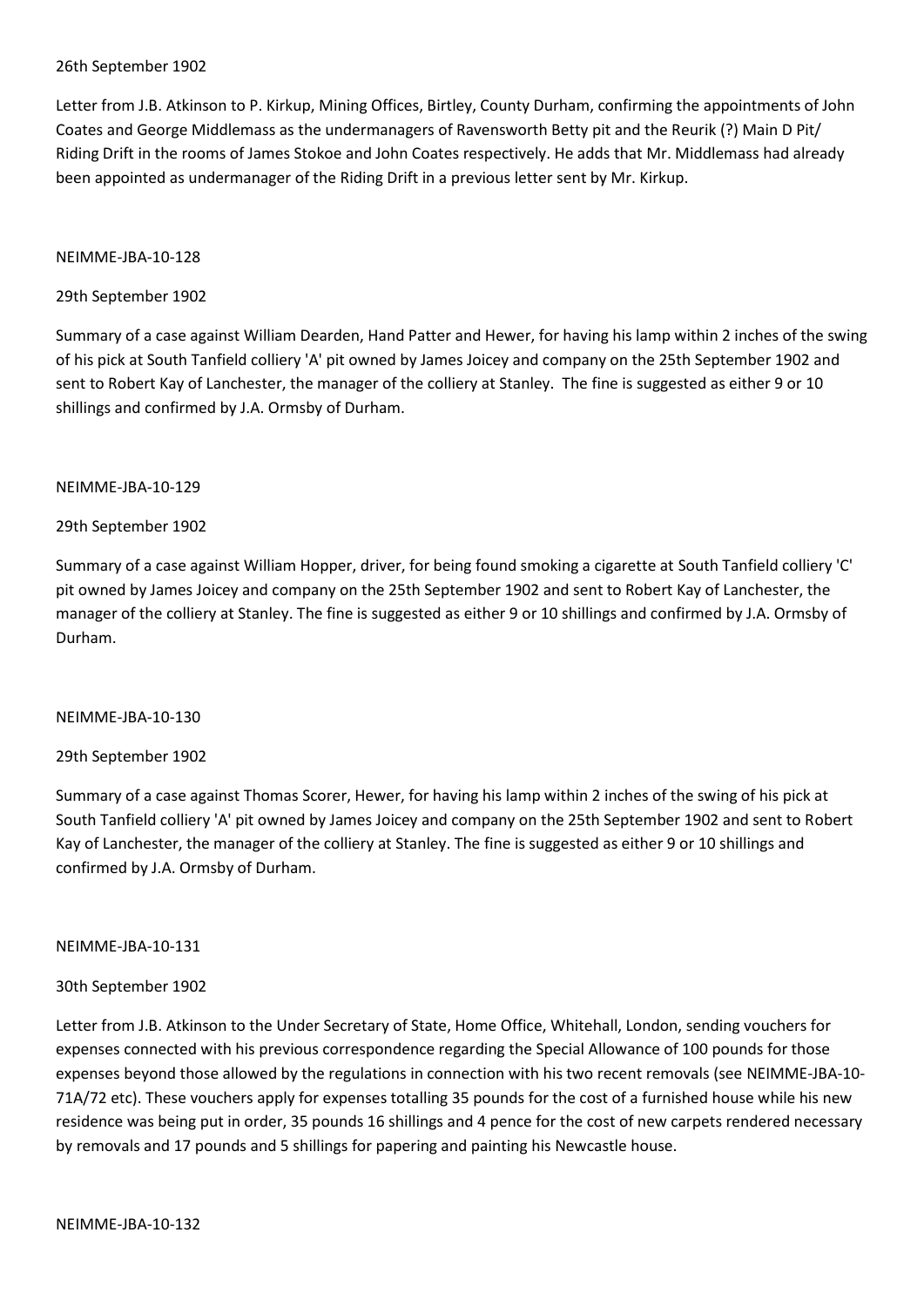### 30th September 1902

Three letters-

The first from J.B. Atkinson to William Wear, Slaley, Hexham, confirming receipt of a letter and sending him copies of the Abstract of the Coal Mines act and Special Rules for posting in the mens' cabin.

The second from J.B. Atkinson to W.W. Ware confirming receipt of his letter concerning new Quarry abstracts with drafts of circulars to accompany forms no. 9 and 10 respectively. He adds he has no suggestions to make.

The third from J.B. Atkinson to Joseph Woof, Shipley colliery, Alnwick, sending him two copies of Special Rules suitable for Shipley colliery and asking him to post one of them with the pointed notice enclosed for a fortnight and then return both copies with a letter certifying that one copyhas been posted along with the printed notice.

NEIMME-JBA-10-133

30th September 1902

Two letters-

The first from J. B. Atkinson to W.G. Fitzgerald, Fleet Street, London, enclosing for his consideration various notes on curious incidents on mines he has made. He asks that if he should use any of these notes he should keep his identity secret and refer to the notes as being made by an anonymous 'mining engineer'.

The second from J.B. Atkinson to W.H. Pickering, Her Majesty's Inspector of Mines, Doncaster, describing his preferred methods of recording and accounting for expenses. He notes that he prepares a weekly report which he instructs others to note any breaches of the Coal Mining act and inform the managers involved of these breaches, and in the worst cases a letter prepared for him to sign and send on. He adds that he puts a report on the back of the accidents beginning at the reverse end so it can be easily read when stored on Shannon filers. On these filers, which he finds extremely useful, he stores all papers according to date and puts in Shannon binding cases which are numbered and entered into a book. He notes that while working in Scotland about 3 months of papers would fill a case and had 13 years worth of papers so arranged so any case could be easily found. He adds that a book noting accidents was far more convenient than only using loose forms and in those 13 years in Scotland every entered case was entered and could be referred to. He adds that before arriving at his new post he had prepared a similar book to record in with some changes in the headings arranged to differentiate between coal mines, metalliferous mines and quarries. He encloses a specimen sheet as an example of this. He adds that the 4th heading allows easily changing an initially non-fatal accident to a one that later becomes fatal by a single entry with acknowledgments and so on copied into a copying book. He notes that he does not acknowledge all accidents to save on labour but since all accidents are enquired into, this doesn't matter. He notes with incredulity the idea that telegrams should be repaid, pointing out he never did so when in Scotland and would not in his new position except possibly to coroners. He also notes that he has never found a satisfactory way of recording changes to mines and their management but is now trying to incorporate this within his list of mines and other notes. He asks Mr. Pickering whether he, like himself, asks his assisting inspectors to take notes at inquests and send them on to him. He adds that he has always done this before and plans to continue doing so. He also remarks that he always copies into the copying book any remarks he makes on the Home Office papers which is useful in cases when the papers themselves can't be seen. He notes his preference for keeping the back of accidednt notices blank and his method of stamping papers. He also provides an example of how he lays out his expenses which he finds convenient but for which he pays for the sheets at his own cost. He concludes by noting his misgivings about commission returns not being returned which means he has to write them on blank forms and cpy them into his copying book.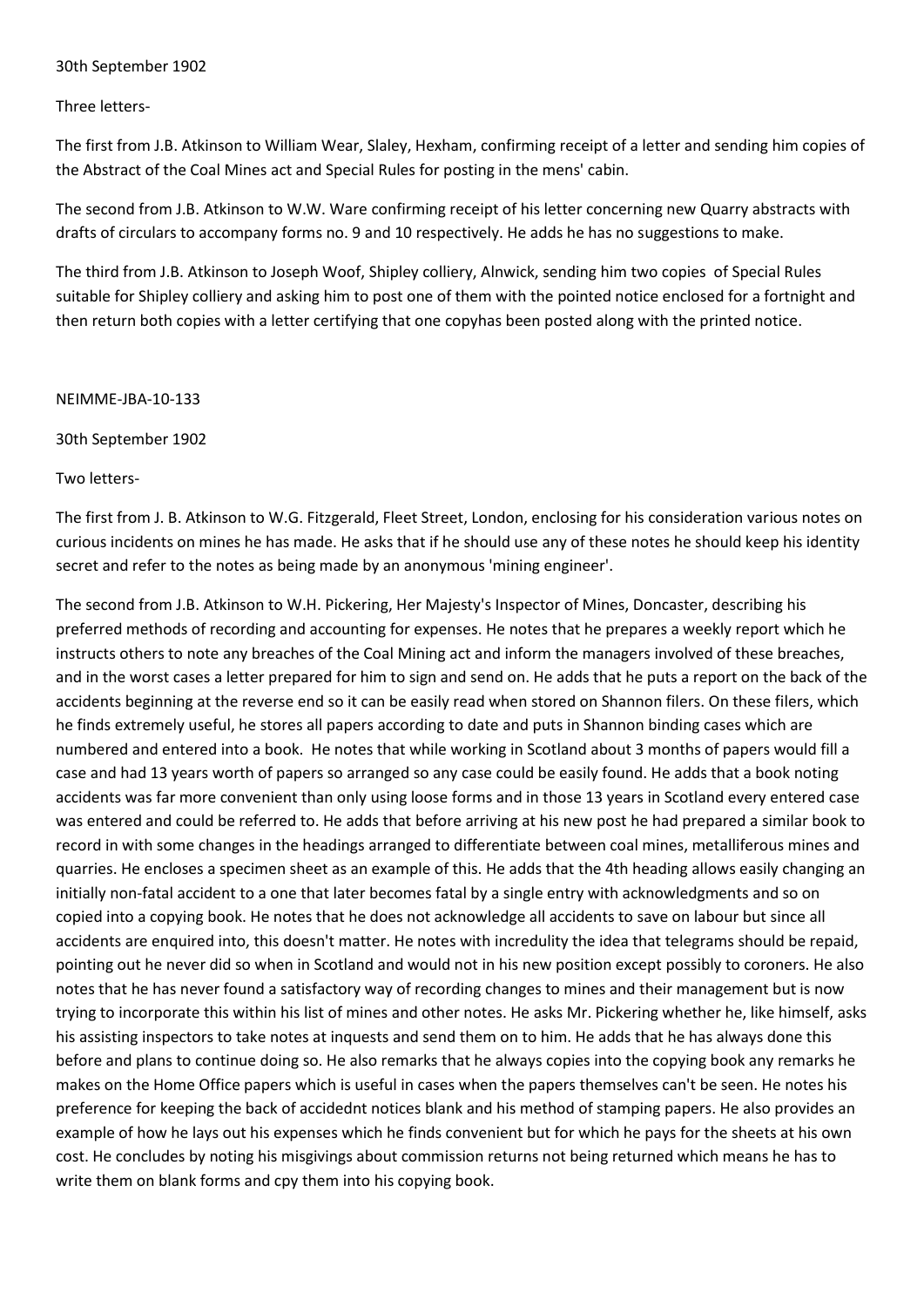30th September/1st October 1902

Two letters-

The first a continuation of NEIMME-JBA-10-133 (see overleaf).

The second from J.B. Atkinson to E.J. Ormsby, Benwell colliery, Newcastle upon Tyne, dated 1st October, enclosing what he thinks is the latest edition of accident forms. He notes that he would prefer no printing on the back of said forms since he likes to make notes there and that if he orders any, he should ask them to leave the back plain.

### NEIMME-JBA-10-135

1st October 1902

Letter from J.B. Atkinson to the Under Secretary of State, Home Office, London, noting his receipt of a letter which allows only one of the two books he asked for- Cockburns' ' Law of Coal, Coal Mining and the Coal Trade' and Hamilton and Forkes' 'Digest of the Law relating to the Management and Rating of Collieries'. He notes his preference for the former.

### NEIMME-JBA-10-136

1st October 1902

Two letters-

The first from J.B. Atkinson to W.G. Garforth, Engdale Hall, Pontefract, providing him with a quotation from his fathers' book on gases and ventilation referring to the relative weights of dry and moist air which they previously conversed about. The quote notes that an atmosphere saturated in vapour is lighter, bulk for bulk, than another at the same temperature and pressure containing less vapour.

The second from J.B. Atkinson to W.W. Ware noting his dissatisfaction with the Quarry List for Factory Abstracts he has been sent, in regards to the accuracy of the marking. He asks that the last annual returns or sheets of results be sent to him if they contain any detail as to where persons under 18 have been employed. He adds that persons under 18 can be occasionally employed but that a different abstract would have to be posted to take this into account. He also asks the exact meaning of the statement made regarding the use of mechanical power in the aid of a manufacturing process, asking whether it refers to brick making, dressing stone or breaking road material by such machinery. In a postscript Mr. Atkinson suggests sending both possible abstracts if it cannot be ascertained exactly where those persons under 18 were employed.

### NEIMME-JBA-10-137

### 1st October 1902

Letter from J.B. Atkinson to the Honourable C.A. Parsons, Heaton Works, Newcastle upon Tyne, providing him with an idea for which he has taken out provisional protection for relating to making mines less dangerous by reducing coal dust. He suggests taking into each working place a pipe from a main pipe extending down the shaft from the surface to 250 fathoms, the pressure of which he believes could be used to saturate small machines enabling the miner to hole or undercut the coal, drill shot holes and do other work while the waste water is sprayed over the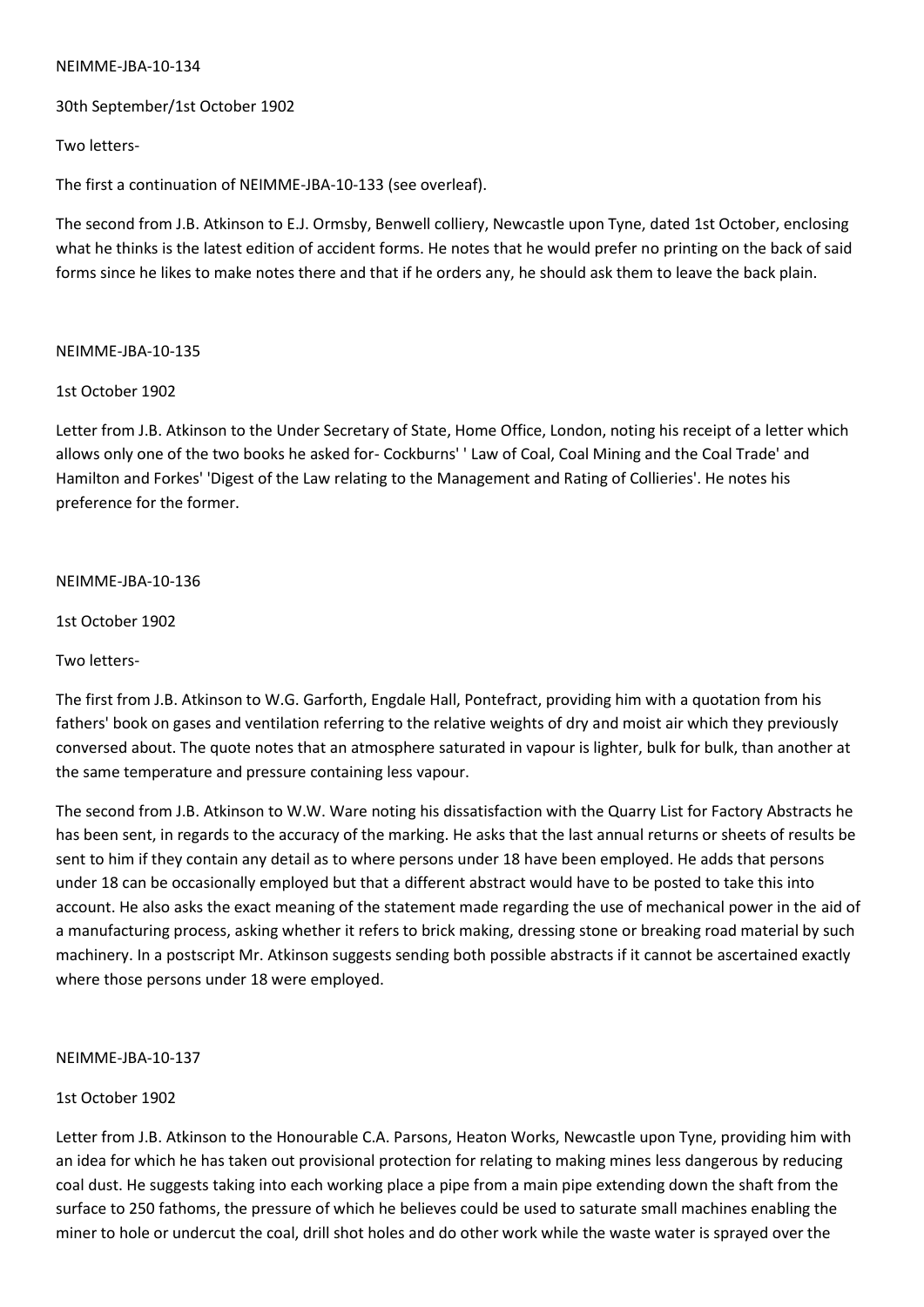worked coal and the surroundings getting rid of the coal dust. He argues that the moisture would be removed by the dry air current during the 24 hours and then more moisture could be used. If a machine could be contrived to enable the miner to work his coal at less cost or produce larger coal it would help to pay for the installation and a dusty mine might be rendered damp or free from coal dust. In using the natural heat of the mine to remtkinson argues, such a system could assist the miner in his work and remove the dangers of coal dust. Mr. Atkinson goes on to acknowledge possible problems arising- namely that moisture could weaken the roof or cause the floor of the seam to heave while also being liable to make working less comfortable with an atmosphere of warm air saturated with moisture being more enervating than working in warm dry air. He does argue that the latter problem would be lessened by the falling of the temperature as the water evaporated. He asks that Mr. Parsons makes some consideration of his proposal.

NEIMME-JBA-10-138

1st October 1902

Plan with statistics for September 1902 signed by J.B. Atkinson.

#### NEIMME-JBA-10-139

### 1st October 1902

Report on accidents caused by explosives during September 1902, noting one such accident involving gunpowder at Cowpen colliery on the 22nd September. The injured man involved was about to light a shot of compressed gunpowder in a hole drilled in stone by means of a squib with sulphur end. He appears to have cut off too much of the end off before lighting causing the shot to explode on him.

### NEIMME-JBA-10-140

1st October/2nd October 1902

### Three letters-

The first from J.B. Atkinson to Sydney Bates, Prudhoe on Tyne, promising to come to Prudhoe the next day to discuss the position of undermanagers by train arriving at 11.34 a.m. He notes he will go on to the offices at Hickley (?) if he does not see him at the station.

The second from J.B. Atkinson to W.W. Ware, dated 2nd October, asking him to add an explosives accident at Marley Hill colliery on the 30th September to his form containing such accidents in September which he sent the night before along with the Labour Gazette form since he only received notice of it that morning (see NEIMME-JBA- 10- 139 above). The accident involved gunpowder and the man involved was injured when a lighted candle ignited the cartridges he was carrying.

The third from J.B. Atkinson to the Whitehaven Colliery company, Whitehaven, dated 2nd October, sending the company three copies of Special Rules, one signed by the late Mr. Hedley, the next the one sent with their letter of the 8th September for his signature and a corrected copy which he has certified (see NEIMME-JBA-10-105,1st letter etc).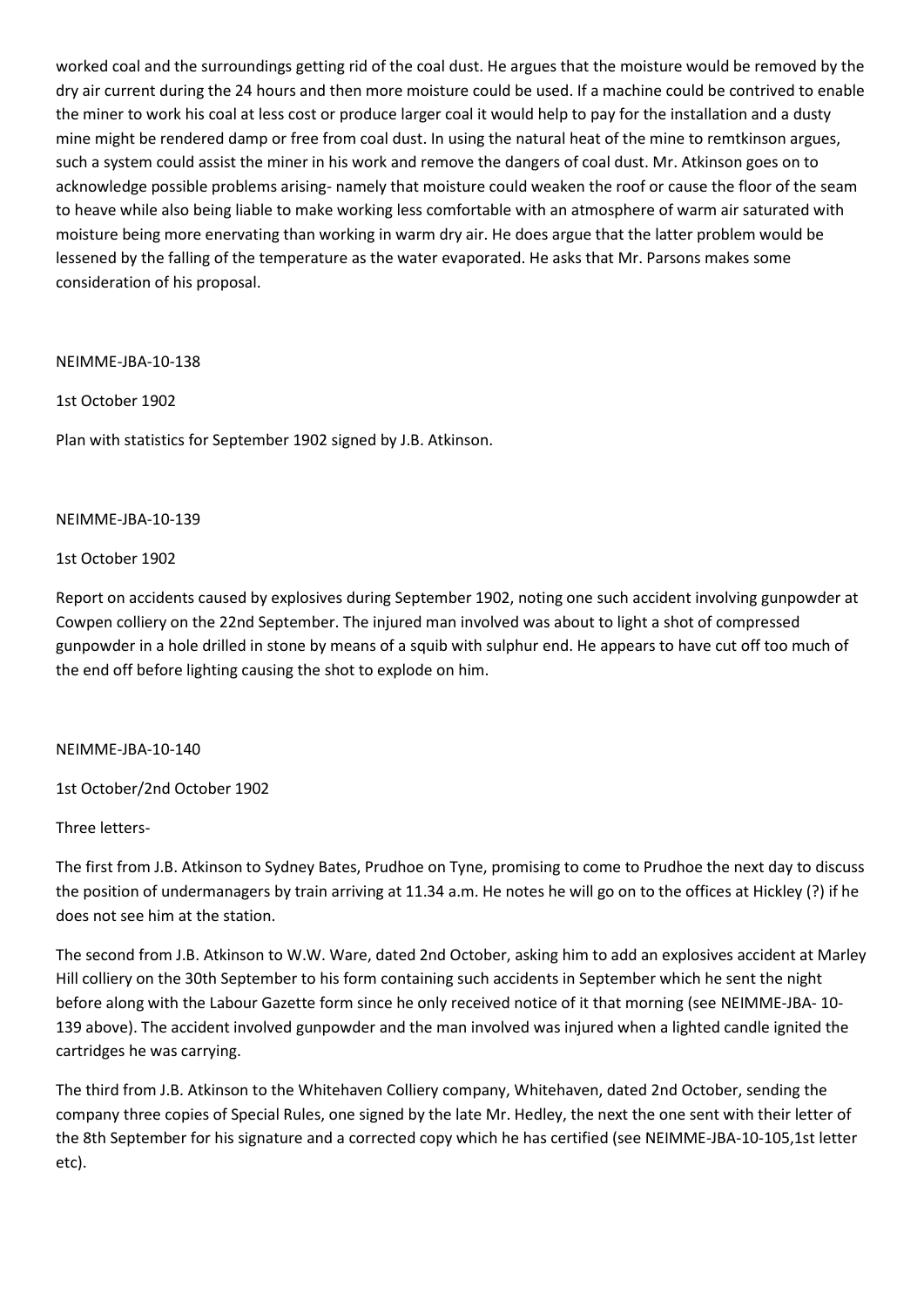### NEIMME-JBA-10-141

## 2nd October/3rd October 1902

## Three letters-

The first from J.B. Atkinson to W. Leck confirming that he will be glad to see him at 1 p.m. and hopes he will lunch with him on Saturday.

The second from J.B. Atkinson to W.H. Pickering, dated 3rd October, saying that he finds the analysis of the accidents he notes in his letter to him to be annoying, trivial and somewhat misleading. He also adds his procedure in sending a small expense account to the Home Office, making a copy for his copying book although he has no book (at the moment?). He also returns a letter from a Mr. Wilson along with a proposed sheet for accident notices, noting he thinks all ordinary cases can be dealt with on the back of notices if they are blank so that multiplication of papers should be avoided. He also mentions he sees no necessity to acknowledge notices of inquests since an inspectors presence at said inquests is acknowledgment enough. He concludes by asking him to tell him when next he is in Newcastle.

The third from J.B. Atkinson to C. Henderson, manager, Cowper colliery office, Blyth, dated 3rd October, telling him what to do regarding the charges against William Bleuk and Patrick (?) Collins. He acknowledges receipt of his letter on the subject and the memo on the former case and the result of the trial of the latter. He encloses two conviction forms which he asks him to fill up using copying ink so that he can take a press copy of each, noting that in the case of Collins it can be returned at once while Bleuks can be sent when the case is decided. He concludes by saying that in his opinion Mr. Bleuks' conduct is clearly opposed to the intention of General Rule 12 (f) and it would be unfortunate if he was not convicted.

## NEIMME-JBA-10-142

## 3rd October 1902

Letter from J.B. Atkinson to Peter Spooner, Pegswood Moor and Howburn collieries, Morpeth, confirming that a drift in the little coal seam at the two collieries was started at the end of April and a water level drift was started the previous day to go from the river side to the new pit.

NEIMME-JBA-10-143

3rd October 1902

## Three letters-

The first from J.B. Atkinson to R.S. Anderson, Hebburn colliery, Newcastle upon Tyne, enclosing an official accident notice form and pointing out his preference for no printing on the back of the form because of his habit of printing notes on the back relating to the case.

The second from J.B. Atkinson to C.J. Clough, Geological Survey office, Sheriff court Buildings, Edinburgh, apologising for not being able to assist him regarding colliery plans because he has left Edinburgh and is now in charge of the Newcastle district. He suggests contacting any of the managers in the Lothians for help and provides the address for his successor in Edinburgh, R. McLaren who he believes would also be able to help.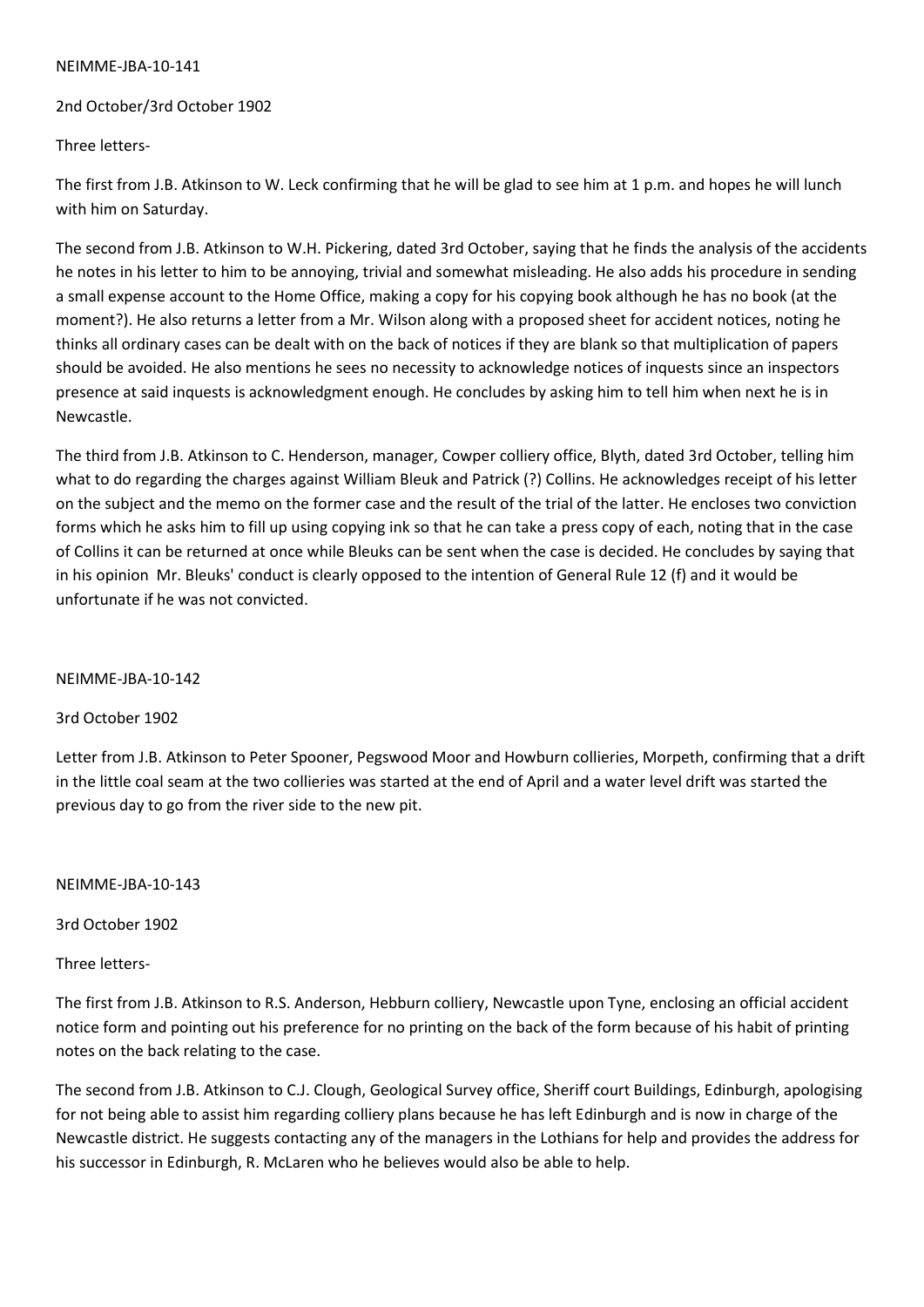The third from J.B. Atkinson to the National Telephone company, Newcastle on Tyne, asking them to complete the telephone installation in his house as quickly as possible as he is being seriously inconvenienced by its absence. He asks for a date for its completion.

## NEIMME-JBA-10-144

4th October 1902

Letter from J.B. Atkinson to W.J. Burrow, Rosthwaite, Borrowdale, Keswick, confirming that a quarry has been started in Mr. J. Allisons' Castle Bank ground as noted in a message forwarded to him by Mr. Leck. He asks that any future notices of this type be sent straight to him.

## NEIMME-JBA-10-145

## 4th October 1902

Letter from J.B. Atkinson to William Hudspith, South Tyne colliery, Haltwhistle, confirming that the mines formerly belonging to the Langley Barony Silica Brick company namely the Langley Fireclay mine and the Cartsbog mine have now been transferred to the Langley Fireclay company in Langley on Tyne with H.Collins as manager.

## NEIMME-JBA-10-146

4th October 1902

Report of case against (?) for contravening (?) at the Cowpen Coal company (?) asa confirmed by the Blyth solicitors Charles and Sydney Alderson and signed by Charles Henderson,manager of the colliery.

# NEIMME-JBA-10-147

## 4th October 1902

Report of case against the hewer Peter Collins for contravening General Rule 12(f) of the 1887 Coal Mining Registration act by firing a shot not under the direction of a competent person at the Mill pit owned by the Cowpen Coal company on the 30th September 1902 in which there was found to be no case against him as noted by Charles and Sydney Alderson, solictors, Blyth and signed by Charles Henderson, manager of the colliery.

## NEIMME-JBA-10-148/149

## 4th October 1902

Letter from J.B. Atkinson to Charles Henderson, manager, Cowpen colliery, commenting on the inability of the crown to prove the charge against Peter Collins in the case against William Bleuk and Collins for contravening General Rule 12(f) (see NEIMME-JBA-10-147 above). He advises against trying to prosecute Collins for contravening Special Rule 131 as it would be difficult to prove that the firing of the shot was likely to endanger life or property since it did not do either despite the practice of firing shots in fiery or dusty mines except when under the direction of a competent person being undoubtedly dangerous. In trying to explain the failure of the prosecution, Mr. Atkinson suggests that the judge may have felt that the action of Bleuk in unlocking Mr. Collins' lamp could have been seen by Mr. Collins as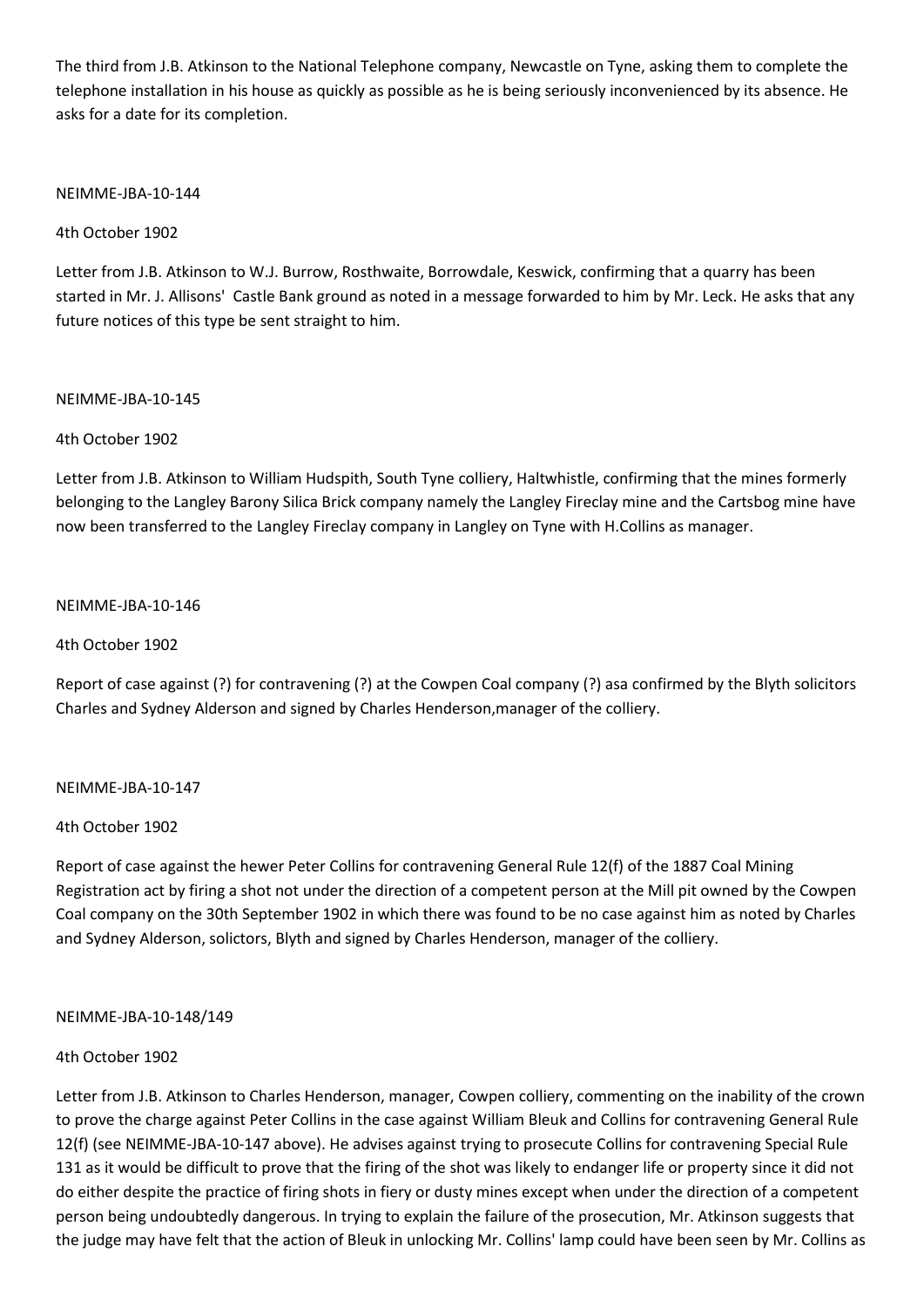providing him authority to fire the shot despite him being called away before the shot was fired. Mr. Atkinson continues that despite the fact that the shot was not fired for a further three quarters of an hour, he notes that the Rule does not specify any time limit and the magistrates are given no guidelines on this. A more fruitful area for enquiry, in Atkinson's opinion, would be trying to prove the point he makes in his memorandum that the area of the shot had not been examined at all prior to the firing. If that could be proved to be the case, then Mr. Bleuk could be found negligent in giving complicit assent to the firing of a shot despite no examination being made of the place itself where the shot is to be fired and all contiguous accessible places of the same seam within a radius of twenty yards as specified by the Rule. He goes on to explain a defense that could be made by Mr. Bleuk despite this to wit that he could argue that in opening Mr. Collins lamp he did not explicitly allow the shot to be fired and only did so in preparation for making it after an examination had taken place and forgot in the act of being suddenly called away to relock the lamp and provided no specific authority for firing the shot in his absence. He suggests that he should advise deputies and shot firers that in the future written instructions should be made telling them that when shots are fired the hewers should not be allowed to use his own lamp and that the deputies/shot firers should light the shots themselves and wait to see the results after the shots have exploded. In a postscript, Atkinson advises that he should try to prove that no prior examination of the area was made, that Collins lamp was unlocked and that Bleuk had told Collins he might fire the shot before the second hearing of the case against Mr. Bleuk.

## NEIMME-JBA-10-150

## 4th October/6th October 1902

Three letters-

The first from J.B. Atkinson to Joseph Hayton, Her Majesty's Coroner, Cockermouth, enclosing stamps in payment for the telegram relating to the inquest on the body of William Johnson.

The second from J.B. Atkinson to A.D. Nicholson, dated 6th October, enclosing abandoned plans to three mines and their relative papers- the Brockwell seam of the West Hinkley (?) colliery, the Low Main and Plessy seams of Longhirst Grange colliery and the Low Main seam of the Featherstone colliery. He asks that the necessary comparisons are made and that the plans are then returned to him with the abandoned mine form filled in using copying ink.

The third from J.B. Atkinson to W. Leck, dated 6th October, enclosing the abandoned plan of the Cleator Glebe Hematite Iron Ore Mine and asking him to make the necessary comparison before returning it with the Abandoned Mine Form filled in with copying ink.

## NEIMME-JBA-10-151

6th October 1902

Three letters-

The first from J.B. Atkinson to M.W. Parrington telling him that he will call at Wearmouth colliery the next day at about 1.30 p.m. and he would like to see either Mr. Passington or Mr. Stobart.

The second from J.B. Atkinson to G.F. Bell asking him to meet him the next evening if possible at (his home?) to discuss the accidents that have happened in the district in the past year that happened before he took over the (Newcastle) district. He adds that he hopes Mrs. Bell and the baby are doing well.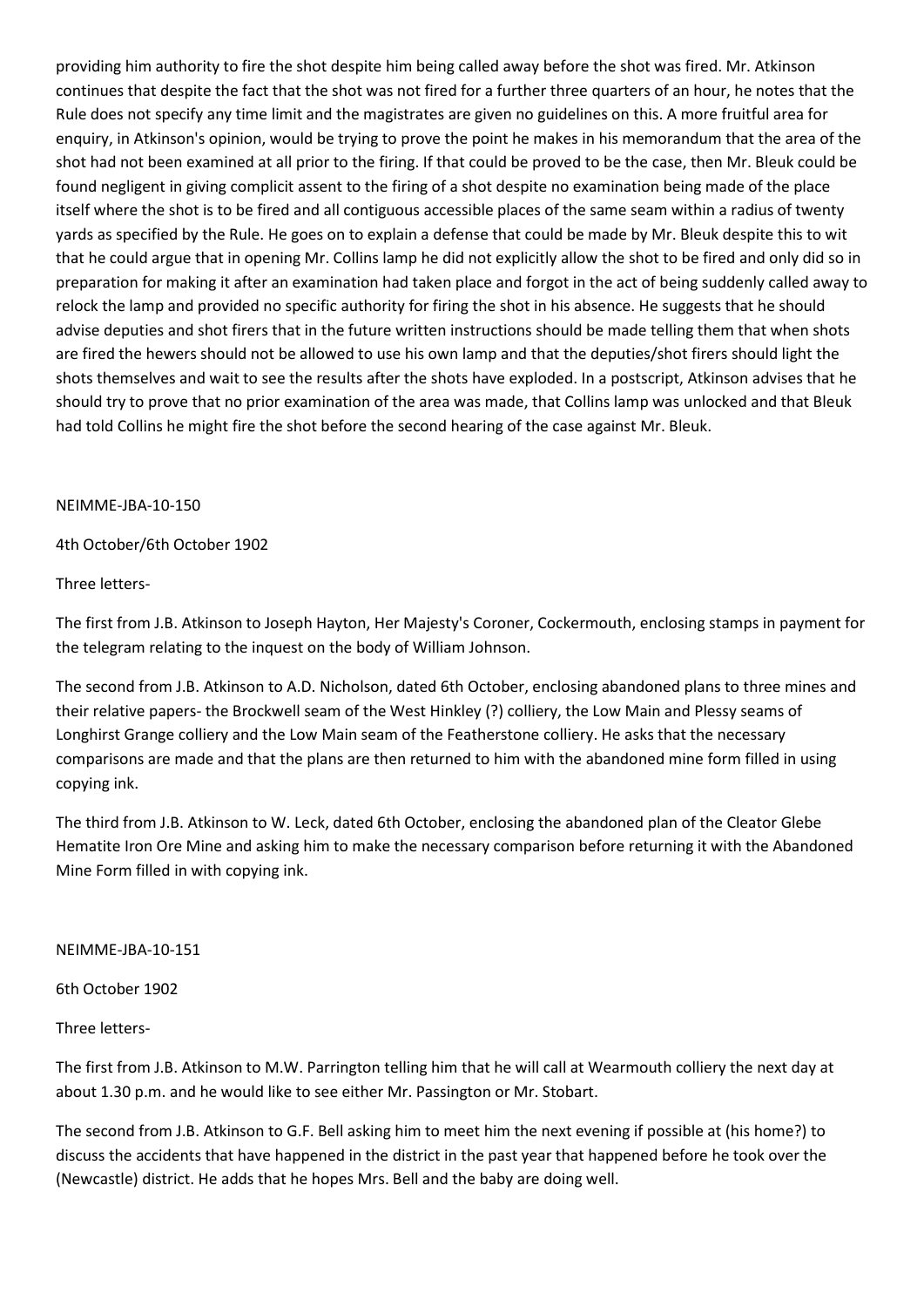The third from J.B. Atkinson to C. Henderson, manager, Cowpen collieries, giving a further suggestion in connection with the charge against William Bleuk and Peter Collins (see NEIMME-JBA-10-148/149 etc). He proposes locking the hewers lamps with the lead plug making it impossible to use them for firing shots and forcing the deputies to remain to light the shots.

## NEIMME-JBA-10-152

6th October/7th October 1902

Three letters-

The first from J.B. Atkinson to A.D. Nicholson saying it will be all right for Wednesday but that he should call on Mr. Atkinson at about 10a.m. on Thursday to go through the accident list for the year.

The second from J.B. Atkinson to M.w. Parrington apologising for having to postpone his planned visit to Wearmouth colliery as an inquest has been fixed for the next day at 3.30 p.m. which he must attend. He apologises for any inconvenience caused.

The third from J.B. Atkinson to W.W. Ware, dated 7th October, asking him if he knows of any Inspectors of Mines who have been supplied with a typewriting machine. He adds that it would be very useful to have one.

## NEIMME-JBA-10-153

## 7th October 1902

Letter from J.B. Atkinson to Sidney Bates, Prudhoe on Tyne, confirming the appointment of Robert Wardle, J.W. Batey and Thomas Bates as undermanagers of Hinckley (?) Prudhoe and West Wylam collieries respectively with Mr. Bates acting as manager at all three collieries.

## NEIMME-JBA-10-154

# 7th October 1902

Letter from J.B. Atkinson to J.S. Tweddell, telling him that he will be at Seaton Delaval the next day at 10.00 a.m. to go down the relief pit.

## NEIMME-JBA-10-155

# 7th October 1902

Report on the charge against William Bleuk, Deputy, for not examining a place immediately before a shot was fired at the Mill Pit owned by the Cowpen Coal company and was fined 20 shillings for contravening General Rule 12 of the Mining Registration act of 1887 as confirmed by solicitor Charles Alderson of Blyth and signed by Charles Henderson, the manager of the pit (see NEIMME-JBA-10-151 etc).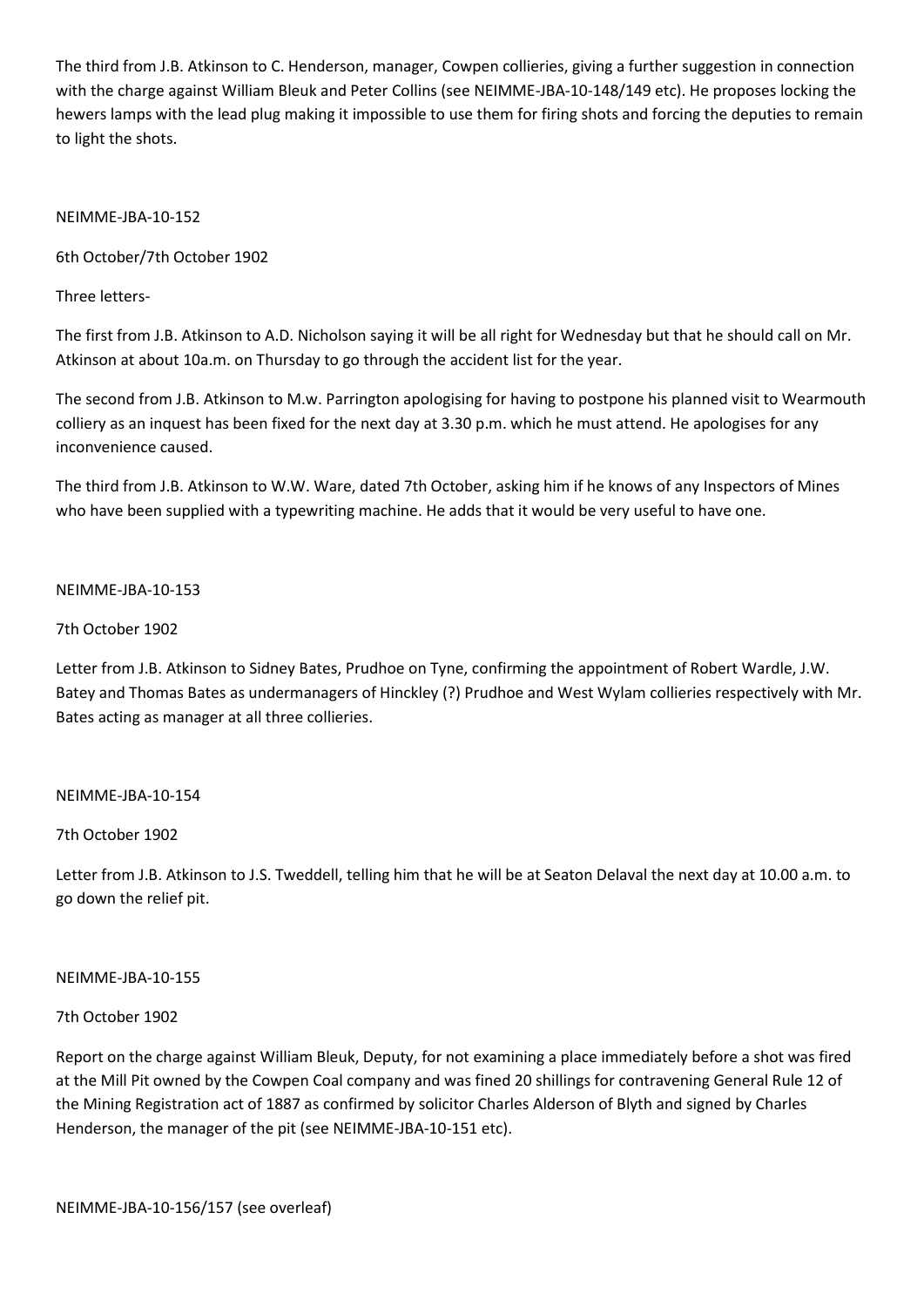#### 8th October 1902

Plan of the Mickley mines' Brockwell seam at Eltringham colliery owned by the West Mickley Coal company of Prudhoe on Tyne in which the working of coal was discontinued due to coal being exhausted as noted by certificated manager George Eltringham using the Magnetic Meridian system and signed by J.B. Atkinson.

### NEIMME-JBA-10-158

8th October 1902

Letter from J.B. Atkinson to William Wood and sons, Tynedale colliery, Hexham, confirming the appointment of James Henderson as the temporary manager of the colliery until a certificated manager is appointed.

NEIMME-JBA-10-159

8th October 1902

Two letters-

The first from J.B. Atkinson to J. Longridge, Borradon colliery, confirming that he will be at Hazlerigg colliery the next day at about 12p.m.to enquire about William Drysdale.

The second from J.B. Atkinson, receiver unknown, asking the unknown receiver his opinion on the storing of explosives in connection with a reply he is making to an inquiry made by a Mr. Barnes. He asks whether the wording of General Rule 12 noting that explosive substances shall not be stored in the mine should be literally followed to the extent that miners cannot leave explosives in the mine between shifts or at the weekend. He explains that in Scotland the practice of allowing explosives to be kept in the mine at these times was not unusual and he did not object arguing that the explosive was likely to be as safe if not safer kept in the mine than carried to and from a store each time or even worse being carried to and from the miners homes. He asxks for clarification whether there is any obligation for a mine owner to provide a store or magazine for explosives or if the miner is not allowed to leave his explosive in a store or magazine what he is supposed to do with it and if he is supposed to take it to his home, how much he is allowed to take there.

#### NEIMME-JBA-10-160

#### 8th October 1902

Letter from J.B. Atkinson to Hodgson Collins, Langley Fireclay Works, Langley on Tyne, concerning the Cartsbogg colliery and the Langley Fireclay mine. He notes that a Mr. Hudspith informed him that the two mines were now owned by the Langley Fireclay company and that Mr. Collins had been appointed manager (see NEIMME-JBA-10- 145). He adds that the company can change the name of the colliery if it wishes to and it will then be changed on the list of mines. He adds that he has enclosed 2 copies of the Special Rules established at Cartsbogg colliery and Langley Fireclay mine on the 2nd April and 2 copies of abstracts of the Coal mines act while adding that they should already have 2 copies of the new timbering rules that were recently established (see NEIMME-JBA-10-83/84). He then asks that they are all posted at the mines involved.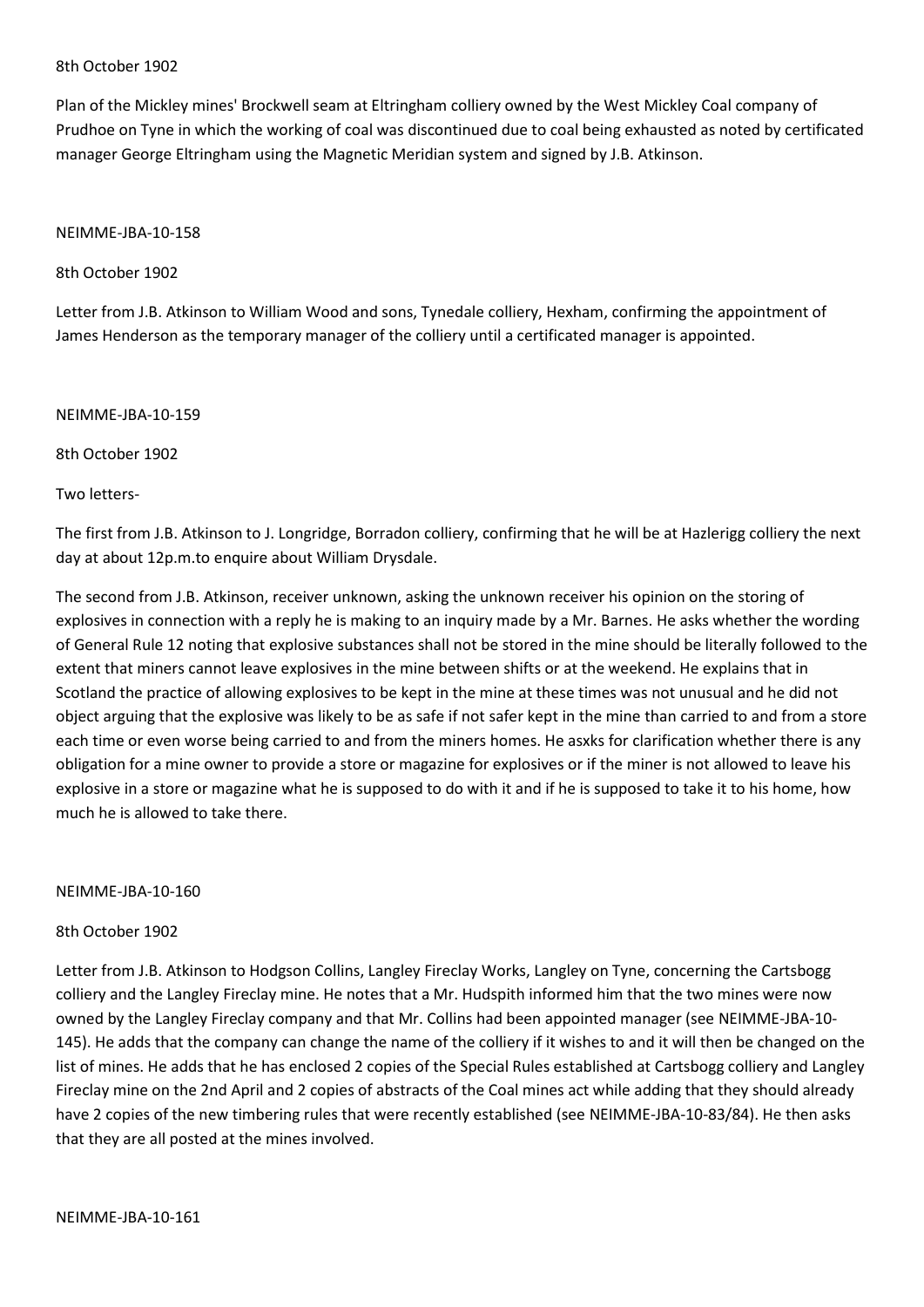#### 8th October 1902

Letter from J.B. Atkinson to J.R. Gilchrist, Garesfield colliery, Lenity (?) Green, confirming that the Ruler and Townley seams at the Garesfield mine have been opened to a limited extent and for the moment only for workmens' firecoal.

### NEIMME-JBA-10-162

9th october 1902

Report on the charge against John Bower, Hewer, for taking matches into the Gte pit at Turizell colliery owned by James Joicey and company of Chester-Le-Street and contravening Rule 10 Section 4 of the Coal Mines act and fined for it as confirmed by E.J. Pearce of Chester-Le-Street and signed by the manager William Severs.

#### NEIMME-JBA-10-163

## 9th October 1902

Letter from J.B. Atkinson to Edward Gregory, Crorshow Colliery, Maryport, confirming that the downcast shaft is going to be sunk to about 8 fathoms.

## NEIMME-JBA-10-164/165 (see overleaf)

## 9th October 1902

Plan of the Glebe Metalliferous mine at Cleator owned by S. and J. Lindon of Cleator, Cumberland, in which the Iron Ore or Red Hematite was discontinued due to exhaustion of ore as noted by (unknown) using the magnetic meridian system and signed by J.B. Atkinson.

## NEIMME-JBA-10-166

9th October/10th October 1902

## Three letters-

The first from J.B. Atkinson to G.F. Bell telling him that in future the part of Durham lying to the east of the Team Valley Railway will be visited by Mr. Nicholson unless he is specifically asked for.

The second from J.B. Atkinson to J.P. Martin, Secretary, Cumberland Coal Owners Association, asking if a meeting can be arranged in early November to discuss adjusting the Special Rules for Timbering in Mines for the Cumberland collieries (see NEIMME-JBA-10-160).

The third from J.B. Atkinson to W.W. Ware, dated 10th October, returning his letter containing a proof of a Circular to Quarries with Abstracts nos 9 and 10 of the Factory (owned?) Workshops act of 1901. He asks whether the words he has added to the left side of the circular should not be sent in.

NEIMME-JBA-10-167/168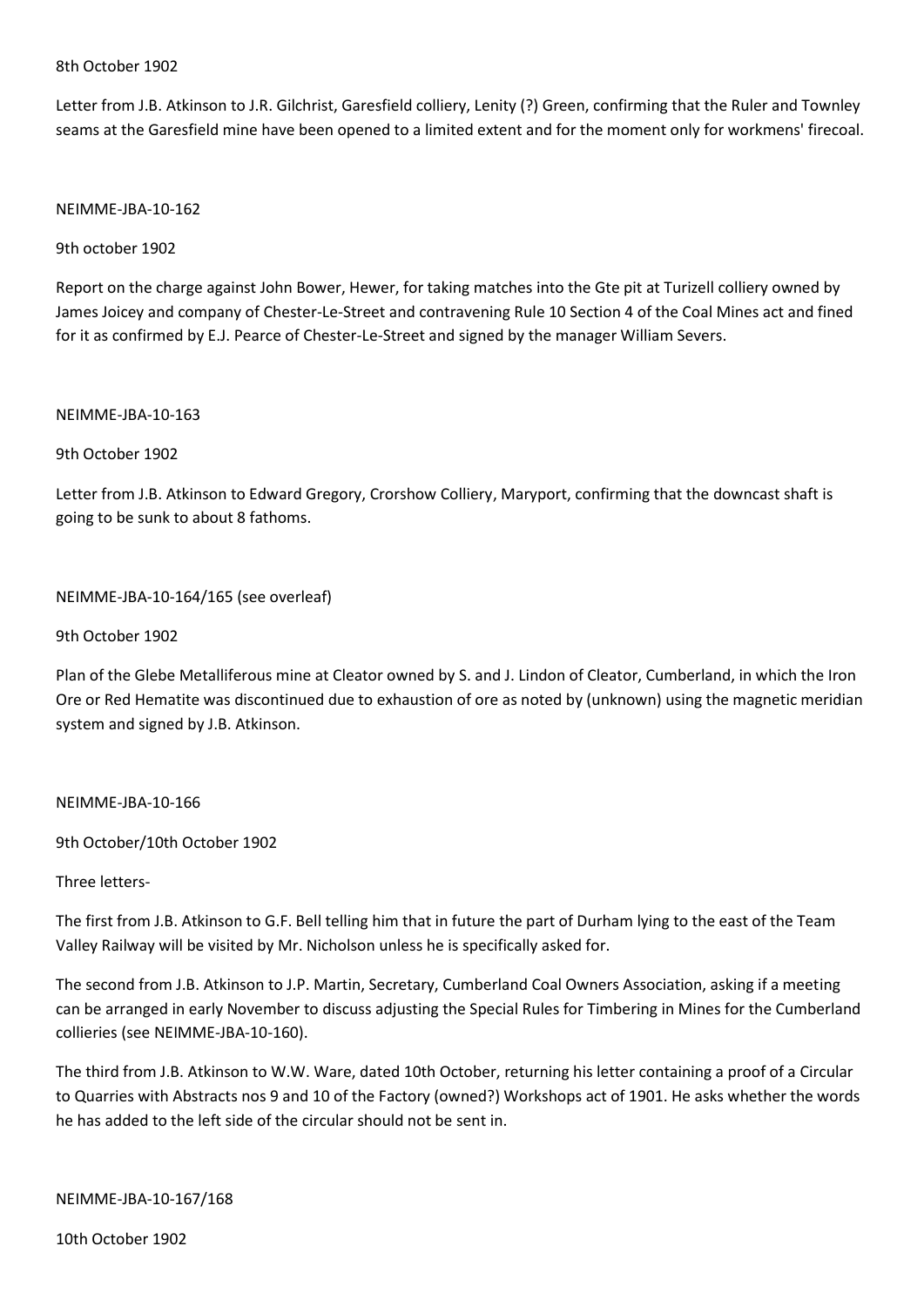Plan of the Featherstone mine at Haltwhistle owned by Thompson and sons of Kirkhouse, Cumberland, in which the Low Main Seam of coal was discontinued due to the high cost of working there and the inferior quality of the coal on the 8th July 1902 as noted by certificated manager Thomas Crondace using the Spice (North?) system and signed by J.B. Atkinson.

## NEIMME-JBA-10-169

10th October 1902

Letter from J.B. Atkinson to P. Kirkup, Mining offices, Birtley, County Durham, confirming that John Harrison and Thomas Hughes, both with 2nd class certificates, have been appointed as undermanagers of the Ouston Winning pit and the Ouston A pit respectively, with the latter being appointed in the room of the deceased Mr. H. Lawler.

NEIMME-JBA-10-170

10th October/11th October 1902

Two letters-

The first from J.B. Atkinson to Captain Thomson, Her Majesty's Inspector of Explosives, Home Office, informing him of a fatal accident to the 46 year old stonesman James Morton Sharp at the Relief pit of Seaton Delaval colliery on the 9th September caused by a fall of stone unconnected with the firing of a shot. He supposes that this is the accident referred to in the morning leader (of an unknown newspaper?) on the 11th September.

The second a plan containing seven no's and signed by J.B. Atkinson, dated the 11th October.

NEIMME-JBA-10-171

## 11th October 1902

Report on the charge against Thomas McMullen, Incline Breaker, for using a safety lamp with a broken glass, not immediately extinguishing it and not reporting this to the deputy and contravening Special Rule 114 of the Coal Mines Regulation act 1887 at Heworth colliery owned by the Heworth Coal company of Gateshead on the 9th October 1902 and fined for it as confirmed by William Karle and signed by John Southern (the manager of the mine?).

## NEIMME-JBA-10-172

## 11th October 1902

Letter from J.B. Atkinson to H. Collins, Langley Villa, Langley-on-Tyne, confirming that the Cartsbogg colliery will now be known as the Hansondale colliery and that the compny in charge is known in full as the Langley Barony Coal and Fireclay company. He asks whether this means that William Hudspith was incorrect in stating that the company is now known as the Langley Fireclay company (see NEIMME-JBA-10-160).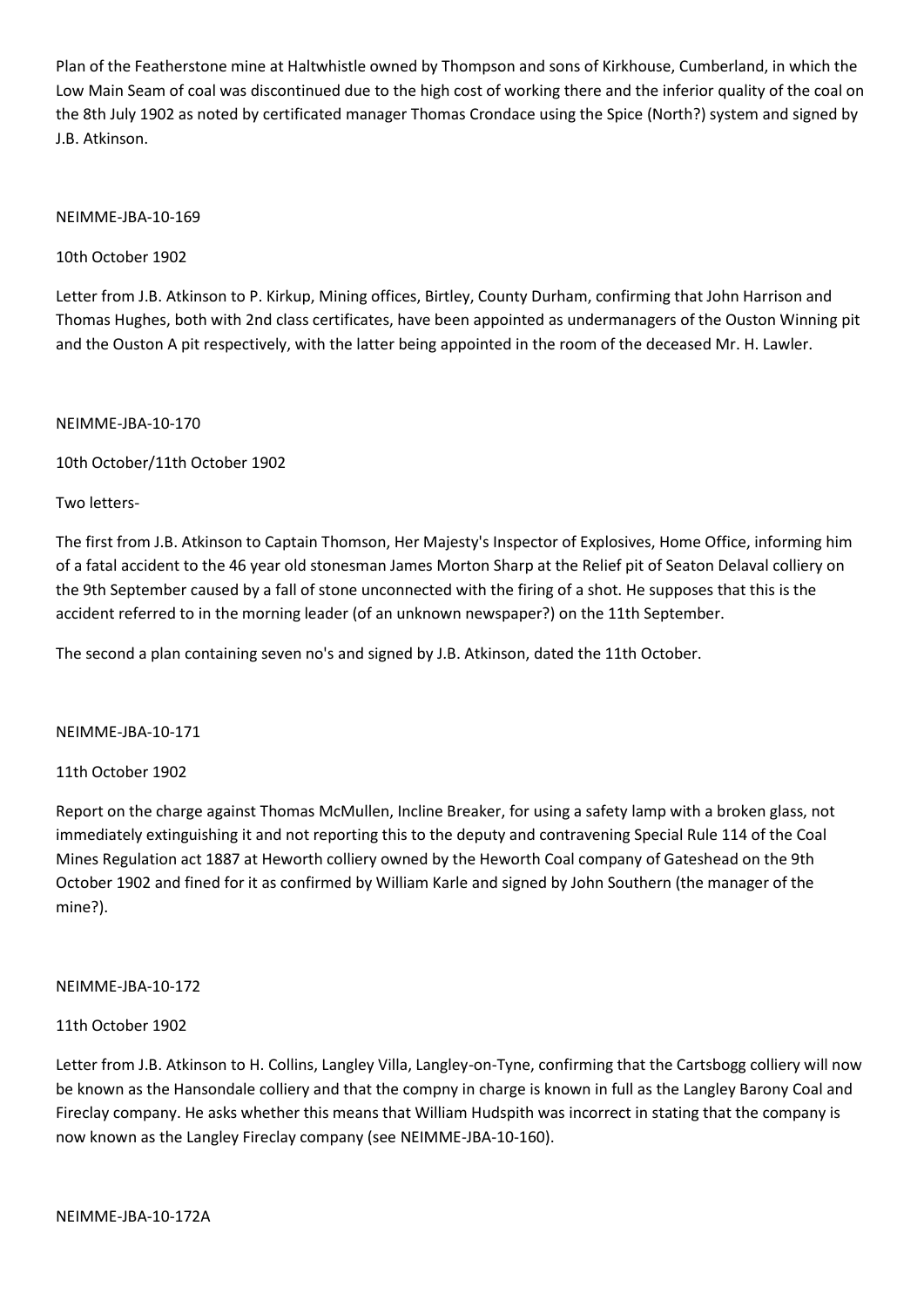# 11th October/12th October 1902

## Two letters-

The first from J.B. Atkinson to C.G. Troop, Home Office, returning a letter from Mr. Troop and enclosing a memorandum Mr. Atkinson wrote in June along with 2 copies of a proposed leaflet all on the subject of gases in mines. He notes that in the case of the leaflets he has corrected the one marked A. He concludes that he agrees with the suggestions Mr. Troop made in his letterabout the subsequent treatment and circulation of the planned leaflet and has taken out all of the special references to Scotland.

The second from J.B. Atkinson to R. Donald Bain, dated 12th October, enclosing papers referring to the new Timbering Special Rules (see NEIMME-JBA-10-166 etc) and noting that it was only what was done in Scotland after the establishment of some additional Special Rules. He adds that he saw Mr. Bain look into the previous day's Institute meeting but not afterwards.

#### NEIMME-JBA-10-173

## 13th October 1902

Letter from J.B. Atkinson to the Under Secretary of State, Home Office, London, confirming receipt of notice that additional Special Rules concerning timbering in the mines have been established under the Coal Mines Regulation acts in the North Durham and Northumberland portions of his district named on pages 34 to 37 of the official list of mines for 1901 and also receipt of a copy of said rules. He adds that to fully establish the Rules he will have to sign copies in duplicate for each mine involved, sending one copy with a circular to the mine owners while keeping the other for reference. He then makes a demand for the said circulars, copies of Rules and the addition to the latter for the certificate be printed.

## NEIMME-JBA-10-174

## November 1902

Template of letter to be sent by J.B. Atkinson to non-objecting mine owners concerning the Coal Mines Regulation act 1887 sections 51,54 and 57 and the proposed agreement to establish additional Special Rules for timbering in mines (see NEIMME-JBA-10-173 above etc) that were proposed on the 9th September of the previous year by the Secretary of State for the Home Department. The letter notes that since the mine owner/s in question have not objected to the new rules they have become established and the letter encloses a copy of the rules signed by Mr. Atkinson as required by Section 51(2) of the act which finalises this. He adds that the Special Rules must be posted up in the mine as required by Section 57 of the act.

## NEIMME-JBA-10-175 (see overleaf)

## 13th October 1902

Letter from J.B. Atkinson to the Right Honourable Secretary of State, Home Department, asking for clarification of the necessity of an Inspector under the Explosives act being present at fatal blasting inquests as noted in Section 65 of the Explosives act 1875. He notes that on the occasions when such an Inspector is not available the inquests are adjourned and this occurs frequently as he also notes such inspectors rarely attend such inquests and, in Mr. Atkinson's opinion, do not need to in the majority of cases. He asxks whether the presence of an Inspector certificated under the Coal Mines Regulation acts, Metalliferous Mines Regulation acts or Quarries act may be cited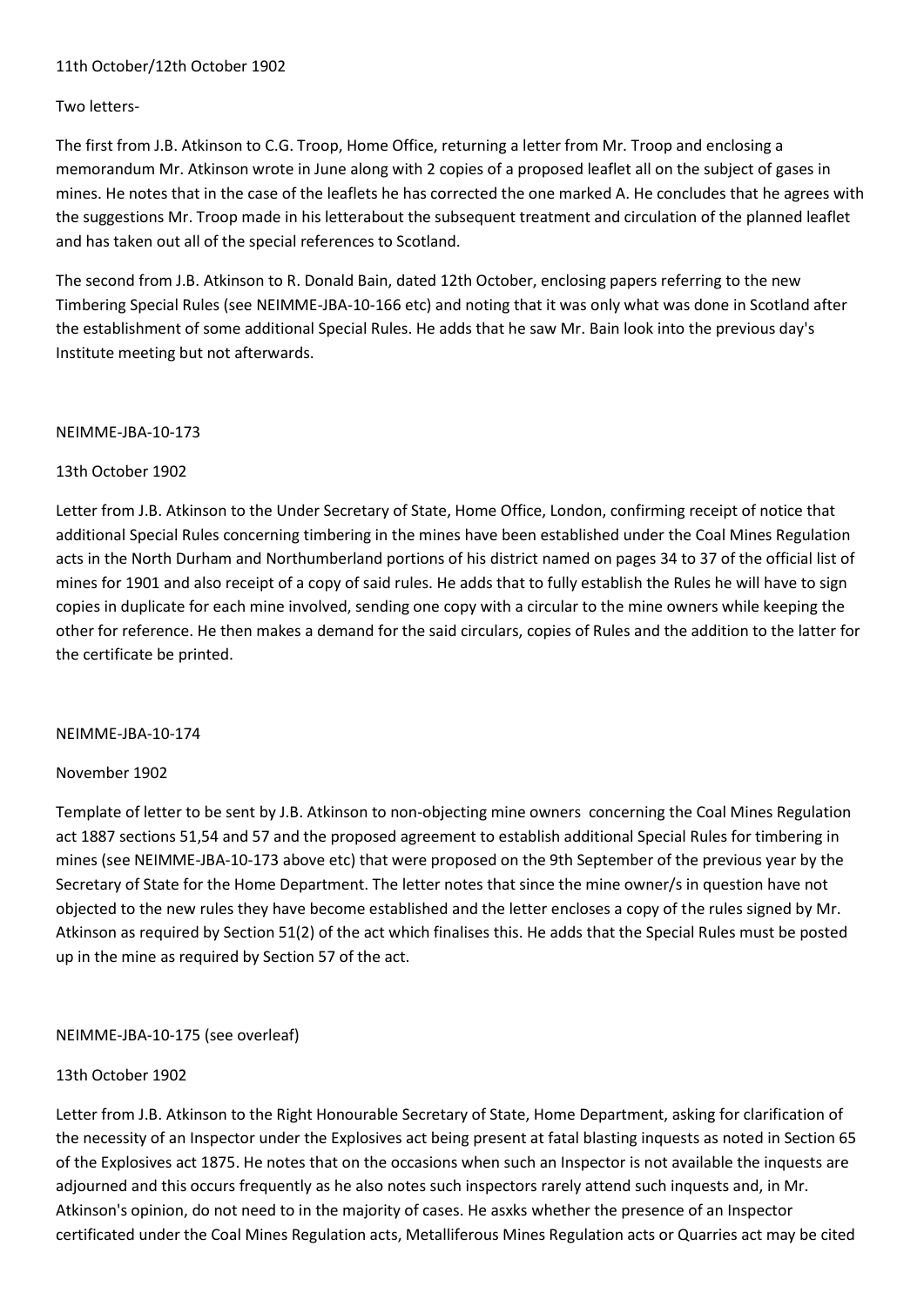as a suitable substitute on those occasions when such an Inspector under the Explosives act is not present as a suitable person on behalf of the Secretary of State.

NEIMME-JBA-10-176

15th October/16th October 1902

Two letters-

The first from J.B. Atkinson to G.J. Cheesman, manager, Claravale Colliery, Ryton on Tyne, noting that he will be at the colliery the next day at about 10.30 a.m. to enquire into the accident to James Lish.

The second from J.B. Atkinson to F. Jefferson, Whiltburn (?) colliery, South Shields, confirming receipt of the information regarding the death of William Harrison and the inquest's finding that the death was due to natural causes relating to his heart disease and not connected with any accident. He asks if he can be informed of the age and occupation of the deceased.

## NEIMME-JBA-10-177

## 16th October 1902

Letter from J.B. Atkinson to the Haydon Bridge Whinstone Quarry company, Haydon Bridge, on the subject of Haydon Bridge.

NEIMME-JBA-10-178

16th October 1902

Letter from J.B. Atkinson to the Colwell Whinstone company, Newcastle on Tyne, on the subject of Colwell Whinstone.

NEIMME-JBA-10-179

16th October 1902

Letter from J.B. Atkinson to Harrison Ainslie and Company, Lindal Moor mines, Ulverston, confirming that the company have stopped working their no.17 pit at the mines for the present and in a post script acknowledging receipt of an accident notice.

NEIMME-JBA-10-180

16th October 1902

Two letters-

The first from J.B. Atkinson to A.D. Nicholson noting that he has enclosed a list of mines and quarries that should be visited either by Mr. Bell, Mr. Leck or Mr. Nicholson himself. He asks that he notes any deficiencies and make corrections to the list as he sees fit before returning it to him. He adds that he has enclosed two signed copies of the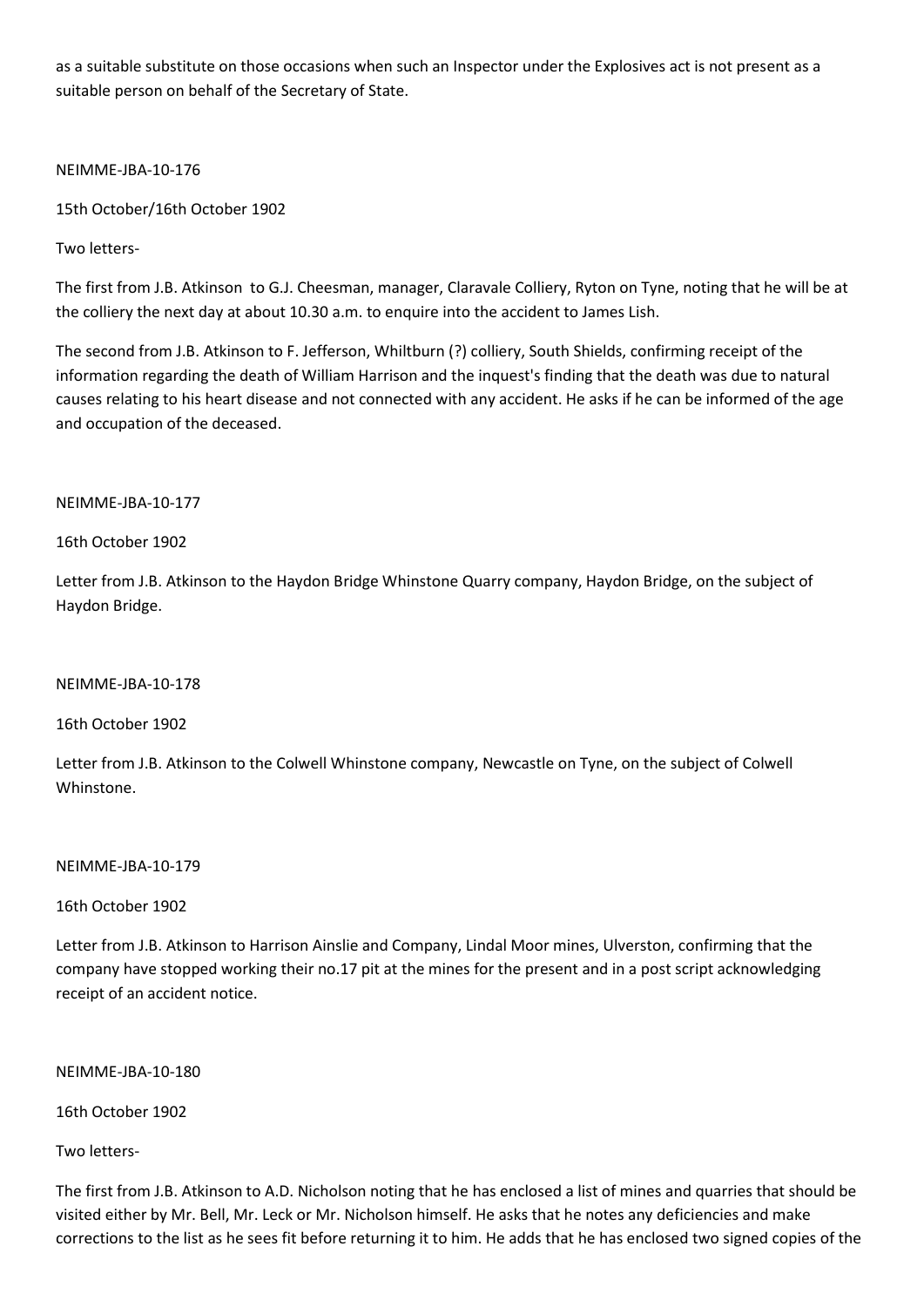Special Rules established at the Colwell and Haydon Bridge quarries and to which he has sent a signed copy to the establishments themselves along with a circular letter. He asks him to keep the signed copies of the Special Rules and promises to send him all the signed rules of the district to keep.

The second from J.B. Atkinson to Henry Dalton, Clerk to Benwell and Fenham Urban District Council, Blaydon on Tyne, promising to look further into the question of unprotected shafts at Delaval colliery.

NEIMME-JBA-10-181

18th October 1902

Two letters-

The first from J.B. Atkinson to Brockbank, Holder and company noting that he has been informed by his assistant Mr. Leck that the old shafts on the Morbray Estate, Frizington, are still in the dangerous condition that they were warned about the previous June. He asks that the situation receive his immediate attention.

The second from J.B. Atkinson to T. Benson and sons, Newcastle on Tyne, informing them of his visit to two disused shafts near Scotswood and Benwell that he was informed were insufficiently fenced (see NEIMME-JBA-10-180,2nd letter). He notes that he agrees with the assessment, suggesting that the late drawing shaft at Delaval Benwell colliery replace its temporary wood railing with a brick or stone wall while the Cedairs Main pit should replace the coping in its stone wall which has broken glass in it. As he understands that the company is the mineral tenant of the grounds on which the two pits are situated he asks that they get in touch with him about the matter.

NEIMME-JBA-10-182/183 (see overleaf)

## 18th October 1902

Plan of the Longhirst Grange pit owned by the Longhirst Grange Colliery Ltd of Morpeth whose Low Main and Plessey seams of coal were discontinued in April 1901 as arranged by the leasor and confirmed by the certificated manager John Robinson. The plan also notes that the Low Main Seam and the Plessey Seam used the Magnetic North system from 1897 and 1892 respectively and that allowance for magnetic declination has been made in each case. The plan is signed by J.B. Atkinson.

NEIMME-JBA-10-184

18th October/19th October 1902

# Two letters-

The first from J.B. Atkinson to John Swallow, East Pontop colliery, Annfield Plain, confirming receipt of his letter about Timbering Special Rules at East Castle colliery and returning one of the two copies of the proposed notice of them he had sent him. He adds that the way the notice is framed under Rule 1 and the specification of the distances involved are a matter for the owner, agent or manager and his approval is not required.

The second from J.B. Atkinson to A. Donald Bain, dated 19th October, professing that he does not see a proposed increase in the number of accidents reported as being tenable. He remarks that the system he followed while in Scotland was to have every accident investigated and the place of it examined. He proposes to continue this in his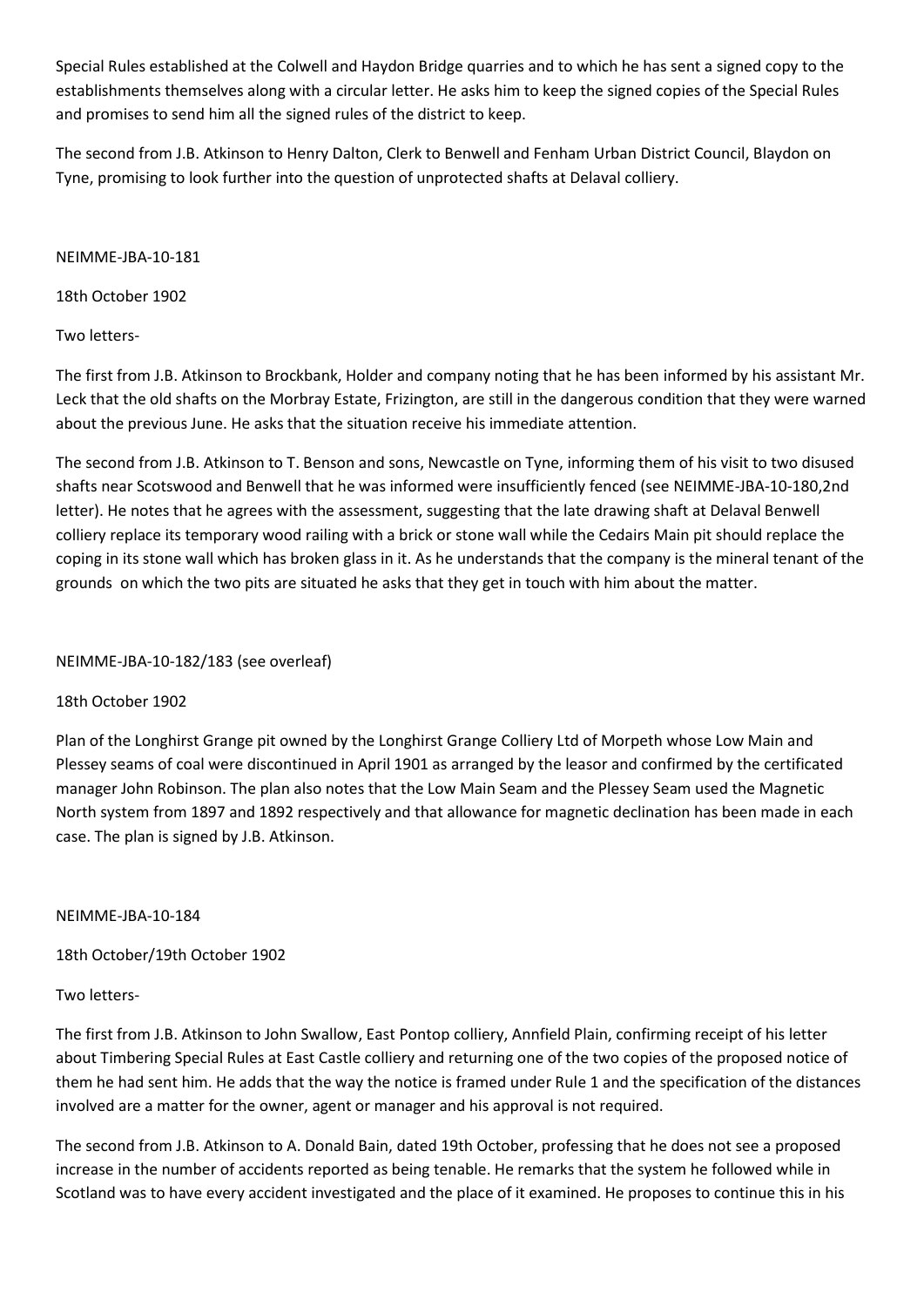new position and argues that an increase in such reports would make this impossible. He suggests that a definition or opinion of what constitutes serious personal injury made by the Secretary of State would clarify matters.

NEIMME-JBA-10-185

19th October 1902

Three letters-

The first from J.B. Atkinson to R.G.S. Redmayne, Professor of Mining, The University, Birmingham, informing him that R. McLaren is now the chief inspector of mines for the East Scotland district.

The second from J.B. Atkinson to A.C. Kayll, Gosforth, apologising for not acknowledging sooner his invitation to the meeting of the National Association of Colliery Managers at Ravensworth colliery on the 17th October. He apologises for not being able to attend but adds that he is glad that there was such a good turn out for the meeting.

The third from J.B. Atkinson to A.J. Eagleston, Home Office, telling him that if the form of the certificate concerning the Timbering Special Rules does not seem sufficiently explicit he should make it to follow previous cases. He encloses the circular he made use of in East Scotland and which was used as the template for the present circular and asks him to return it after perusal.

## NEIMME-JBA-10-186

21st October 1902

Two letters-

The first from J.B. Atkinson to J.P. Martin, secretary, Cumberland Coal Association, Workington, suggesting that he would be available for a proposed meeting with Cumberland coal owners about timbering in mines on any day in the first week of November bar Monday and Saturday. He would then come to Mr. Martin's office. He adds that a representative from the miners being present at the meeting would be advantageous.

The second from J.B. Atkinson to H.Johnstone remarking that he cannot see why Mr. Johnstone's expense account for July has been questioned by the Home Office or why his subsistence allowance has been lowered. He adds that he should protest these measures as he can find nothing in the instructions to justify it. He continues that charging expenses which end up not being incurred is inevitable from time to time and providing the charges are ordinary and deemed normal he argues that this must be expected. If he uses this unexpected windfall to help towards the cost of his furnished house he argues that it is a shabby act if the Home Office steps in and objects and continues that he believes the Home Office would not object if the circumstances were thoroughly explained to them. He continues that since moving he has had little opportunity to play golf and that he and Mr. Johnstone must have a day at Goswick soon.

NEIMME-JBA-10-187

21st October 1902

Two letters-

The first from J.B. Atkinson to H. Rutherford, Deputy Coroner, Blyth, on the subject of the death of Emmerson Dixon. He remarks that Mr. Lamb's argument that he can do little if the men under his watch ignore his advice to leave the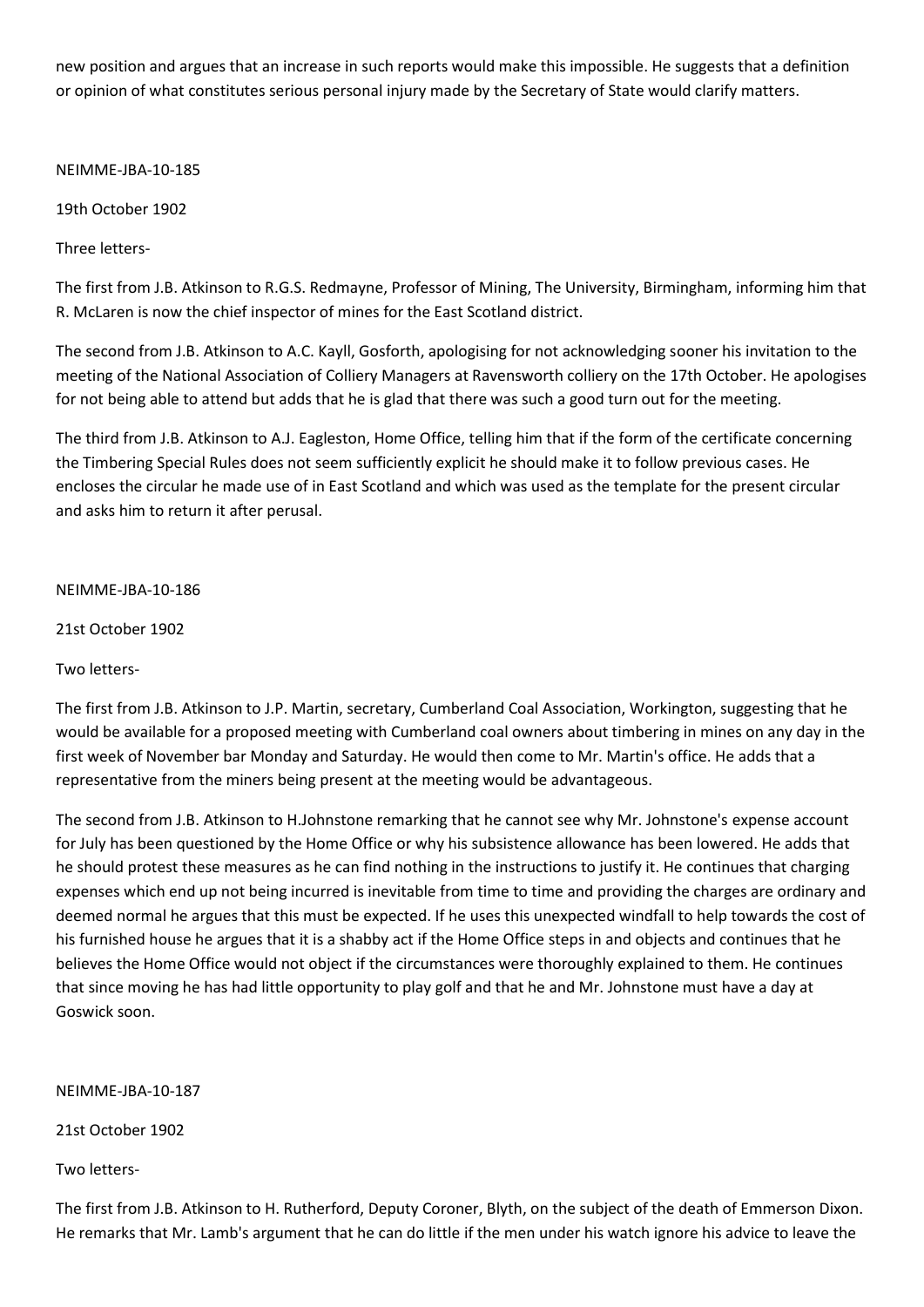quarry during blasting operations ignores Special Rule 11 which states that if the men do not leave the quarry shelters for them must be provided. He asks Mr. Rutherford to point this out to mr. Lamb.

The second from J.B. Atkinson to William Armstrong and sons, Newcastle on Tyne, pointing out that Thomas Benson and sons have remarked that, as the leasors agents for the land used by two abandoned shafts in Benwell which Mr. Atkinson has found to be insufficiently fenced (see NEIMME-JBA-10-181, 2nd letter etc) they should rectify the situation.

## NEIMME-JBA-10-188/189/190

## 22nd October 1902

Letter from J.B. Atkinson to Malcolm Delevingne on the subject of reporting non-fatal accidents. He suggests that the most important reason to report non-fatal accidents is to ascertain how such accidents can be prevented in the future either by strengthening the application of existing statutory regulations, obtaining information on which future legislation can be based or providing guidance on points that are not formally covered by legislation. The secondary reason for such reports is deemed to be statistical and can be useful in determining how long such injuries can keep men from work and how much compensation is commonly paid to such men etc. He adds, however, that a large increase in such accidents being reported would lead to an inability for all of them to be investigated as the Inspectors would not be able to keep up (see NEIMME-JBA-10-184, 2nd letter). He suggests that the question of what is constituted as a serious personal injury should be more narrowly defined as those which are likely to cause death,those that are likely to lead to a permanent incapacity to work or permanent illness, those that cause great pain despite having no permanent ill effects and those which cause pain and are likely to cause some loss of time at work. He divides these further into two separate groups- injuries which cause bodily injury and those which lead to an incapacity to follow employment. In the latter case, a minor injury could lead to an inability to work despite having no lasting effects and can be mitigated by the Compensation act so he and his family are not so badly affected as might otherwise be the case. He adds that he disagrees that serious personal injury should be categorised as an injury that causes disablement from work for more than a fortnight as this would lead, in his opinion, to an immense increase in accidents reported and prevent the investigation of most of them by inspectors. It would also lead to inconvenience as many accidents would have to wait two weeks or more to be reported. He notes further that the death rate is satisfactorily ascertained, and while he believes that accidents which may cause widespread catastrophes such as explosions involving fire-damp and coal dust or to a lesser extent explosives or steam boilers should be reported but more minor accidents involving falls of ground, tubs and so on do not need to be reported as urgently. He also suggests that the different ways of reporting non-fatal accidents should be lessened with the Secretary of State perhaps helping by pointing out in a more detailed form what should be considered as serious personal injury. The proposal that an annual return be made of all accidents which caused more than a fortnight's disablement could be improved, he suggests, by adding the exact number of days lost through the accident, irrespective of the length of time providing a possible method of showing this.

NEIMME-JBA-10-191

22nd October/23rd October 1902

Three letters-

The first from J.B. Atkinson to J.S. Cowell, manager, Hylton colliery, informing him that he will be visiting the colliery the next day at around mid-day to enquire about the accident to S. Jenkins.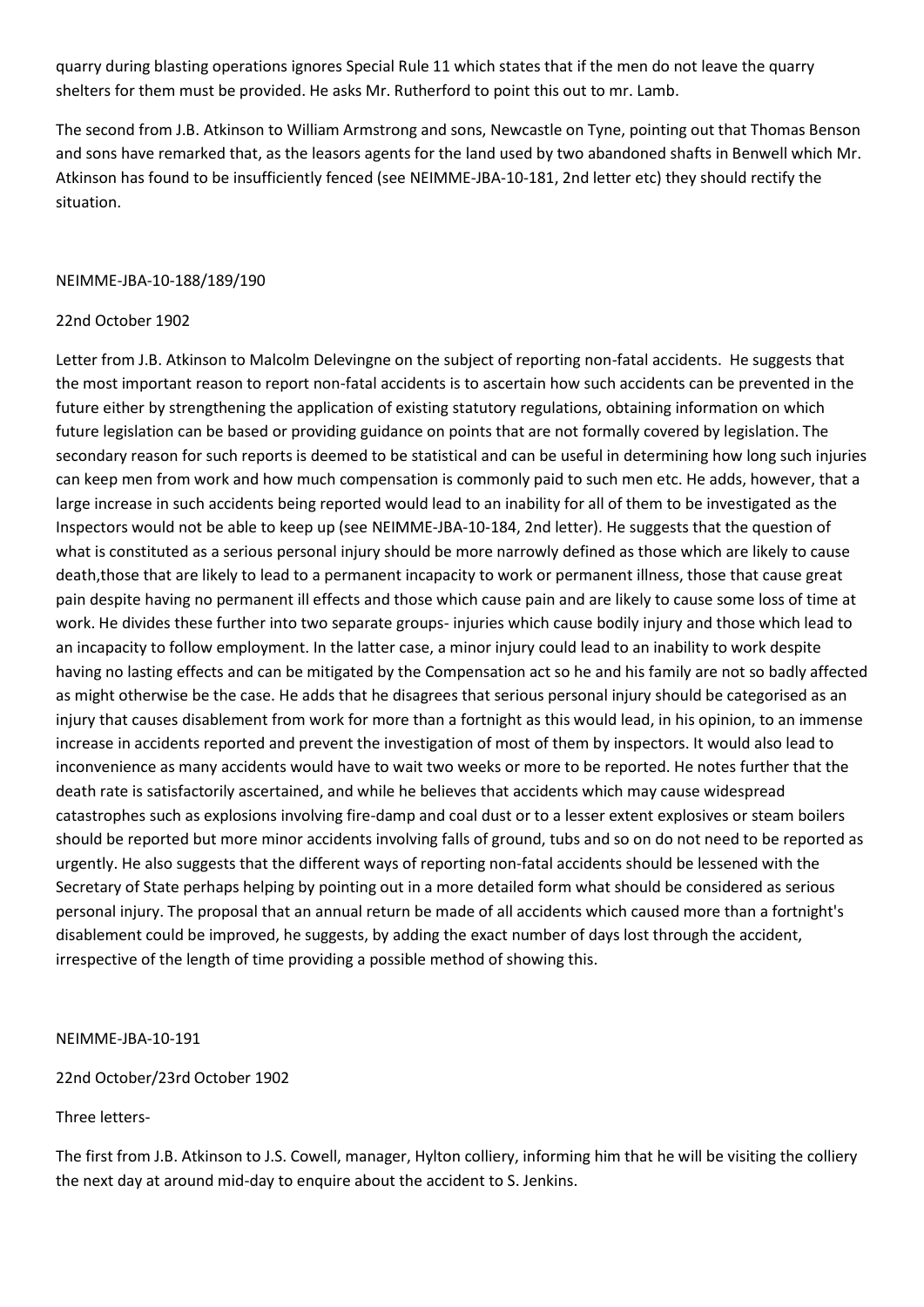The second from J.B. Atkinson to John Lamb, Newcastle on Tyne, telling him that Special Rule 11 requires him to provide shelters during blasting unless all men leave the quarry when it takes place. He therefore states that his telling the men to leave was not enough to deny all responsibility for the subsequent death of Emmerson Dixon and he should rectify the matter regarding shelters (see NEIMME-JBA-10-187, 1st letter).

The third from J.B. Atkinson to Joseph Woof, Shipley colliery, Alnwick, dated 23rd October, confirming receipt of two copies of Special Rules and promising to return one signed by himself in due course.

NEIMME-JBA-10-192

23rd October 1902

Letter from J.B. Atkinson to the Shipley Coal company on the subject of Shipley colliery.

NEIMME-JBA-10-193

23rd October 1902

Letter from J.B. Atkinson to M.W. Parrington, Wearmouth colliery, Monkwearmouth, confirming that the Wearmouth Coal company has abandoned their Limestone quarries and that their notice of same is sufficient. He adds that this return can be sent in at the end of the year and then a new form will be sent.

NEIMME-JBA-10-194

24th October 1902

Letter from J.B. Atkinson to Arthur Turner, Secretary to Isle of Man Granite and Silica Quarries company, Bradford, confirming that the company have started working quarries located at Dhoon in the parish of Manghold in the Isle of Man. He notes that the Quarries act of 1894 only applies to quarries that are more than 20 feet deep. He encloses a circular from the Home Office with the relative papers and asks that he informs him of the names of the relevant quarries, their situation and the minerals being worked in them so he can fill in the details for his Official List of Quarries.

NEIMME-JBA-10-195

24th October 1902

Two letters-

The first from J.B. Atkinson to J.P. Martin, secretary, Cumberland Coal Association, Workington, telling him that he will visit Mr. Martin's office on Tuesday the 4th November at 3 p.m. to discuss the matter of Timbering in Mines if that is convenient. He adds that he has noted his comments on the workmen being represented.

The second from J.B. Atkinson to Brockbank, Helder and company confirming receipt of their letter with enclosures and noting his opinion that the fault is clearly with the contractor concerning the delay of operations and that the work will now be completed forthwith.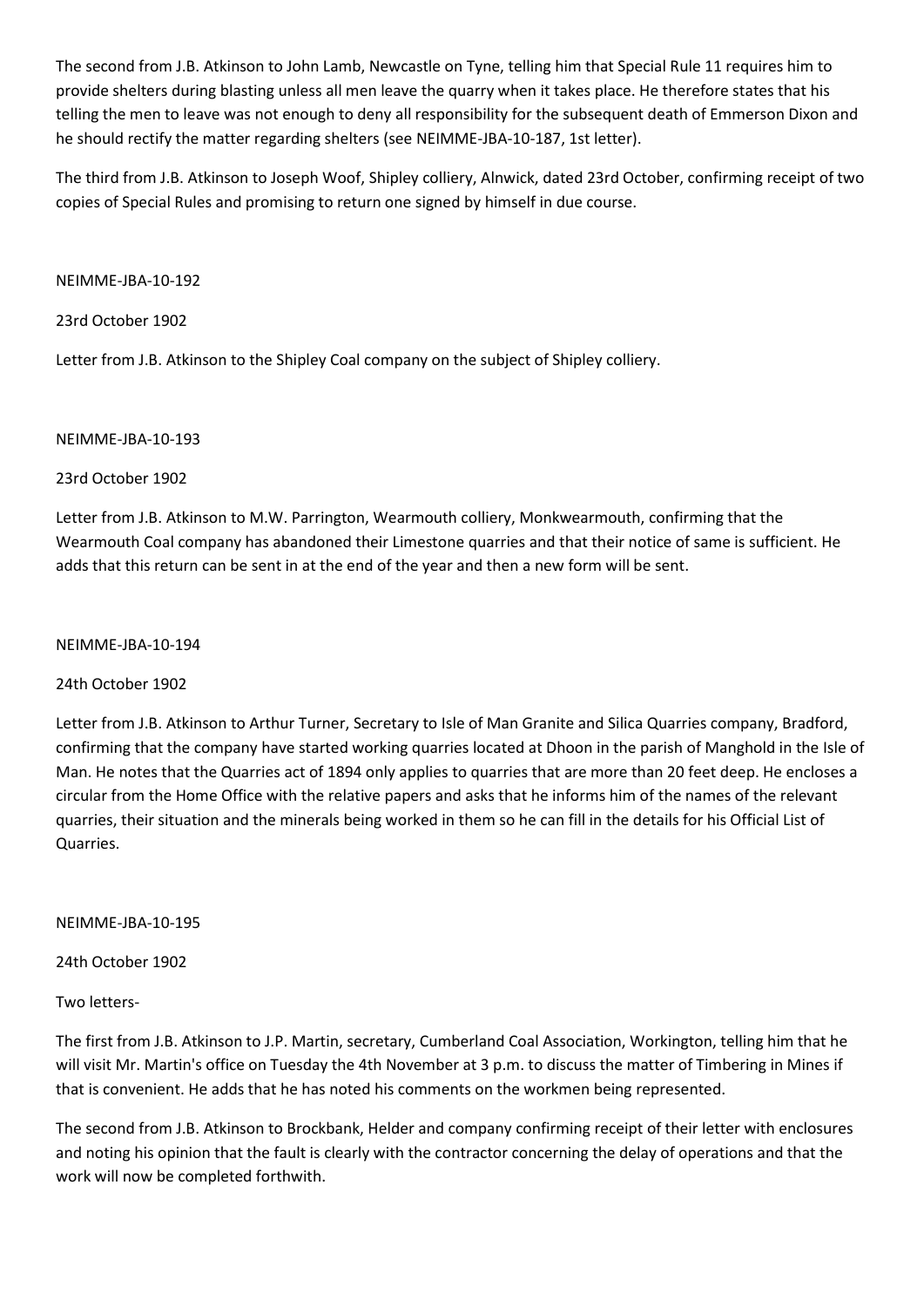#### NEIMME-JBA-10-196

## 25th October 1902

Letter from J.B. Atkinson to the Secretary, General Post Office, asking for repayment of an express fee paid for a letter from Whitehaven at 10.10 a.m. on the 30th August to Alnwick for next day delivery since the letter was not expedited in the slightest degree.

### NEIMME-JBA-10-197

25th October 1902

## Three letters-

The first from J.B. Atkinson to C.G. Troup, Home Office, asking for advice on what to do with the considerable amount of old official papers relating to the district he has found in his house. He suggests that it may be best to destroy all of them, as they are of no use to him, but asks whether he knows about any regulations as to what should be done about them, as he has heard there may be some.

The second from J.B. Atkinson to W. Leck suggesting that he should send out the returns and tabulation of figures for all the metalliferous mines in the district. In this regard, he asks what the custom has been in the district for sending out such forms and whether any circular was sent with them. He also asks whether Mr. Leck has a book for the tabulation or needs a book prepared.

The third from J.B. Atkinson to W.H. (Bill) Atkinson confirming receipt of his letter with a plan of West Kemble colliery in 2 sheets which he returns. He also relates his objections to the proposed increase of the reporting of nonfatal accidents and the proposed injured for more than a fortnight rule of reporting (see NEIMME-JBA-10-188-190 etc). He adds that he doesn't know what to do with Mr. Hedley's old papers (see 1st letter above) noting that when he was in Scotland he got none and was the better for it. He asks what 'Bill' has done with (the papers of) Scotts and Wynnes.

## NEIMME-JBA-10-198

## 25th October 1902

Letter from J.B. Atkinson to A.D. Nicholson asking him about the custom in the district regarding Annual Returns. He notes that in Eastern Scotland he sent out such returns with an accompanying circular at or near the end of the year to the Coal and Metalliferous mines while the quarry returns were sent by the Home Office. He also notes that this year information is needed as to the use of coal cutters as described in a letter he encloses. He suggests that Mr. Nicholson send out Annual returns relating to the coal mines while his fellow inspector Mr. Leck send out those to the metalliferous mines (see NEIMME-JBA-10-197,2nd letter above). He asks that he also draw up a circular to be sent with the Returns noting that the return should include the whole output of coal or other mineral of value for the year including colliery consumption of all kinds, that the return be sent back as soon after the close of year and that those using coal cutters provide the information asked for by the Royal Committee on Coal supplies. He adds that a form may be drawn up for the coal cutter information if necessary and ends by asking if he knows of a book for the tabulation of figures or should he prepare one.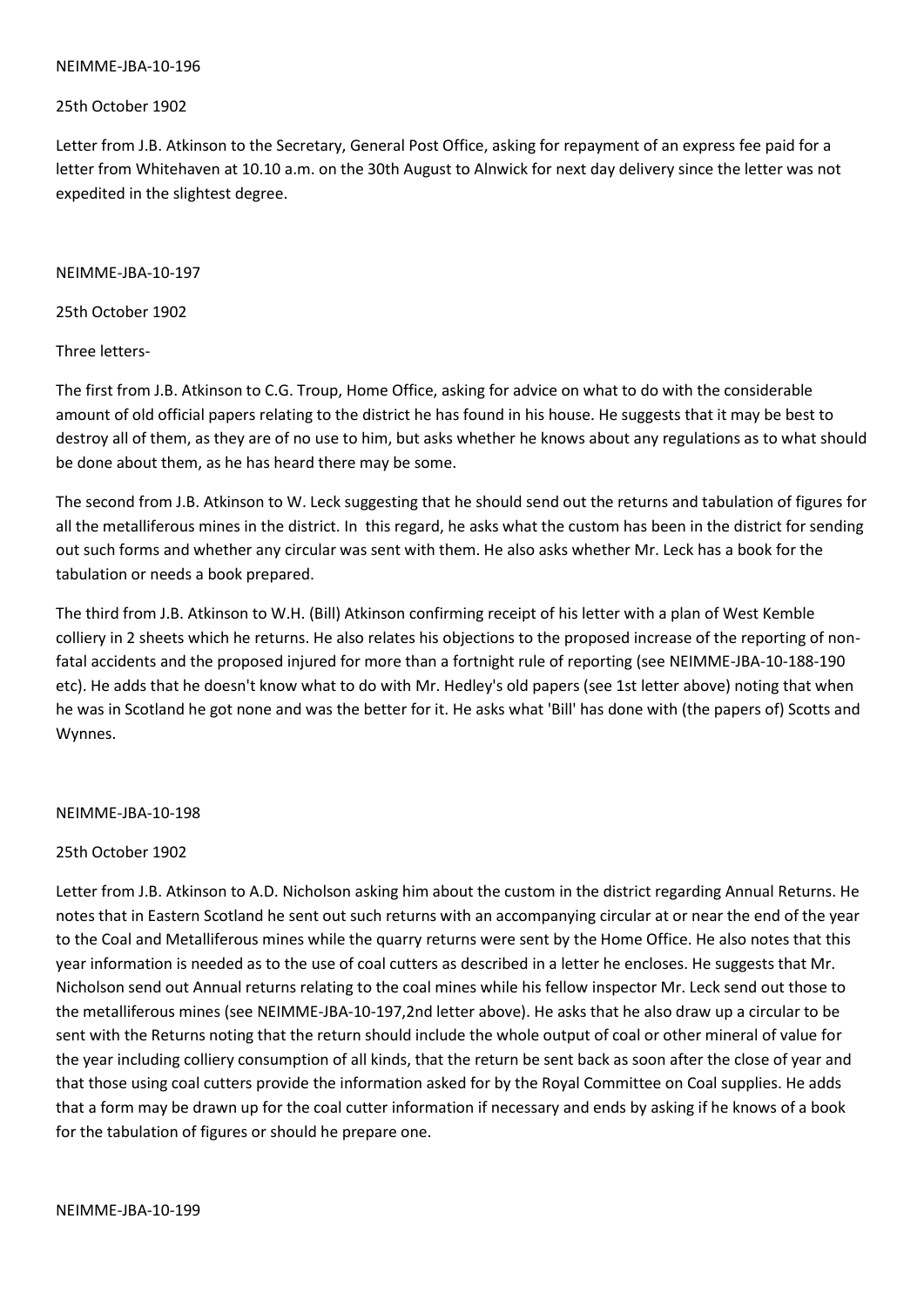#### 26th October 1902

Letter from J.B. Atkinson to A.A. (Ash) Atkinson providing details of his possible patent for a pipe that could be used in each working place by the miner, with the use of suitable tools, to assist him in working the coal through spraying waste water to disperse coal dust and help with the heat in the mines. He suggests that the water used would be removed by the air current and the natural heat of the mines (see NEIMME-JBA-10-137). He notes that he has only taken out a provisional protection on the idea and that when he mentioned it to the mechanical engineer C.A. Parsons he suggested that it would be a matter for mining experts rather than himself. He asks 'Ash' whether he thinks it an idea worth pursuing. He adds that his other brother Bill has sent him plans of Mount Kemble in the wake of an explosion which he believes to be the result of coal dust. He concludes by saying he met with a Mr. Lyons and liked him a lot.

#### NEIMME-JBA-10-200/201

#### 26th October 1902

Letter from J.B. Atkinson to E.L. Kerr, Glasgow, providing a potted biography of himself and a photograph for insertion in the Colliery Journal and Mining Engineer. He asks for the letter to be returned after being made use of, adding that although he likes his new district pretty well he regrets leaving Scotland. The information he gives consists of his being born in 1852 and that he was the son of the late J.J. Atkinson who was for many years the Inspector of Mines at County Durham and the author of many papers on mine ventilation and so on. He continues that he was educated at grammar school at Houghton-Le-Spring, leaving at the age of 17 to work as a mining engineer with J. Daglish at the Marquis of Londonderry's extensive collieries in Durham. He then went to Munnery (?) collieries near Sheffield as assistant to a Mr. Emerson Bainbridge. After his fathers' early death he returned to Durham and worked for some years at Haswell, Shotton, Whitworth, Hamsteels and Castle Eden collieries with Mr. W.F. Hall and the late Mr. R.S. Johnson. During that time he also was a student for the first session of the Newcastle College of Science, becoming the student of the year by taking 1st place in mathematics, chemistry, physics and geology. After the passing of the 1872 Coal Mines act he was nominated as an assistant inspector of mines and was appointed after passing his civil service exam. He adds that he is now the longest serving inspector on staff. He then obtained a certificate as a colliery manager at the first exam and took 1st place. After spending almost a year as Assistant Inspector in the Durham district, he got married and then went to the Newcastle district where he acted as assistant inspector for 15 years with the late Mr. willis. While working in the district, he became considerably concerned with the danger of coal dust in mines after a series of disastrous colliery explosions which culminated in his writing and publishing, with his brother W.H. Atkinson, the book Explosives in Coal Mines on the subject. He was then appointed as Inspector in charge of the East of Scotland district on the retirement of the late Mr. Ralph at the end of 1888 and acted as such until being transferred back to Newcastle in July that year (1902). He adds that while in Scotland he was president of the Mining Institute for Scotland for 3 years and during that time the institute joined the federated institute. He concludes by noting that he has given evidence before the Coal Dust Commission, the Labour Commission and the Coal Supplies commission.

NEIMME-JBA-10-202

27th October 1902

Three letters-

The first from J.B. Atkinson to J.P. Martin, secretary, Cumberland Coal Association, Workington, enclosing 20 copies of the rules regarding Timbering in Mines agreed by the Mining Association of Great Britain as the basis for the Special Rules for each district, noting that he has also sent Mr.A. Sharp 20 copies of same (see 2nd letter below).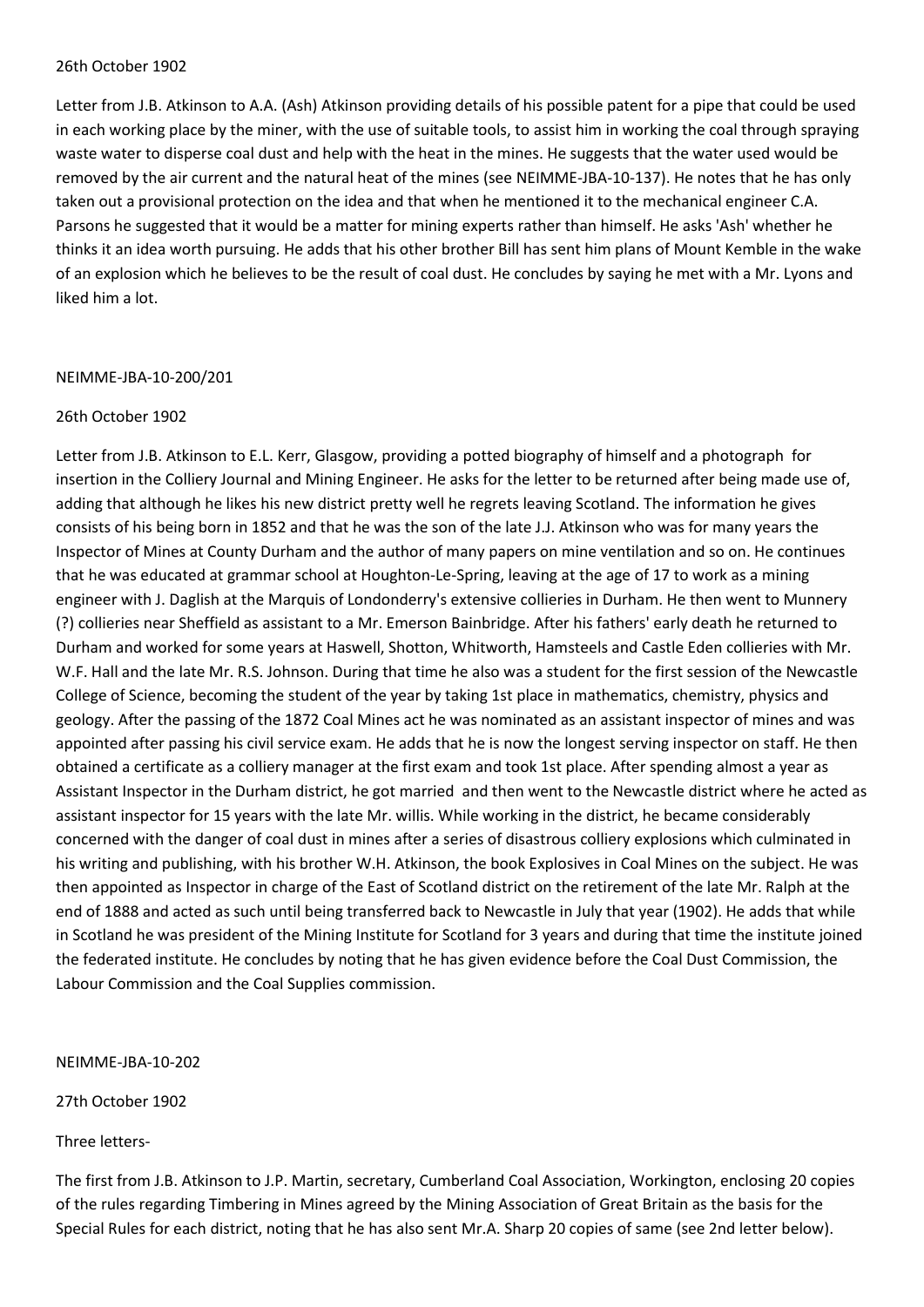The second from J.B. Atkinson to A. Sharp, Miners' Agent, Maryport, enclosing 30 copies of the rules concerning Timbering in Mines as requested by the secretary of the Cumberland Coal Association J.P. Martin (see letter above) for information with reference to the forthcoming meeting on the 4th November as he believes Mr. Sharp and his executive committee will be present.

The third from J.B. Atkinson to R. Donald Bain saying he will be glad to meet him at the coal trade office the next day at 3.20 p.m.

## NEIMME-JBA-10-203

28th October 1902

# Two letters-

The first from J.B. Atkinson to W.W. Ware confirming receipt of 3 proofs and the originals of the circular letter and Special Rules regarding Timbering in Mines. In the letter he returns the originals and one each of the proofs which he notes can now be printed. He adds that the day of the month concerned should not be included in case the papers are not delivered in time. He also asks that Mr. Ware provide him with foolscap size envelopes with addresses in the manner of those sent out with the rules in the first instance.

The second from J.B. Atkinson to A.D. Nicholson on the subjects of Annual Returns and an upcoming meeting concerning Timbering Rules. On the former subject, he notes his approval of the sending of an addressed envelope with the forms and also considers how it might be most efficiently noted which places use coal cutters. He suggests that if they had positive proof of which used coal cutters, those could be sent a separate circular and form but if there was any amount of doubt the question could be brought up in the circular with a form that could be filled in on the flyleaf if appropriate. He adds that Mr. Nicholson could best determine whether a separate circular or form for the coal cutter question would be necessary. He also asks that a book be set up to contain a suggested amount of 10 years figures and that he draws up a form of foolscap size if possible for this purpose. He encloses an official sheet with some suggestions along with examples of pages from a foolscap book formerly used for such a purpose. On the matter of the proposed Timbering Rules meeting on November 4th at 3p.m. to be held at the Coal owners office at Workington (see letter above) Mr. Atkinson asks Mr. Nicholson to arrange to be present. He says that he will bring 2 boxes of Special Rules with him on the 10.25 a.m. from Newcastle and that he would like Mr. Nicholson to take charge of them and go over and arrange them in such a manner as to decide which places they have certified copies for. He says he will arrange details of this when he next sees him.

NEIMME-JBA-10-204

28th October 1902

Two letters-

The first from J.B. Atkinson to D.Armstrong, Huist, Morpeth, promising to look further into the question of ventilation at Woodhorn colliery.

The second from J.B. Atkinson to W.H. Pickering on the subjects of Quarry Rule 17 with the appointment of a Dr. Foster and the possibility of finding petroleum in carboniferous limestone in Yorkshire. On the former, Mr. Atkinson points out his disapproval of Dr. Fosters' initial appointment, pointing out his lack of practical acquaintance with coal mining and not being on the staff. Despite this, he acknowledges the doctors knowledge of quarry work might enable him to advise on the question of the Special Rule but concedes that his manner of going about it has proved irritating. His approval of the climbing in and out of quarries several times a day, while not as laborious as such a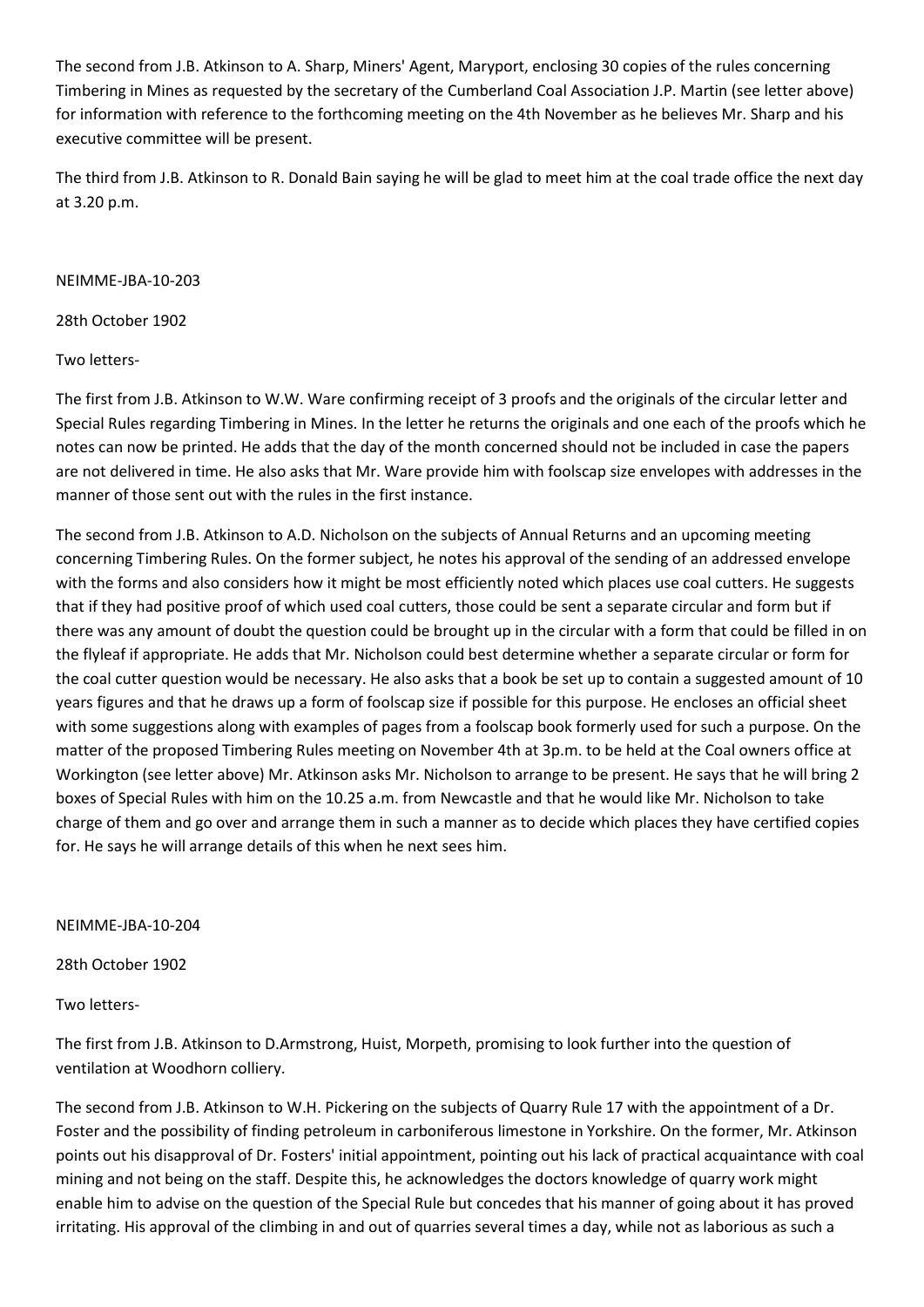method in metalliferous mines, is still he believes laborious enough to warrant censure, with the question of safety also being a notable area of concern, with men riding in boxes hanging loose in the quarry. He doubts whether accurate figures could be found to consider this, with the practice being so uncommon. The problems relating to the possibility of jibs falling or cranesmen having difficulty with the complicated machinery involved are also noted, while Mr. Atkinson also asks whether such considerations would have to affect the minimum age of possible workers involved. On the petroleum question, Mr. Atkinson shows considerable enthusiasm for the possibility, noting the precedent of oil being found in a lead mine in Derbyshire which he thinks he has heard of.

NEIMME-JBA-10-205

30th October 1902

Three letters-

The first from J.B. Atkinson to William Dobie, Snabdough, Bellingham, confirming receipt of two copies of the Special Rules proposed for Bower colliery and promising to return one of the copies in due course.

The second from J.B. Atkinson to James Steel, Gummerton Quarry, Barrasford, Newcastle upon Tyne, telling him that he will enter the accident he mentions as occurring at the Barrasford Whinstone quarry as was reported to him and not at Gummerton where he believes the newspapers have wrongly placed it. He also reports that there is no need for Mr. Steel to send fresh copies of the Special Rules to him to be signed as the Rules will continue to be in force.

The third from J.B. Atkinson to W.H. (Bill) Atkinson in which he encloses a draft circular letter which he is considering to insert with annual return forms referring to the use of coal cutters (see NEIMME-JBA-10-203, 2nd letter). He asks that 'Bill' make suggestions on the provided circular and return it.

NEIMME-JBA-10-206

30th October 1902

Letter from J.B. Atkinson (to John Sisterson?) concerning Bower colliery and Mr. Sisterson and situated near Tarset in Northumberland.

NEIMME-JBA-10-207/208

30th October 1902

Tracing of a plan shown in full at NEIMME-JBA-10-209/210 below.

NEIMME-JBA-10-209/210

## 30th October 1902

Plan of the Featherstone mine at Asholme in Haltwhistle owned by Thompson and sons of Cumberland in which the working of coal at the High Main seam was discontinued on the 30th August 1902 due to the available coal all being worked out. The plan was made by the certificated manager Thomas Crondace using the True North system and signed by J.B. Atkinson.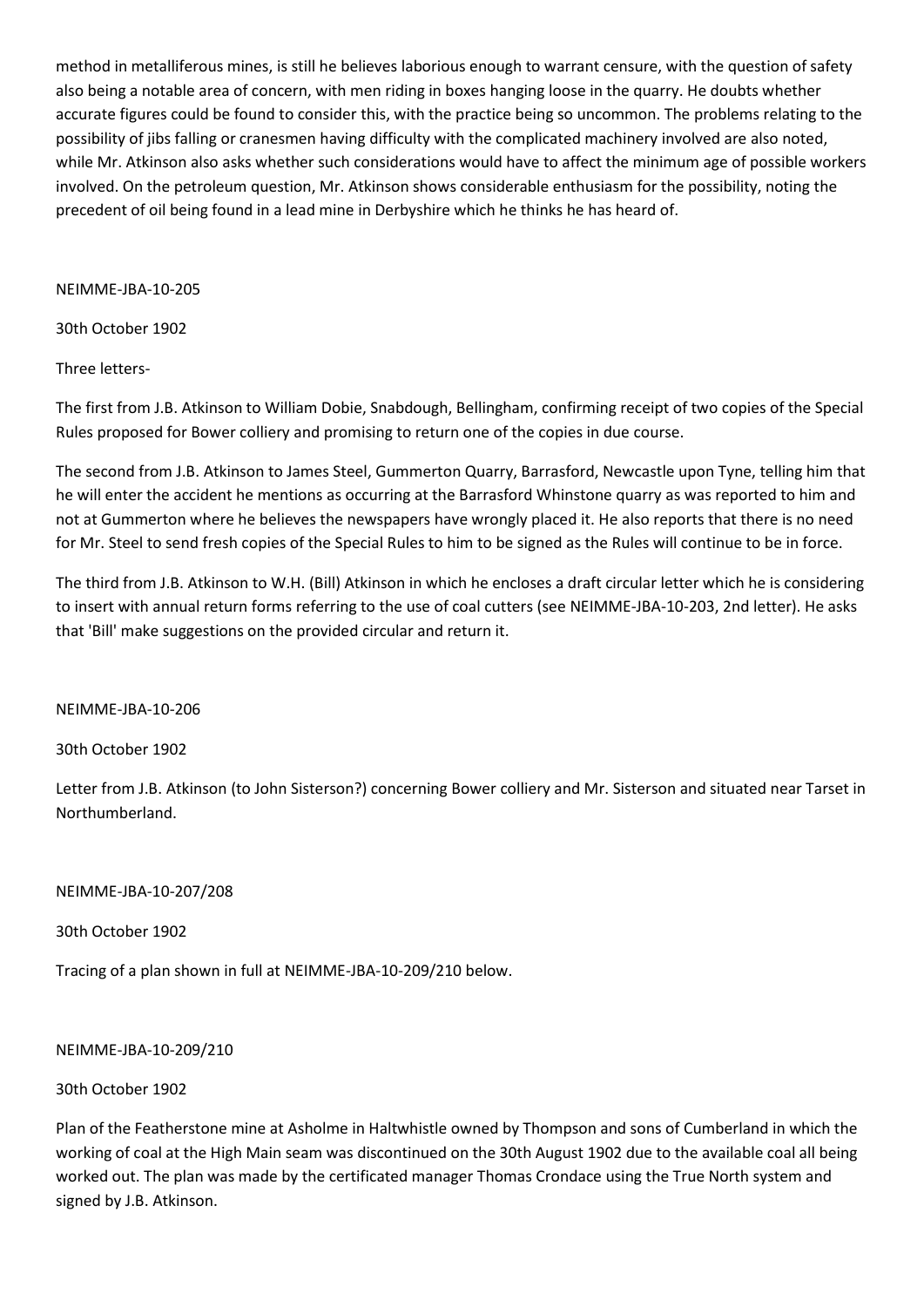### NEIMME-JBA-10-211

## 31st October 1902

Two letters-

The first from J.B. Atkinson to W.P. Pattison, surveyor, Benwell and Fenham U.D. council, concerning unprotected shafts at the Benwell Royalty mine (see NEIMME-JBA-10-187,2nd letter etc). He confirms notice of the accident on the 29th October in which a man fell down one of the aforementioned shafts without sustaining serious injury as far as he could ascertain. Mr. Atkinson notes that he has again written to the leasors agents, William Armstrong and sons of Ridley Place, Newcastle, on the matter (see letter below) and agrees with Mr. Pattison's suggestion that the shaft be protected in a temporary manner until it is permanently fenced.

The second from J.B. Atkinson to William Armstrong and sons, Newcastle on Tyne, asking them to consider further their lack of action in protecting disused/abandoned shafts appropriately. He notes that the question is pressing, as the matter was brought up by a member of the Benwell and Fenham District Council at an inquest in their offices on the 28th October while a day later a letter arrived in which the surveyor A. P. Pattison noted an accident in which a man fell down an unprotected disused pit shaft at Delaval Benwell, luckily without apparent serious injury (see letter above). He also notes that while at Benwell on the 28th, he was informed of another unprotected shaft which he had not heard of or visited between the road and river to the South West of the Delaval Benwell old drawing shaft.

## NEIMME-JBA-10-212

## 31st October 1902

Letter from J.B. Atkinson to J.G. Foster and company, Mining engineers, Newcastle on Tyne, informing them of the problem of three unprotected shafts at or near to Benwell Royalty mine (see NEIMME-JBA-10-211, both letters above). He notes that the old drawing shaft at Delaval Benwell colliery and another unprotected shaft which he has not seen to the South West of the former are represented by the leasors of the Benwell colliery, William Armstrong and sons, who despite not being sure as to who is responsible for the fencing and upkeep of the shafts because of the number of parties interested and suggesting it may be difficult to fix the obligation, have agreed to take on the responsibility for the shafts. The seams under the other shaft involved, the Adairs Main pit, are worked by William Benson and sons, but since they have no surface rights they have disclaimed any responsibility for the fencing of old shafts. William Armstrong and sons, Mr. Atkinson reports, have suggested that J. G. Forster and company, since they represent the owner of the surface and part of the minerals there, might take on these repairs. Mr Atkinson argues that such repairs are necessary since the shafts are situated in a populous neighbourhood and failure to do so would constitute a serious danger to the public, mentioning that he received a report that morning of a man falling down the old drawing shaft on the 29th October, thankfully without severe injury on this occasion.

## NEIMME-JBA-10-213

## 31st October/1st November 1902

## Two letters-

The first from J.B. Atkinson to W.P. Pattison, surveyor, Benwell and Fenham Deputy District council, asking them to provide a tracing of the exact position of a dangerous shaft lying South West of the Benwell old drawing shaft as requested by William Armstrong and sons who have agreed to take on responsibility for adequately fencing the area (see NEIMME-JBA-10-212 etc).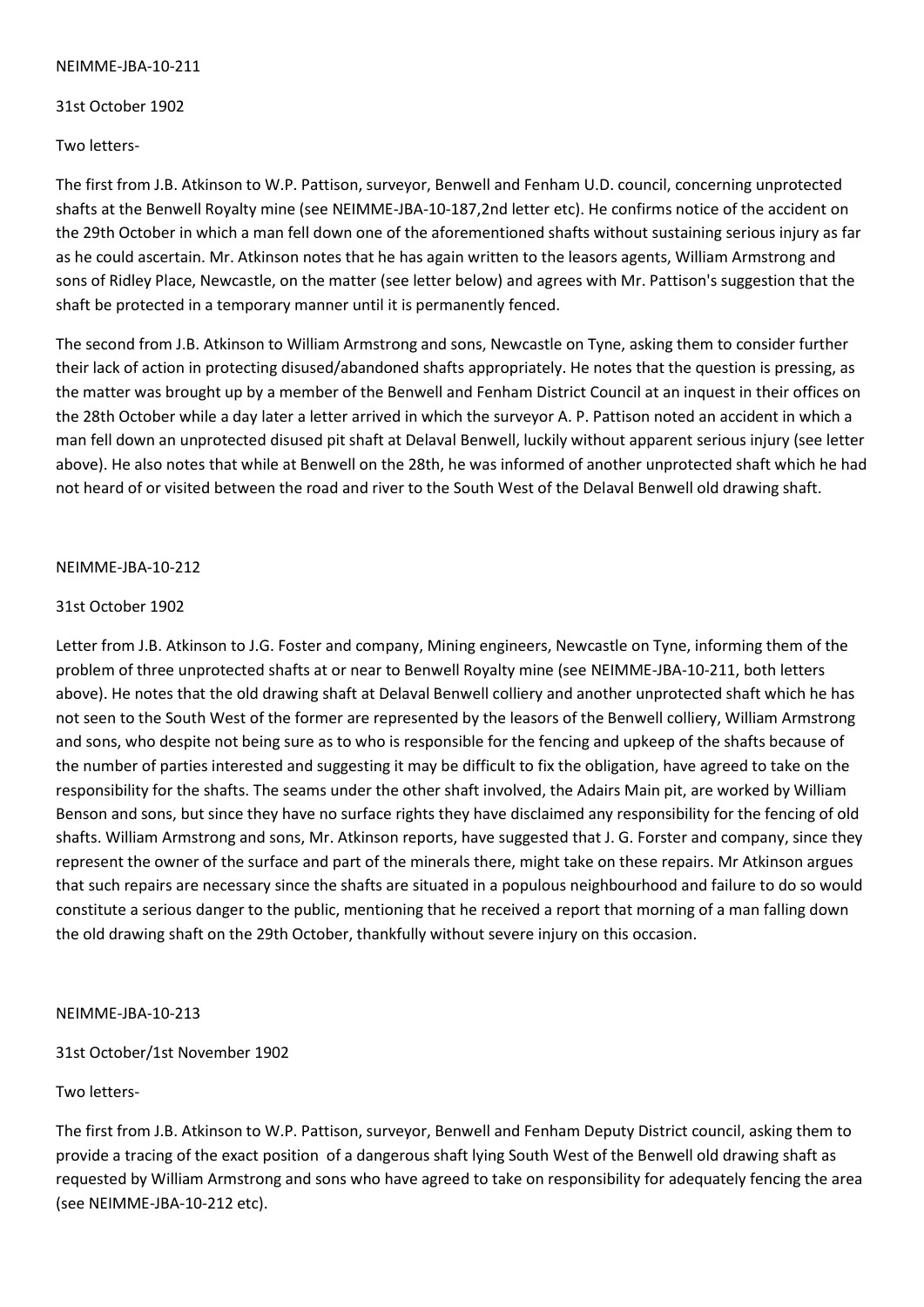The second from J.B. Atkinson to J.S. Martin, Her Majesties Inspector of Mines, Bristol, dated 1st November, passing on information regarding Ironstone mines in Cumberland that are deep, warm and not well ventilated for a Dr. Haldane who wishes to visit such mines. His assistant inspector Mr. Leck has suggested the Parkside mine at Fryington which is 200 yards deep and the Montreal (?) at Cleator Moor which is 140 yards deep as the closest to what Dr. Haldane has in mind, while noting that only certain workings in these mines correspond to Dr. Haldanes' request.

## NEIMME-JBA-10-214

## 1st November 1902

Letter from J.B. Atkinson to J.T. Robinson, manager, South Medomsley colliery, Dipton, confirming that the Main Coal Seam has begun to be worked via a surface drift in the Colberley (?) Royalty mine, beginning on the 4th September 1902.

## NEIMME-JBA-10-215

## 1st November 1902

Letter from J.B. Atkinson to William Wood and sons, tynedale colliery, Hexham, confirming the appointment of Thomas Williams as the manager of Tynedale colliery.

### NEIMME-JBA-10-216

## 1st November 1902

Letter from J.B. Atkinson to C and T. Ridley, West Gummerton Quarry, Barrasford, Newcastle on Tyne, confirming that the company have opened a quarry at West Gummerton and that an unspecified enclosure has been sent from the Home Office.

## NEIMME-JBA-10-217

## 1st November 1902

Letter from J.B. Atkinson to Thomas F. Barnes, Clover Hill, Whickham, County Durham, enclosing a letter from Henry Cunnynghame regarding the storing of explosives. Mr. Atkinson notes he has laid his concerns before the Home Secretary and then lays out the advice of Mr. Cunnynghame, in which he remarks that under the Explosives act of 1875, the mine owner must provide a store for explosives if he keeps any amount for sale or if he keeps a supply of more than 10 pounds of explosive. If he does neither, he has no legal obligation to provide a store. Further, under General Rule 12(a) he suggests that a miner may be able take with him as much explosive as he would expect to use in a day and leave any left over in his working place for the next day without violating, but if he takes enough explosive for several days and keeps that in the mine he might well be taken as committing an offence, as suggested in a circular letter from the Home Office distributed on the 22nd August 1898. As to the amount of explosive a miner may be allowed to store in his own house, Mr. Cunnynghame suggests less than 30 pounds of gunpowder would be acceptable, but in the case of other explosives he would need to obtain a police certificate pronouncing him a fit person to store such materials and even then, he would need to limit himself to 10 pounds of material and 100 detonators or less. In conclusion, Mr. Cunnynghame lays out the Home Office position that the practice of miners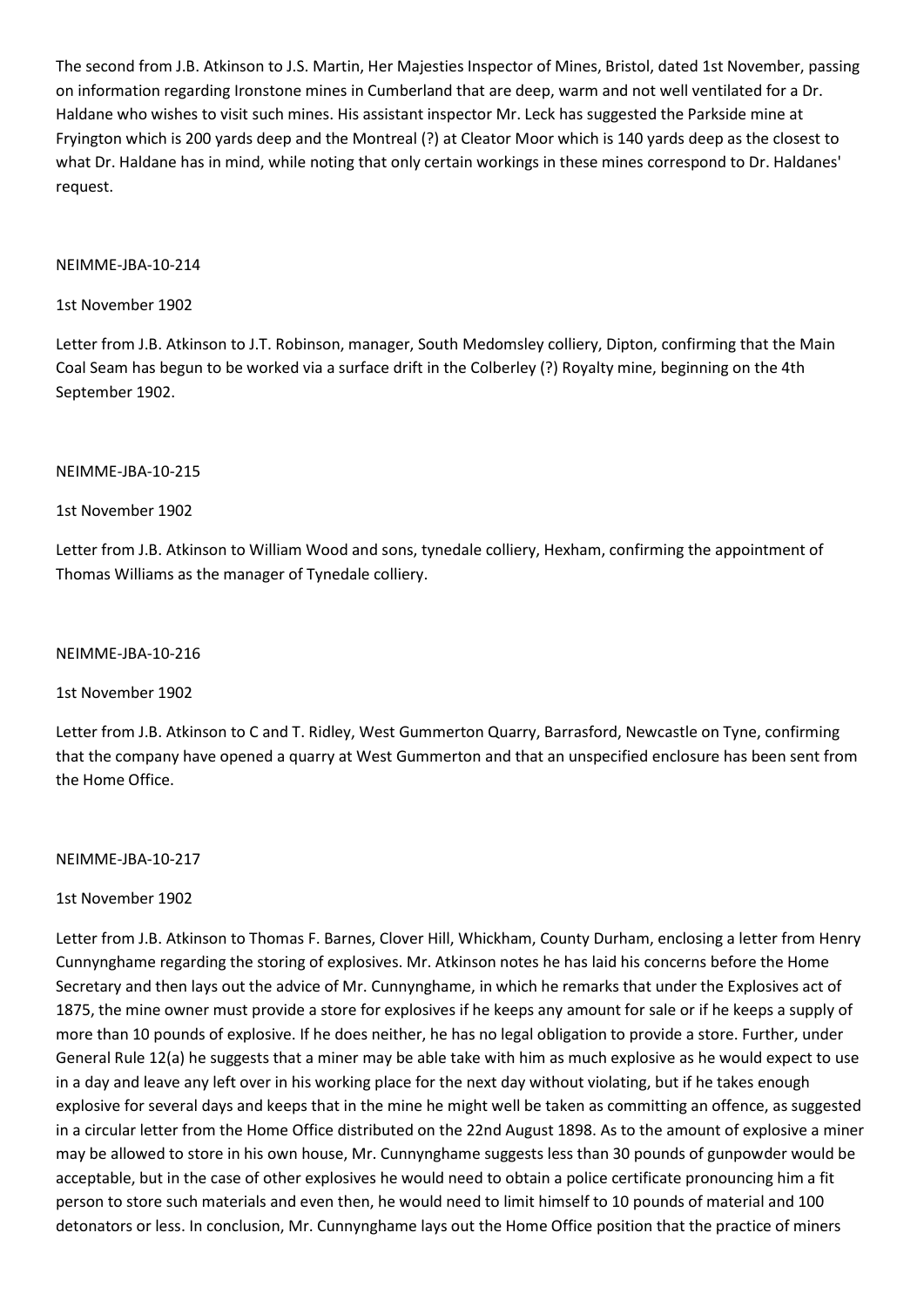taking explosives to their own home should be discouraged as much as possible and that in cases of difficulty, the possibility of a mine providing a proper magazine or store should be encouraged by the Inspector involved. Mr. Atkinson concludes by asking Mr. Barnes for the name of the colliery he has alluded to so that he can get in touch and suggest to the owners that they provide a magazine or store.

### NEIMME-JBA-10-218

## 2nd November 1902

Report on the proceedings against Shift lads George Todd and James Burk for refusing to leave the cage as and when they were ordered to do so at the Seghill mine owned by Joseph Laycock and company on the 30th October 1902 and presided over by C.C. Leach (of North Shields police?). The men were fined, Mr. Todd a pound and Mr. Burk 10 shillings, including costs which were not stated and T.Y. Bramwell, the North Shields solicitor, worked on the case.

## NEIMME-JBA-10-219

2nd November 1902

Plan containing statistics for October 1902 signed by J.B. Atkinson.

## NEIMME-JBA-10-220

### 2nd November 1902

Report by J.B. Atkinson of explosions causing injuries in October 1902. The first, on the 1st October, took place at Barrasford quarry involving a springing shot of about a half a pound of gunpowder which when fired killed a stonebreaker who was 51 yards from the shot as a five pound piece of the whinstone that was being quarried struck him. Mr. Atkinson notes that proper warning was given and that the stonebreaker did not leave his place. The second accident occurred on the 3rd October at Dinnington colliery when a shot of gunpowder in coal was prepared and a patent squib used to light it only for the shot to hang fire. After waiting ten minutes, the injured man went back to the shot and upon hearing the squib run, he sprang back hurting himself against the sides of his workplace. The third accident occurred on the 6th October at Springwell colliery, when an injury resulted from a man not retiring far enough away from a shot of carbonite leading to a piece of coal hitting him and causing concussion. The fourth and final accident noted occurred on the 30th October at Fulwell colliery when , after a five inch vertical hole had been fired with about 2 pounds of gunopowder and a red taped fuse had been used to ignite it and a quarter of an hour later it had not exploded, men went back to test it. After putting in the hole a handful of loose powder and no ignition being found to take place, it was in the process of being recharged with about one pound extra of the gunpowder when it exploded. The only explanation offered for this was that part of the fuse had been left smouldering in the hole.

NEIMME-JBA-10-221

31st October/2nd November 1902

Two letters-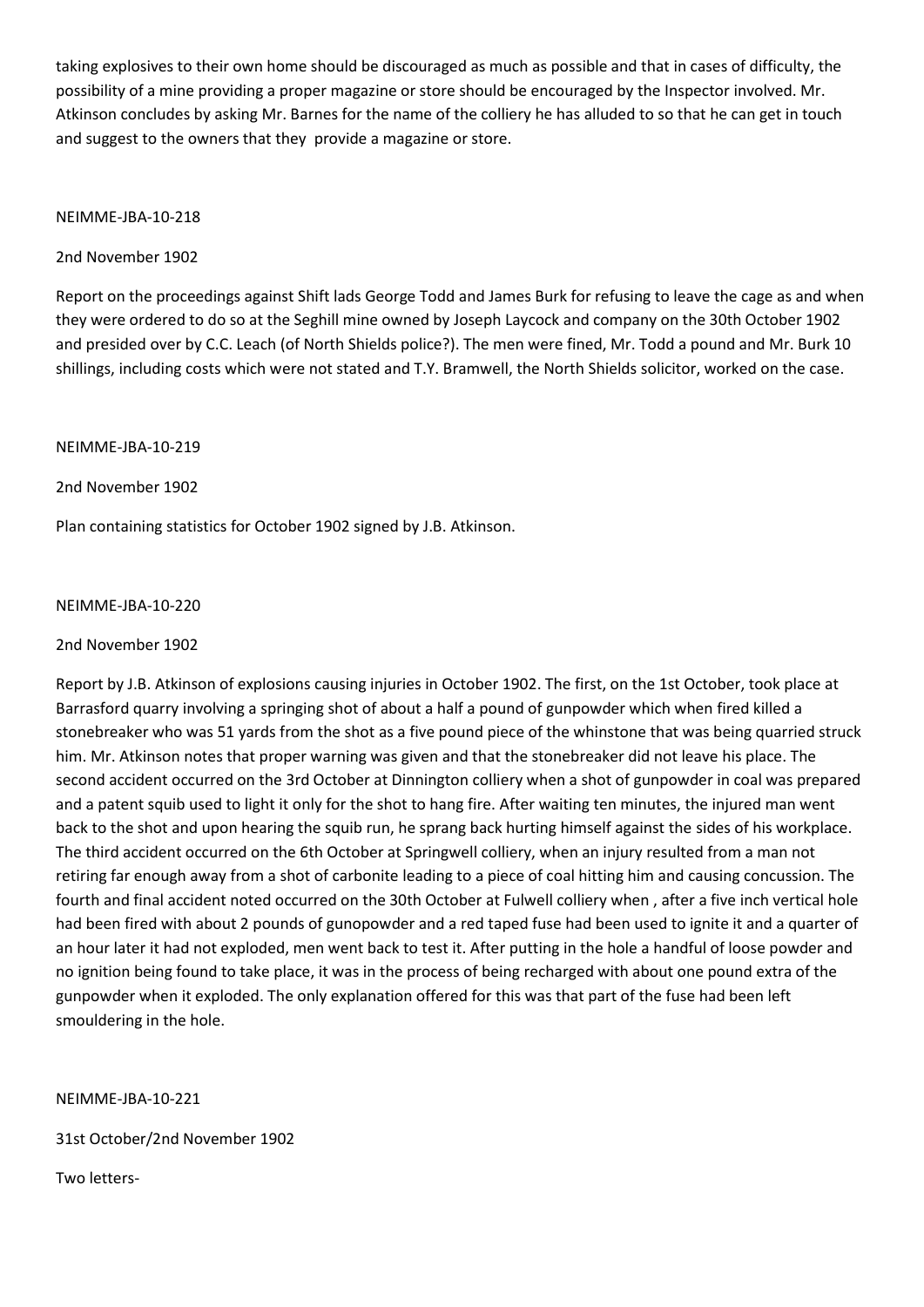The first from J.B. Atkinson to Joseph Hayton, coroner, Cockermouth (concerning two fatalities on the fourth of October?).

The second from J.B. Atkinson to Allan Greenwell, Colliery Guardian, London, dated 2nd November, noting that he will be glad to review the book 'Drons' Coalfields of Scotland' using the terms Mr. Greenwell refers to as soon as he gets a copy to hand.

## NEIMME-JBA-10-222

1st November/3rd November 1902

Two letters-

The first from J.B. Atkinson to A.Thompson, Birtley, County Durham, confirming receipt of a copy of the Special Rules for him to certify. He notes that although the age of 12 has been changed to 13 concerning Special Rule 18 he can't certify the Rules with this addition as the rules have not yet been legally adjusted to correspond with this. He asks Mr. Thompson to send him an unaltered copy for certifying. He also asks Mr. Thompson to send him a copy of the Rules as signed by the late Mr. Hedley on the 15th May 1895 as he has not been able to find the duplicate signed copy amongst his papers (see NEIMME-JBA-10-197, 3rd letter etc).

The second from J.B. Atkinson to Professor Bedson, College of Science, dated 3rd November, enclosing coal dust Mr. Atkinson had collected that day from timber on the no.1 pit at Engine Place at the Maudlin seam at Boldon colliery. He goes on to provide more details of the exact place in the seam and details of its surroundings and conditions. He concludes that he will be glad to hear of his views on the question of the relative capacity for holding fire-damp of coal, shale and rock.

NEIMME-JBA-10-223

3rd November/6th November 1902

# Two letters-

The first from J.B. Atkinson to William Armstrong and sons, Newcastle on Tyne, informing them on further news concerning the unprotected shafts at Benwell Royalty. He confirms receipt of a letter from Mr. Reed of the company on the subject and that Mr. Scott has agreed to fill in the shaft where the man fell (see NEIMME-JBA-10-212 etc). He also encloses a tracing from A.P. Pattison the surveyor showing the exact positions of the old drawing shaft and the other unprotected shaft nearby, which despite being described as being between the road and the river appears to be between the railway and the road. He also notes Mr. Pattisons descriptions of the shafts, saying that the second is entirely unprotected while the old drawing shaft has fencing that is only five feet high and constructed in a way that would allow a child to climb over it with ease, which Mr. Atkinson confirms. He adds that if the latter is not filled up alongside the second shaft a 12 foot wall would have to be constructed around it. He adds that he has informed Mr. Forster that Armstrong and sons would secure the shafts on Mr. Scotts' recent holding while Forster would secure the shaft at Adairs' Main pit and that Mr. Forster's company replied that they are communicating with the Estate Authorities on the matter and will inform him of the result.

The second from J.B. Atkinson, receiver unknown, agreeing in principle to the application from weighing coal at Hassondale colliery, noting that a mutual agreement has been made between the workforce and the manager to a proposed method of payment while the weighing of coal by the normal method is suspended after tests were made by weighing empty and loaded tubs. He concedes that this is only a small concern with the surface arrangements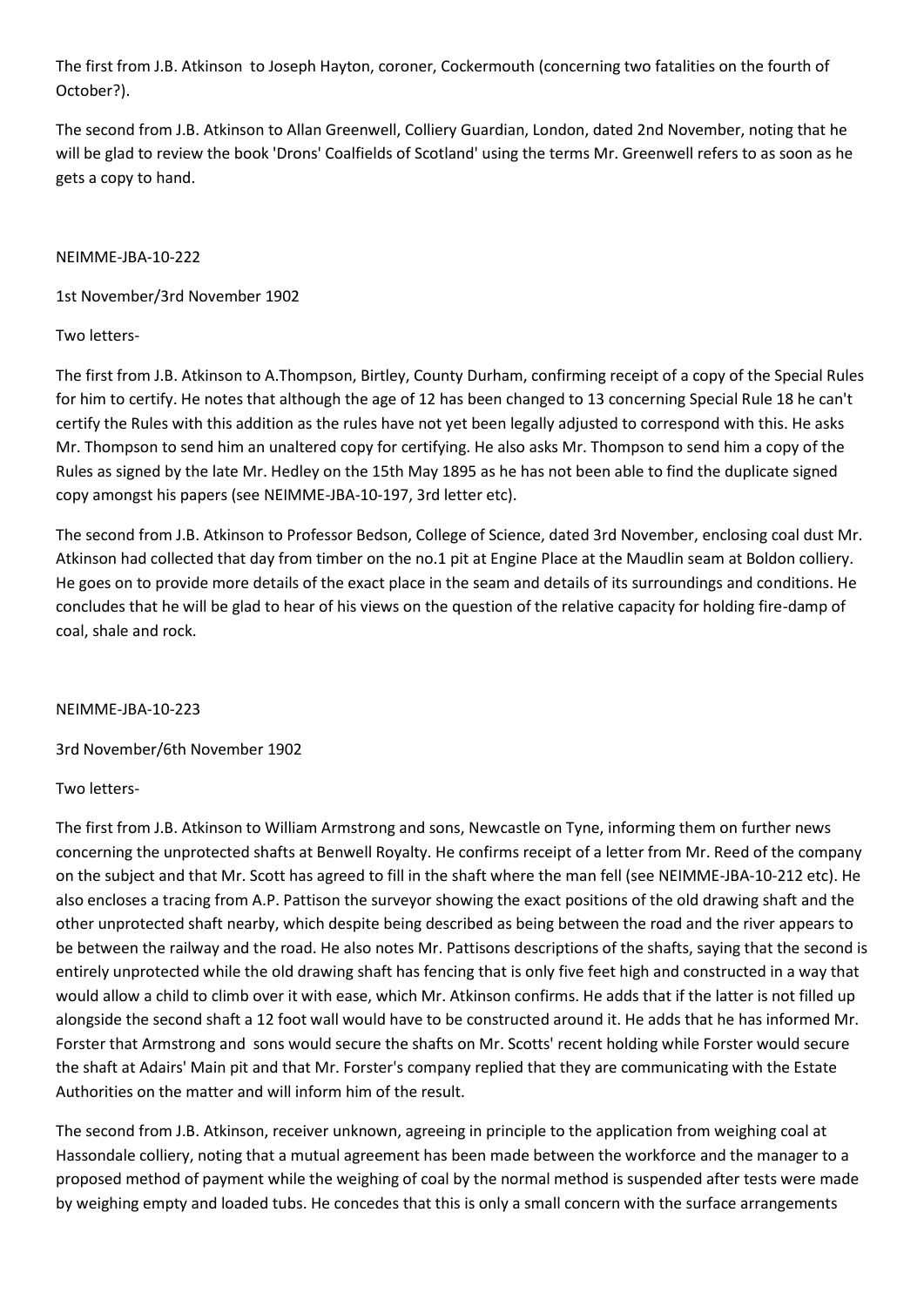only being of a temporary nature and the existing shaft possibly having to be abandoned and a new one fit up. He adds that he can provide evidence that the workmen do not object if this should prove necessary.

NEIMME-JBA-10-224

6th November 1902

Letter from J.B. Atknson to Hugh Lishanan, Blaydon, confirming that the Blaydon East Quarry has been taken over from him by Davison and Bolam, the builders from Blaydon.

NEIMME-JBA-10-225

6th November 1902

Three letters-

The first from J.B. Atkinson to William Armstrong and Son, Newcastle on Tyne, enclosing a letter from Mr. Forster stating that he and his company have disclaimed responsibility for fencing old and unprotected shafts at the Blackett Old Estate including those at Benwell Royalty (see NEIMME-JBA-10-223 etc) and that a previous agreement had been made by Mr. Armstrong and previous Inspector Mr. Hedley that his company would take the matter on. He asks that they respond to this.

The second from J.B. Atkinson to G.F. Bell suggesting that he does not think the changes he has made regarding the Expenses Act on October 16th, the 18th,the 21st and 28th concerning the Union Cement Quarry and Wallsend G Pit are in accordance with the instructions given. He asks that they be amended.

The third from J.B. Atkinson to J.J. Hall, manager, Ashington colliery, Morpeth, asking why copies of the Local Inspectors reports from Woodhorn were not forwarded to him immediately in accordance with the directions in the last paragraph of General Rule 3B.

NEIMME-JBA-10-226

6th November 1902

Two letters-

The first from J.B. Atkinson to L.H. Fletcher, Brigham, Cumberland, disagreeing with Mr. Fletchers' contention that a dearth of Colliery managers means that Mr. Fletcher should appoint himself as manager (pro term) of Allhallows Colliery and that he would not accept such an appointment. He suggests that Mr. Fletcher appoint a manager such as Mr. Gilchrist while allowing the local man to remain as undermanager with more control than normal until Mr. Fletcher is satisfied with the new managers' suitability. He explains that the Coal Mines act requires that a manager or undermanager needs to exercise daily personal supervision of mines but also that the manager needs only to be responsible for control,management and direction of the mine while an undermanager could have more direct charge than if he had a resident manager.

The second from J.B. Atkinson, receiver unknown, saying that his attention has been drawn to the matter of unprotected shafts at Delaval Benwell by the Urban District council and after being in contact with the parties involved he has been informed that the particular shaft to which the chief constable refers is to be filled up (at once?).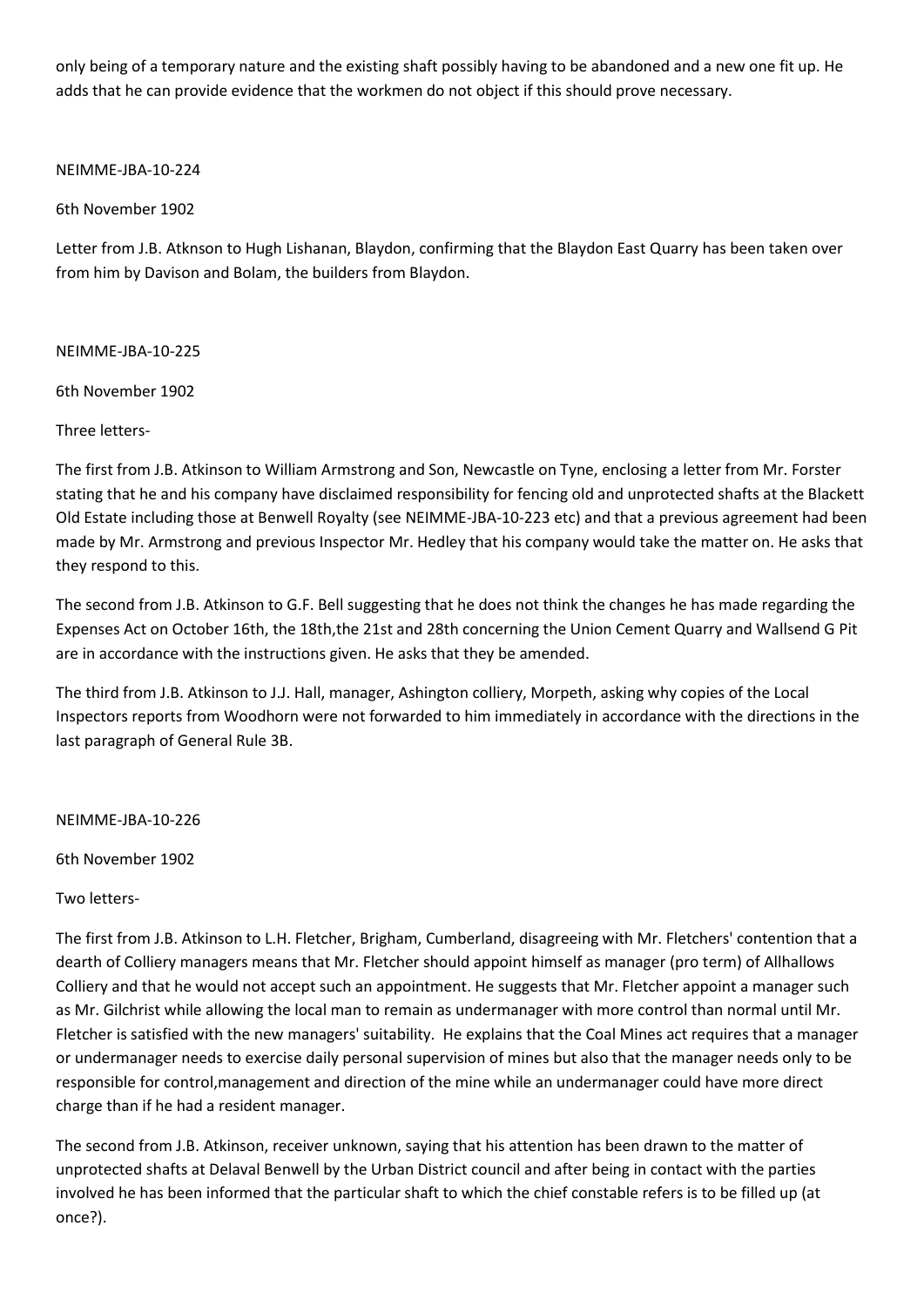## NEIMME-JBA-10-227

## 6th November/7th November 1902

### Two letters-

The first from J.B. Atkinson to R. McLaren suggesting that he could send him a bulky iron explosives box as he now has two and encloses a letter that he says should have been sent to him previously. He also comments on his recent game of golf at the Seacole course in the West of the district which he recommends and remarks that he has now settled in to his new home although the house is quiet due to the absence of Mabel, Bertram and the two younger boys who are in America, at Wallyford and in Loughborough respectively.

The second from J.B. Atkinson to the Right Honourable Secretary of State, Home Department, dated 7th November, complaining that he has been sent a cheap stylographic pen in lieu of the Swan fountain pen he asked for complete with an intimation that Swan fountain pens are only supplied under very exceptional circumstances. He asks to be allowed to return the cheap pen and be provided with the Swan pen in exchange.

#### NEIMME-JBA-10-228

#### 7th November 1902

Letter from J.B. Atkinson to A.D. Nicholson providing information on a number of issues- in reply to his queries on Special Rules, Mr. Atkinson advises that he does not think it is necessary that the name of the owners and the manager appear on the signed copy of the Rules as long as the name of the mine is given; that he does not think a copy signed for one mine in the case of an owner owning several will suffice for all of them; that there is no need to keep Special Rules for abandoned mines and that sinking rules should be placed with other rules referring to the same pit. On the question of Timbering Special Rules for Northumberland and Durham, he notes that he has sent to Mr . Nicholson that day copies of the Rules which he has signed and which he asks to be dated the 6th of November and for the name of the mine involved to be added as taken from the official list, to make two copies and then to keep one copy and send the other to the mine named; a circular to accompany the rules to each owner, to be dated to suit himself and a set of addressed envelopes that he should stamp, noting that he should enclose as many copies of the Timbering Special Rules to the owners as the number of collieries they own. He then tells Mr. Nicholson to mark on his list the places to which the Rules have been sent so Mr. Atkinson can mark his list accordingly. Finally, Mr. Atkinson notes that he has enclosed a notice of an accident at Whitehaven colliery and a copy of letters referring to blasting at Croft pit and suggests he look into the matter while not divulging that he has received the letters.

#### NEIMME-JBA-10-229

#### 8th November 1902

Letter from J.B. Atkinson to William Rutherford, South Derwent colliery, County Durham, confirming that William Armstrong has been appointed undermanager of the Cresswell pit at the colliery having a second class certificate.

NEIMME-JBA-10-230

8th November 1902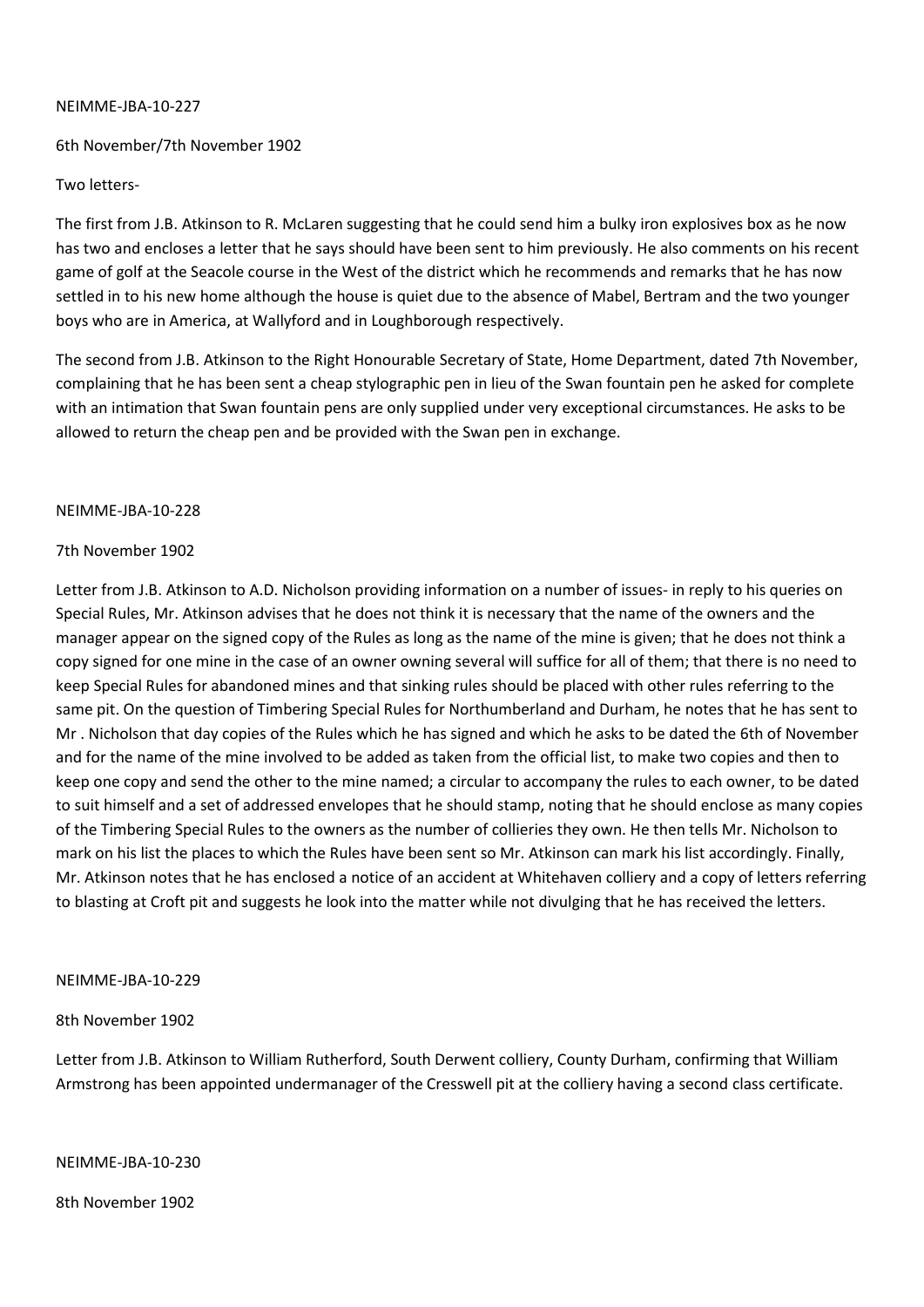Three letters-

The first from J.B. Atkinson to A.Thompson, Mining Offices, Birtley, confirming receipt of a copy of the Special Rules at Ouston E(ast?) colliery and noting that since Mr. Thompson could not find a copy signed by the late Mr. Hedley he has found the duplicate signed copy at his end and encloses a copy, having altered it in a few cases to correspond with differences he has found and then signed it.

The second from J.B. Atkinson to (G.F.) Bell asking him to amend (his expenses?) regarding the modes of conveyance taken on Page 26 of instructions dated the 30th July 1901. He asks that he change the mode of conveyance from train to cab on his trips to Rowlands Gill, Newburn, Shield Row and Wallsend on the 16th, 18th, 21st and 28th (July,1901?) respectively.

The third from J.B. Atkinson to F. Jefferson, manager, Whitburn colliery, noting that he will visit the colliery on the 11th November to enquire about the accident to J.Murphy and go down the pit involved. He proposes arriving at South Shields by train at 10.52 that morning and asks whether he can arrange a private line to run along to the colliery. If this is possible, he asks for directions and to which station he should alight at etc.

NEIMME-JBA-10-231

10th November 1902

Two letters-

The first from J.B. Atkinson to G.F. Bell commiserating with his current state of ill health and hoping he will soon be well again. He asks that the papers he forwarded to him for reports he has not been able to make be sent back to be attended to.

The second from J.B. Atkinson to The Secretary, General Post Office, providing him with the full address of William Leck, the Inspector of mines at Cleator Moor in Cumberland and stating that he is the sender of the express letter in question.

## NEIMME-JBA-10-232

10th November 1902

Letter from J.B. Atkinson to P.N. Brulton, Quayside, Newcastle on Tyne, confirming the appointment of Simon Tate as agent for the Norwood, Dunston and Swalwell Garefield collieries replacing Mr. Brulton himself.

## NEIMME-JBA-10-233

11th November 1902

Letter from J.B. Atkinson to L.H. Fletcher, Allerdale Coal company, Workington, confirming the appointment of John Walker Steele as the manager of Allhows and Brayton Knowe collieries.

NEIMME-JBA-10-234

11th November 1902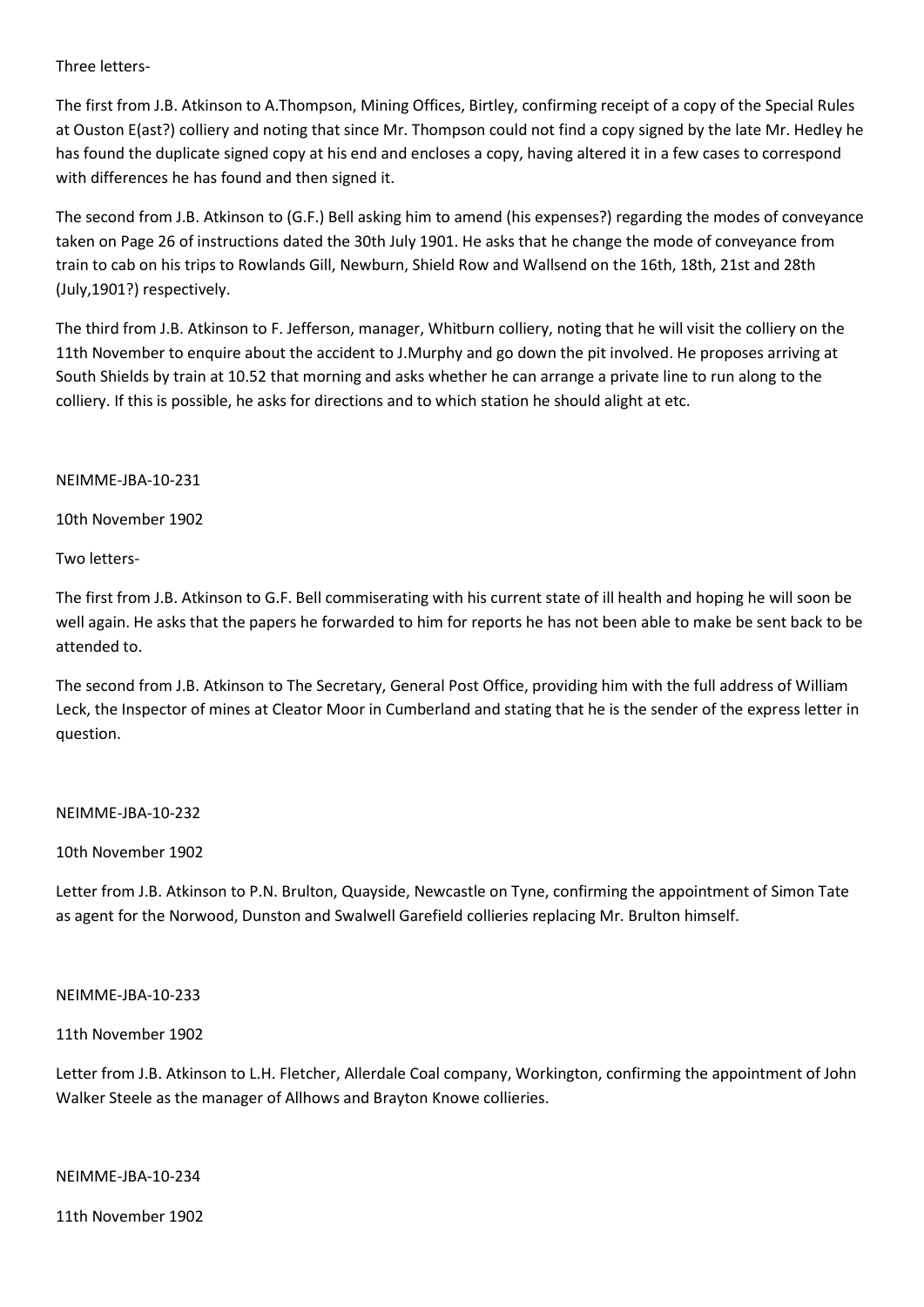Report on the proceedings against Joseph Bramwell, coal hewer, for putting a pick hole into his lamp breaching Rules 114,116 and 118 (of the Coal Mines act?) at the Hebburn Colliery C pit owned by the Wallsend and Hebburn Coal company held on the 11th November 1902 and signed by John Smailes of south Shields. He was fined 10 shillings for the breach of each rule and 8 shillings for each case reching 30 shillings and 24 shillings in total. This was (looked over?) by Charles W. Newlands of South shields.

#### NEIMME-JBA-10-235

## 11th November 1902

Letter from J.B. Atkinson to The Right Honourable Secretary of State, Home Department, expressing his deep regret upon hearing of the death of his Assistant Inspector G.F. Bell and confirming it to the Secretary. He notes that he wasn't aware that Mr. Bell was unwell until he received the medical certificate which he encloses (see NEIMME-JBA-10-231, 1st letter) and then subsequently learned that his death had been immediate and due to heart failure. He notes that the death leaves a widow and 4 children aged from 9 years to 6 weeks old and he fears that they are totally unprovided for.

#### NEIMME-JBA-10-236

11th November 1902

#### Two letters-

The first from J.B. Atkinson to W.H. (Bill) Atkinson regarding the Timbering Rules at Northumberland and Durham, enclosing a copy of said rules and noting the absence of any details as to the distance to which the supply of wood has to be kept. He notes that he has suggested 10 yards, the length suggested in Scotland, except where it is specially inconvenient, to the Cumberland people. He also notes that the managers have begun to see the ambiguity of Rule 1 (see NEIMME-JBA-10-228 etc.) He then notes the death of his Assistant Inspector Fred Bell after a chill and heart failure ( see NEIMME-JBA-10-235 above etc) and asks whether he thinks a Mr Cadman might come (as a possible replacement?).

The second from J.B. Atkinson to H. Johnstone, his ex- Assistant Inspector in Scotland, informing him of the death of Mr. Bell, his Assistant Inspector (see letter above etc) and that he leaves a widow and 4 young children, the youngest just six weeks old. He then informs him of a recent golfing excursion at Seascale where he found a really good golf course where he had a game with Sandy Simpson (the brother of John Simpson) and a Mr. Adam from Airdrie, both from Scotland. He remarks that in his new position he has had what he hopes is extra work dealing with new Special Rules and getting papers in order, but adds that he believes that he will probably have less work on the whole than when he was in Scotland since there have been no weighing disputes and few exemptions, also noting that he is missing his old friends, the procurator fiscals.

## NEIMME-JBA-10-237

11th November/12th November 1902

## Two letters-

The first from J.B. Atkinson to J.B. Simpson asking him if he can find a placing for his son Gilbert in commercial training in a good office at the quayside in Newcastle. He explains that when he moved from his position in Scotland he upset the plans he had made for his sons and Gilbert gave up his studying at Edinburgh University for a possible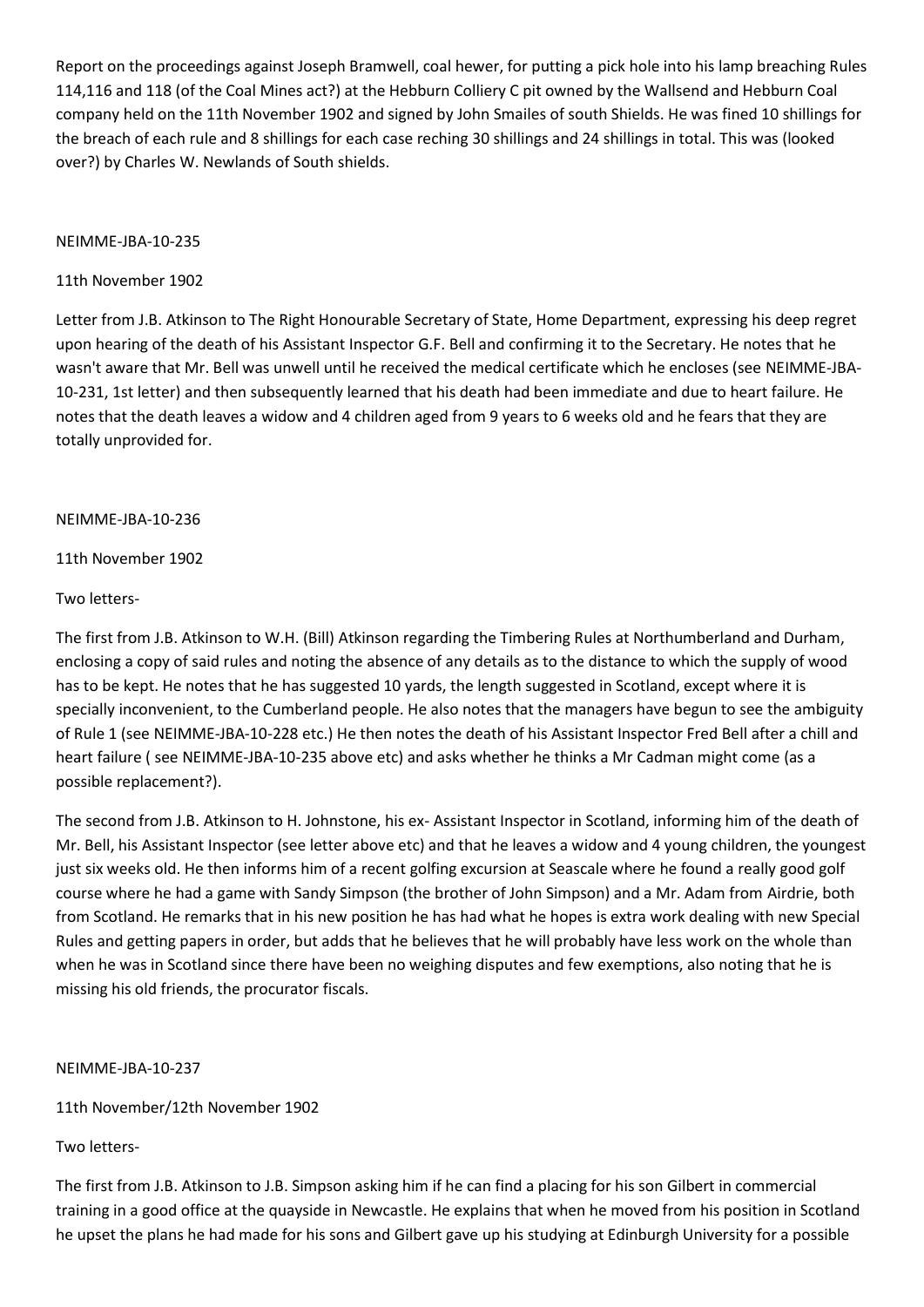place in the Indian Civil Service on his advice. He apologises for asking him but argues that, despite being told he would have no difficulty finding such an office place, he has tried for three months without success. He notes that he is a steady reliable youth who is prepared to start at the foot of the ladder despite being rather old to begin such work (19) and is actively studying shorthand and type writing in anticipation.

The second from J.B. Atkinson to Mr. Delevingne, dated 12th November, saying he will send Mr. Hedley's set of blue books on mining to Mr. McLaren, who can then either send those to Mr. Cadman or his own set (see NEIMME-JBA-10-236, 1st letter).

## NEIMME-JBA-10-238

## 12th November 1902

Letter from J.B. Atkinson to A.A. (Ash) Atkinson, Braeside, Randwick (?), giving him advice regarding Inspectors and their involvement in civil cases from his 'Instructions' on the matter- that they should not appear in a case unless subpoenaed and that they should not communicate or supply any proofs to either party except under exceptional circumstances and then must give the same information to both sides. He adds that Inspectors are summoned occasionally, saying he himself had been called about 3 times in the 13 years he was in Scotland under provisions in the old act, noting that the new act might call up an inspector if the charge is of serious and wilful neglect but that they would probably only be cited if the parties were fairly sure of an In spectors' views on the matter. Despite the scarcity of times he has been called, he does not entirely believe that the practice should be avoided in all cases since he believes that a public court should have access to all possible courses of information, especially when the public are deciding a difficult question. On the other hand, he does believe that if too much time began to be taken on these cases, Inspectors might be used more expeditiously. On the question of coal dust in the North of England, he raises concerns that there seems to be no thoroughly effective system for watering in place, noting that some places have watered floors, but none he has seen have been watered on the roof and sides on which the finest dust collects. He adds that he believes there are many pits in which an explosion might go a long distance because of the possibility of it being carried by the amount of dust. He encloses his report on the subject from the previous year. He then notes the death of G.F. Bell (see NEIMME-JBA-10-236, 2nd letter etc) the previous day who he believes went out despite having a chill and argues that, despite not having seen much of him, he believes he may not have been very temperate.

#### NEIMME-JBA-10-239

12th November/13th November 1902

## Two letters-

The first from J.B. Atkinson to J.A. Lishman, Harton colliery, noting he will visit the colliery the next day at about 11 a.m. to enquire about the accident to J.B. Teasdale.

The second from J.B. Atkinson to D. Armstrong, Heriot, dated 13th November, explaining that there is nothing in the Coal Mine act compelling Local Inspectors to accompany Government Inspectors when investigating a complaint, with the act requiring all letters of complaint being treated as confidential and making sure the source of such complaints is not referred to. If the complainants actively meet up with the manager or ask to accompany the Government Inspector, arrangements can be made but the Inspectors have no power to request their presence. He concludes by saying he is glad that the suggestions made to improve the ventilation at Woodhorn have been carried out and that on his report are having such a good effect.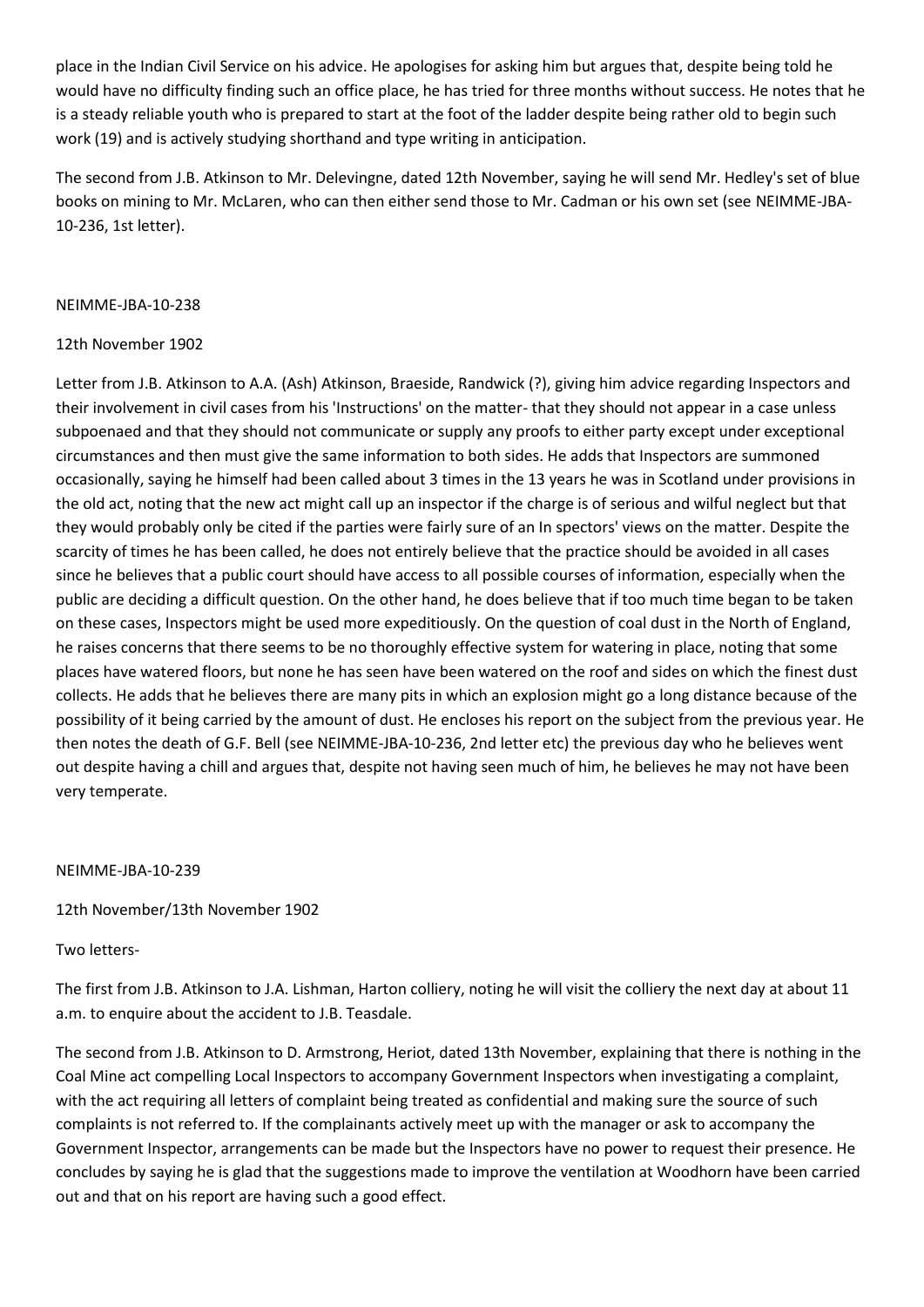#### NEIMME-JBA-10-240

## 13th November 1902

Letter from J.B. Atkinson to G. May explaining his belief that he has misunderstood part of the new Timbering Rules (see NEIMME-JBA-10-236, 1st letter etc). He suggests that he has misread the 1st rule as being already set rather than are to be set and that the notice he has given suggests that having props 25 feet apart in all the working places would be adequate for the purpose of preventing falls etc, which Mr. Atkinson suggests would be of little use at doing so and disbelieving that that is what he really meant.

#### NEIMME-JBA-10-241

## December 1902

General Letter from J.B. Atkinson to Coal Mines enclosing forms to fill in for their Annual Returns under the Coal Mines Regulation act of 1887. He adds that the return should give the total amount of coal or any other mineral raised during the year 1902 including coal used for colliery consumption and used by colliery workmen. He notes that one copy is for the mines' future reference while the other should be posted back to Mr. Atkinson as soon as possible after the close of the year so he can accurately tabulate the figures, giving the final deadline for return as the 21st January 1903.

## NEIMME-JBA-10-242

## December 1902

General letter from J.B. Atkinson to collieries in the district asking for information on the use of coal cutting and heading machines during 1902 on behalf of the Royal Commission on Coal Supplies, who have applied to the Secretary of State for the information. He encloses an annexed form (see NEIMME-JBA-10-243 below) for the colliery to fill in if such machines have been used which is to be returned to Mr. Atkinson, promising that figures applying to individual collieries will be treated as confidential.

NEIMME-JBA-10-243

## December 1902

General Annexed form mentioned in NEIMME-JBA-10-242 above, containing tables relating to the use of coal cutting or heading machines at collieries in 1902. Tables are provided for the name of the seam involved, a section of thbe seam showing the position, depth and height of cuts made by the machines, the name of the machine, the motive power employed, the tons of coal produced, the number of machines and a table to provide any remarks about the use of the machines.

## NEIMME-JBA-10-244

14th November 1902

Two letters-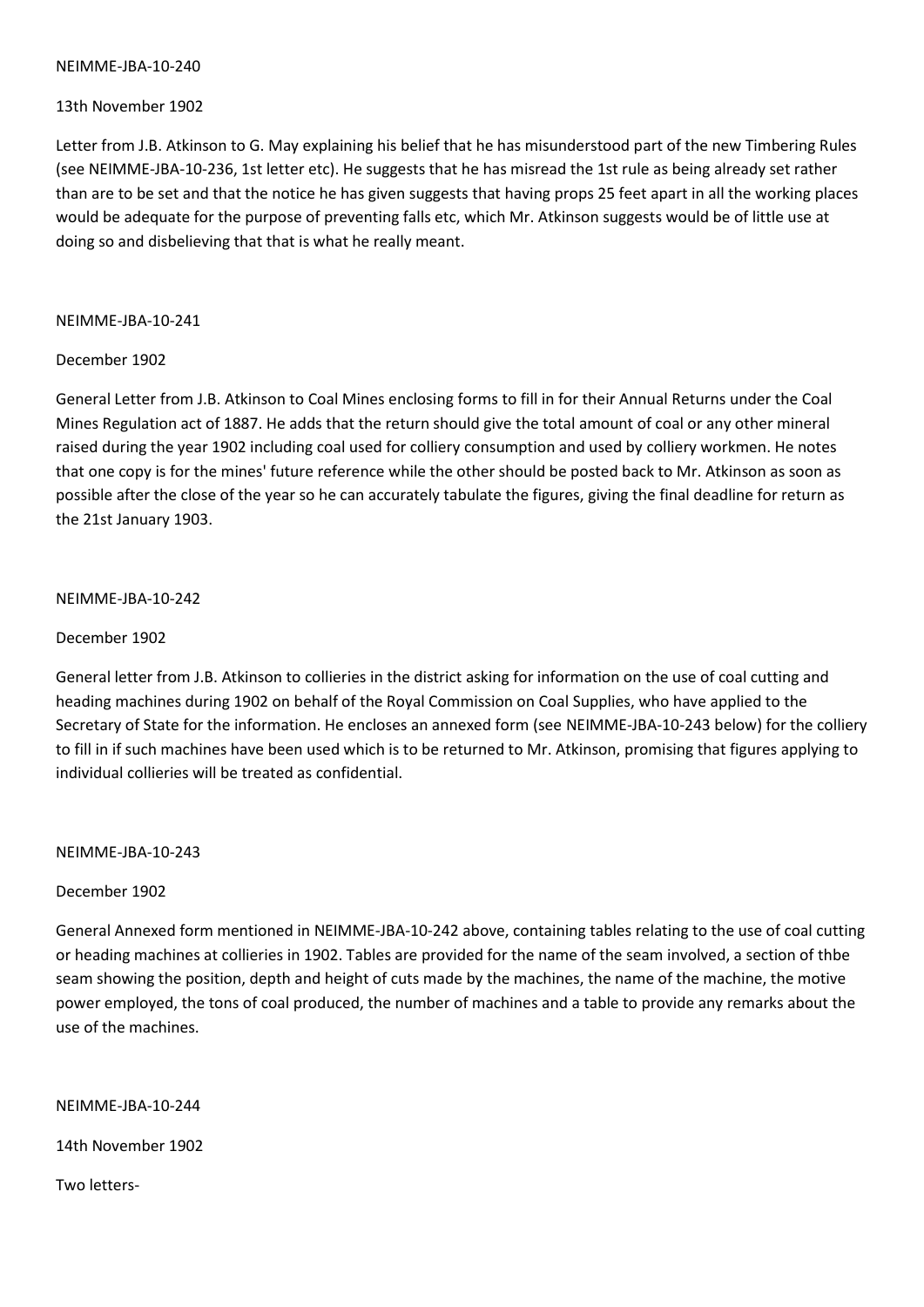The first from J.B. Atkinson to H. Collins, Langley Barony Coal and Fireclay company, Langley on Tyne, remarking that the Secretary of State requires evidence that the miners employed have agreed to forego their right to have coal weighed before an exemption from weighing at Hassondale colliery can be granted. He provides a statement to be signed by the miners to that effect.

The second from J.B. Atkinson to W. Walker, Durham, asking him to dinner on the evening of the 18th at 6p.m. to discuss the best way of arranging the subscrfiption amongst the staff to provide for Mrs. Bell and family after the recent death of her husband (see NEIMME-JBA-10-238 etc).

## NEIMME-JBA-10-245

## 14th November 1902

Letter from J.B. Atkinson to H. Johnstone noting that he would very much like Mr. Johnstone to move to Newcastle but that he believes he and his family might not like it as much, pointing out that despite the pits being better, the managers being nice and the position of Inspector being better than in Scotland he is not liking it much in his old country. He points out that he regards Newcastle as not a very nice town to live in and that the golfing facilities are not great. He admits that despite this the change might be good and too much weight should not be given to the possible extra expense. He reassures him that should he think of applying for a position in the area, he would do all he could to help and that he believes the Home Office would be favourable to the idea with the death of Mr. Bell (see NEIMME-JBA-10-244,2nd letter above etc) would put him nearer a possible promotion. He also notes that several inspectors would be nearing retirement age. He adds that the Sandy Simpson he referred to in his last letter (see NEIMME-JBA-10-236, 2nd letter) is a mining engineer whose brother John lives in Cumberland. He concludes that he is finding it dull living with so few of his family and looks forward to the holidays when Leonard and Alan return.

## NEIMME-JBA-10-246

# 17th November 1902

Report on the proceedings against Paul Dent, run-rider, for breaching Special Rule 149 by not reporting B. Smith, a putter, for riding on the tail chain of the Engine plane set at the Wearmouth colliery B pit owned by the Wearmouth Coal company and represented by H.S. Stobart at the Sunderland Borough Police Court on November 13th, 1902. Mr. Dent was fined twenty shillings (and seven shillings and sixpence?) as recorded by C.W. Parker of Bedford Street, Sunderland.

## NEIMME-JBA-10-247

## 17th November 1902

Report on the proceedings against Benjamin Smith, putter, for breaching Special Rule 106 by riding on the tail chain of the Engine plane set at the Wearmouth Colliery B pit owned by the Wearmouth Coal company (see NEIMME-JBA-10-246 above) and represented by H.S. Stobart at the Sunderland Borough Police Court on November 13th, 1902. Mr. Smith was fined twenty shillings (and seven shillings and sixpence?) as recorded by C.W. Parker of Bedford Street, Sunderland.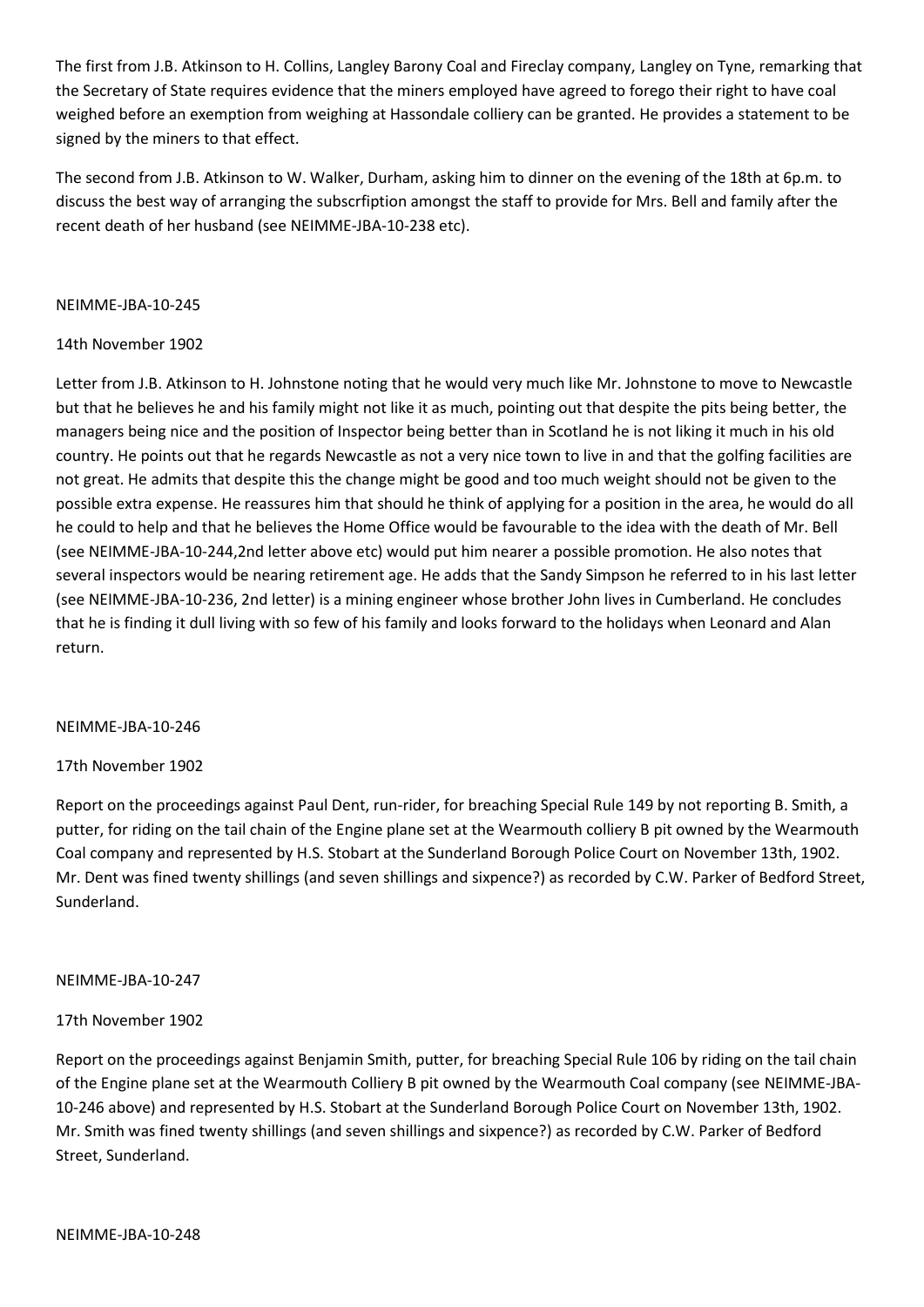## 17th November 1902

Letter from J.B. Atkinson to Harrison Ainslie and company, Lindal Moor mines, Ulverston, confirming that they have stopped working Green Lane pit for the present and that (his return?) will be sent to him at the close of the year.

## NEIMME-JBA-10-249

# 17th November 1902

Letter from J.B. Atkinson to T.G. Jobling, Bebside colliery, Northumberland, confirming that Demster Hornsley has been appointed manager of Choppington colliery in the room of Edward Pringle and asking for the number of his certificate.

## NEIMME-JBA-10-250

17th November/18th November 1902

Three letters-

The first from J.B. Atkinson to R.S. Anderson, Newcastle on Tyne, explaining that he has been away at the weekend and promising to meet him at the Delaval Benwell old drawing shaft at 11 a.m on the 19th November to discuss unfenced shafts if Mr. Anderson does not inform him that this is impractical (see NEIMME-JBA-10-226, 2nd letter etc).

The second from J.B. Atkinson to R. Donald Bain telling him he has found and encloses a copy of the Special Rules at Hemsterley colliery signed by the late Mr. Willis as the colliery is now in in his district (for inspection).

The third from J.B. Atkinson to Mr. Bruins(?), House Factor, Edinburgh, dated 18th November, telling him it is OK to advertise his old house at Merchiston Gardens on Wednesdays and Saturdays and do everything he can to obtain a tenant.

# NEIMME-JBA-10-251

18th November 1902

Letter from J.B. Atkinson to William Thomas, manager, Dean Moor colliery, Lamplugh via Cockermouth, confirming that a small pit has been sunk to prove a two feet seam from about 600 yards East of the present shaft.

## NEIMME-JBA-10-252

# 19th November 1902

Letter from J.B. Atkinson to the Chief Inspectors of Mines asking them to give generously to a fund to help the family of the late Mr. G.F. Bell, the Assistant Inspector, who died leaving a widow and four young children, the eldest nine years old, the youngest only a few weeks old (see NEIMME-JBA-10-244, 2nd letter etc). He notes that it is a case deserving practical sympathy and that such widows and families have been assisted regularly in the past. He adds that while he personally is appealing to the Chief Inspectors, W. Walker, the assisting Inspector in the South Durham district and an old friend of Mr. Bell, is trying to appeal to his fellow Assistant Inspectors. He promises that any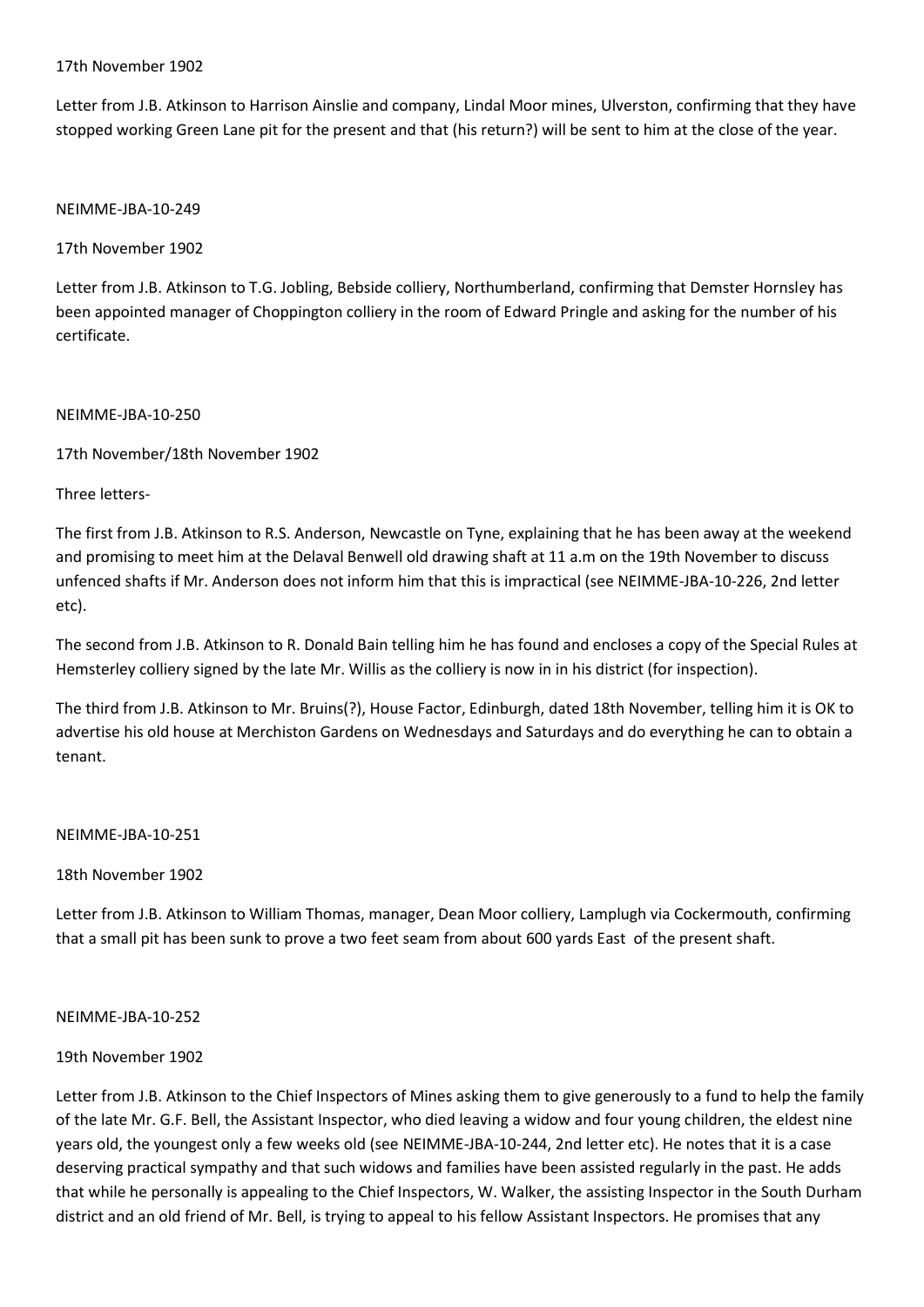money raised will be invested for the benefit of Mr. Bells' family in the manner decided to be most desirable. He encloses a form to be filled in and sent on.

NEIMME-JBA-10-253

19th November 1902

Two letters-

The first the enclosed form mentioned in NEIMME-JBA-10-252 to be sent to Inspectors regarding the G.F. Bell fund to be paid to his bereaved family. The form contains the names of the Inspectors involved- Mr. Atkinson himself; H.Hall; J.M. Ronaldson; J.S. Martin; J.J. Robson; A.H. Stokes; W.H (Bill) Atkinson; J.Gerrard; R.D. Bain; F.A Gray; W.H. Pickering and R. McLaren. Space is also provided to show the date when the form is received, the amount subscribed, the date when the form was forwarded to the next on the list and the subscribers' signature. Mr. Atkinson notes that the amount he has given is 5 pounds and 5 shillings, he has forwarded the form on the 19th November and provides his signature.

The second from J.B. Atkinson to W.Walker enclosing the type written letter NEIMME-JBA-10-252 regarding the G.F. Bell fund and the draft form (letter above) to accompany it. He notes that he has sent on his form and letter that night.

## NEIMME-JBA-10-254/255/256/257

## 19th November(stamped), 15th November (signed by a W.L.)

Report on the conditions etc. of dressing rooms at the Iron Ore Mines of Cumberland, in alphabetical order. Bigrigg is reported as having two wooden buildings with steam pipes, about 25 people using them with room for more and being clean and in good order. Cleator has no accomodation and only a small wooden building which is only used by two or three people, which is deemed unsatisfactory. Crossfield is said to have a brick building with a fireplace and steampipes which is used by about 18 people with room for more and is found to be clean and in good order. Crossgill is found to have a wooden building used by about 15 people which the report notes could be kept cleaner. Crowgarth has a very clean wooden building with good arrangements which around 8 people are using. Eskett has practically no completed accomodation, but the mine is not found to be working at present. Falcon, Gillfoot Park and Wyndham mines have a comfortable room which has been converted from an old engine house which accomodates about 40 persons but is capable of accomodating many more of those working at the mines. Frizington Parks and Mowbray have a small building for the purpose built since the January circular (about the necessity for dressing rooms?) but so far none of the workmen have availed themselves of the facilities. High House has two small buildings available, but only two or three people use them. At Hodbarrow, all the miners use the dressing rooms provided. Jacktrees has a wooden building which is used by about 6 men with room for about 6 more, although the report claims that the building will be enlarged if and when required. Kelton and Knockmurton have provided since January a small building with room for about a dozen persons but at the moment only 3 or 4 people are using it. Longlands has a stone building with an open fireplace which about 9 people are presently using, with room for a few more. Lonsdale has a small wooden bulding which 3 or 4 people are using which the report finds inadequate for its purpose. Margaret and Montreal are found to have satisfactory accomodation, while Moor Row has no accomodation at all. Moss Bay has a wooden building with steam pipes which has been enlarged since January and has approximately 20 people using it. New Parkside has no accomodation while Pallaflat is utilizing an old engine house as a dressing room with satisfactory results for the approximately 44 people who are using it. Park House has a brick building which, while not very clean, is otherwise satisfactory. Parkside's wooden building which is used by around 15 people could also be kept cleaner according to the report. Post and Moor Row has a wooden building with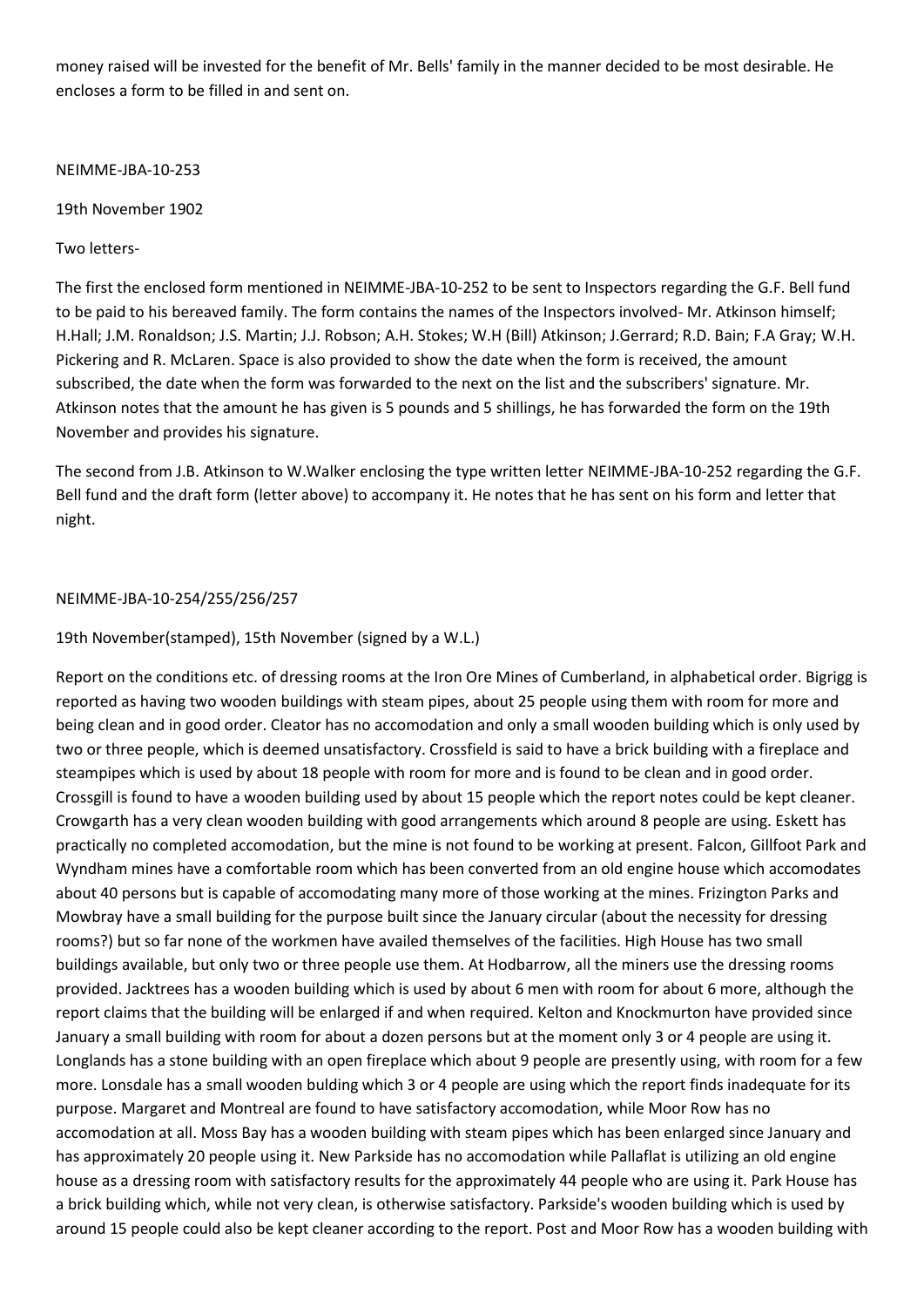steam pipes and hot and cold water, presently accommodating around 30 people with room for about 10 more. Ryke (?) House has satisfactory accomodation, which has been extended since January. Townhead has a wooden building with steam pipes which about 33 people are using with room for more which has been found satisfactory. Ullbanks' accomodation is deemed satisfactory at present, but it is noted an extension will be required as the mine develops. Ullcoats small wooden building is deemed unsatisfactory, being too small and crowded to be kept clean although it is noted a new and more commodious room is about to be erected. Winder has a wooden building which has hot and cold water and a shower bath- used by around 7 people, the report finds it to be kept very clean and tidy. Finally, Woodend has a wooden building with steam pipes and hot and cold water which will need more accomodation as it is presently kept full. The further accomodation is promised by the mine.

## NEIMME-JBA-10-258

## 17th November (stamped)

List of subscriptions of Inspectors of Mines to the Oswald Memorial Fund providing various amounts amounting to 96 pounds and 17 shillings and including these Inspectors and their Assistants- F.N. Wardell, J. Mellors and J.R.R. Wilson; C. Le Neve Foster, G.J. Williams and O.R. Jones; H.Hall and D.H.F. Matthews; W.B. Scott and W.H. Pickering; J.M. Ronaldson,T.H. Mottram and A. Pearson; J.S. Martin and C.L. Robinson; J.T. Robson, F.A Gray, J.D. Lewis, G.F. Adams and F.N. White; A.H. Stokes, W. Hepplewhite and H.R. Hewitt; W.N. Atkinson and H.R. Makepeace; J.B. Atkinson, R. McLaren and H. Johnstone; J.L. Hedley, G.F. Bell and W. Leck; J. Gerrard, W. Saint and G.B. Harrison and finally R.D. Bain, J. Plummer and W. Walker.

## NEIMME-JBA-10-259

19th November/20th November 1902

# Three letters-

The first from J.B. Atkinson to R. Donald Bain telling him he hardly thinks it necessary to send out an amended statutory register and will not do so unless Mr. Bain sends them out.

The second from J.B. Atkinson to P. Bolam, Seaton Burn, Dudley, dated 20th November, confirming receipt of his letter confirming that the accident to George Thompson has led to his death.

The third from J.B. Atkinson to W.W. Ware, dated 20th November, asking for a copy of the Civil Service benevolent fund report/prospectus as he wishes to get something for it for the widow and family of the late Mr. Bell (see NEIMME-JBA-10-253, both letters etc).

## NEIMME-JBA-10-260

20th November/21st November 1902

# Two letters-

The first from J.B. Atkinson to W. Walker, Durham, confirming receipt of Mr. walkers' cheque for 5 pounds and 5 shillings for the G.F. Bell fund and promising to see what can be done with the Civil Service Benevolent Fund (see NEIMME-JBA-10-259,3rd letter above etc).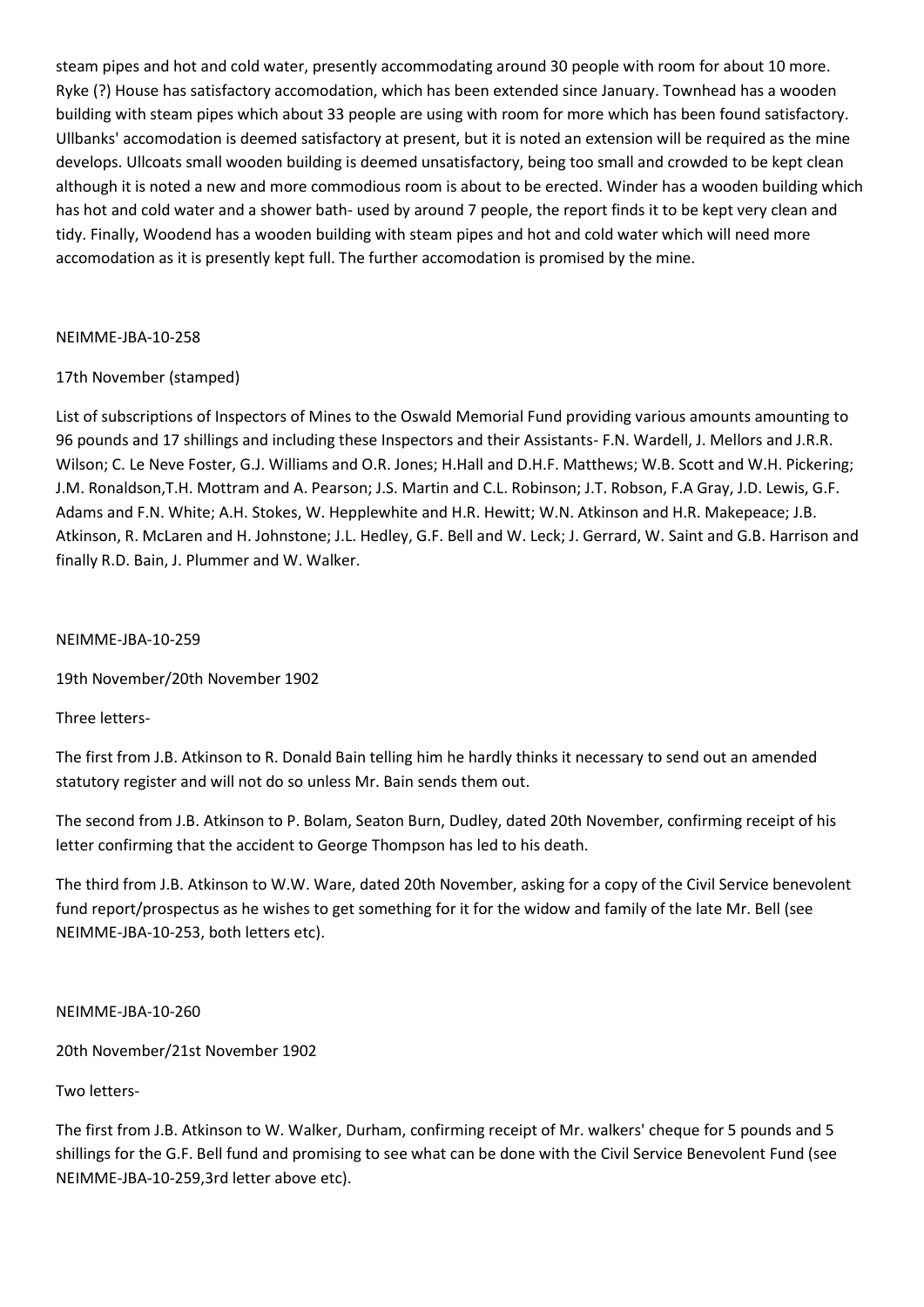The second from J.B. Atkinson to John Wilson, M.P., Dunning, dated 21st November, promising to help a Mr. W.H. Telfer and adding he would be very pleased to have him in his district. He adds that he has settled down in Newcastle but does not like it as much as Edinburgh (see NEIMME-JBA-10-245). He then notes the members of his family who are away from home- Mabel in America, Bertram at wallyford and Howard with Alan at Loughborough. He also adds that he has so far failed to find a place for his son Gilbert in a good shipping office at the quayside (see NEIMME-JBA-10-237,1st letter). He concludes that he has had a few days grouse driving, but has found the birds too quick for him.

## NEIMME-JBA-10-261

### 23rd November 1902

Report on the proceedings against Ralph Palmer, Lampman and Waiter on, on the 22nd November, for tampering with the winding engine by unlocking the engine and setting it in motion, detaching the cage and sending it to the bottom of the pit on the 6th November at the A pit at South Tanfield colliery in Stanley owned by James Joicey and company and overseen by manager Robert Kay. The man was fined two pounds and eight shillings by J.A. Ormsby of Durham (for contravening rule 131?).

#### NEIMME-JBA-10-262

#### 24th November 1902

Letter from J.B. Atkinson to John Howe and company, Carlisle, confirming that a new shaft has begun to be sunk at Cocklakes Alabaster mines.

#### NEIMME-JBA-10-263

23rd November/24th November 1902

Three letters-

The first from J.B. Atkinson to Alan Greenwell, Colliery Guardian Office, enclosing a review of Bron's Coal fields of Scotland and asking for proof. He promises to return the book with a corrected proof.

The second from J.B. Atkinson to William Ramsey, manager, Pegswood colliery, noting that he will visit the colliery the next day at about 10.30 a.m. to enquire about the death of Thomas Workman.

The third from J.B. Atkinson to R. Robinson, Longhorsley, dated 24th November, asking him to provide the date of the accident to Mr. Robinson's father and his age and adding that he hopes his eye will be all right soon.

NEIMME-JBA-10-264

24th November 1902

#### Three letters-

The first from J.B. Atkinson to W.H. Hepplewhite, Nottingham, confirming receipt of his cheque for three pounds and three shillings for the G.F. Bell fund (see NEIMME-JBA-10-260,1st letter etc).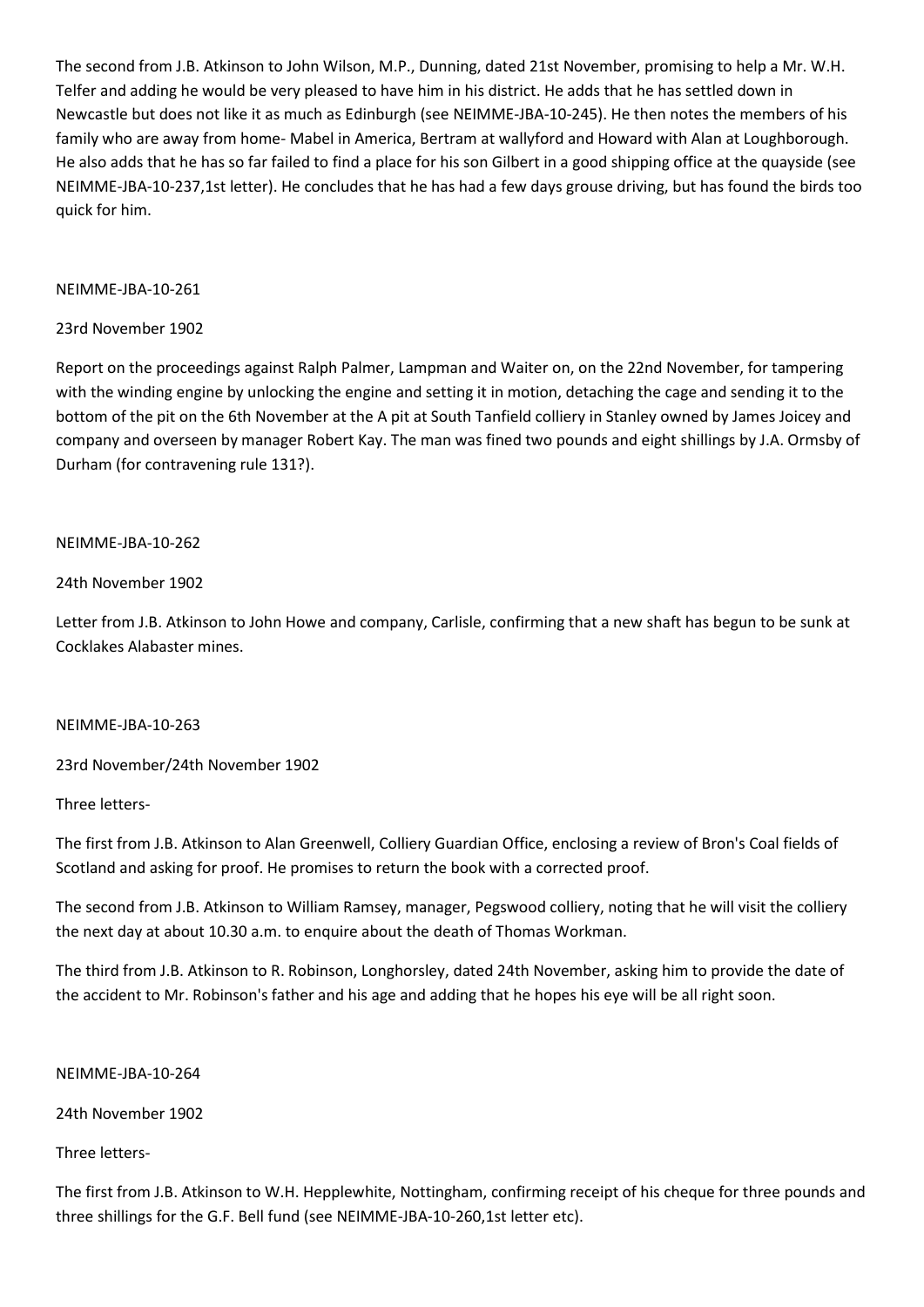The second from J.B. Atkinson to A.D. Nicholson commiserating with his being 'laid aside' and hoping he will soon be all right again. He adds that there is nothing particular in hand and asks him to send (his) doctor's certificate if required under instructions page 5 (of the coal mines act?).

The third from J.B. atkinson to the Northumberland Whinstone Company, Newcastle on Tyne, replying to their enquiry about the abstract of the Factory and Workshops act and Quarries act. He notes that the new abstract replaces the old and requires to be posted along with the Special rules of the quarry. He adds that if the General Register requires to be signed by Mr. Atkinson, he will do so when next at the quarry.

## NEIMME-JBA-10-265

## 24th November 1902

Letter from J.B. Atkinson to George H. Askew, Drayton Domain collieries, Cumberland, confirming that the no.3 pit at the colliery is completely worked out and that the Annual Return is enclosed and that the plans and sections of the mine are being forwarded to the Home Office.

## NEIMME-JBA-10-266

## 25th November 1902

Letter from J.B. Atkinson to J. Smith, secretary, Allerdale Coal company, Workington, confirming the appointment of John Walker with a second class certificate as the undermanager of Brayton Knowe colliery.

## NEIMME-JBA-10-267

24th November/25th November 1902

## Three letters-

The first from J.B. Atkinson, receiver unknown (the Under Secretary of State?), stating that no proof of form of return was enclosed with a letter dealing with the breaking of winding ropes received on the 22nd November and presenting his compliments to the undersecretary.

The second from J.B. Atkinson to William Patterson and company, Edinburgh, dated 25th November, enclosing their account for removal from his previous address at 18 Merchiston Gardens, their receipted account for repairing glass in the wardrobe door and a cheque for 49 pounds, 18 shillings and one pence. He asks that they return the account receipted and that they can keep the other. He provides the calculation for his cheque at the end of his letter, with their removal account of 50 pounds 17 shillings and 7 pence minus the charges for damages of 19 shillings and 6 pence.

The third from J.B. Atkinson to A.T. Stoker, Colliery Office, Ouston, Chester-Le-Street, dated 25th November, thanking him for providing sinking sections and the mens' report for the accident to Thomas Ritson.

## NEIMME-JBA-10-268

25th November/26th November 1902

Two letters-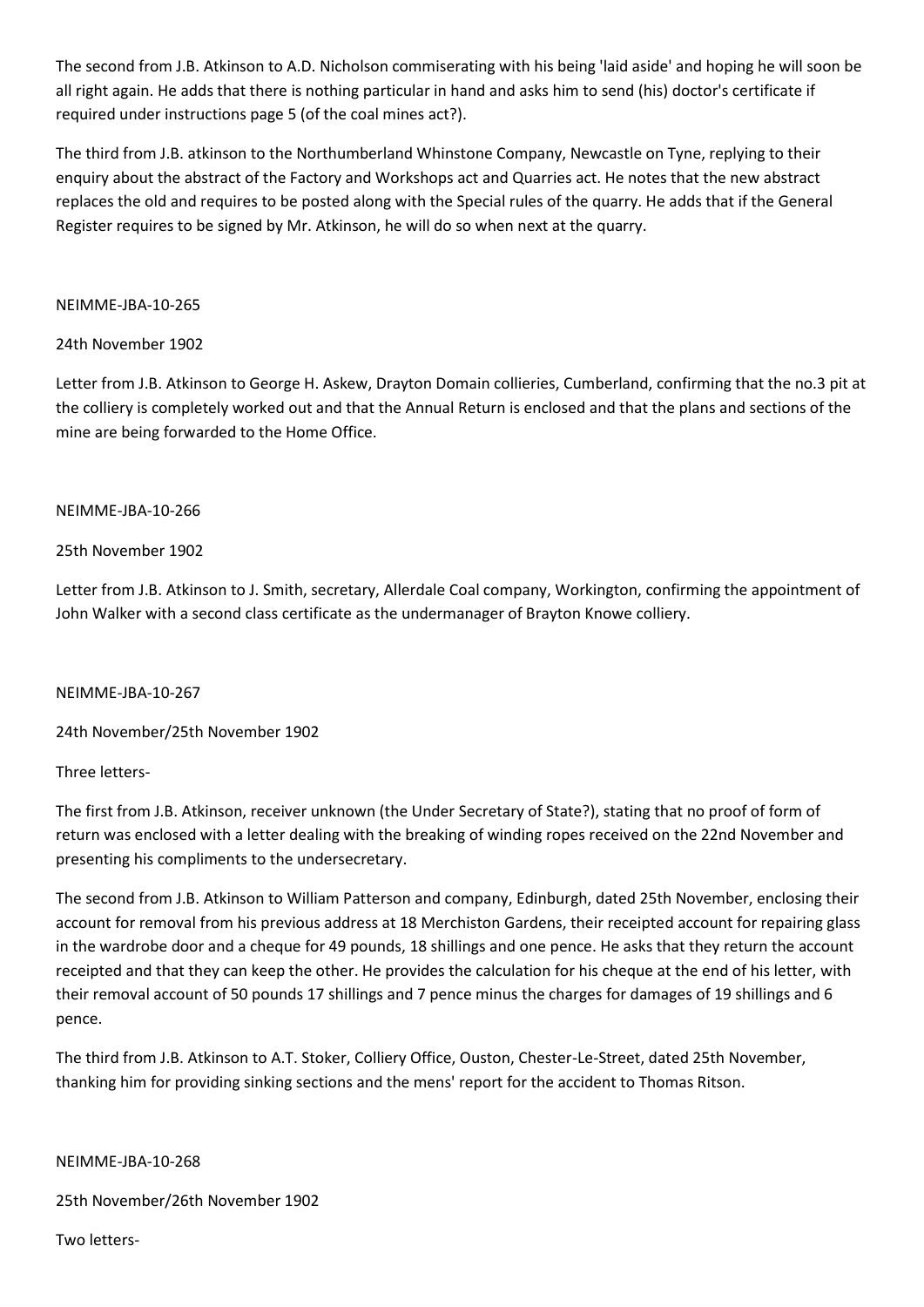The first from J.B. Atkinson to Thomas Bell, Scarborough, thanking him for his recent letter with enclosure and providing him with details of the usual charges for the places he names (incurred by his son before his recent death? see NEIMME-JBA-10-260, 1st letter etc). He suggests 14 shillings for the 14 miles to the Dinnington Augusta pit on November 3rd; 8 shillings for the 8 miles to the Delaval Benwell colliery on November 4th; 3 shillings for the cab, 6 shillings and 4 pence for the return fare and 4 shillings for the cab to the colliery to Widdrington Station and then Stobswood colliery on the 5th November; 14 shillings for the 14 mile trip to Seaton Burn colliery on November 6th; 3 shillings cab fare, 4 shillings and 4 pence return fare and 6 shillings for the cab to the colliery for the visit to West Sleekburn via Bedlington Station on November 7th. He adds that he doesn't know the hours from home to calculate further but suggests that on the 5th and 7th November they would exceed 10 so he should claim the (extra?) 6 shillings and 8 pence. He concludes that he has sent off the October expenses but has heard nothing back as yet having not sent them off until after the death of Mr. Bell's son.

The second from J.B. Atkinson to H.Hall, Her Majesty's Inspector of Mines, dated 26th November, noting that the Special Rules for the Isle of Man were reportedly established at the Foxdale mine on the 27th April 1901 and at a number of other quarries from the 12th February 1896 onwards. He adds that duplicate signed copies of the Special rules do not seem to be included in the papers of the late previous Inspector Mr. Hedley and asks whether he received these or any other of his papers when he got the major portion of Mr. Fosters' district. He asks him to look into the matter.

## NEIMME-JBA-10-269

27th November/28th November 1902

## Three letters-

The first from J.B. Atkinson to Allan Greenwell, Colliery Guardian Office, the Strand, London, returning the corrected review of Bron's Scottish Coal Fields (see NEIMME-JBA-10-263,1st letter).

The second from J.B. Atkinson to Ernest Scott, Close Works, Newcastle on Tyne, dated 28th November, noting that he visited the works both that day and the day therefore to try and see either Mr. Scott or Mr. Mountain both to get some information concerning the Home Office Electricity in Mines committee and to ask about the possibility of one of his sons (Gilbert) getting a job in his line of business (see NEIMME-JBA-10-260, 2nd letter etc) since he had written previously on the subject on the 10th November. He adds that he can visit the works at any time on the 1st December that is convenient to him.

The third from J.B. Atkinson, receiver unknown, dated 28th November, asking whether the person in question can help him to find a position for his son Gilbert in a good commercial office on the quayside which he has so far failed to do despite looking for the three months since he moved from Scotland necessitating his son's relocation and need for said position (see letter above etc). He continues that he has heard a Mr. Fowens (?) may have a vacancy and that the unknown receiver has some influence on him, saying that if he could help he would be very much obliged.

NEIMME-JBA-10-270

29th November 1902

Two letters-

The first from J.B. Atkinson to Laurence Thomson and Foulis, Glasgow, telling them that in connection with their letter concerning the Glencraig Colliery explosion he is loath to give opinions to either party regarding civil actions arising out of accidents and it is also contrary to his job instructions.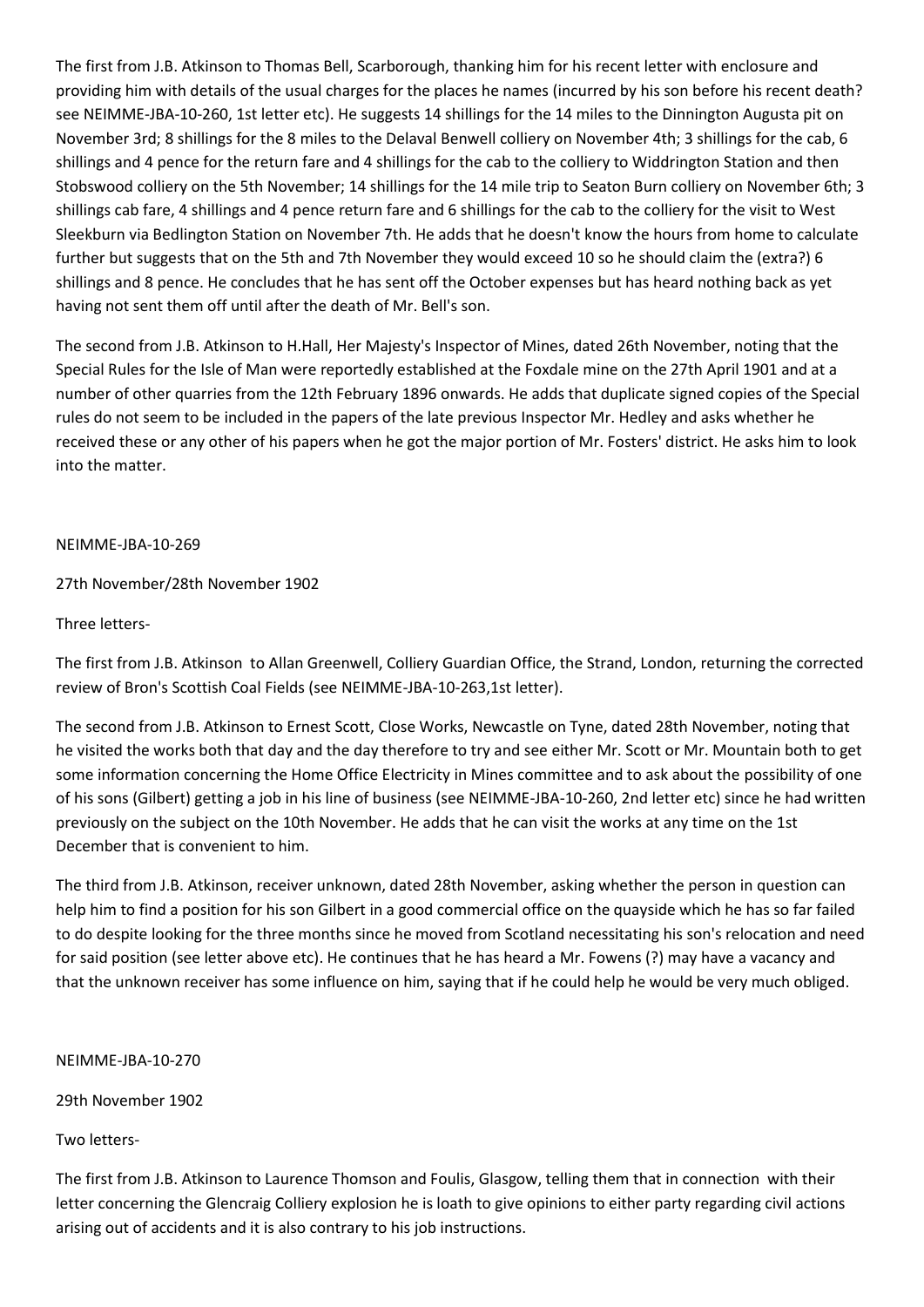The second from J.B. Atkinson to H. Johnstone. He thanks him for the cheque for 1 pound and a shilling for the G.F. Bell fund (see NEIMME-JBA-10-268, 1st letter etc). He then mentions that Mr. Atkinson's son Bertram should have left him by the time he receives the letter, adding that he hopes he gets through. He then goes on to mention a report in the Scotsman newspaper about the Blantyre Farm prosecution which he believes is likely to cause more stir and judging from his previous experience in appealed mining cases is likely to be upset. He asks for any further details Mr. Henderson might have on the subject. He then adds that he has still not heard anything about a possible successor to the late Mr. Bell except for a letter from the M.P. John Wilson from Falkirk suggesting a Mr. Telfer (see NEIMME-JBA-10-260, 2nd letter). He notes that Mr. Telfer was 2nd in the exam when a Mr. Cadman was appointed and that in previous cases the Home Office have appointed a 'second man' to the next vacancy. He then complains he has not played golf for a month (although he may go on the moor that afternoon), the atmosphere in Newcastle is almost as thick and bad as in Glasgow and that the surroundings of his new home are depressing compared with Edinburgh.

## NEIMME-JBA-10-271

29th November/30th November 1902

#### Three letters-

The first from J.B. Atkinson to Ernest Scott, Close Works, Newcastle on Tyne, saying he will be glad to meet with both Mr. Scott and Mr. Mountain at the Union Club the next Monday for lunch at 1p.m. to talk further on the matters previously discussed (see NEIMME-JBA-10-269, 2nd letter).

The second from J.B. Atkinson to J.P. Martin , Cumberland Coal Association, Workington, promising to meet as arranged at his office on the 28th November at 2.45 p.m for a meeting concerning Timbering Rules (see NEIMME-JBA-10-240 etc) He notes that his letter now suggests the meeting starts at 3 p.m. but that either time will suit his train's arrival.

The third from J.B. Atkinson to M.Ford, manager, Washington colliery, dated 30th November, saying that he will visit the colliery the next day to enquire into the accident to Joseph McCourt. He asks if Mr. Ford can send a trap to take him to the colliery from Usworth station where he expects to arrive at 2.27 p.m. since this would allow him time to catch the 3.28 back to Newcastle the same day.

#### NEIMME-JBA-10-272

## 29th November 1902

Letter from J.B. Atkinson to the Under Secretary of State, Home Office, London, giving his observations and suggestions on a Revised Scheme for Annual Reports of Inspectors of Mines he had been sent by the Under Secretary which he returns. He notes that the tables provided should be printed on good paper suitable for writing on, complains that the subdivision of accidents amongst the various tables proposed would need a far greater amount of statistical work to be done despite its purported aim to impose as little statistical work as possible and finally proposes that any Special Report made by an Inspector and published as a parliamentary paper should be reproduced in full along with his Annual Report.

NEIMME-JBA-10-273

29th November 1902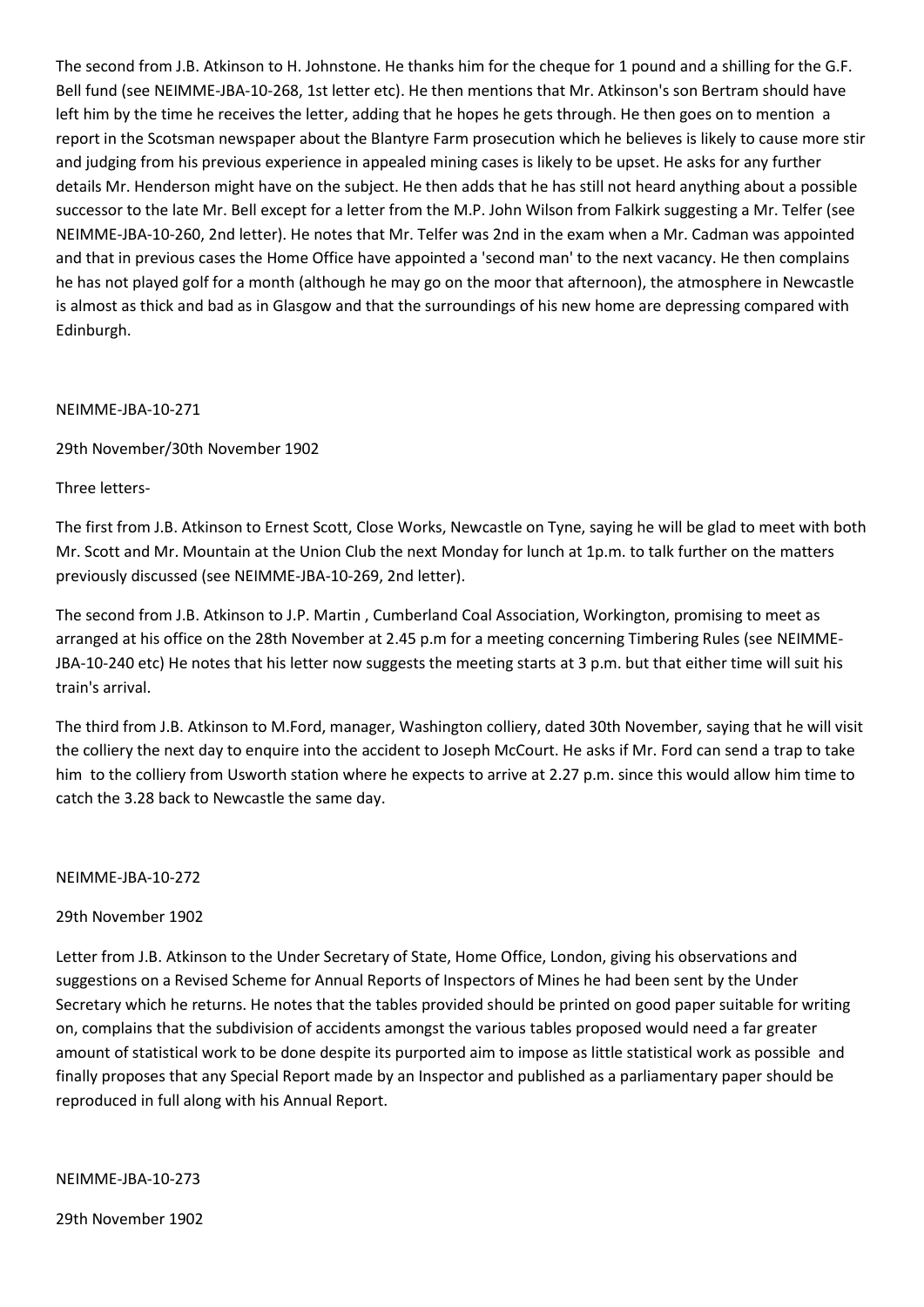Letter from J.B. Atkinson to the Under Secretary of State, Home Office, London, on the subject of the breakage of winding and hauling ropes at collieries and a proposed form to be sent to owners with the annual return form to record it. He returns the proposed form with some suggestions about it. He notes that a shaft winding rope very rarely breaks and safety catches or devices attached to the cage to grip the guides in the event of the rope breaking are not used as far as he knows. Detaching hooks are commonly used in the district,devices which are attached to the cage chains so that if the cage is drawn up to the pulley wheel the rope is disconnected and the cage suspended. Ropes are more commonly broken on underground roads where men are allowed to ride in tubs drawn by machinery, he suggests, while pointing out that the term inclined place used in the draft form are vague. The term, as used in the district, means a self acting incline where the train of loaded tubs are drawn up by means of a rope with a train of empty tubs, a practice on which no men are allowed to ride. On main and tail rope haulage roads, which are always more or less inclined and in mines dipping from the surface where the empty train of tubs takes in a rope which is used to haul up the loaded train by machinery workmen are sometimes allowed to ride. He also mentions that the safety catches used on underground roads are different in design from those suggested for use in shafts.

#### NEIMME-JBA-10-274

29th November/15th December 1902

Two letters-

The first a continuation of NEIMME-JBA-10-273 above.

The second from J.B. Atkinson to James Oliver, collector, Edinburgh, asking for a rebate on the demand made by the Edinburgh and District Water Trust for 2 pounds concerning his previous house at 18 Merchiston Gardens as he left the house on the 25th July and will not occupy it again.

NEIMME-JBA-10-275

1st December 1902

Plan containing statistics for November 1902 signed by J.B. Atkinson.

#### NEIMME-JBA-10-276

## 1st November(December?) 1902

Report on explosions during November at mines and collieries in the district. The first on the 10th November occurred at Bedlington colliery when a charge of 1 and a third pounds of compressed gunpowder was placed in a hole 3 to 6 inches deep bored in the bottom stone of a coal seam. When a fuse was lighted and did not explode, the injured man returned to it, it exploded. The second explosion on the 13th November occurred at the Berenne Iron Ore mine where an injured man appears to have held his candle to a small shot force by fuse of gelignite not noticing the fuse had begun to run. The shot eventually exploded. The third and final explosion noted in the report happened at the Seaton Burn colliery on the 17th November leading to the death of a man who was engaged at a wooden box containing rather more than a pound of compressed gunpowder in a tin cannister. The lighted candle he was using eventually led to the gunpowder being ignited. The report was signed by J.B. Atkinson.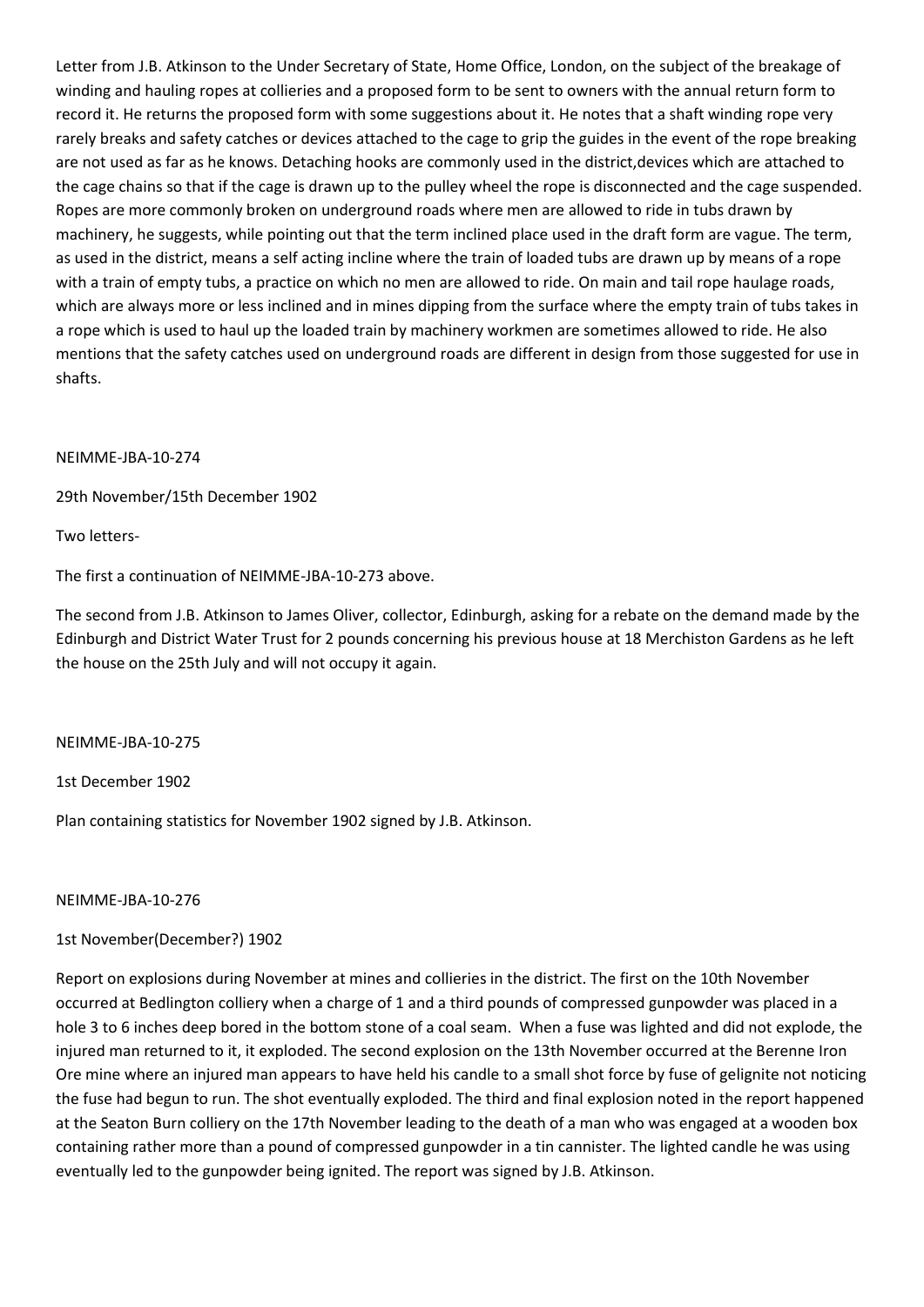### NEIMME-JBA-10-277

### 1st December/2nd December 1902

## Three letters-

The first from J.B. Atkinson to V.A. Ritson, Newcastle on Tyne, thanking him for his letter concerning his son Gilbert. He adds that he hopes something turns up for him soon and that in the meantime he is busy studying short hand and type writing (see NEIMME-JBA-10-269,3rd letter etc).

The second from J.B. Atkinson to J.M. Ronaldson, dated 2nd December, thanking him for his five pound contribution to the G.F. Bell fund (see NEIMME-JBA-10-270,2nd letter etc). He adds that he hopes that his son Bertram has got through since he has written pretty cheerfully about the unspecified experience and ends by complaining that the atmosphere in Newcastle is almost as thick as in Glasgow, making a great change from his previous home in Edinburgh (see NEIMME-JBA-10-270, 2nd letter etc).

The third from J.B. Atkinson to J.B. Mottram, dated 2nd December, thanking him for his one pound and one shilling contribution to the G.F. Bell fund (see letter above etc). He adds in a post script that he would like it very much if he came to the area (to take Mr. Bells' position?) but that the educational facilities aren't very good and that he has not heard who is likely to come (to take his place?).

### NEIMME-JBA-10-278

## 4th December 1902

Letter from J.B. Atkinson to R.F. Spence, Backworth Colliery office, near Newcastle on Tyne, confirming the appointments of William Morton and William Pettigrew as the undermanager of Backworth Maude pit in the room of Mr. John Smith with a 2nd class certificate and the undermanager of the Backworth Blue Bell pit respectively. In a post script, he asks whether the John Smith who was previously cited as the undermanager of the C and Maude pits still acted in that capacity for the former. Similarly, he asks whether Robert Richardson, previously cited as the undermanager of both the Blue Bell and Algernon pits, had only been replaced by Mr. Pettigrew in the former capacity.

NEIMME-JBA-10-279

4th December 1902

Three letters-

The first from J.B. Atkinson to J.R. Raisbeck, clerk, Parish Council office, Irthington, Carlisle, confirming receipt of the letter he had previously sent to his predecessor the late Mr. Hedley enclosing a copy of the Rules and Regulations applied to the felt(?) Quarry which his council would like to see similarly applied to their Three Horse Shoes quarry. He promises to look further into the problem.

The second from J.B. Atkinson to A. Thompson, Mining Offices, Birtley, County Durham, telling him that the form he mentions does not need to be filled in as the case brought against the Ouston East colliery for cruelty to ponies was not brought under the Coal Mines act.

The third from J.B. Atkinson to Ernest Scott and Mountain Ltd, Close Works, Newcastle on Tyne, thanking them for returning the papers he had left with Mr. Mountain and providing a list of electrical plant the company had provided to collieries in the Newcastle district.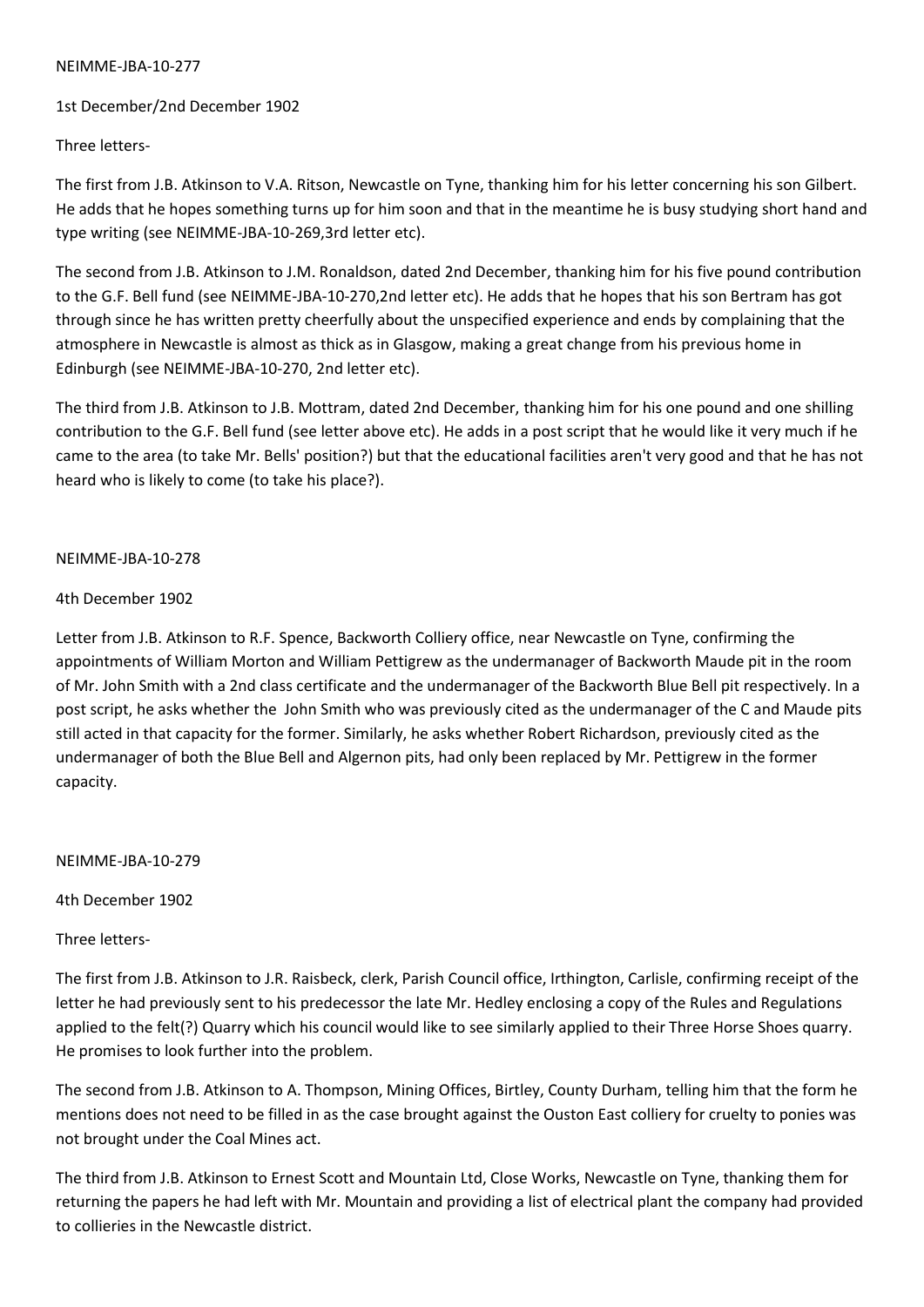### NEIMME-JBA-10-280

## 4th December/5th December 1902

## Three letters-

The first from J.B. Atkinson to H. Richardson Hewitt, Her Majesty's Inspector of Mines, Derby, thanking him for his contribution of one pound and one shilling to the G.F. Bell fund (see NEIMME-JBA-10-277,3rd letter etc).

The second from J.B. Atkinson to H.R. Makepeace,, Her Majesty's Inspector of Mines, Wolverhampton, thanking him for his cheque for two pounds and two shillings as a contribution to the G.F. Bell fund (see letter above etc).

The third from J.B. Atkinson to J.T. Robson, Her Majesty's Inspector of Mines, Swansea, dated 5th December, thanking him for his contribution of five pounds and five shillings for the G.F. Bell fund (see letters above etc.) while agreeing that such demands have become too numerous of late and that the Commission on pensions should be informed of the matter.

### NEIMME-JBA-10-281

### 4th December 1902

Letter from J.B. Atkinson to the Right Honourable A. Akers-Douglas, M.P., His Majesty's Principal Secretary of State, Home Office, Whitehall, submitting a report recommending the renewal and reviewing season tickets for the North Eastern Railway and the Maryport and Carlisle Railway. Mr. Atkinson reports that the former season ticket amounted to sixty-five pounds and three shillings while the cost of the season ticket was thirty-two pounds and six pence. In the latter case, the amount covered in the last five months was seventeen pounds eleven shillings and ten pence while the season ticket for six months cost fourteen pounds and fourteen shillings. He suggests that a considerable saving to the public service could be effected if a review was made.

### NEIMME-JBA-10-282

5th December 1902

Letter from J.B. Atkinson to Joseph Woof, Shipley colliery, Alnwick, on the subject of the colliery.

NEIMME-JBA-10-283

5th December 1902

Three letters-

The first from J.B. Atkinson to J.R. Raisbeck, Clerk to Parish Council, Irthington, Carlisle, returning the proposed rules/regulations for the Three Horse Shoes quarry (see NEIMME-JBA-10-279,1st letter). He adds that Mr. Nicholson has explained that they cannot be looked upon as Special Rules under the Quarries act but he can see no objection to those being posted up at the quarry as long as the first page is omitted. He also encloses an abstract of the Quarries act.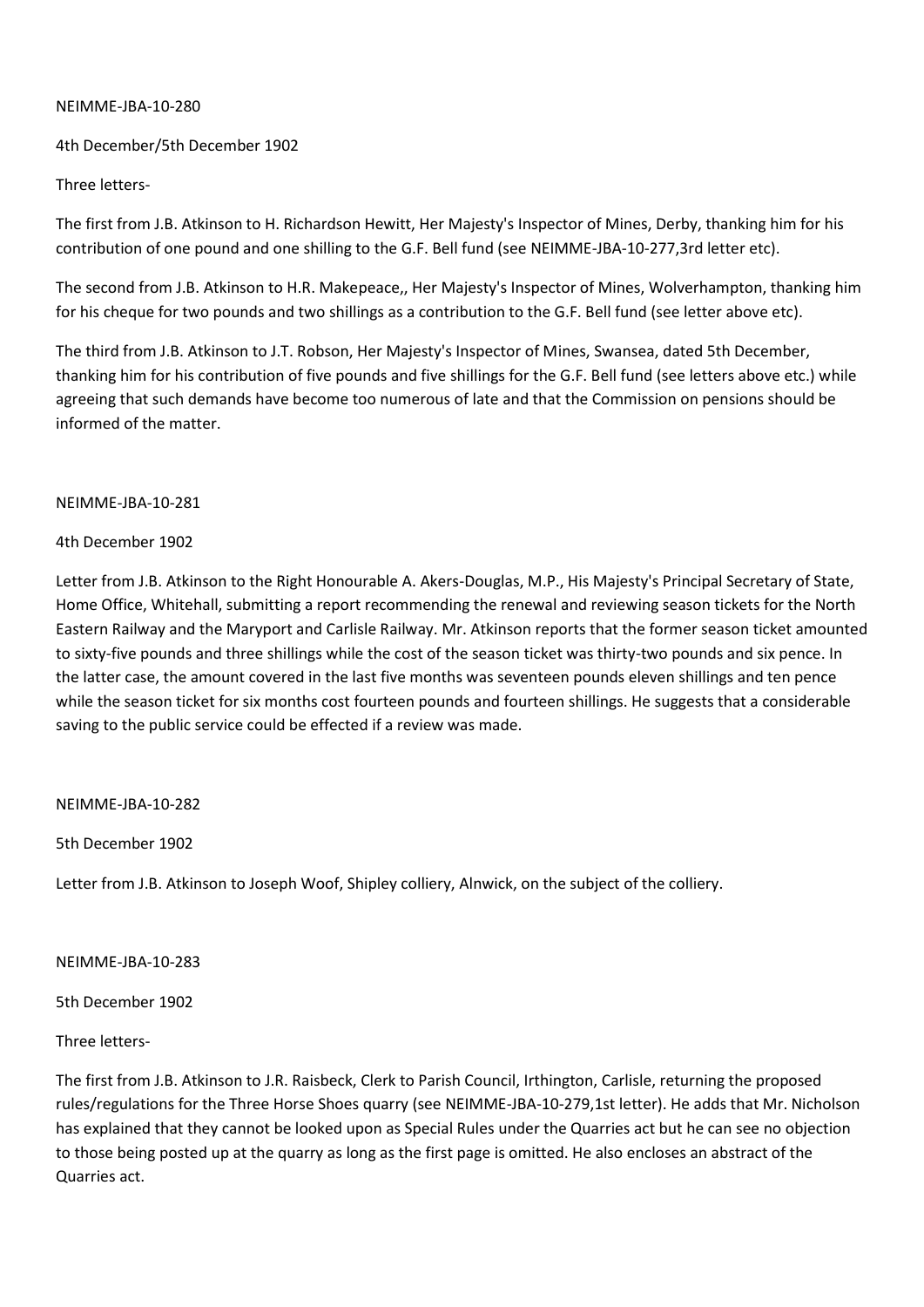The second from J.B. Atkinson to J. Stanley Cowell, Hylton colliery, Sunderland, confirming receipt of a letter with two enclosures relating to the death of John Donnelly or Hail. He also acknowledges receiving a box containing a specimen of Whin or Cinder coal for which he is much obliged.

The third from J.B. Atkinson to J.R. Raisbeck, clerk, Parish council offices, Irthington, Carlisle, asking him to add 91A, three Horse Shoes, Irthington, Irthington Parish Council to his list of quarries in Cumberland.

### NEIMME-JBA-10-284

### 6th December 1902

Letter from J.B. Atkinson to the Under Secretary of State, Home Office, London, confirming receipt of a letter concerning his claim for repayment of 24 pounds, 4 shillings and 5 pence for the rent of his previous residence in Edinburgh. He explains that as soon as he was told he had to leave, he put his house into the hands of a House Agent to find a tenant and put up a board indicating it was to let. The House Agent advertised it and has had it in his list. He also notes that he talked with the landlord and asked for his assistance in finding a tenant and that the liability for the rent of the house commenced on the 25h July 1902. He concludes that he has received a letter that morning from the house agent which leaves him hopeful that a tenant has been secured for the remainder of his lease (see NEIMME-JBA-10-274, 2nd letter).

## NEIMME-JBA-10-285

## 6th December 1902

Letter from J.B. Atkinson to the Throckley Coal company, Throckley Colliery, Newburn, confirming that the company have acquired the Heddon colliery and that Mr. J.B. Simpson will act as Agent for it with Mr. J. T. Cheesman and William Musgrove appointed as its manager and undermanager respectively.

### NEIMME-JBA-10-286

### 5th December 1902

Letter from J.B. Atkinson to the Under Secretary of State, Home Office, London, remarking that a letter he has received discussing his actions regarding the examination of workings before repairing shifts as required by General Rule 4 of the Coal Mines act is somewhat vague. He assumes that the wording regarding the fact that Mr. Atkinson has brought the matter to the attention of the owners implies that the Secretary of State disapproved of his actions, but since they have been taken something further should be done. Referring to his letter from the 6th August 1902 (See NEIMME-JBA-10-18/19/20) and its referral to the exploding gas accident at Woodhorn colliery on the 4th July and the three deaths that resulted, Mr. Atkinson reiterates his belief that the admission made by the colliery that they did not always examine the area before repairing shifts as required by General Rule 4 was worth pointing out, as well as the admission made by several other large collieries that they did not always do so either. He also notes that it was pointed out that the Special Rules in force in the district were not framed as though such examinations were necessary. He also points out that his instructions to bear the matter in mind and take any opportunity that may present itself to get the Special Rules amended are also not particularly clear and he would like more particular instructions from the Secretary of State.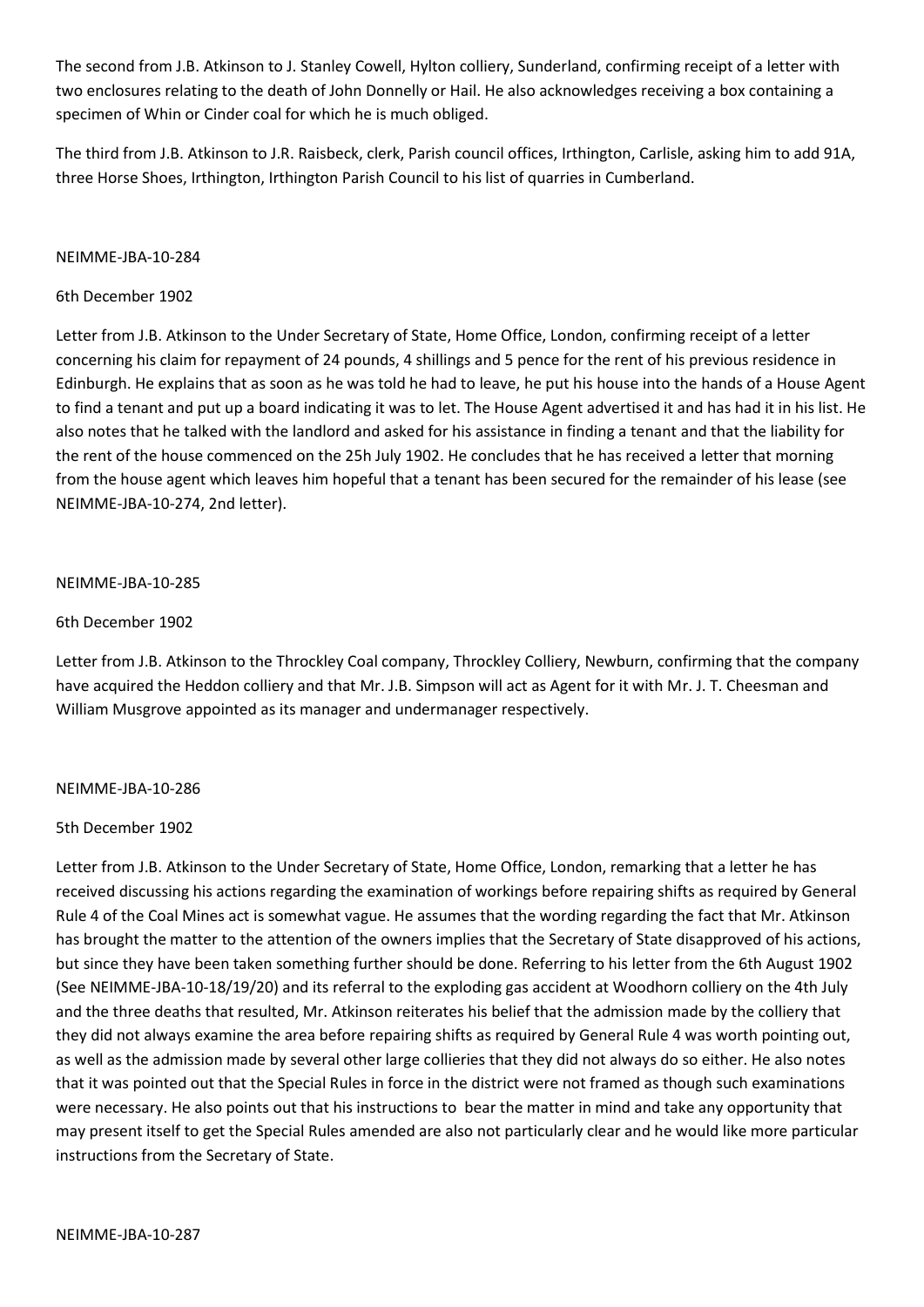## 5th December/6th December 1902

### Three letters-

The first a continuation of NEIMME-JBA-10-286 above.

The second from J.B. Atkinson to A. Smith, manager, Preston Colliery, South Shields, dated 6th December, asking him to fill in particulars regarding the prosecution of James Patterson on the form enclosed in copying ink and then return it.

The third from J.B. Atkinson to E.G.V. Stokes, Her Majesty's Inspector of Mines, Trentham, Stoke on Trent, dated 6th December, thanking him for his contribution of 2 pounds and 2 shillings to the G.F. Bell fund (see NEIMME-JBA-10- 280,all three letters etc).

NEIMME-JBA-10-288

7th December 1902

Three letters-

The first from J.B. Atkinson to J.J. Hall, manager, Ashington colliery, asking him to return the Prosecution Return form he left with him on Friday last completed.

The second from J.B. Atkinson to A.D. Nicholson asking him to call on the 9th of December as he would like to discuss several matters including Special Rules. He suggests that he makes a call somewhere and arrive at about 4 p.m., then they can have dinner at 6 and he can return on the 8.50 express.

The third from J.B. Atkinson to Charles Henderson, manager, Cowpen colliery, Blyth, saying he will visit the colliery the next day at about 10.30 a.m. to enquire into the accident to George Nicholson.

NEIMME-JBA-10-289

7th December 1902

Two letters-

The first from J.B. Atkinson to M. Ford, manager, Washington colliery, confirming receipt of a notice concerning the death of Joseph McCourt.

The second from J.B. Atkinson to J.P. Martin asking him to send details of what was done at the last meeting concerning the Timbering Special Rules in the district as well as a copy of the print he had prepared on the actions taken in other districts (see NEIMME-JBA-10-271, 2nd letter etc). He provides a proposed rule which might get over the problem regarding the responsibility for setting the timber and prevent the necessity of having three separate rules. He suggests that it be made clear that the persons responsible for setting the timber and other roof supports should place them in accordance with a particular Special Rule and that no person should be allowed to work in any place where the roof is not so supported.

NEIMME-JBA-10-290

7th December 1902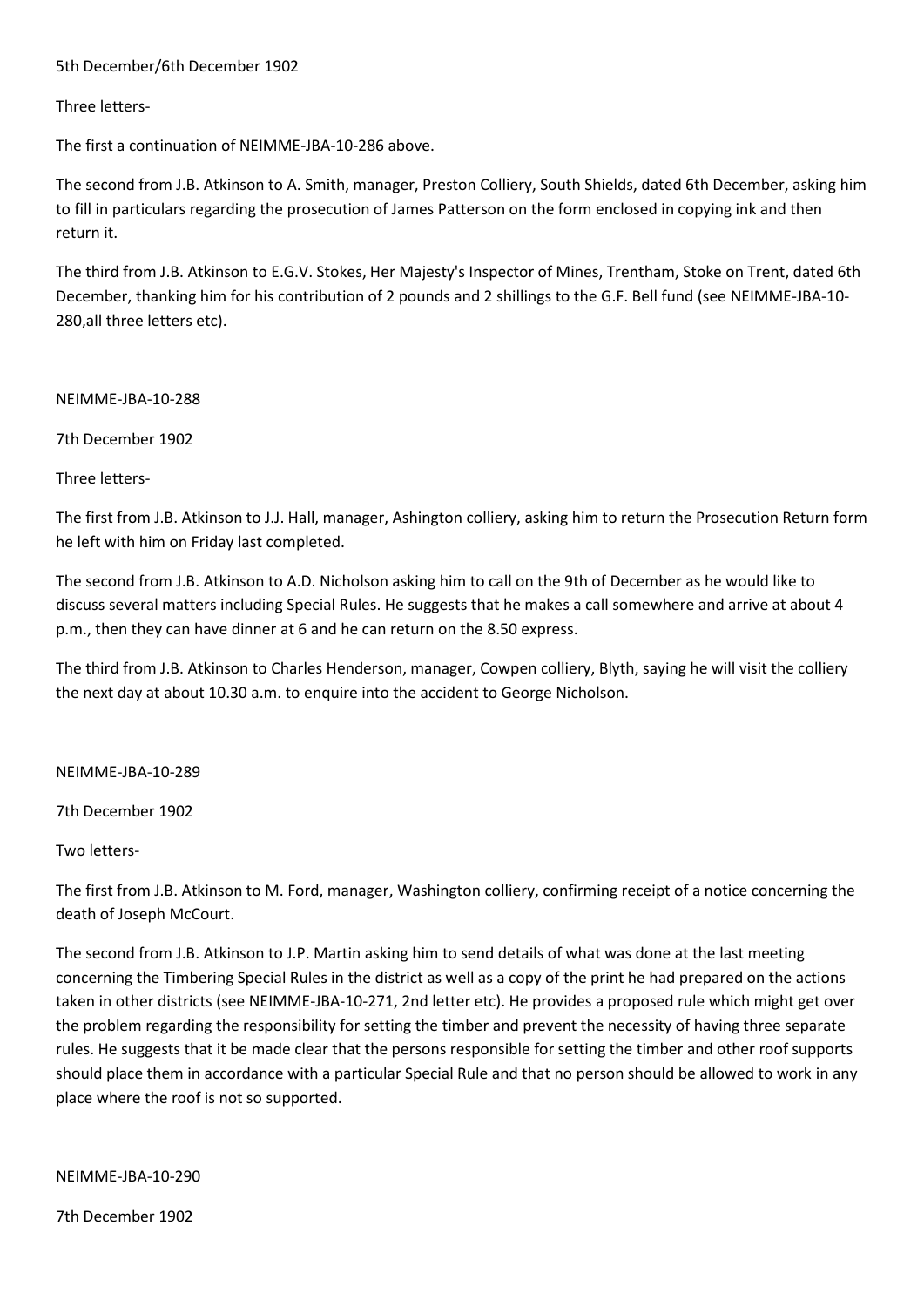## Two letters-

The first from J. B. Atkinson to Captain Desborough, secretary, Electricity in Mines committee, Home Office, London, noting that he has returned the list sent to him and has marked it in accordance with the terms of his previous letter from the committee, but notes that the marking is only approximate and he has no information on any accident that has been caused by electricity.

The second from J.B. Atkinson to R.H. Longbotham, Ings Foundry, Wakefield, thanking him for speaking on behalf of Gilbert to Mr. Elliott of Drunford and Elliott regarding a placement (see NEIMME-JBA-10-277, 1st letter etc) and adds that he hopes something may come of it.

NEIMME-JBA-10-291

7th December/9th December 1902

## Two letters-

The first from J.B. Atkinson to Mr. Bruins, Edinburgh, enclosing a confirmation of the telegram he sent concerning his old house in Merchiston Gardens, Edinburgh (see NEIMME-JBA-10-284 etc). He notes that a Mr. Millar is quite willing to sublet the house and that he will be able to secure the tenant who has offered (this). He notes he has a break in one and a half years time and the proposed tenancy would fill up that time. He adds that some tenant pictures he left could be bought by a tenant, left until his term is up or could be removed immediately.

The second from J.B. Atkinson to W.H. (Bill) Atkinson confirming receipt of his cheque for 3 pounds and 3 shillings for the G.F. Bell fund (see NEIMME-JBA-10-287, third letter etc).

### NEIMME-JBA-10-292

9th December 1902 (stamped)

Report on the proceedings against Frederick Barrow, Hewer, for having a match in the Linton colliery mine owned by the Ashington Coal company on December 3rd 1902 and thereby contravening rule 123 of the Coal Mines regulation act. He was fined one pound and eight shillings as overseen by Charles Alderson of Morpeth and the mines' manager, J.J. Hall.

### NEIMME-JBA-10-293

### 9th December 1902 (stamped)

Report on the proceedings against James Patterson, pump attendant, for having a pipe and tobacco in his possession down a mine at Preston colliery, North Shields, owned by the Preston Coal company, contravening Special rules 102 and 123 and being fined 1 pound and 15 shillings, on the 5th December 1902, as witnessed by R.F. Kidd of North Shields and the colliery manager Archibald Smith.

NEIMME-JBA-10-294

10th December 1902

Two letters-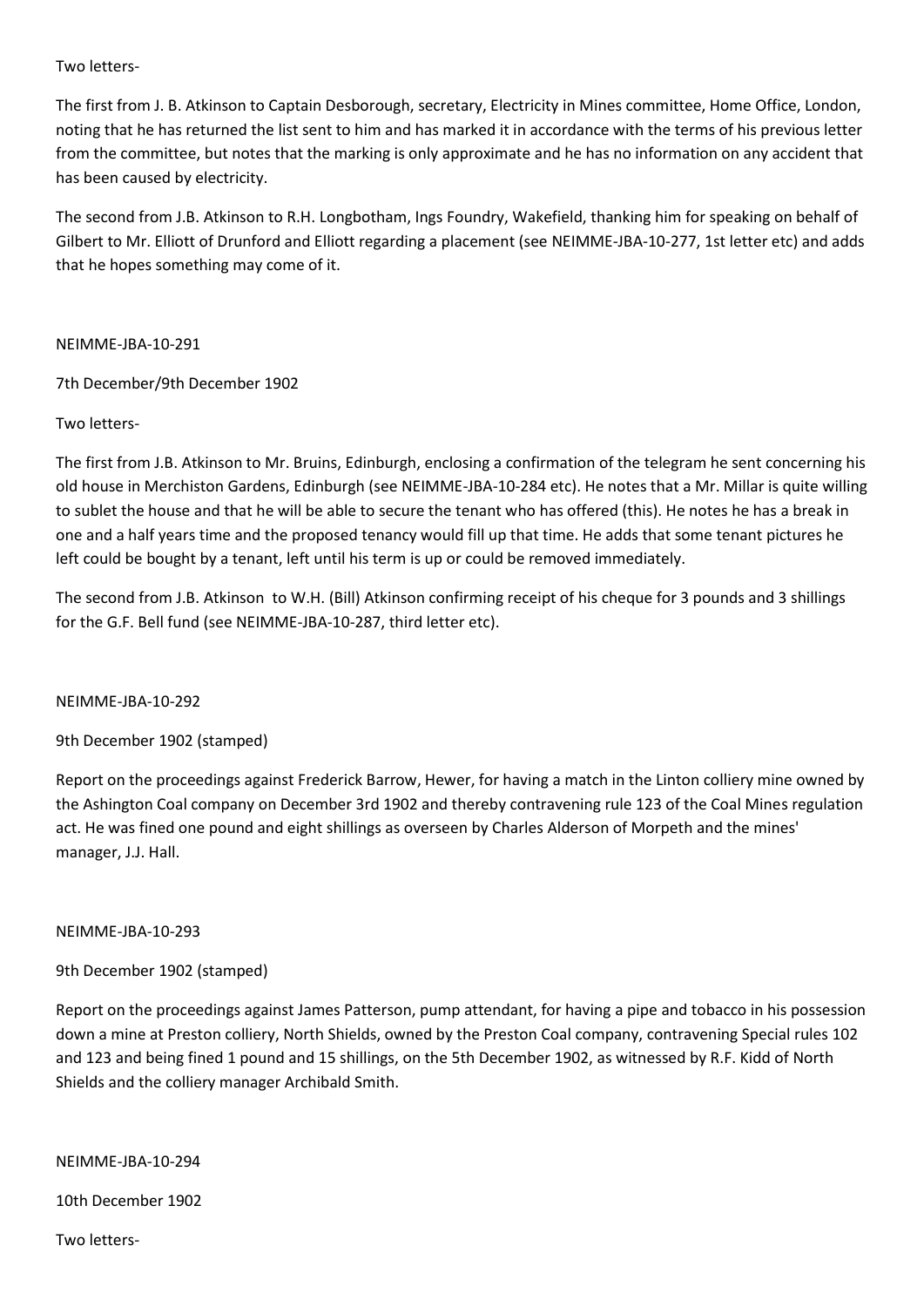The first from J.B. Atkinson to H.W. Allan, Gembank Foundry, Glasgow, remarking on his request concerning ganister in Scotland. He thinks there is real ganister in Scotland underlying some of the coals in the lower measures but that it is not worked. The nearest to ganister that is worked that he knows of and he believes might be worth trying for Mr. Allan is very silicious fireclay at Griffiths and other mines at Bonnybridge, which is close enough to sometimes be known as ganister. He continues by comparing the fishing in the Tyne unfavourably to that in the Scottish rivers, remarking he hasn't been able to catch any fish even with a club he joined on the North Tyne. He adds that he hopes to try the Eden (river?) in Carlisle the next season. He notes that he has settled in Newcastle fairly well despite the fact that all but two of his family are away- one in America, one still in Scotland and two at school in Leicestershire (see NEIMME-JBA-10-277,2nd letter etc). He asks Mr. Allan to visit if he is in the area and mentions his seven weeks staying at Alnwick during July and August where he did have some success trout fishing, concluding that he will miss the loch fishing he used to do and in a postscript mentionining a 40 pound fish on the Lochy(?).

The second from J.B. Atkinson to the National Telephone company, Newcastle on Tyne, asking them when they will be able to complete the installation of a telephone in his home since the lack of one is causing him much inconvenience.

NEIMME-JBA-10-295

10th December 1902

Three letters-

The first from J.B. Atkinson to R. Donald Bain confirming receipt of his cheque for 5 pounds and 5 shillings and also a cheque for Mr. Gerrard for 5 pounds for the G.F. Bell fund (see NEIMME-JBA-10-291, 2nd letter etc).

The second from J.B. Atkinson to W. Leck confirming receipt of his letter warning of the potential danger of the drowned mines at Windergill and Crossfield to their adjoining mines and asking him to keep these places in view and draw attention to the officials to what is required in similar cases under the Coal Mines act. He advises against him visiting on the next Saturday as he does not know where he will be on that day.

The third from J.B. Atkinson to A. Pearson thanking him for his contribution of 2 pounds and 2 shillings to the G.F. Bell fund (see first letter above etc). He adds that he does not know when he will next be able to visit Scotland, remarking that he does not think it will be before a successor to Mr. Bell is found. He adds that he thanks him for his offer of hospitality and that 4 pence a mile seems rather low for a motor car allowance unless the car itself is already paid for by them.

NEIMME-JBA-10-296

10th December/11th December 1902

Three letters-

The first from J.B. Atkinson to H.T. Rutherford, solicitor, Blyth, enclosing a print of the Timbering Special Rules as established in the collieries in Northumberland (see NEIMME-JBA-10-289, 2nd letter etc).

The second from J.B. Atkinson to I. Gerrard confirming receipt of his 5 pound cheque for the G.F. Bell fund sent by Mr. Bain (see NEIMME-JBA-10-295, 1st letter above) and remarking that the coal owners have handsomely contributed to said fund as he shows in an enclosed (note? letter?). He adds that he enjoyed his day at Slaggyford and hopes Mr. Gerrard got home all right, noting that he will be glad to see him when he comes to visit the sinkings or at any other time.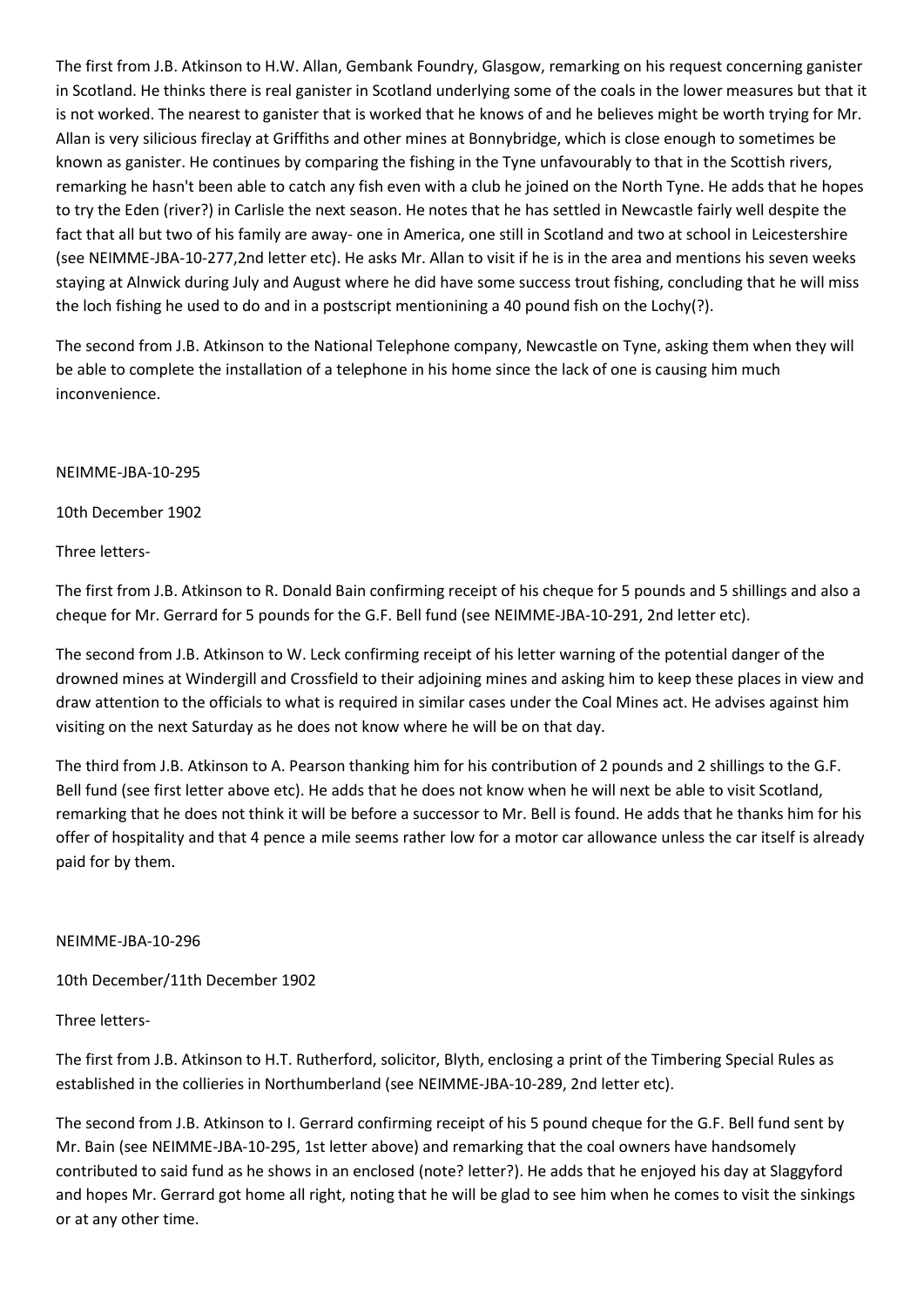The third from J.B. Atkinson to J.S. Tweddle, Seaton Delaval colliery, Northumberland, dated 11th December, confirming receipt of a report under General Rule 38 for the Hastings pit.

NEIMME-JBA-10-297

11th December 1902

Letter from J.B. Atkinson to the owners of the Priestman collieries, Newcastle on Tyne, confirming the appointment of Robert Crombie as the undermanager at Lily Drift colliery, Rowlands Gill, with a 2nd class certificate.

NEIMME-JBA-10-298

11th December 1902

Three letters-

The first from J.B. Atkinson to M. Ford, manager, Washington colliery, confirming that he will be at the Glebe sinking pits the next day at about 1.30 p.m. and that he would like to see him there to discuss a matter to which his attention has been called.

The second from J.B. Atkinson to W.Walker confirming that he has received the cheque from Mr. Plummer for 2 pounds and 2 shillings for the G.F. Bell fund which Mr. Walker sent (see NEIMME-JBA-10-296, 2nd letter etc). He adds that he hopes Mr. Walkers' interview with Mr. Troup will prove satisfactory.

The third from J.B. Atkinson to W.H. Lambton, Durham County Colliery Enginemans' and Boiler Minders' Association, Durham, promising to look further into the question of the winding engineman at the Washington Sinking Pits.

### NEIMME-JBA-10-299

12th December 1902 (received)

Report on the proceedings against William Downing, horsekeeper, for taking a tobacco pipe into the pit at Hylton colliery owned by Wearmouth Coal company and therefore contravening rule 101 of the Mines Regulation act on November 29th 1902. Mr. Downing was fined five shillings and eight shillings as witnessed by W. A. Kidson of Sunderland and the manager J. Stanley Cowell also from Sunderland.

NEIMME-JBA-10-300

12th December 1902

### Three letters-

The first from J.B. Atkinson, receiver unknown, in which he supposes that the late Mr. Bell left his home at about 9 a.m. on the 31st October and arrived home at about 7 p.m., that underground inspections were made on the dates on which room allowances were charged in November and that he has asked Mr. Bells' representatives to forward the probate of his will to the Home Office for inspection so that payment of the balance due his estate can be made (see NEIMME-JBA-10-298, 2nd letter etc).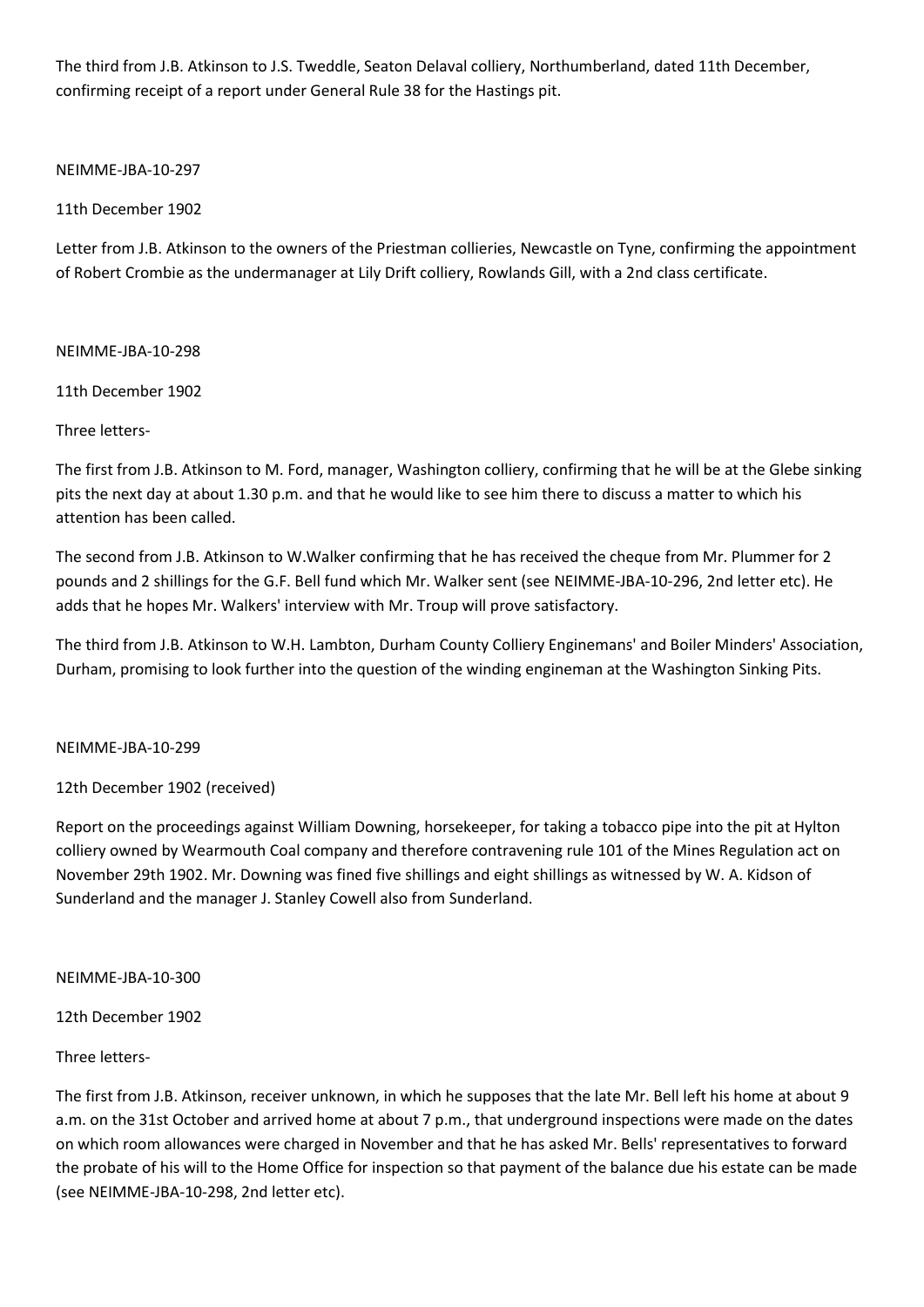The second from J.B. Atkinson to D.W.F. Matthews, Her Majestys' Inspector of Mines, Chester, thanking him for his contribution of 2 pounds and 2 shillings to the G.F. Bell fund (see letter above etc).

The third from J.B. Atkinson to S. Messenger, manager, Brigham quarries, Brigham near Cockermouth, confirming receipt of his letter intimating the closing of Broughton Craggs High and Low collieries due to the depression in trade.

## NEIMME-JBA-10-301

## 12th December 1902

Letter from J.B. Atkinson to Thomas Bell, The Valley, Scarborough, asking him to attend to the matter of forwarding Mr. Bells' will to the Home Office for inspection as balance due to the estate cannot be made without such an inspection being made (see NEIMME-JBA-300, 1st letter above). He notes that he received a memo from the Home Office to that effect that morning, and that he has replied to Inspectors wishing to subscribe to the Fund for the widow and children that the sum raised will be invested for the benefit of Mrs. Bell and family as subsequent considerations will indicate to be most desirable. He asks for Mr. Bells' ideas on the matter while also noting that he wishes to hold onto (Mr. Bells?) books and stationery for the time being as they may prove useful to any new assistant when he arrives.

## NEIMME-JBA-10-302

12th December/13th December 1902

### Two letters-

The first from J.B. Atkinson to J.H. Mottram saying he would be very glad to see him at new year if he is coming South and hopes he will stay all night if possible. He adds that he would speak to the Home Office on the matter he mentions (replacing Mr. Bell? see NEIMME-JBA-10-301 above etc) if he thought it would do any good, but thinks it would be considered presumptuous. He adds his own theory that Mr. Telfer might be appointed without having to take an exam as he came second to a Mr. Cadman previously and men have been appointed on this basis before. He adds that he now supposes he will like his new district very well despite the charms of Scotland (see NEIMME-JBA-10-294 etc).

The second from J.B. Atkinson to J.R.R. Wilson, Her Majesty's Inspector of Mines, Leeds, dated 13th December, thanking him for his contribution of 2 pounds and 2 shillings to the G.F. Bell fund (see NEIMME-JBA-300,2nd letter etc).

### NEIMME-JBA-10-303

13th December/14th December 1902

Three letters-

The first from J.B. Atkinson to J.A. Kershaw, Cowpen, Rebside(?) remarking that his complaint concerning damage to church property made by mining operations does not come under his department's remit. He suggests that he consult a solicitor or mining engineer.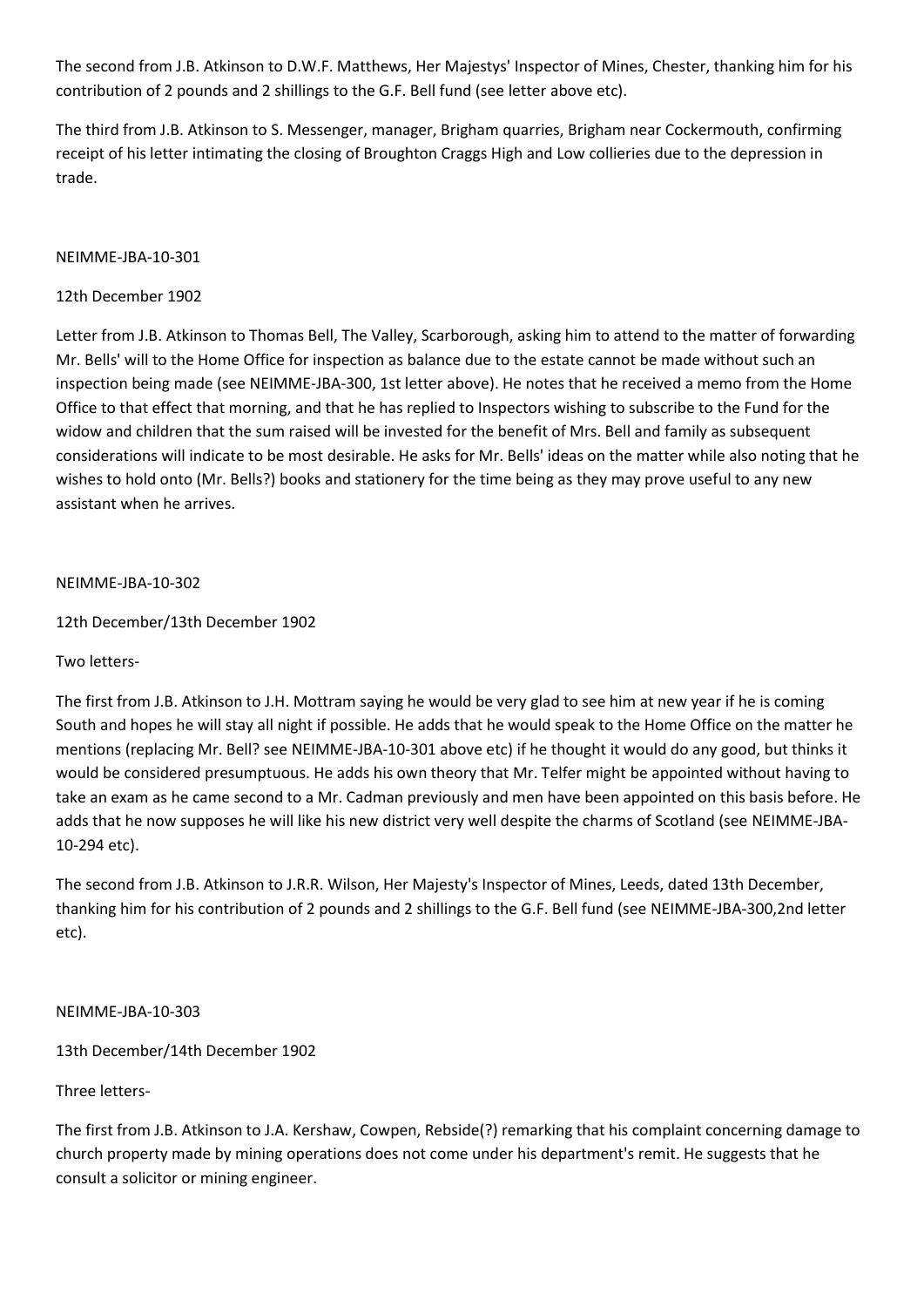The second from J.B. Atkinson to George B. Harrison, Her Majesty's Inspector of Mines, Swinton, Manchester, dated 14th December, thanking him for his contribution of 2 pounds and 2 shillings to the G.F. Bell fund (see NEIMME-JBA-10-302, 2nd letter above).

The third from J.B. Atkinson to A.H. Stokes, Green Hill, Derby, dated 14th December, thanking him for his contribution of 3 pounds and 3 shillings to the G.F. Bell fund (see letter above etc). He also mentions the conditions of the widows of Mr. Hedley (see NEIMME-JBA-10-53, 1st letter) and Mr. Bell, remarking that Mrs. Hedley has got into a low way while Mrs. Bell is a brisk sort of person who will probably manage.

NEIMME-JBA-10-304

13th December 1902

Letter from J.B. Atkinson to John Sisterson, Bower colliery, Tarset, North Tyne, on the subject of Bower colliery.

## NEIMME-JBA-10-305

14th December/15th December 1902

Two letters-

The first from J.B. Atkinson to H. Gibson, East Holywell colliery, confirming that he will visit the colliery the next day to go down the pit and ddiscuss the case of Elias Biggs. He hopes to arrive at Backworth station at about 11 a.m. and walk up the line to the colliery if a carriage is not sent down for him as he hopes.

The second from J.B. Atkinson to G.F. Williams, Her Majesty's Inspector of Mines, Bangor, dated 15th December, thanking him for his contribution of 2 pounds and 2 shillings to the G.F. Bell fund (see NEIMME-JBA-10-303, 3rd letter etc).

### NEIMME-JBA-10-306/307

### 15th December 1902

Report on the JP3 Brayton Domain mine in Aspatria owned by Joseph Harris of Brayton Domain collieries, in Brayton, Cumberland, in which the coal in the yard band seam was discontinued from working on the 27th October 1902 due to the exhaustion of said coal as witnessed by the surveyor Leonard J. Bates using the magnetic meridian of 1879 system and signed by J.B. Atkinson.

### NEIMME-JBA-10-308

# 15th December 1902

Letter from J.B. Atkinson to the Right Honourable Secretary of State, Home Department, asking for clarification of the position of the Secretary as regards the establishing of Special Rules at Mines whether under the Coal Mines or Metalliferous Mines act or Quarries under the Quarries act. He notes that when asked from time to time to certify copies of Special Rules as being legally established he should, under the Coal Mines act, have a signed copy of said Special Rules on hand to compare with the copy that wishes to be certified, but, as he found when he went over the copies of said rules handed over to him by the widow of the late Mr. Hedley many did not have such a copy. He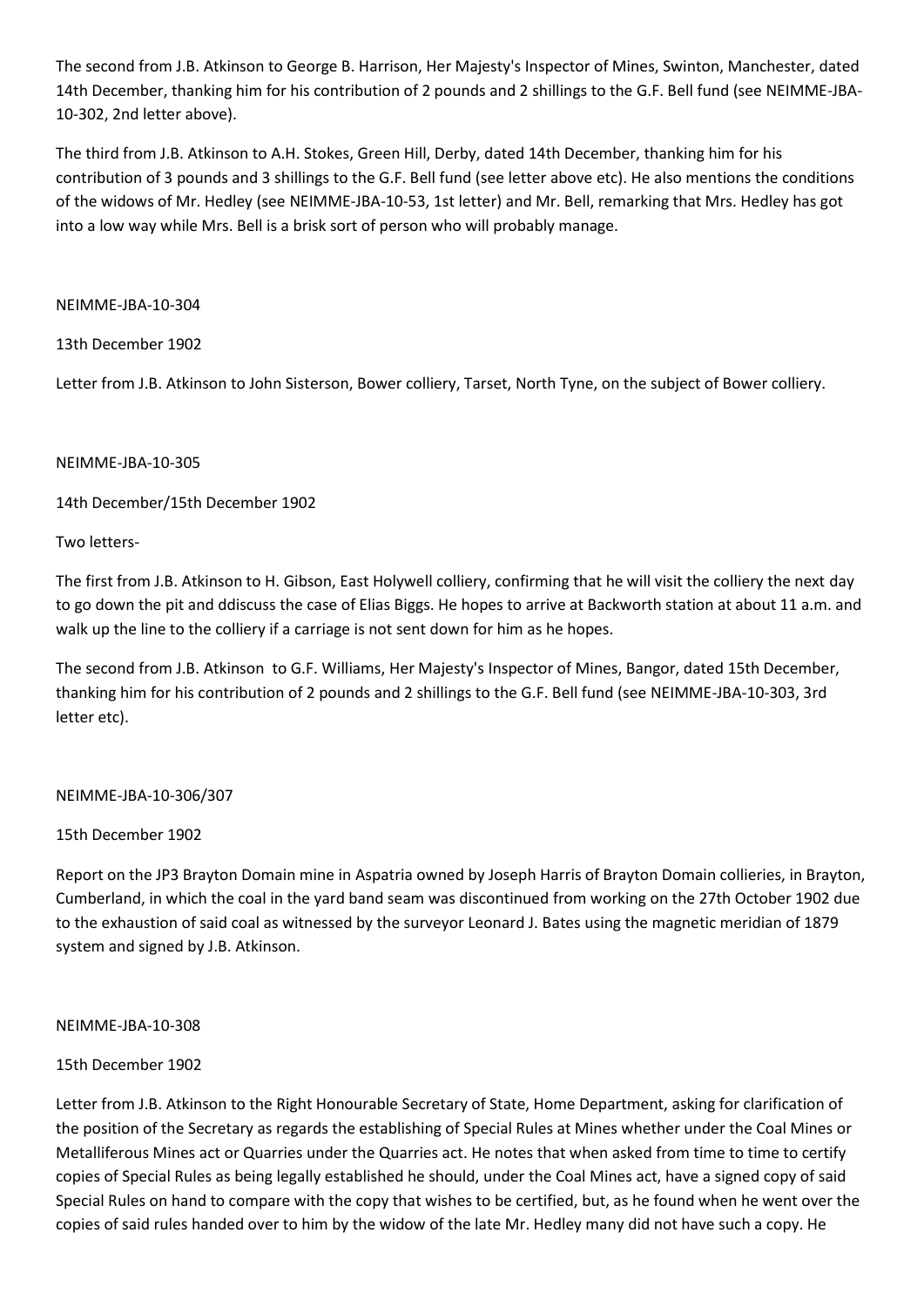notes that the Coal Mines Regulation Act of 1887 requires that established Special Rules should be signed in duplicate under Section 51(2) and, while admitting that under the Metalliferous Mines Regulation Act 1872 Section 24 (which also applies to quarries by Section 2(1) 0f the Quarries act of 1894) the necessity for signing in duplicate is not specified, the practice has been to do so anyway with Mr. Atkinson noting that he has many signed copies for said mines and quarries in his possession. He asks for direction about how to proceed regarding those mines and quarries under the latter rule for which he does not hold a signed copy and also those for which a duplicate seems legally necessary. He adds his presumption that in some of the cases where he has no signed copy the owner's possession of one will be sufficient evidence that the Special Rules are legally established.

NEIMME-JBA-10-309

15th December 1902

Two letters-

The first a continuation of NEIMME-JBA-10-308 above.

The second from J.B. Atkinson to J.H.B. Forster, Cramlington collieries, noting that he will visit the colliery on the 17th December to enquire into the accident to Thomas Batey. He proposes arriving at Seghill at 9.57 a.m. by train and asks whether an engine can be sent to take him to the colliery, while also asking that any witnesses to the accident be present if they are not in the pit when he goes down.

NEIMME-JBA-10-310

15th December/16th December 1902

Three letters-

The first from J.B. Atkinson to J. Dyer Lewis, Cardiff, thanking him for his contribution of 2 pounds and 2 shillings to the G.F. Bell fund (see NEIMME-JBA-10-305, 2nd letter etc).

The second from J.B. Atkinson to J.A. Gray, Penarth, thanking him for his cheque for 3 pounds and 3 shillings for the G.F. Bell fund (see above letter etc). He continues that the fund is necessary since the Home Office, when asked for help on several occasions in the past, have said that there were no funds available. He adds that the Commission on Deferred Pay, which is now sitting, may be able to change matters. He also notes that the letter he received had been tampered with in transit.

The third from J.B. Atkinson to W.H. Pickering, dated 16th December, thanking him for his contribution of 3 pounds and 3 shillings to the G.F. Bell fund (see both letters above etc) while apologising for placing him below a Mr. Gray in the list of possible contributors after being told he was senior to him. He also notes his approval of the Home Office giving way on the question of winding men out of quarries (see NEIMME-JBA-10-273 etc).

NEIMME-JBA-10-311

16th December/17th December 1902

Three letters-

The first from J.B. Atkinson to A.D. Nicholson providing him with a list of all the places in Northumberland and North (?) Durham he has been able to discern that use Coal Cutters machines- Ouston A and Andrews House in Durham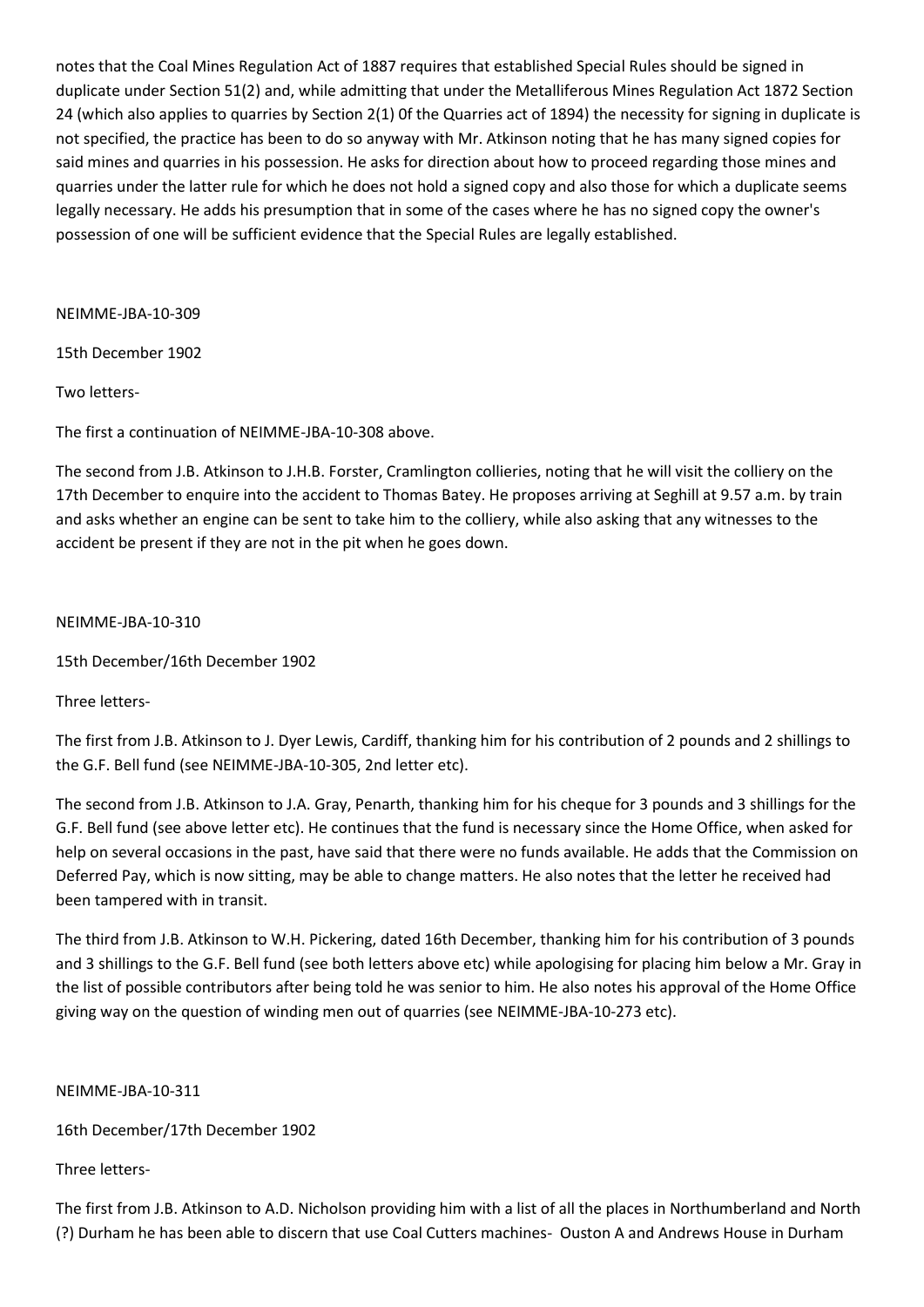and Haylerigg, North Walbottle, Ashington, Backworth, Cowper, Cramlington, Wallsend and Shilbottle in Northumberland. He returns a list sent by Mr. Nicholson.

The second from J.B. Atkinson to J.S. Martin asking him to send the cheque for 3 pounds and 3 shillings he promised for the G.F. Bell fund (see NEIMME-JBA-10-310 passim etc). He also asks a question about the Haldane and Cumberland Metalliferous mines.

The third from J.B. Atkinson to A.D. Nicholson, dated 17th December, reporting finding enclosed signed copies of the Special Rules for Postelthwaites Moor Row mine, Barrule quarry, Langley Fireclay mine, Harsondale (previously Castlebog) colliery, Four Laws colliery, Gummerton colliery and Coalclough colliery. He also encloses a book with a list of Quarries with Special Rules (see NEIMME-JBA-10-308 etc).

NEIMME-JBA-10-312

16th December 1902

Three letters-

The first from J.B. Atkinson to R. McLaren noting that he has received papers from him but that he needs the cheque for 3 pounds and 3 shillings he promised for the G.F. Bell fund to close the matter (see NEIMME-JBA-10-311, 2nd letter above etc).

The second from J.B. Atkinson to R.O. Brown, Elswick colliery, noting that he will be at North Elswick colliery on the 18th December at 10.30 a.m. to see the place where the accident to Robert Hartley occurred. He adds that the surroundings of the area must not be disturbed.

The third from J.B. Atkinson to H.Hall asking him for the cheque for 2 pounds and 2 shillings he promiused for the G.F. Bell fund (see 1st letter above etc).

NEIMME-JBA-10-313

16th December 1902 (received)

Report on the proceedings against the putter Thomas Parkin for jumping onto the engine set while in motion contravening Rule 106 of the Coal Mines Regulation act at the Wearmouth colliery B pit owned by Wearmouth Coal company and signed by H.J. Stobart, manager. The incident occurred on December 11th and the defendant was fined forty shillings and eight shillings and six pence as witnessed by C.W.P. Barker of Sunderland at Sunderland Borough Police court.

NEIMME-JBA-10-314

17th December 1902

Two letters-

The first from J.B. Atkinson to I.J. Walker, Whitley Bay, providing him with the address for Mrs. at Jesmond, Newcastle upon Tyne.

The second from J.B. Atkinson to L. Morison, Cramlington, providing him with papers containing relevant information about the Cumberland Coal field. He recommends papers by Matthias Dunn and J.D. Kendall in volumes 8 and 32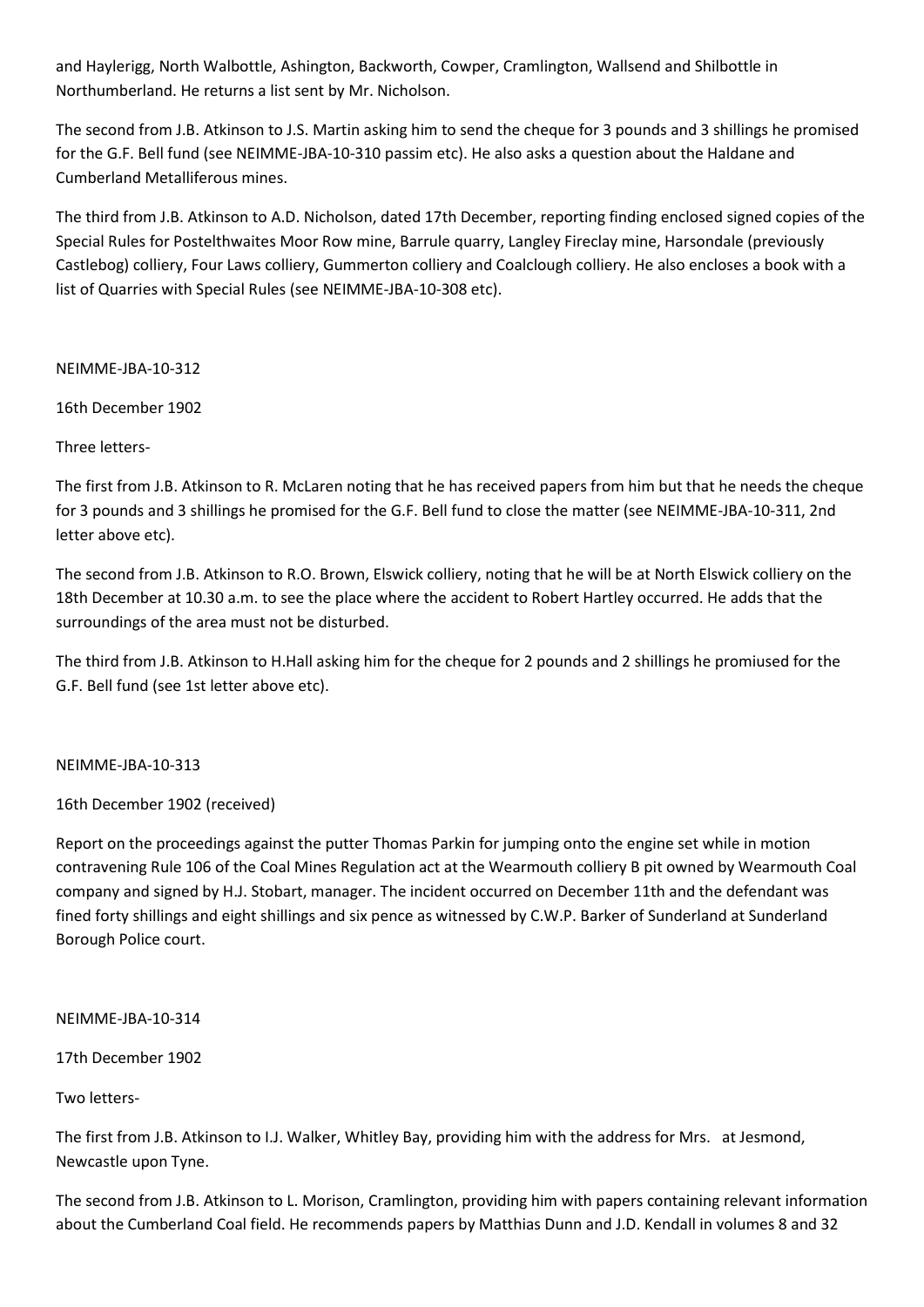respectively of the Transactions of the North of England Mining Engineers, the first concerning the Cumberland Coal field and the second the structure of same. Mr. Kendall, he advises, also wrote a paper on the Whitehaven Sandstone series touching on the Cumberland coal field while R. Russell wrote a paper on the extension of the West Cumberland Coal field southward and northward under the St. Bees sandstone for volumes 10 and 8 respectively in the Transactions of the Federated Institute of Mining Engineers. He adds that these sources tend to think that a large dip fault throws the new red sandstone in to the North.

## NEIMME-JBA-10-315

17th December/18th December 1902

# Three letters-

The first from J.B. Atkinson to R. McLaren thanking him for the money order for 3 pounds and 3 shillings for the G.F. Bell fund (see NEIMME-JBA-10-312, 1st letter etc).

The second from J.B. Atkinson to R. Donald Bain confirming receipt of his letter asking for information about the document sent by the Home Office concerning gases in coal mines. Mr. Atkinson, despite receiving nothing from the Home Office on the subject, has a suspicion as to what the document refers to and suggests that he hand over the document to the Miners Union to do something about it or possibly send it on to the colliery owners.

The third from J. B. Atkinson to James Oliver, Edinburgh (etc) Water Trust, dated 18th December, apologising for not informing him of his vacating his Edinburgh home at Merchiston Gardens (see NEIMME-JBA-10-291, 1st letter etc). He explains that he leased the home for 3 years at Whitsuntide 1901 and that since he left the house on the 25th July 1902, he had placed the house into the hands of the Home Factor Mr. Bruins who found a widow lady tenant whose name he doesn't know to take on the house for the remainder of his term. He argues that he will find it hard to pay water bills in two cities at the same time as well as all the other expenses he has paid towards removal.

### NEIMME-JBA-10-316

18th December 1902

Letter from J.B. Atkinson to William English, Halton colliery, Corbridge on Tyne, confirming the appointment of Weddle English as the undermanager of the colliery in the room of George English. He asks for the number of the formers managers certificate.

# NEIMME-JBA-10-317

18th December/19th December 1902

# Three letters-

The first from J.B. Atkinson to W.Walker, confirming receipt of the postal orders for 1 pound and 1 shilling from O.R. Jones for the G.F. Bell fund that Mr. Walker sent and noting that he has acknowledged receipt of same (see NEIMME-JBA-10-315, 1st letter etc). He notes that all but two of the chiefs have now paid what they promised to the fund, and the two who haven't he has reminded while he has also received the list back. He adds that when all the returns from the Assistants have been gathered, they will need to have another meeting.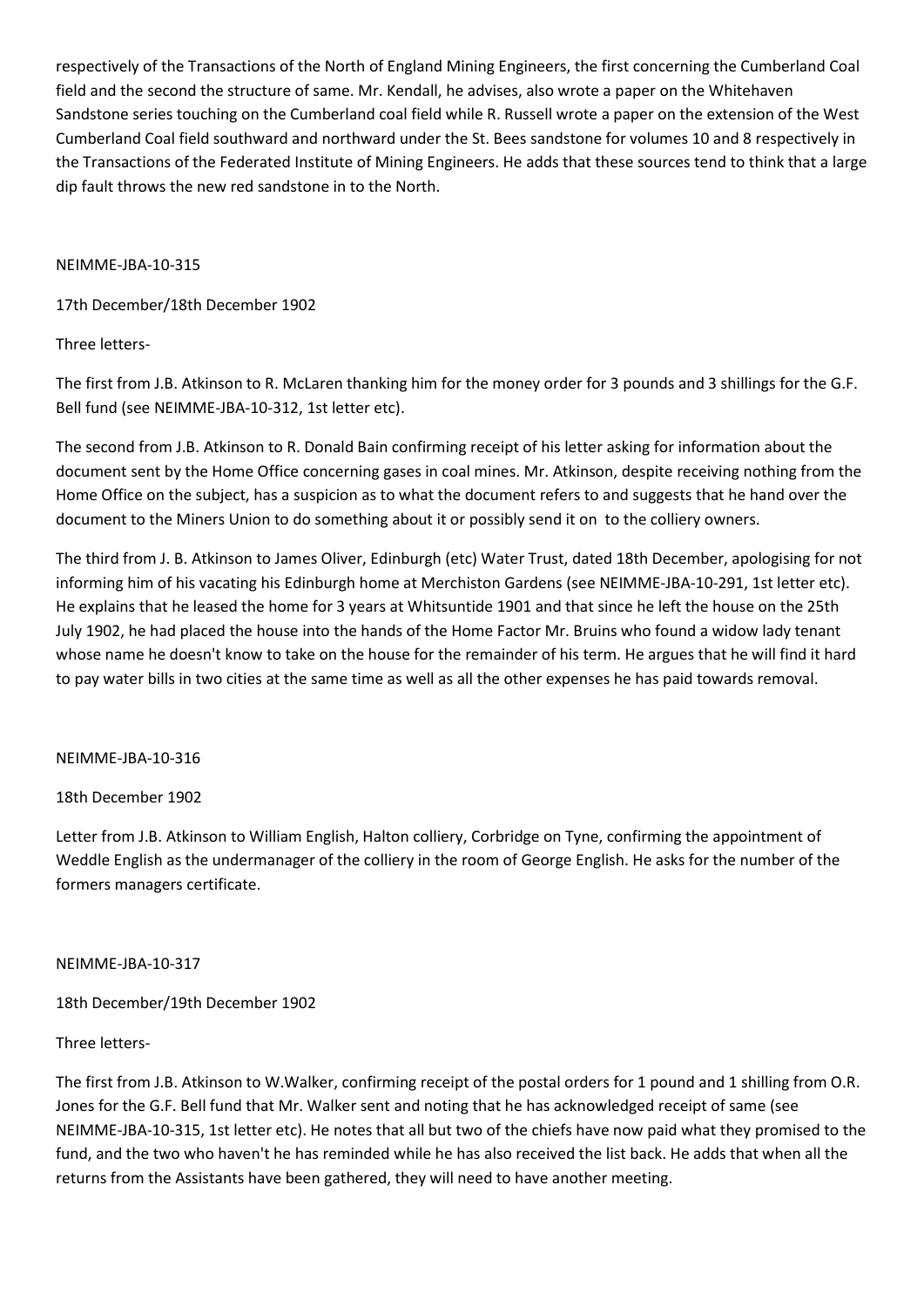The second from J.B. Atkinson to W. Leck, confirming receipt of his cheque for 5 pounds and 5 shillings for the G.F. Bell fund (see letter above etc). He adds that the Coal Owners fund is very substantial being 1200 pounds at his last count while the fund would probably not reach 100 pounds. He adds that he has sent him Metalliferous Return funds and that he is being kept pretty busy with no word as to the appointment of a new man.

The third from J.B. Atkinson to J.R.D. Lynn, Her Majesty's Coroner, The Union Club, Newcastle upon Tyne, dated 19th December, confirming receipt of his letter informing him of the date and location of the inquest on Robert Lynn which he says he will attend. He also thanks him for the brace of grouse he has received that morning.

#### NEIMME-JBA-10-318/319

### 19th December 1902

Letter from J.B. Atkinson to J.B. Simpson, Hedgefield Offices, Blaydon on Tyne, reporting on an explosive accident at North Elswick colliery on the 16th December involving Curtis and Harvey's Bulldog Gunpowder, injuring the hewer Robert Hartley (see NEIMME-JBA-10-312, 2nd letter). After investigating the area of the accident, Mr. Atkinson finds fault with some of the conclusions reached by the manager Mr. Brown about the accident in his report. He thinks that the men involved were in a position that should have been safe and that the managers' comment that they were too near was doubtful. He also suggests that the manager blaming the blown out shot unequivocally for the accident was misleading, suggesting that the manager evidently had doubt as to the cause. Mr. Atkinson also suggests that there was gas present in the drift district of the Beaumont seam of the colliery where the accident occurred, reporting that when he visited the area the air current was feeble and he could hear gas singing through the coal at the face of Mr. Hartley's work area. This, he suggests, contradicts the undermanager John Barnaby's report that he had found no trace of it at 7.30 a.m. of the morning of the accident (the accident occurring at about 9.15 a.m.), implying that such a verdict treated an important matter lightly. He concludes that gas was present and had been a contributary part of the cause of the explosion, igniting as the shot was lighted and leading to the burning of Mr. Hartley's arms and legs. This was also corroborated, in his view, by the deputy Samuel Gibson who fired the shot reporting that Mr. Hartley had been 2 yards further away from the shot than Mr. Gibson himself who had retired 10 yards from the shot and around a corner. Another hewer in the headways, James Casson, had retreated still further and was behind a sheet. Gibson reported a reddish coloured flame passing above him when the shot exploded and injured Mr. Hartley. Mr. Gibson further admitted that he had not examined the place immediately before firing the shot, but had done so 10 or 15 minutes earlier and found it to be safe. Mr. Atkinson also found that a cap of a quarter of an inch on the lamp in the area which he believes would make it an unsuitable area to fire shots. The poor ventilation, furthermore, he finds is not in accordance with General rule 1.

#### NEIMME-JBA-10-320/321

### 2(0,1?) December 1902

Letter from J.B. Atkinson to the Right Honourable Secretary of State, Home Department, reporting on the explosive accident at an ordinary working place in the Drift district of the Beaumont seam of the North Elswick colliery at about 9.15 a.m. on the 16th December (see NEIMME-JBA-10-318/319 above). He reports that he believes the cause of the accident to 25 year old hewer Robert Hartley which slightly burned his arms and legs to be an ignition of firedamp caused by the flame of a shot charged by Curtis and Harvey's Bull Dog Gunpowder, which is on the Special List of Permitted Explosives. The colliery he reports is owned by the Elswick Coal company. He provides a plan of the area of the accident showing where the shot was drilled, being 2 to 6 inches deep and about 4 inches from the roof, inclining slightly upwardand to the left side of the place. He notes that the shot was charged with 4 9ths of a pound of the gunpowder and fitted with exploder electric wires and was reported to be stemmed with debris of sagre (?) clay. The shot firer stated that he examined the area 10 or 15 minutes prior to lighting the shot with a safety lamp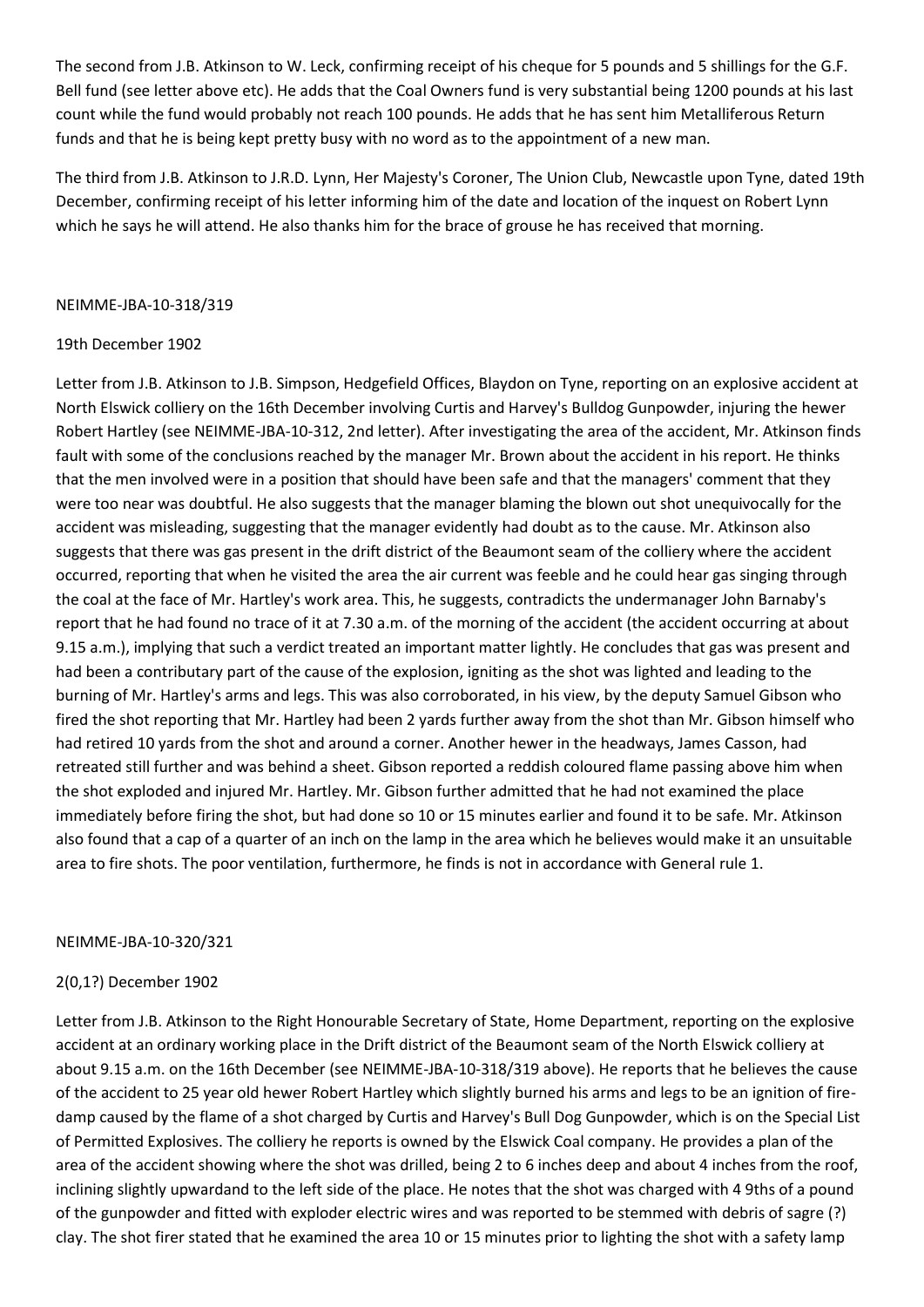and had found no gas present, retreating when the shot was ready to fire to kneeling by the battery, Hartley retiring even further back (see also NEIMME-JBA-10-318/319) The shotfirer reported seeing a reddish coloured flame pass above him just prior to Mr. Hartley being burned. After examining the place 2 days after the accident, Mr. Atkinson found that the shot had not done its work shaking but not throwing the coal and band and leaving 19 and a half inches of the hole left on, blowing out the stemming. He also found a cap on the safety lamp of about a quarter of an inch at the face of both the bord and the headways and also in an adjoining crosscut. The coal in the bord and headways was wet and the sound of gas could be heard singing through the wet surfaces. He expresses doubt that the flame of the explosive could have reached the injured party even if the shot had been completely blown out, reiterating his conclusion that fire-damp had been present and had ignited, noting the feeble ventilation, the lack of evidence of coaldust being used in the stemming and the dampness of the place itself.

### NEIMME-JBA-10-322

## 21st December 1902

Letter from J.B. Atkinson to the Under Secretary of State, Home Office, London, noting that alterations have been made to headings of haulage accidents and also accidents outside quarries in the complete set of forms he has been sent to fill in information for the purpose of compiling the General Report and Statistics for 1902. He argues that these alterations have been made at the last minute and have upset the careful arrangement of the classification of accidents he has made in these two areas up to the present. He suggests that these alterations not be made until they have been submitted to the Inspectors at the next general meeting and until then the old classifications may stand.

NEIMME-JBA-10-323

21st December 1902

Two letters-

The first from J.B. Atkinson to R.W. Berkley, Marley Hill colliery, expressing his doubts as to whether the death of William Pearson on the 5th March 1902 should be classed as being caused by a colliery accident. He asks whether Mr. Pearson would have been included in the persons employed by the mine in the annual return or be said to be employed in or about the mine or the tramways or sidings above/ below or adjacent to the mine and belonging to it and whether the accidents location could be said to have happened on ground below which the company has mining rights or a private railway passing over ground under which the company have no mining rights. He asks for his own opinion on the matter, noting that a Judge Greenwell had decided in favour of the company as regards compensation.

The second from J.B. Atkinson to the owners of Priestman collieries, Newcastle on Tyne, promising to look further into the management of the Blaydon Burn and Lily Drift collieries.

NEIMME-JBA-10-324

20th December/22nd December 1902

Three letters-

The first from J.B. Atkinson to Gordon Falcon, Her Majesty's Coroner, Workington, returning his telegram account with Postal Orders and stamps to the value of 8 shillings and 10 and a half pence.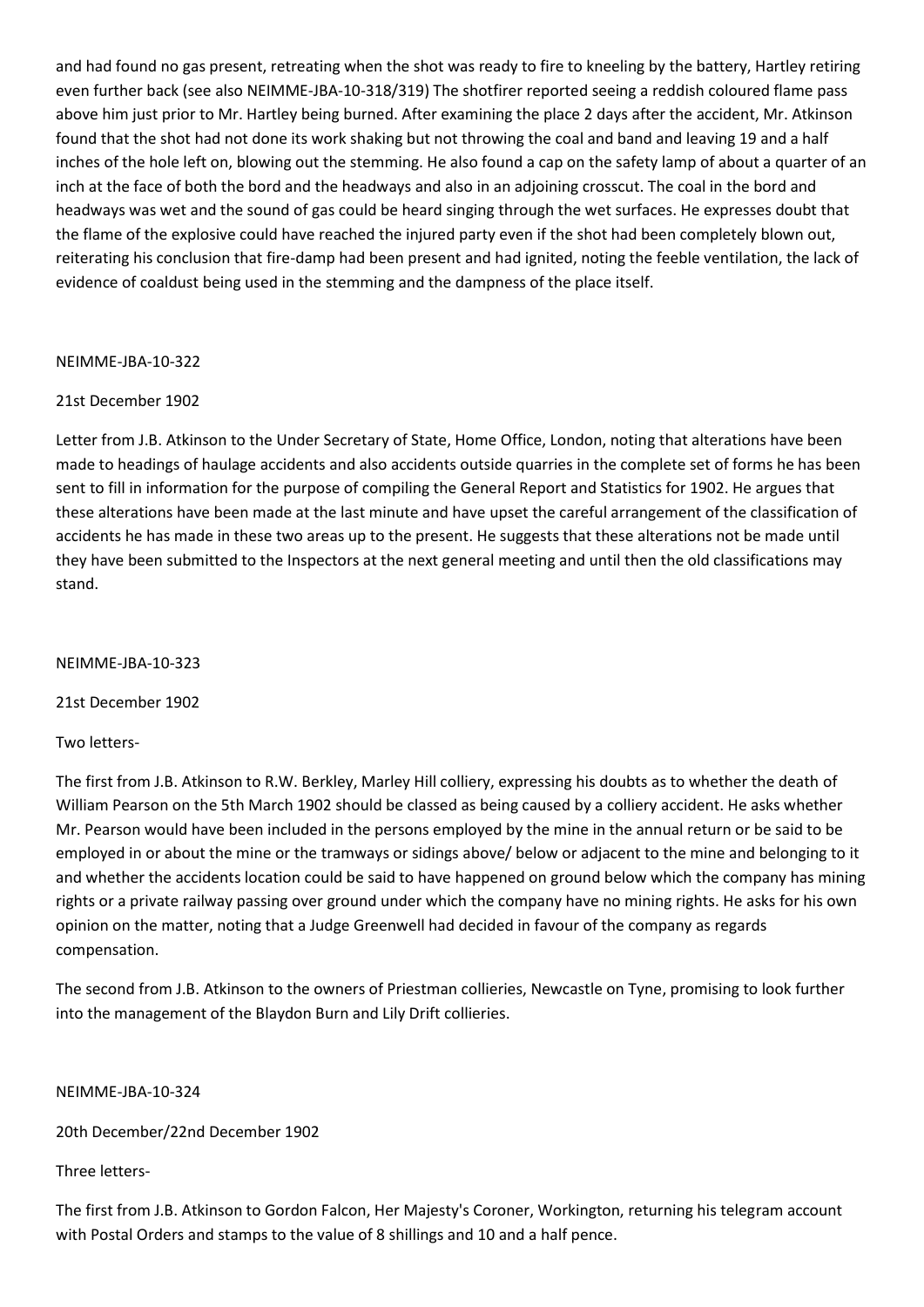The second from J.B. Atkinson to R. McLaren, dated 22nd December, thanking him for the gift of a cigarette case and giving him and his family regards and compliments for the Christmas season.

The third from J.B. Atkinson to J.S. Martin, Bristol, dated 22nd December, thanking him for his contribution of 3 pounds and 3 shillings for the G.F. Bell fund (see NEIMME-JBA-10-317, 2nd letter etc) and giving him compliments for the Christmas season.

NEIMME-JBA-10-325

23rd December 1902

Three letters-

The first from J.B. Atkinson to J.B. Simpson, Wylam on Tyne, saying that he could meet Mr. Simpson the next day at the Coal trade office at 4p.m. or three days later on the Saturday morning to discuss (the accident?) at North Elswick colliery (see NEIMME-JBA-10-320/321 etc.).

The second from J.B. Atkinson to A.D. Nicholson saying that he is sorry to hear that Mr. Nicholson has already posted the Annual Returns as he has just posted him circulars that need to be posted concerning broken ropes. He notes that posting these before the end of the year will do, and adding that the circulars should not be sent to drifts where no rope is in use and enclosing reports of 2 accidents.

The third from J.B. Atkinson to R.W. Berkley, Marley Hill colliery, Swalwell, saying that he has received his previous letter and that subsequently he he will not include the death of William Pearson as a colliery accident (see NEIMME-JBA-10-323,1st letter).

### NEIMME-JBA-10-326

23rd December 1902

Letter from J.B. Atkinson to George Trenwith, Burlington Slate Works, Kirkley-in-Furness, Lancashire, confirming receipt of notices of accidents that had occurred at his quarry some time ago. While noting his explanations for their late arrival, and also that his assistant Mr. Leck has mentioned the matter, he adds that any definition of serious injury, all of which have to be reported, would have to include those which lead to a fractured limb or the loss of an eye. He also emphasises that any accident which leads to personal injury caused by the explosion of an explosive, trivial or not, has to be reported.

### NEIMME-JBA-10-327

23rd December 1902

# Two letters-

The first from J.B. Atkinson to I.G. Weeks saying that, in the case of the death of Robert Lynn, he does not see any problems arising regarding fencing as General Rule 6 only notes that those areas not in actual use need to have their entrances properly fenced across their whole width and in this case, the road was used as an air way and could therefore be said to be in actual use. He adds that he can't give a definitive legal opinion on the matter, however, and suggests that if he has any doubt he should report back and he will ask for an opinion from the Home Office.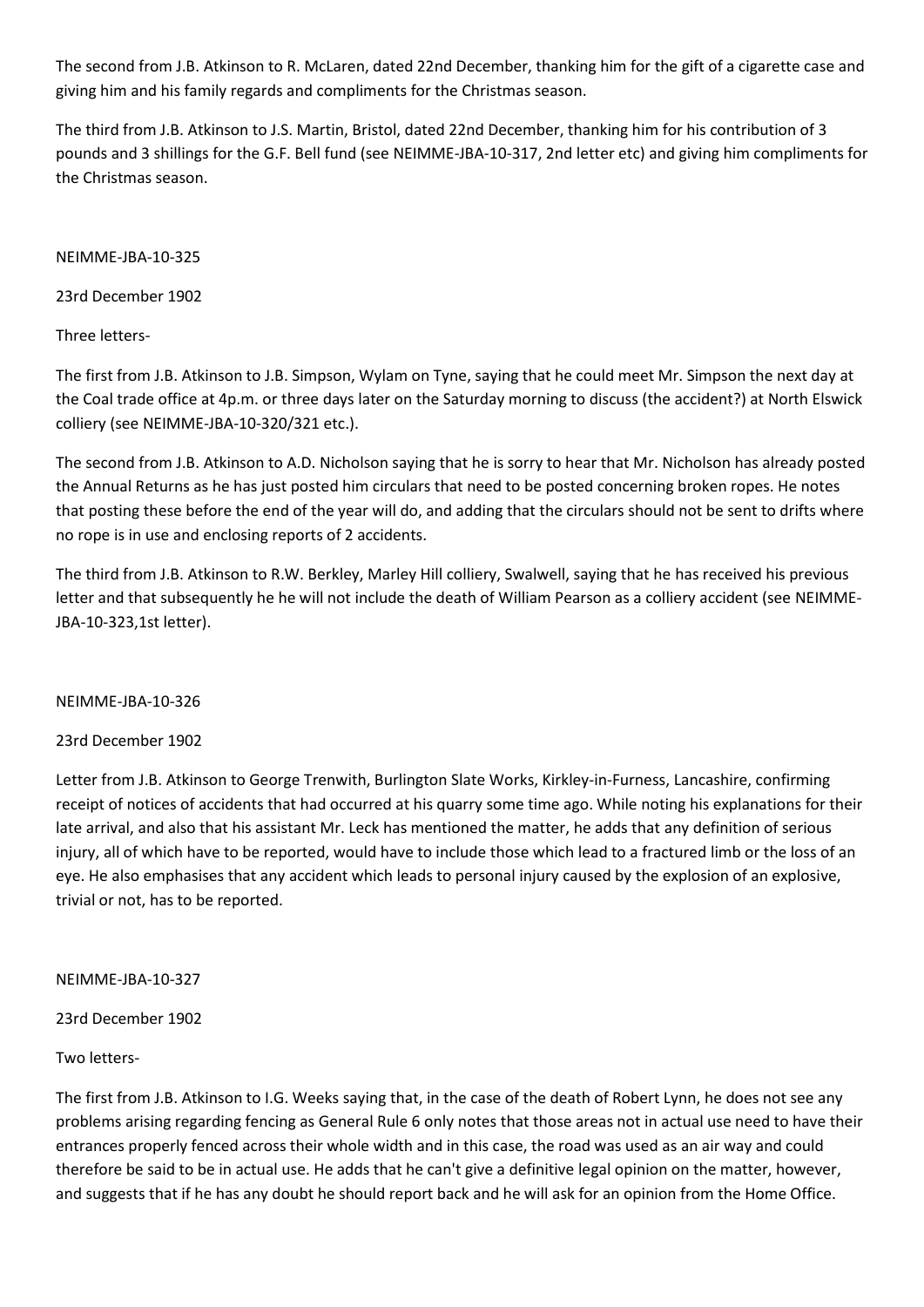The second from J.B. Atkinson to W.Walker thanking him for sending a cheque for 2 pounds and 2 shillings from Mr. F. Napier White for the G.F. Bell fund and noting he has acknowledged its receipt (see NEIMME-JBA-10-324, 3rd letter etc).

## NEIMME-JBA-10-328

# 23rd December 1902

Letter from J.B. Atkinson to the Right Honourable Secretary of State, Home Department, informing him that the relatives of the four men who died in the mining accident caused by the disengagement of a quantity of small coal after an outburst of fire-damp, either by suffocation by the small coal or fire-damp or the after-damp resulting from the ignition of the fire-damp are suing the owners of Glencraig colliery in Fifeshire, the site of the accident, namely Wilsons and Clyde Coal company, for damages under the Employers Liability act and that the trial will take place in the coming week at the Court of Session in Edinburgh. He further reports replying to a request by the solicitors Lawrence Thomson and Foulis of Glasgow that he is unable to comply with their attempts to gain an opinion on the explosion as it is contrary to his instructions to give such opinions to either side in civil actions involving accidents and objects to giving evidence in such cases. After receiving a summons to attend the court on the 26th December, he asks the Home Office for further instructions. He adds a postscript saying he will be glad to have the previous papers forwarded to him before that date.

## NEIMME-JBA-10-329

23rd December/24th December 1902

Three letters-

The first a continuation of NEIMME-JBA-10-328 above.

The second from J.B. Atkinson to J.B. Simpson, Wylam on Tyne, dated 24th December,apologising for being unable to meet him on the next Saturday because he has been summonsed by the Court of Session in Edinburgh to appear on that day (see NEIMME-JBA-10-328 above). He asks him if it is possible to rearrange the meeting to the 29th or 30th December at the same time and place i.e. the Coal trade Office at 11 a.m.

The third from J.B. Atkinson, receiver unknown, dated 24th December, noting that the assumption that an unidentified form was supplied to a Mr. Graham already certified in order that the message might be despatched without payment was incorrect. He adds that he expected a telegram from Mr. Graham regarding an inquest which he had arranged for Mr. Nicholson to attend but had to leave home before Mr. Graham's message arrived. Leaving the certified form, he instructed his son to copy his message when it arrived and despatch it. He encloses Mr. Graham's original message.

NEIMME-JBA-10-330

24th December 1902

Letter from J.B. Atkinson to the Allerdale Coal company, Colliery Offices, Workington, confirming the appointment of William Thomas Popplewell as the undermanager of Allhallows colliery with a second class certificate in the room of John Walker Sticle(?) who has been promoted to manager.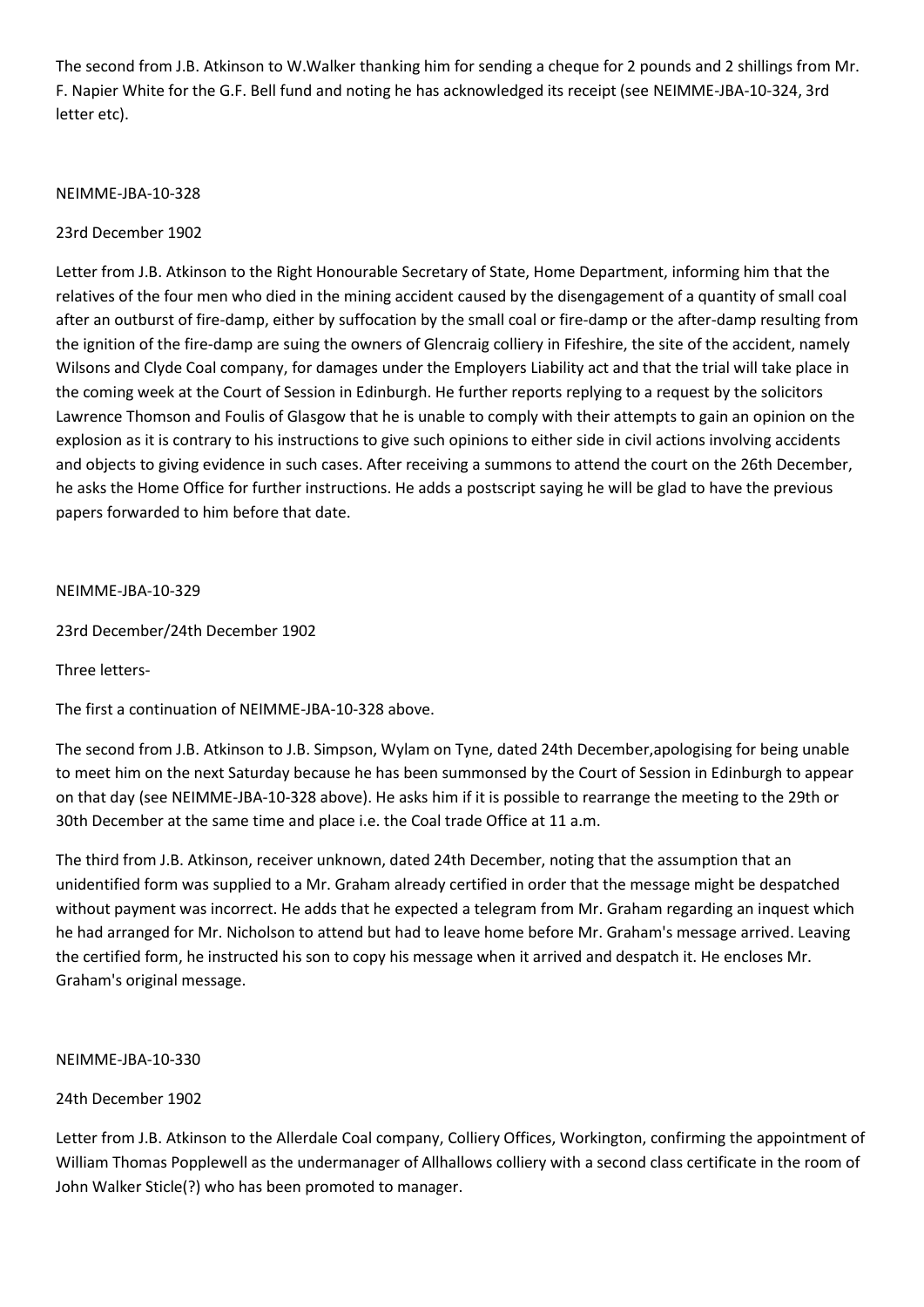### NEIMME-JBA-10-331

24th December 1902

Two letters-

The first from J.B. Atkinson to the Local Secretary, Northumberland Miners Union, Hepscott colliery, Morpeth, promising to inquire further after hearing that the local inspectors have visited the pit at Hepscott colliery and there being only one way out (see NEIMME-JBA-10-331,1st letter).

The second from J.B. Atkinson to H.T. Rutherford apologising for not receiving his letter concerning the death of Thomas Hedley until that afternoon supposing the delay down to extra postal traffic at that time of year. He adds that he would have been glad to go along with his unspecified proposal if he had heard sooner, noting that he had been out at an (his?) unidentified pit that day seeing the place of the accident to take up the case as soon as possible. He adds that the delay to the installing of his telephone did not allow him to get in touch, saying that the telephone people cannot install until some wayleaves are arranged adding they have given no indication as to when this will be done (see NEIMME-JBA-10-294, 2nd letter).

## NEIMME-JBA-10-332

# 25th December 1902 (received)

Report on the proceedings against the pony patter Robert Lewis at the County Petty Sessions court at South Shields on the 23rd December 1902 for going into a place at the Hebburn Colliery C pit to hew without permission, contravening Rule 102 and being fined 5 shillings. The owners of the pit were the Wallsend and Hebburn Coal company and John Smailes was the manager. The proceedings were recorded by Mr. Smailes and overseen by C.W. Newlands (solicitor?) of South Shields.

### NEIMME-JBA-10-332

# 25th December 1902 (received)

Report on the proceedings against the pony patter Samuel Coatman at the County Petty Sessions court at South Shields on the 23rd December 1902 for going into a place at the Hebburn Colliery C pit to hew without permission, contravening Rule 102 and being fined 10 shillings. The owners of the pit were the Wallsend and Hebburn Coal company and John Smailes was the manager. The proceedings were recorded by Mr. Smailes and overseen by C.W. Newlands (solicitor?) of South Shields.

### NEIMME-JBA-10-333

25th December/26th December 1902

# Three letters-

The first from J.B. Atkinson to Richard Jacobson, Hepscott, Morpeth, telling him that he has asked his assistant, Mr. Nicholson, to visit Hepscott Colliery on the 26th to enquire into the matter concerning it. He adds that Mr. Nicholson may not have received his message as he is away from home and the telegraph offices are not open due to the holiday season so he cannot say at what time he will arrive.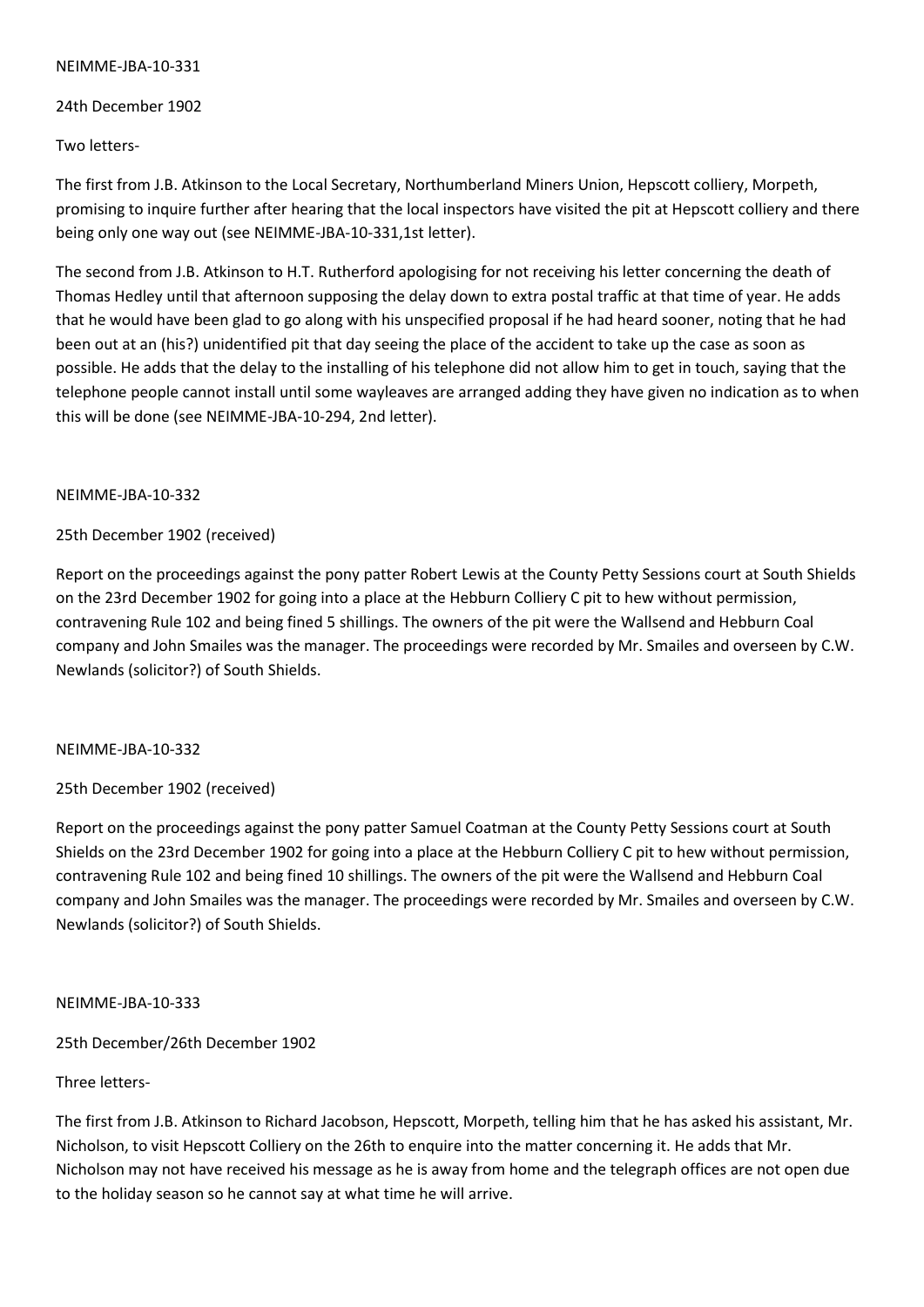The second from J.B. Atkinson to W. Leck, dated 26th December, concerning Annual Returns, reporting that he is sending circulars concerning the breakages of ropes to be enclosed with the returns (see NEIMME-JBA-10-325, 2nd letter) and openworks forms by parcels post that day. He also informs him that the new company exploring for iron ore in the Isle of Man is the Hematite Development company of London and the two mines involved are the Mangher-C-Breck and the Post Movar both near Manghold.

The third from J.B. Atkinson to W.W. Ware, dated 26th December, following up on his demands for a coal output book on the 1st November, a Metalliferous Mines output book on the 19th November, a Prosecution book on the 22nd November and a fountain pen on the 7th November. He hopes that the first two of these requests might be fulfilled within the next week to help in making up quantities. He also adds that he hopes Mr. Ware can stir somebody up at the Home Office regarding the last request (see NEIMME-JBA-10-227,2nd letter).

### NEIMME-JBA-10-335

26th December 1902

# Three letters-

The first from J.B. Atkinson to W and I. Burness confirming notice that the case involving the Wilsons and Clyde Coal company has been settled and his attendance at court will no longer be required (see NEIMME-JBA-10-328). He also asks that the parcel addressed to him be sent to him at Parliament house from the Home Office.

The second from J.B. Atkinson to Richard Jacobson, Hepscott, Morpeth, saying that, as he feared, Mr. Nicholson did not receive the message concerning the visit to Hepscott colliery (see NEIMME-JBA-10-333, 1st letter) and will not be able to visit until the next day between 10 and 11 a.m.

The third from J.B. Atkinson to W.W. Ware asking him to send 50 sheets of forms for entering up fatal accidents as per page 12 of the scheme for annual reports, suggesting 40 for coal mines and 5 each for metalliferous mines and quarries. He also asks for 50 sheets of forms for entering up prosecutions as per page 13 of the scheme.

### NEIMME-JBA-10-336

# 27th December 1902

Letter from J.B. Atkinson to the Right Honourable Secretary of State, Home Department, asking that a new Assistant Inspector to replace the late G.F. Bell might be appointed soon. He argues that during the next two or three months his time will be taken up considerably preparing a tabulation of statistics and the Annual Report and it is very inconvenient that he has no Assistant stationed in the Eastern part of the district where most of the work arises.

# NEIMME-JBA-10-337

# 27th December 1902

Letter from J.B. Atkinson to W. Leck asking that he type up 3 copies each of rules regarding timber and roof supports, asking that the persons responsible for placing said timber and roof supports comply with a notice posted at the mine under Special Rule 1 and that no person shall continue to work in any working place where the roof is not supported as specified there unless they themselves place the necessary supports.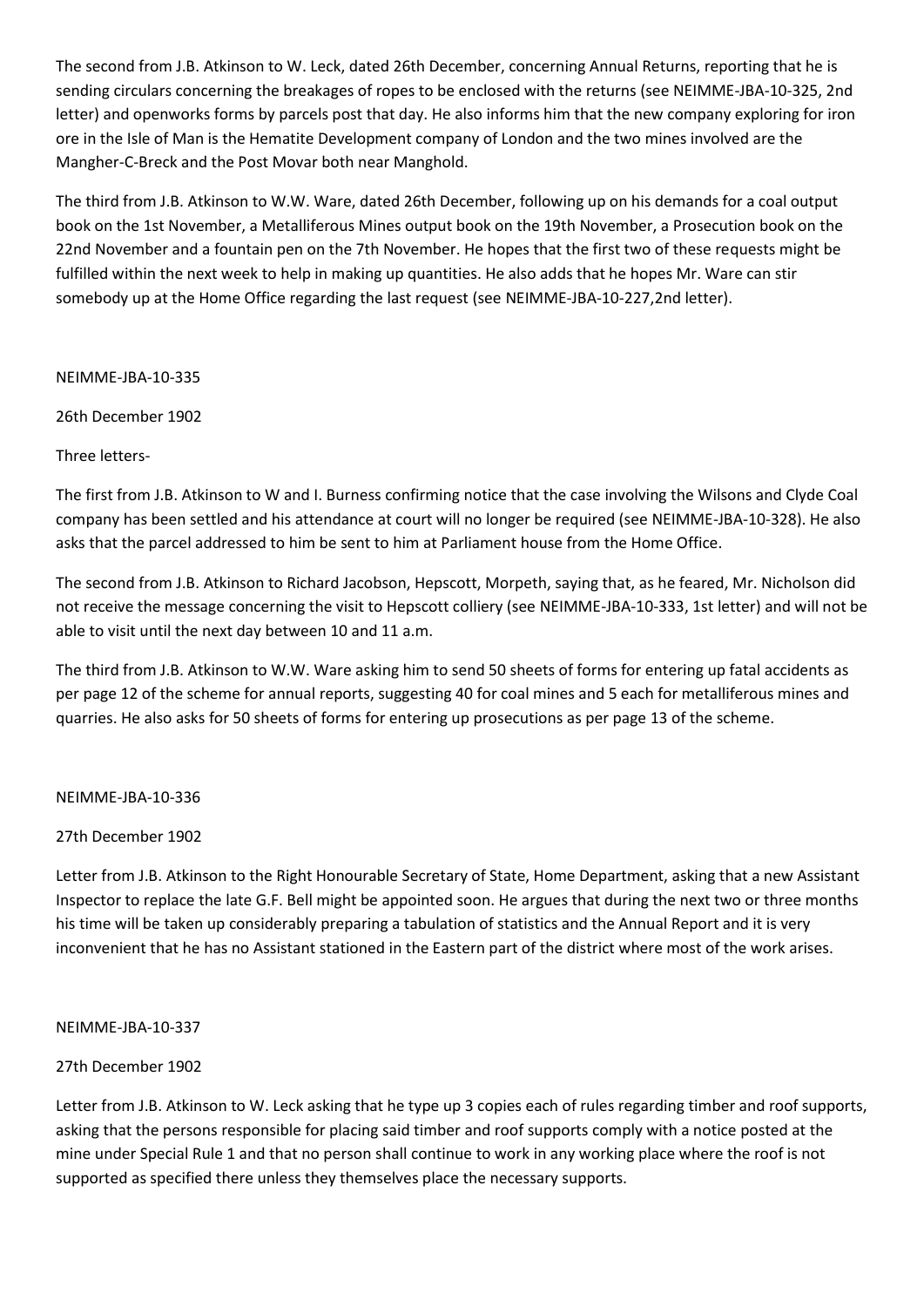#### NEIMME-JBA-10-338

## 27th December/28th December 1902

Three letters-

The first from J.B. Atkinson to A. D. Nicholson confirming receipt of a cheque for 5 pounds and 5 shillings for the G.F. Bell fund (see NEIMME-JBA-10-327,2nd letter etc) while also noting that the envelopes concerning the broken ropes circulars do not need to have chief inspector on them with his assistant position sufficing and that he has noted what he has to say about the Hepscott case (see NEIMME-JBA-10-331, 1st letter etc).

The second from J.B. Atkinson to William Stewart, Glasgow, saying he would be glad to have a reply to his letter of the 24th September concerning the plan of Allerdean colliery deposited with the Secretary of State (see NEIMME-JBA-10-121, 1st letter?).

The third from J.B. Atkinson to F.J. Trump, Her Majesty's Inspector of Mines, Penarth, dated 28th December, thanking him for enclosing 1 pound and 1 shilling for the G.F. Bell fund (see first letter above etc).

#### NEIMME-JBA-10-339

## 27th December 1902

Letter from J.B. Atkinson to R.G. Ormsby, Seaton Delaval, confirming that the Morpeth Quarry colliery has been stopped or laid in since the 26th March 1902. Mr. Atkinson requests that a plan of workings be prepared and sent directly to the Secretary of State at the Home Office in London.

### NEIMME-JBA-10-340

27th December/29th December 1902

### Three letters-

The first from J.B. Atkinson to W.G. Fitzgerald, Fleet Street, London, asking to hear from him concerning the notes regarding mining he sent to him on the 30th September 1902 (see NEIMME-JBA-10-133,1st letter).

The second from J.B. Atkinson to A.Sharp, miners agent, Maryport, dated 29th December, suggesting that one of the three proposed rules made at the last meeting for timbering special rules might be appropriate and he encloses three on a sheet (see NEIMME-JBA-10-337). He suggests the first, which does not mention the caveat regarding the workers involved putting up their own supports. He asks that this be thought over before the next meeting.

The third from J.B. Atkinson to J.P. Martin, secretary, Cumberland Coal Association, Workington, dated 29th December, suggesting that one of the three proposed rules made at the last meeting for timbering special rules might be appropriate and he encloses three on a sheet (see letter above etc). He suggests the first, which does not mention the caveat regarding the workers involved putting up their own supports. He asks that this be thought over before the next meeting.

### NEIMME-JBA-10-341

30th December 1902

Three letters-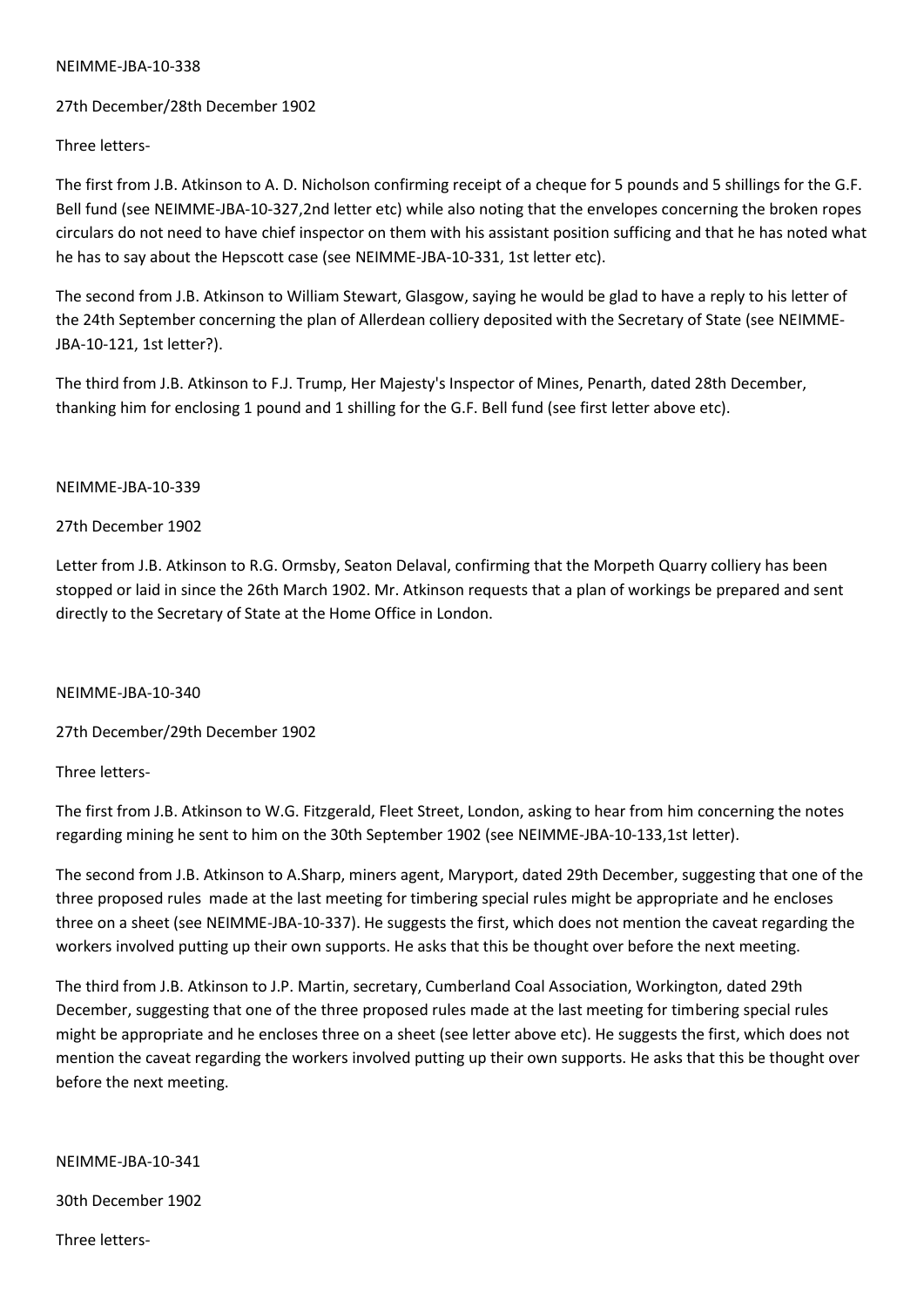The first from J.B. Atkinson to H.(Sir Henry)Hall thanking him for his contribution of 2 pounds and 2 shillings to the G.F.Bell fund (see NEIMME-JBA-10-338, 3rd letter etc) and congratulating him on his recent honour from the King.

The second from J.B. Atkinson to H.Walker, Her Majesty's Inspector of Mines, Somerset, thanking him for his cheque for 2 pounds and 2 shillings for the G.F. Bell fund (see letter above etc).

The third from J.B. Atkinson to William Stewart, Glasgow, noting that the returns Mr. Stewart refers to only relate to the minerals worked and the people employed at the abandoned Allerdein colliery and that a plan of the actual workings will also be needed in case any person in the future who may want to re-open the mine or work in the same field can see what was done and work there in safety. He asks whether he can find out whether such a plan was made and if so, who has it now.

## NEIMME-JBA-10-342

## 30th December 1902

Letter from J.B. Atkinson to the owners of Priestman collieries, Newcastle on Tyne, remarking that he would not approve of two managers for the Blaydon Burn and Lilly Drift collieries since the two collieries are dependent on the same upcast shaft and fan for their ventilation. This would lead, he argues, to problems relating to responsibility for ventilation, if, say, one manager stopped the fan leading to the other suffering insufficient ventilation and therefore being liable for something he could not control. This, in his opinion, would lead to examples of evasion of the provisions of the Coal Mines act, specifically Section 19(2). He does add that when he brought up similar reservations to a similar case with the Ormiston Coal company while in Scotland the sheriff ruled against him but that the Secretary of State thought the decision a bad one. He continues that if the owners wish to continue with the matter they should inform him under Section 19 (1) of the Coal Mines act 1887, he would report to the Secretary of State and after his probable objection the question would go to arbitration.

### NEIMME-JBA-10-343

31st December 1902

Two letters-

The first from J.B. Atkinson to C.C. Leach, Seghill colliery, Newcastle on Tyne, noting that he has had no official notice of the death from an accident that Mr. Leach mentioned while travelling with him by train on the 29th December last.

The second from J.B. Atkinson to Davidson and Bolam, Builders, Blaydon, telling them that while travelling from Blaydon to Rowlands Gill the day previously he passed a quarry which he was told was worked by the builders and does not appear to be on his list. He encloses the necessary papers to collate an annual return for the place, adding that they should have just received, or be just about to receive the next day, papers for the East Blaydon Bank quarry which their company has just acquired from Hugh Liebman.

NEIMME-JBA-10-344

31st December 1902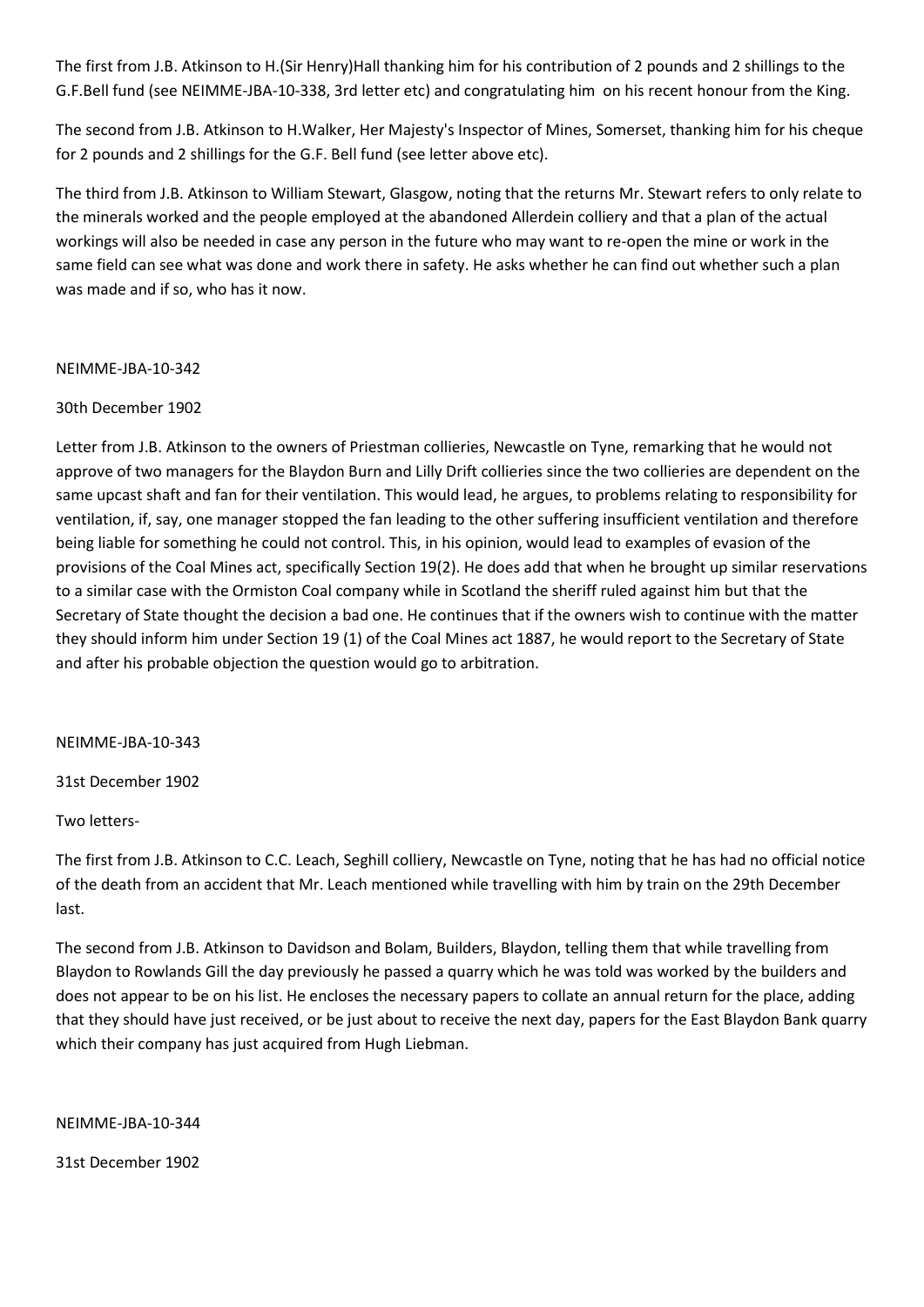Letter from J.B. Atkinson to the Under Secretary of State, enclosing a telegram account for 1 pound 6 shillings and 10 and a half pence to be added to the expense account already posted, with amounts applied for by the coroner C.M. Percy and since the 25th of July for John Graham, H.J. Rutherford and Gordon Falcon.

## NEIMME-JBA-10-345

2nd January 1903

Letter from J.B. Atkinson to W. Bawden, Threlkeld Mines, Threlkeld via Penrith, confirming that the mines have been closed down for the present but that this state of affairs may only be temporary, noting also that a form has been already sent.

NEIMME-JBA-10-346

2nd January 1903

Three letters-

The first from J.B. Atkinson, receiver unknown, containing a plan (of a mine?) containing statistics.

The second from J.B. Atkinson, receiver unknown, a telegram confirming a visit to a mine (Montagu?) lying 3 and a half miles West of Newcastle railway station in a direct line.

The third from J.B. Atkinson to C.C. Leach, Seghill colliery, Northumberland, confirming receipt of papers relating to the death of Alexander Bond but asking whether the date of death being noted as the 2nd January 1902 is not an error?

NEIMME-JBA-10-347

2nd January 1903

Plan for December containing statistics, signed by J.B. Atkinson.

### NEIMME-JBA-10-348

### 2nd January 1903

List of five accidents caused by explosions for December 1902 signed by J.B. Atkinson. The first occurred on the 13th December at Cramlington colliery when a man, carrying a bobbin of compressed gunpowder and an open light in the same hand brought them accidentally in contact while passing a tub causing the gunpowder to explode. The second occurred on the 17th December at the same colliery as the first when one of two men who had lit the fuses of two shots of gelignite at the same time and place returned to the scene after one shot had exploded thinking the other fuse had not kindled and the shot went off. The third occurred at the Barrington colliery on the 17th, when a man inadvertently approached a lit shot of gunpowder and was killed instantly when it exploded. He adds that the deceased man was an official who approached the shot via a fenced off road. The fourth explosion occurred at Buckhill colliery on the 18th when two men who had lit the fuses of two shots of stowite at the same time returned to the scene after the explosion of the first shot thinking erroneously that the second had not kindled only for it to then explode. The fifth and final explosion leading to injury occurred at the Ratcheugh Quarry on the 19th December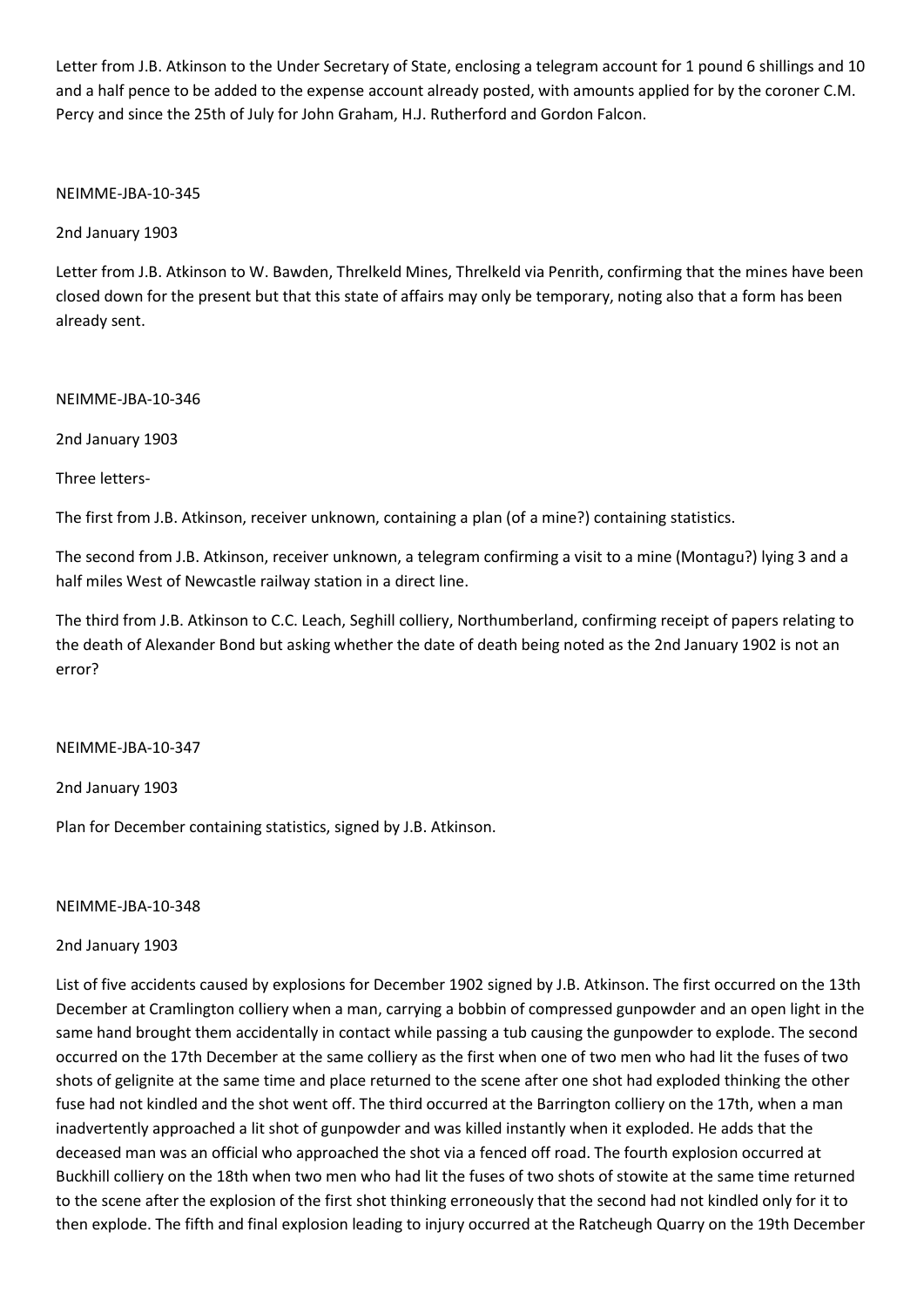when, after an 18 pound charge of gunpowder failed to ignite after a hole had been sunken twice, an attempt was made to dislodge said charge with a further 4 pounds of gunpowder. When this fired, it was thought that the previous 18 pound charge had been fired off also, only for this charge to explode when a man picking out stemmings with a copper tool while attempting to charge the place again caused it to go off.

## NEIMME-JBA-10-349

# 2nd January 1903

Letter from J.B. Atkinson to the Under Secretary of State, Home Office, London, enclosing a form marked A filled in with all the particulars relating to the advance proof of the Return of Fatal Accidents. He points out that the order of the 3 sub-headings for said accidents in Form A and the Scheme for Annual Reports of the Inspectors of Mines for December 1902 are somewhat different, with the former order being that for Ropes or Chains Breaking, Machinery and Boiler Explosions and the latter beginning with Machinery and followed by Boiler Explosions and Ropes or Chains Breaking.

NEIMME-JBA-10-350

2nd January 1903

Plan containing statistics signed by J.B. Atkinson.

NEIMME-JBA-10-351

2nd January/3rd January 1903

Three letters-

The first from J.B. Atkinson to W.W. Ware asking him to send three more copies of the Scheme for Annual Reports while hoping that the output books will appear in time to be of use and despairing of ever obtaining the fountain pen he asked for (see NEIMME-JBA-10-334, 3rd letter etc).

The second from J.B. Atkinson to H.J. Willyams, Alnwick Castle Estate Offices, Alnwick, dated 3rd January, asking for him to send a return relating to the Hulm (?) Park quarry, as accurately as possible, noting that any quarry more than 20 feet deep is required so to do no matter how often the quarry is worked as ratified under the Quarries act of 1894.

The third from J.B. Atkinson to W.Walker, dated 3rd January, thanking him for sending a cheque for 5 pounds on behalf of G.R.M. Prichard for the G.F. Bell fund, while noting his acknowledgement of receipt (see NEIMME-JBA-10- 341,1st and 2nd letters etc). He notes that he has received all of the subscriptions for said fund from the Chiefs and notes that when he gets the list back from Mr. Cadman they must have a meeting.

### NEIMME-JBA-10-352

### 3rd January 1903

Letter from J.B. Atkinson to McLaren and company, Northumberland, confirming that the company plans to start working a Whinstone quarry at Holborn near Beal on the estate of Major Leathers.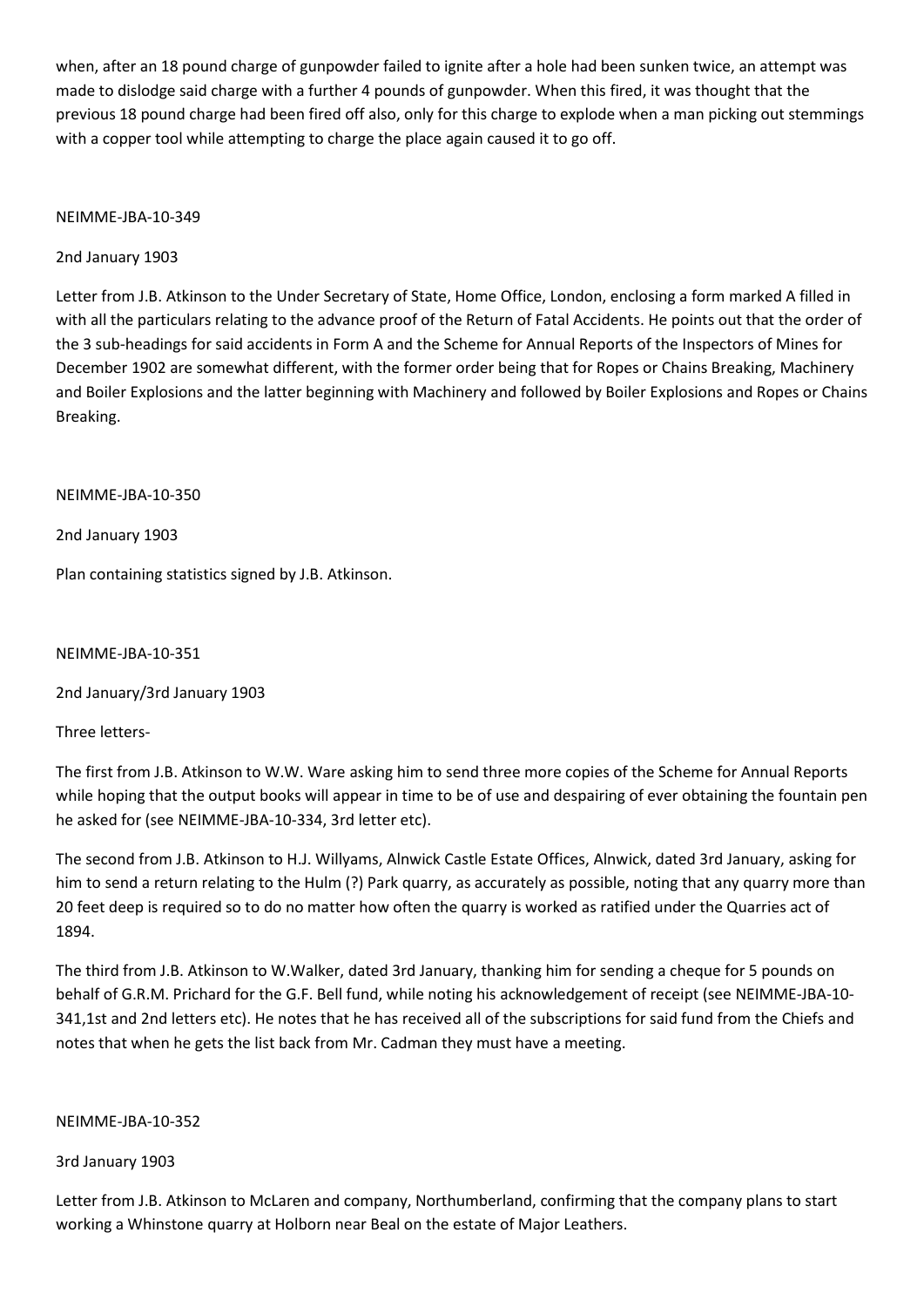## NEIMME-JBA-10-353

## 4th January/5th January 1903

## Two letters-

The first from J.B. Atkinson to John Cadman, Edinburgh, confirming receipt of his cheque for 2 pounds and 2 shillings for the G.F. Bell fund (see NEIMME-JBA-351, 3rd letter etc) and hoping he is liking (working in) Scotland.

The second from J.B. Atkinson to W.Walker, dated 5th January, remarking on various things relating to the G.F. Bell fund (see letter above etc). He confirms receipt of Mr. Walkers' letter, circular and the list (of contributors?) about the Fund while confirming that he has received cheques or money orders from everybody bar Mr. Mellors, Mr. Saint and Mr. Robinson, all of whom he is writing to that day. He confirms that the amount received for the fund to date is 101 pounds and 2 shillings and that when all outstanding contributions are paid this should add up to 110 pounds and 6 shillings. He continues that when asking Thomas Bell what should be done with the money he suggested that it be added to the Coal Owners Fund etc. and Mr. Atkinson agreed that this would simplify matters. He also notes that he has asked Mr. Hyall to let him know when the meeting to settle the matter of the fund will be held while promising to attend and promises to inform Mr Walker also when he learns of this. Finally, on the matter of trustees he suggests that Mr. Walker, being younger than himself and Mr. Bain, would be a more suitable candidate, a young man being best in his opinion.

### NEIMME-JBA-10-354

5th January 1903

Three letters-

The first from J.B. Atkinson to James Mellors, Her Majesty's Inspector of Mines, Wakefield, asking him to send his promised cheque for the G.F. Bell fund for 2 pounds and 2 shillings so he can conclude the business (see NEIMME-JBA-10-353, 2nd letter above etc).

The second from J.B. Atkinson to C.L. Robinson, Her Majesty's Inspector of Mines, Newport, asking him to send his promised cheque for the G.F. Bell fund for 2 pounds and 2 shillings so he can conclude the business (see letter above etc).

The third from J.B. Atkinson top W. Saint, Her Majesty's Inspector of Mines, Higher Broughton, Manchester, asking him to send his promised cheque for the G.F. Bell fund for 5 pounds so he can conclude the business (see both letters above etc).

### NEIMME-JBA-10-355

4th January/5th January 1903

# Two letters-

The first from J.B. Atkinson to Wilson Birkett (printed upside down) saying he has forwarded his previous letter to Mr. Leck regarding his concerns about Holborn Hill quarry and promises that the matter will have his attention.

The second from J.B. Atkinson to W. Leck, dated 5th January, confirming he has written twice about the new Metalliferous output book and promises to send it as soon as it arrives, adding if it is not forwarded soon he will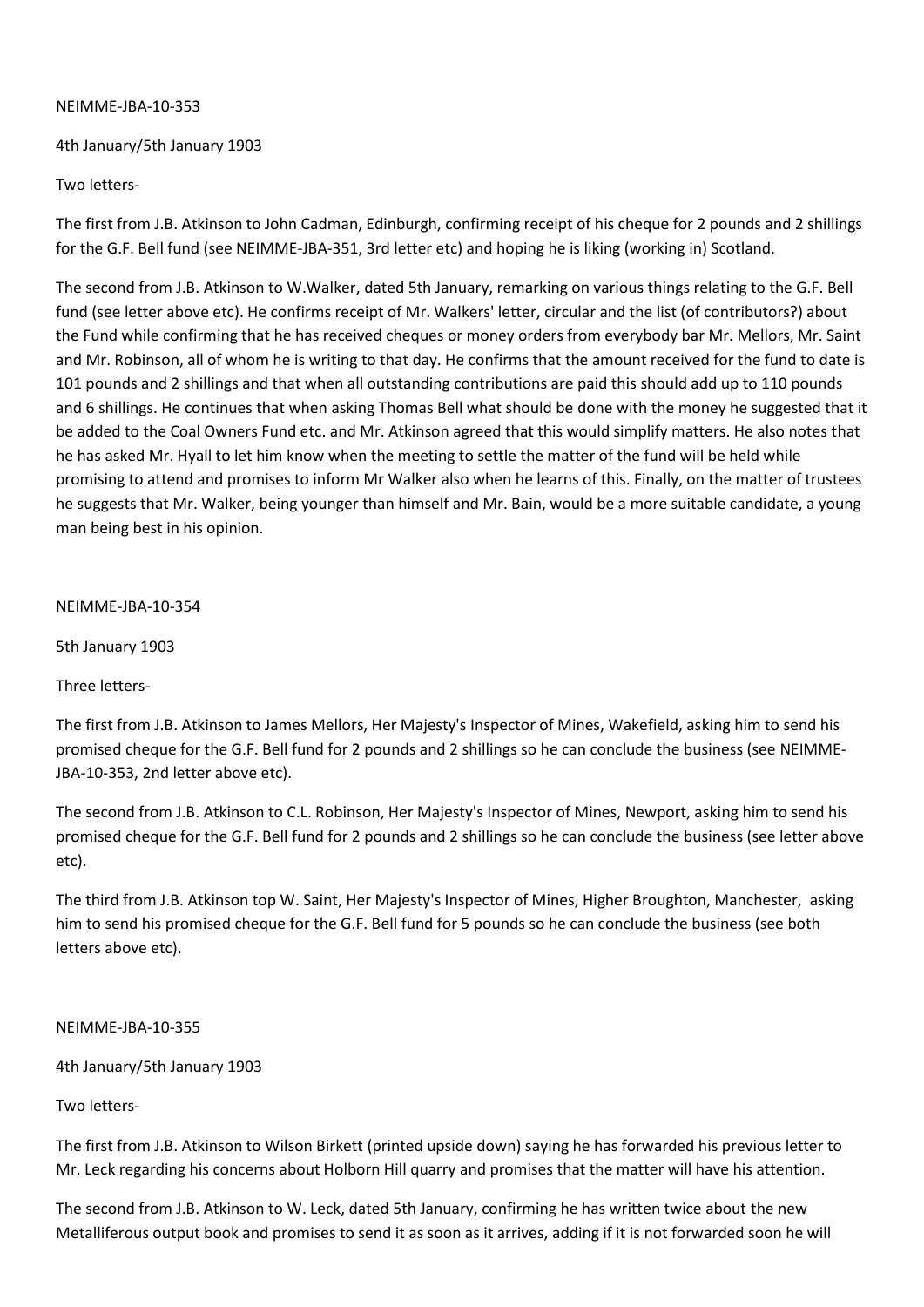send the old book. He also asks whether he promised to send him the quarry returns or merely those returns speciofic to his district and whether he finds them necessary. He remarks that he has sent none to the home Office yet and can send them to him, if necessary.

NEIMME-JBA-10-356

8th January 1903

Three letters-

The first from J.B. Atkinson to John Brown, manager, Park Home colliery, Morpeth, returning his tracing of the Bandy seam of Park Home colliery while noting it should have been sent directly to the Secretary of State at Whitehall which he asks them to do.

The second from J.B. Atkinson to W. Wood, Tynedale colliery, Hexham, telling him that he has the plans for the Bagillt colliery and that he will be happy to see him if he calls on the 10th January at 9.30 a.m to see them.

The third from J.B. Atkinson to A.D. Nicholson telling him that he is sending him an output book by parcel post that day and asking him to look in the old book to find when the Acomb colliery was last worked. He also wonders why the latter does not seem to have sent in an abandoned plan. He has also written an official letter regarding Mr. Nicholson's salary.

## NEIMME-JBA-10-357

8th January 1903

Letter from J.B. Atkinson to the Right Honourable Secretary of State, Home Department, informing him that A.D. Nicholson has noted an apparent error in the amount of salary he has received for December saying that the amount for 33 pounds and 15 shillings should have read 35 pounds and 15 shillings (see NEIMME-JBA-10-356, 3rd letter above).

NEIMME-JBA-10-358

8th January 1903

Three letters-

The first from J.B. Atkinson to William Saint, Her Majesty's Inspector of Mines, Higher Broughton, Manchester, thanking him for the cheque for 5 pounds for the G.F. Bell fund (see NEIMME-JBA-10-354, all three letters etc).

The second from J.B. Atkinson to William Malcolm, County Offices, Hamilton, confirming receipt of his letter concerning the Conference of Mining Lecturers. He then confirms that he has left his former position in the Eastern district of Scotland and has forwarded his letter to his successor, R. McLaren in Edinburgh.

The third from J.B. Atkinson to J. Mellors, Her Majesty's Inspector of Mines, Wakefield, thanking him for his cheque for 2 pounds and 2 shillings for the G.F. Bell fund (see first letter above, NEIMME-JBA-10-354, 1st letter etc).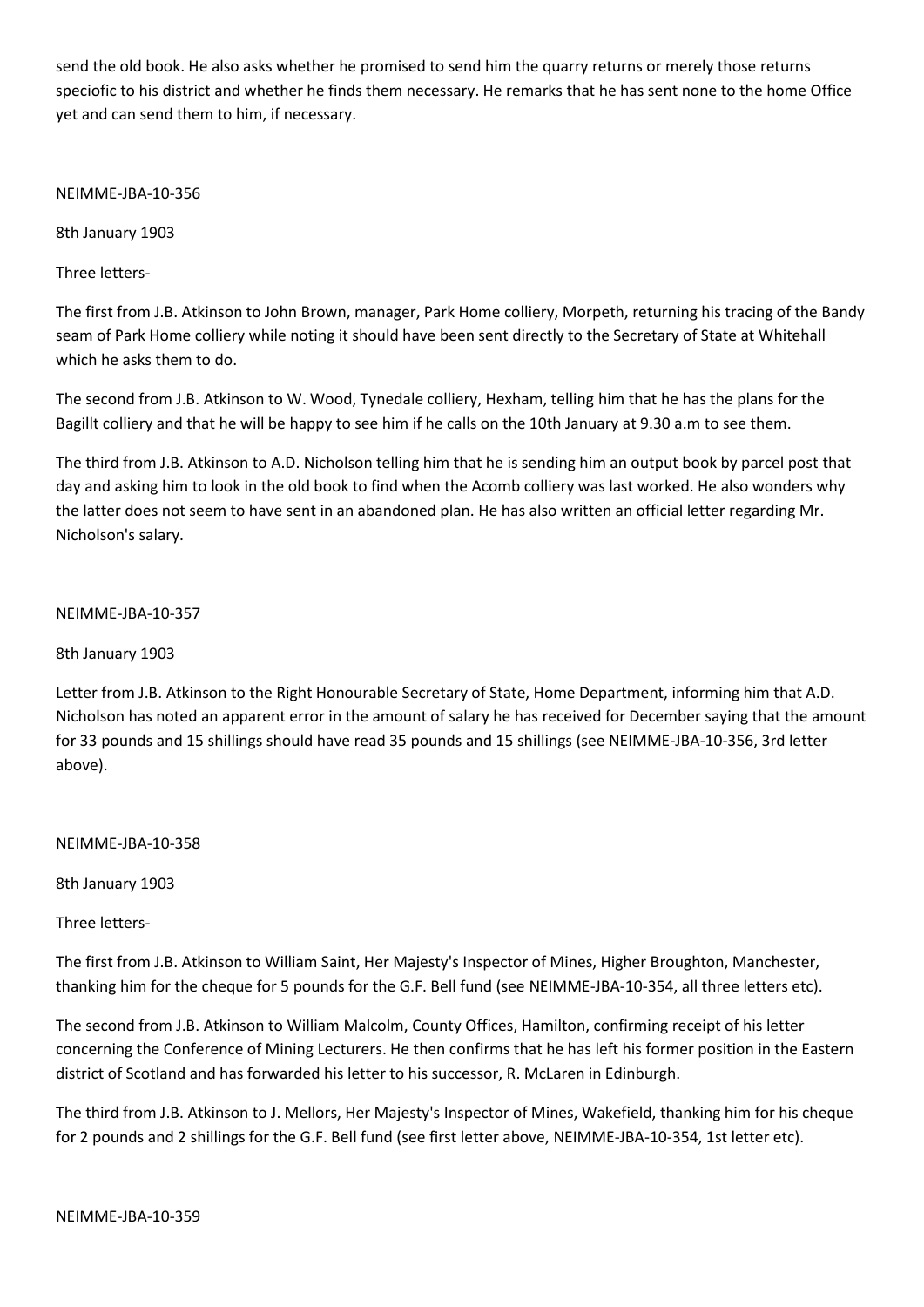8th January 1903

## Two letters-

The first from J.B. Atkinson to F.B. (Fred) Atkinson, Shottle Hall, Derby, replying to his letter about seeing the plans concerning the Ewanrigg Estate at Maryport. He notes that if the plans have been deposited for 10 years or longer then anyone can see them by calling at the Home Office and advises him to write to W.W. Ware at the Mining Statistics Office for further details. If, however, the plans have been there for less than ten years the plans can still be seen if there is a matter of danger involved and the Secretary of State has agreed on this. He also notes that such plans can only be seen at the Home Office or in the custody of an Inspector of Mines. He concludes by saying he has returned from a wedding and everything passed off well.

The second from J.B. Atkinson to W.C. Gibson and company, Fireclay Works, Scotswood on Tyne, telling him that regarding the new Statutory Register which his last letter and postcard related to he should obtain a new form that the Secretary of State has sanctioned.

NEIMME-JBA-10-360

9th January 1903

Plan marked C containing statistics for 1902 signed by J.B. Atkinson.

#### NEIMME-JBA-10-361

9th January 1903

Plan marked C containing statistics for 1902 signed by J.B. Atkinson.

#### NEIMME-JBA-10-362

9th January 1903

Plan marked C containing no information for 1902 signed by J.B. Atkinson.

NEIMME-JBA-10-363

9th January 1903

### Three letters-

The first from J.B. Atkinson to W. Leck saying that he is sending him all the Quarry Returns and that all those he considers to be all right should be sent directly to W.W. Ware at the mining Statistics branch of the Home Office. The ones he considers needing amendment should be sent back to the owners,he continues, with a list of them sent back to Mr. Atkinson. He concludes by saying he is ticking off the Quarry Returns as received and that he sent him the Metalliferous Output the previous day.

The second from J.B. Atkinson to W. Leck asking him not to send another form regarding Barradon colliery as he has noted it on Northumberland 22 (sic). He adds that he saw the people involved that day and they have a form.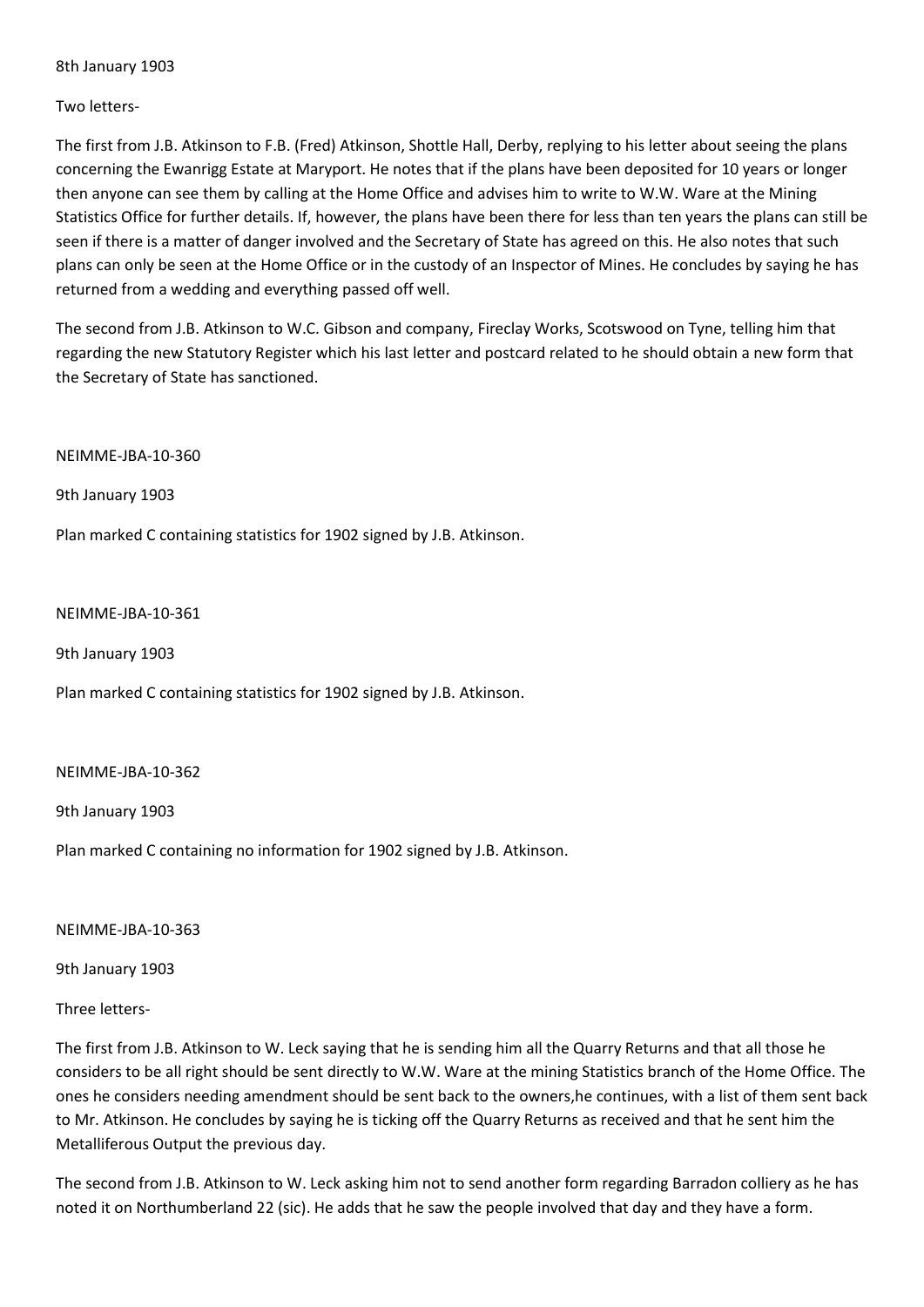The third from J.B. Atkinson to J.P. Martin, Workington, asking for a reminder whether the next meeting concerning the Timbering special rules is on the 13th or 20th of January as he has forgotten the arrangements.

NEIMME-JBA-10-364

9th January/11th January 1903

Three letters-

The first from J.B. Atkinson to C.D. Robinson, Her Majesty's Inspector of mines, Glen Bank, Newport, thanking him for the cheque for 2 pounds and 2 shillings for the G.F. Bell fund (see NEIMME-JBA-10-358, 3rd letter etc).

The second from J.B. Atkinson to William Woodhouse, Stone Merchant, Barrow-in-Furness, dated 11th January, confirming receipt of the Annual Return for Newton Quarries and adding that he should write to the Secretary of the Board of Trade at Whitehall Gardens, London, regarding his rights on the matter of railway connection.

The third from J.B. Atkinson to Davison and Bolam, Builders, Blaydon on Tyne, dated 11th January, confirming receipt of his letter on the subject of Knobby's Quarry and that the quarry had been worked for a short time by him but was now closed. Hed asks him to send an Annual Return form with details from when it was working.

NEIMME-JBA-10-365

10th January/12th January 1903

Two letters-

The first from J.B. Atkinson to J.B. Simpson, Hedgefield Offices, Blaydon on Tyne, on the subject of Acomb colliery. He notes that the colliery was abandoned around the year 1887 and that no plan of the workings appears to have been sent to the Home Office. As he believes Mr. Simpson is the check viewer for a Mr. Beaumont whose coal was principally worked there he asks him whether the latter has a plan of the abandoned colliery since questions of danger are arising from the workings at Tynedale colliery which are approaching the Acomb workings. He concludes by asking that if the plan exists in whose custody it resides at the present time.

The second from J.B. Atkinson to W. Leck, dated 12th January, enclosing the list of Fatal Accidents at Metalliferous Mines and Quarries and asking Mr. Leck to add the names of the owners for all the cases as well as a short precis of all the cases he personally investigated. He adds that an examination for the position of new Assistant Inspector will be held in early February and the appointment will be made as soon as possible after that. Until then, he adds, he will be unable to get away from home much. He adds, in a post script, that he has finally received all the subs from the Inspectors of Mines for the G.F. Bell fund and that the total received was 110 pounds and 6 shillings (see NEIMME-JBA-10-364, 1st letter etc).

### NEIMME-JBA-10-366

12th January 1903

Letter from J. B. Atkinson to George H. Tripp, Home Office, writing to apologise on behalf of A.D. Nicholson, who now accepts that his querying of his salary for December was unwarranted (see NEIMME-JBA-10-357). He now accepts that he had not taken into account the increases of 2 pounds received in October and November 1902 rather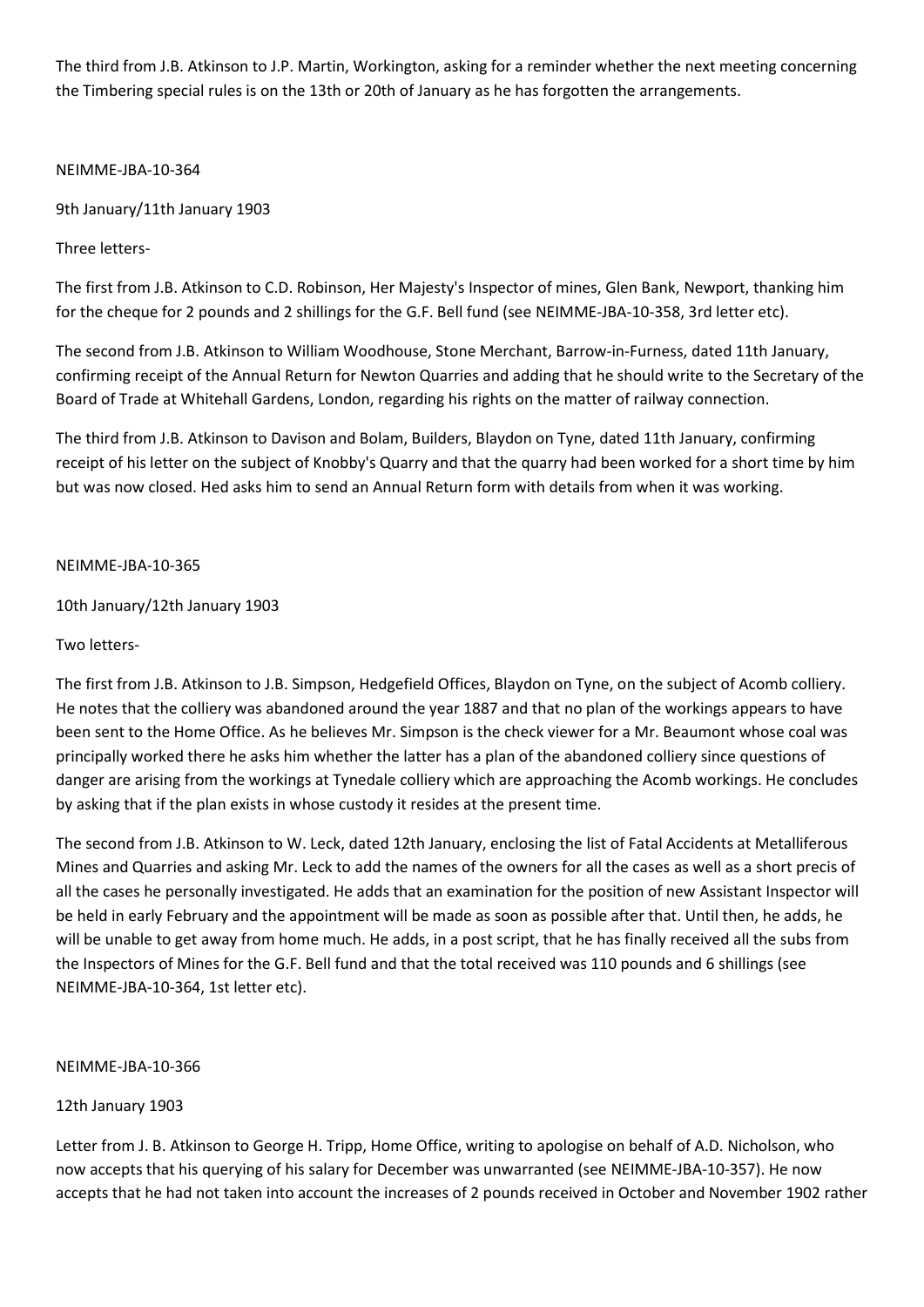than the one pound increases he had received in previous years. He then provides a table showing the amount of salary received by Mr. Nicholson from September to August for the years 1897 to 1902.

NEIMME-JBA-10-367

12th January 1903

Two letters-

The first a continuation of NEIMME-JBA-10-366 above.

The second from J.B. Nicholson to W.W. Ware asking him when he can have the forms for the List of Prosecutions and adding that he will not be receiving a fountain pen after all (see NEIMME-JBA-10-351, 1st letter etc).

NEIMME-JBA-10-368

14th January 1903

Letter from J.B. Atkinson to Joseph Robinson and company, Carlisle, confirming that the company proposes to recommence mining operations at Boaterby shortly.

NEIMME-JBA-10-369

14th January 1903

Two letters-

The first from J.B. Atkinson to H. Richardson, Holywell House, Backworth, concerning the management of Lily Drift and Blaydon Burn collieries. He reiterates his objections to the difficulties that could arise when a manager is not in full control of his ventilation, as could possibly be the case in the management of the two collieries stated (see NEIMME-JBA-10-342). With Mr. Archer being responsible for Lily Drift and its opencast shaft and face and Mr. Watson responsible for the upcast shaft of the Blaydon Burn colliery, shared ventilation could be a problem. He notes that Mr Watson is listed as the certificated manager for both Blaydon Burn and Lily Drift collieries on the annual returns which he received the previous day and that he signed off as such on both collieries. He suggests to Mr. Richardson that he contacts the solicitors Anderson and Chisholm of Edinburgh who were the agents for the Armiston Coal company in the arbitration he mentioned in a letter of the 30th December to give him the particulars of said case.

The second from J.B. Atkinson to Foster and Reed, Quarry Masters, West Woodburn, Newcastle on Tyne, confirming receipt of their notice that they opened Garelaw Quarry at the beginning of 1902 and closed it in October. He encloses an annual Return form to be filled in for the Quarry.

NEIMME-JBA-10-370

14th January 1903

Letter from J.B. Atkinson to the Right Honourable Secretary of State, Home Department, asking if the presence of both himself and Mr. I.J. Robson, the Inspector of Mines in Swansea, at the Home Office on the 20th January as entered on the list of monthly attendances is strictly necessary. He notes that Mr. Robson does not propose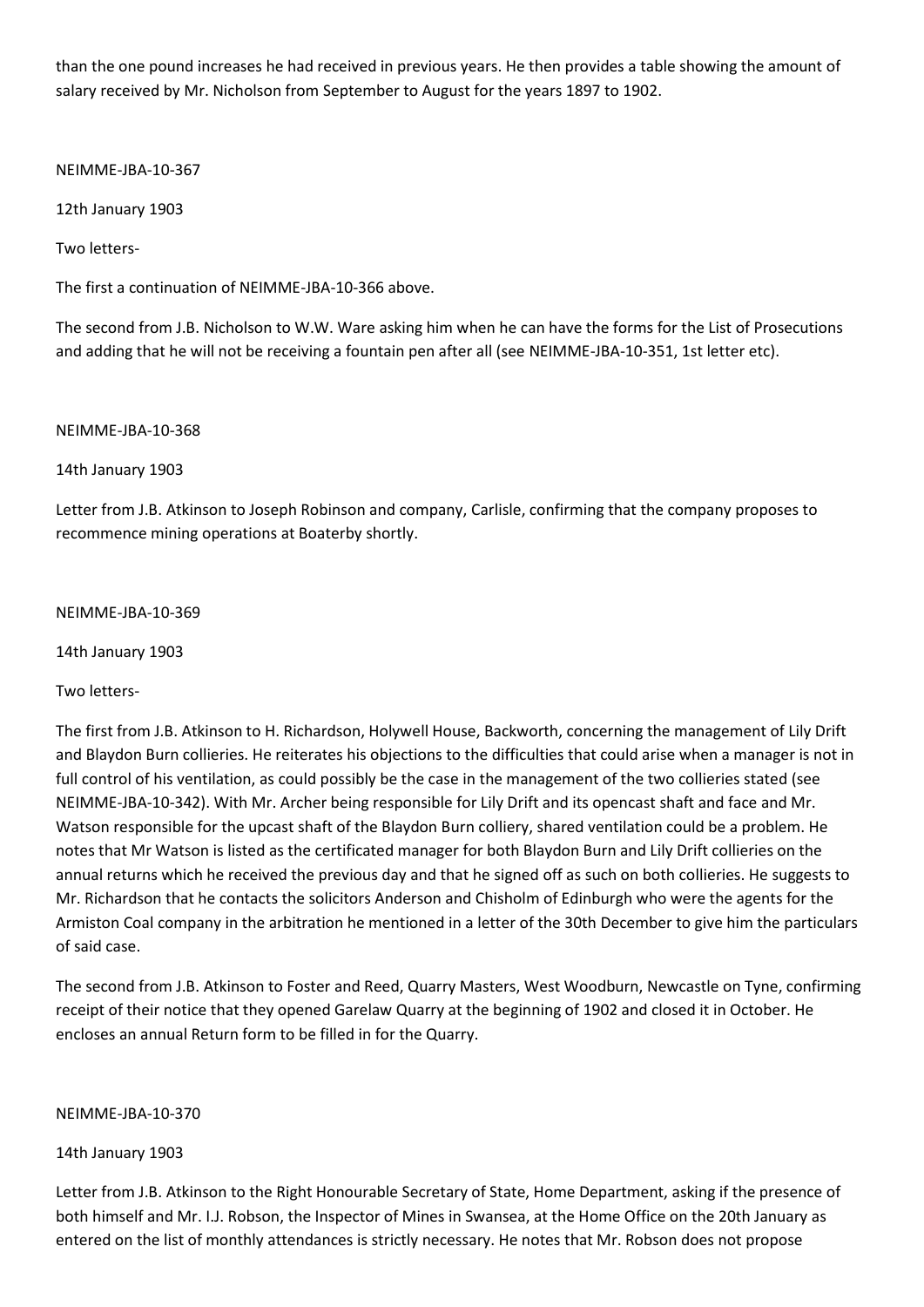attending and that he himself could be adequately replaced by Mr. McLaren, his successor in the East of Scotland district, and asks for instructions. He adds that without having an assistant in the Eastern portion of the district at that time and with no significant thing to bring to the Offices' notice it would be inconvenient for him to leave the area at the moment.

NEIMME-JBA-10-371

14th January 1903

Three letters-

The first from J.B. Atkinson to R. McLaren noting that Leonard found the list of mines for Mr. McLaren's district while rummaging among books and papers stowed in an attic. He notes that he has enclosed 4 (copies?) of these by parcel post that day and that his new district seems to be better for accidents than the East of Scotland.

The second from J.B. Atkinson to M.S. Douglas, Usworth colliery, Washington, proposing to meet him at the colliery the next day arriving by train at Usworth Station at around 2.30 p.m.. He asks him to wire him early if this is not possible.

The third from J.B. Atkinson to I.J. Robson, Her Majesty's Inspector of Mines, Swansea, noting that he has informed the Home Office of his preference that Mr. McLaren takes his place on the list of attendees at the Home Office that month and that he has written there for further instructions (see NEIMME-JBA-10-370 above). He adds that it is very cold and that there is thick snow in his area at the present time although Cumberland had none the previous day. He concludes that he has also sent a report to the Home Office noting a case in which Special Bulldog(explosive?) ignited gas.

NEIMME-JBA-10-372

# 14th January 1903

Letter from J.B. Atkinson to M.W. Brown advising him as to the possible forging of signatures in relation to a Mr. William Pringle. He suggests that the signature of Mr. Pringle on a letter Mr. Brown gave him of the 27th October 1902 is probably genuine as he has checked it against the signature given by R.W. Pringle on a letter of the 20th June 1901 intimating the commencement of Hill colliery near Slamannan. In contrast, he thinks that neither of the signatures purportedly by James Hastie on enclosed papers are genuine after examining previous signatures on letters he received from him. He also regards as suspicious signatures by Dr. Calderwood and a certificate for a Mr. A. Cambell B.A. In the latter case, he does not think a schoolmaster would be as illiterate as the certificate indicates or that the surname would be Campbell without the p. In conclusion, he believes the affair has a bad look and that an offence has probably been committed under Section 32 (3) of the Coal Mines act of 1887. He suggests that Mr. Brown should consult the Chairman of the Board as to whether the matter should be referred to the Secretary of State.

NEIMME-JBA-10-373

14th January/15th January 1903

Two letters-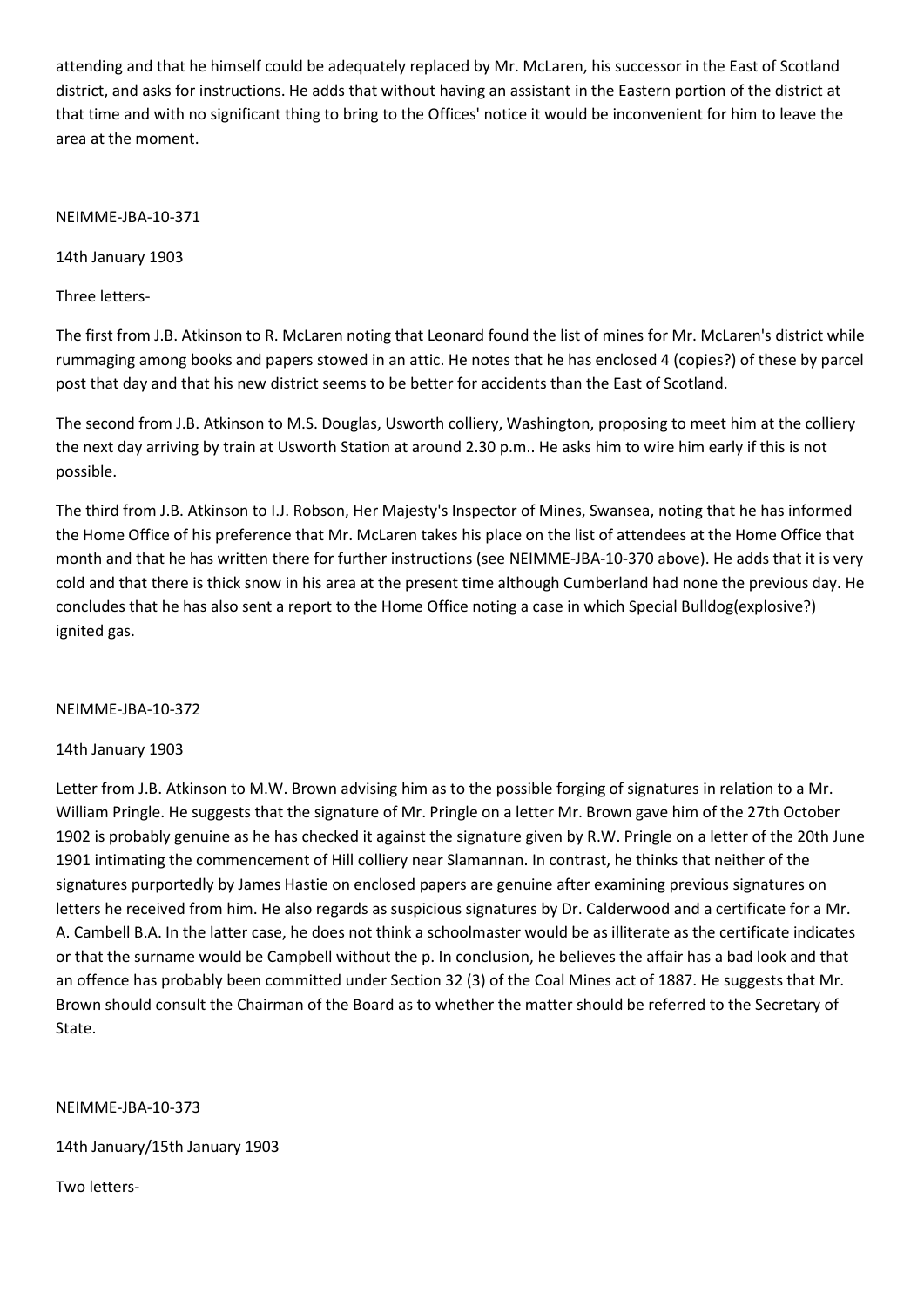The first from J.B. Atkinson to G.Hunt, West Sunderland, noting that he has received a Home Office circular with some figures in it for Leybourn Hold Quarry but not the required Form of Return duly filled up. He encloses a second form of return with an envelope and asks Mr. Hunt to attend to it.

The second from J.B. Atkinson, receiver unknown, dated 15th January, noting that Mr. Woods' manager, a Thomas Williams, had called on him and saw the Bagillt colliery plans on that day and that he has now returned the plans to the Home Office explaining that Mr. Williams had previously worked in a colliery adjoining Bagillt (see NEIMME-JBA-10-356, 2nd letter). He also notes that the Acomb colliery had been abandoned in 1887 or 1888 since the year 1887 is the last year for which an Annual Return of output etc was received. He adds that he left the district involved in 1889 and does not know what was done regarding the abandoned plan but is inquiring about the matter and hopes to get a copy of said plan.

## NEIMME-JBA-10-374

15th January/17th January 1903

# Two letters-

The first from J.B. Atkinson to S.Tate, Trundon Grange colliery, County Durham, suggesting that he does not think his Annual Return for the Montagu Fireclay mine comes under his jurisdiction as the instructions note that no brickworks are to be included unless they make bricks for collieries only. He adds that the instructions on the back of the Annual Returns form under the Quarries act clearly states that persons employed at brickworks are not to be included. In conclusion, he states that it his belief that he has nothing to do with the inspection of brickworks such as the one Mr. Tate has at Scotswood. He adds that he will be at the Coal Trade Office on the following Saturday at noon if nothing turns up to prevent him and will be glad to see him then.

The second from J.B. Atkinson to A.C. Kayll, dated 17th January, asking for the opinion of the Council Colliery Managers Association as to the advisability of a colliery manager not having complete control of the ventilation of his mine (see NEIMME-JBA-10-369, 1st letter etc). He provides examples when such an eventuality may occur.

# NEIMME-JBA-10-375

17th January/18th January 1903

# Three letters-

The first from J.B. Atkinson to J.G. Bell confirming receipt of his letter regarding the Blue Books and other items at Wentworth Place. He notes that he called at the address where he took a cabload of the material and saw the widowed Mrs. Bell and found her fairly cheerful (see NEIMME-JBA-10-365, 2nd letter etc). He adds that the fund for Mr. Bell raised 110 pounds and 6 shillings for her and her family.

The second from J.B. Atkinson to R. McLaren, dated 18th January, providing him with statistics relating to underground inspections of mines in 1901 in Clackmannan, Edinburgh, Fife, Haddington, Kinross, East Lanark, Linlithgow and Sterling. He adds that he probably inspected some others while apologising that he cannot add statistics for quarries suggesting he might be able to glean said information from the accident book.

The third from J.B. Atkinson to M. Walton Brown, dated 18th January, asking whether the 4 sheets of questions he received from him apply only to first class certificates and, if so, what about papers for the 2nd class certificates?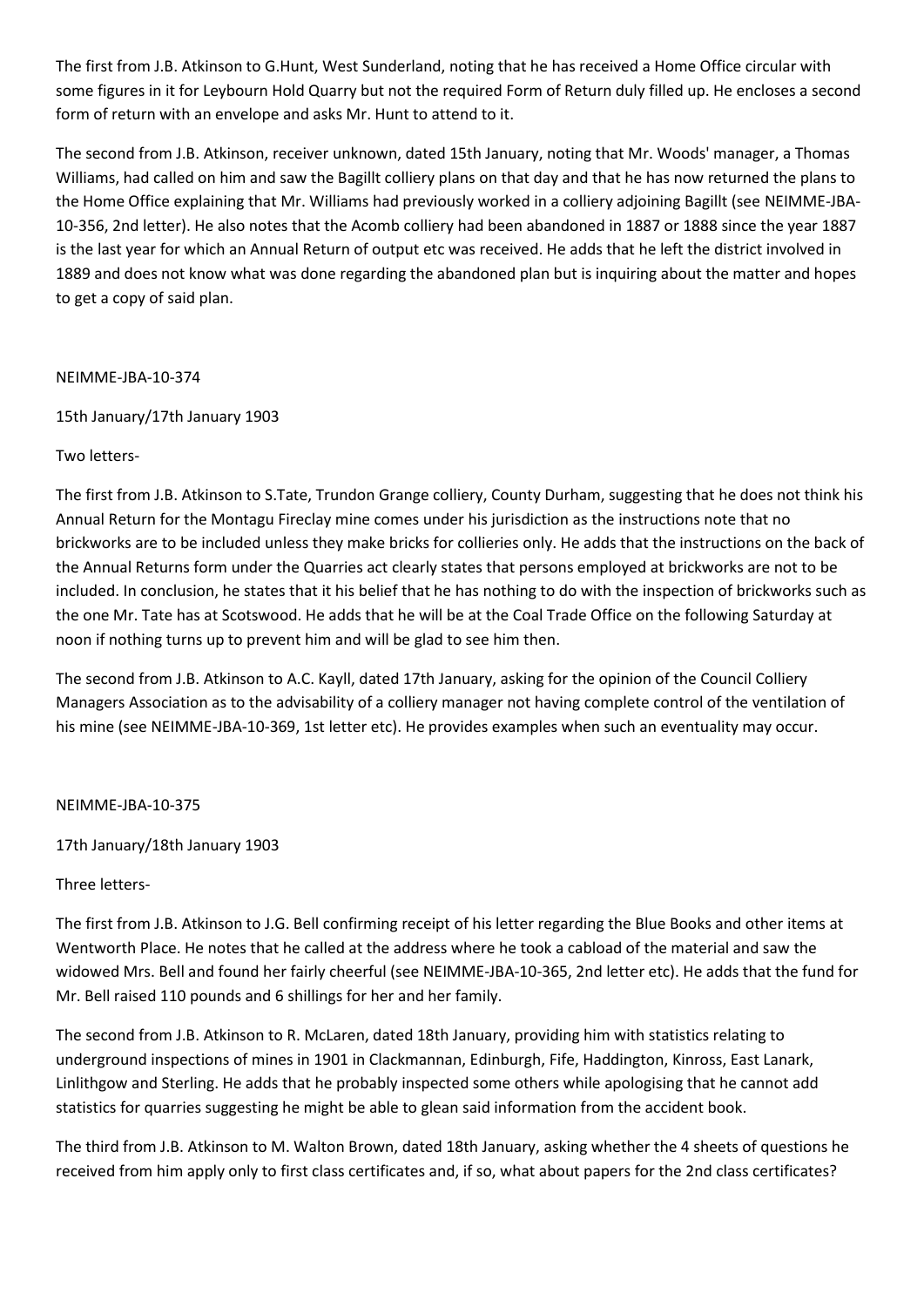#### NEIMME-JBA-10-376

#### 17th January 1903

Letter from J.B. Atkinson to Sir Kenelm E. Digby, Under Secretary of State, Home Office, referring to the previous letter from the Secretary of State regarding the order under the Factories act allowing the employment of young males over 16 in certain industries. He suggests that the exemption to the Barrow Hematite Steel company granted in 1894 allowing the process of iron ore washing to be done in two shifts of eight hours each does not need to be renewed since it has not been used for the previous five or six years. The output from these mines, he explains, has diminished so much that there is apparently no probability that the exemption will be needed again in the future.

#### NEIMME-JBA-10-377

#### 19th January 1903

Letter from J.B. Atkinson to the Right Honourable Secretary of State, Home Department, providing him with the particulars for his district in 1902 regarding underground inspections of mines and surface inspections of mines and quarries made by himself and the Assistant Inspectors in his district. He adds that he has enclosed also a list of mines where no underground inspection was made in 1902.

#### NEIMME-JBA-10-378

#### 19th January 1903

List containing statistics related to the number of inspections made by J.B. Atkinson and his Assistant Inspectors W. Leck and A.D. Nicholson of Coal and Metalliferous Mines and Quarries during 1902 (see NEIMME-JBA-10-377 above). The statistics show separately the number made underground and other inspections for coal mines and metalliferous mines as well as the number for quarries and signed by Mr. Atkinson.

#### NEIMME-JBA-10-379

#### 19th January 1903

List of particulars regarding coal and metalliferous mines in which no underground inspections were made in 1902 signed by J.B. Atkinson. Mr. Atkinson notes that an entirely accurate picture of this cannot be given due to the deaths of the Inspector in chargew of the area on the 21st March and the death of the Assistant Inspector G.F. Bell who worked primarily in the Eastern part of the district on the 11th November. He then goes on to detail that all of the Cumberland coal mines were inspected while adding his belief that all possibly bar one or two of the fiery collieries in the Eastern part of North Durham were inspected also. He notes that some of the Western collieries of North Durham may not have had any kind of underground inspection. Finally regarding coal mines, he notes that nearly all the larger collieries in Northumberland had underground inspections. As regards Metalliferous mines, he notes that the Craig Green, Crossgill, Lennard Baw, Riggs Head and Sturdy Hole mines were not inspected underground in Cumberland while the Caw and Walua Sears mines were not so inspected in Lancashire. In Northumberland and the Isle of Man, he concludes all the Working Metalliferous mines had undergroiund inspections.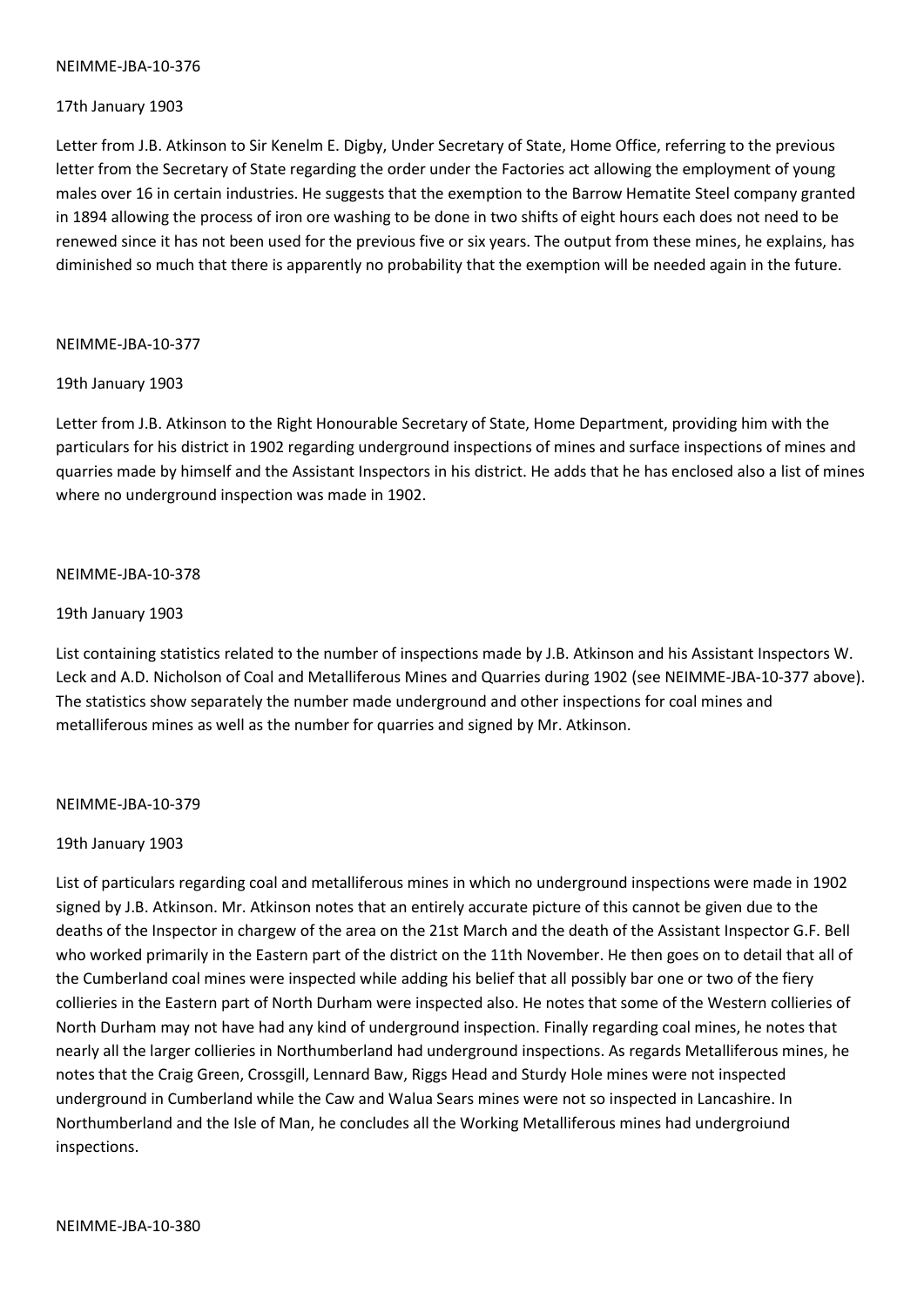## 19th January 1903

## Three letters-

The first from J.B. Atkinson to J.H.B. Forster, Cramlington collieries, asking him to provide further particulars regarding the coal cutting machine used in the Betsey pit notably the name of the machine, its motive power, the section of cut and the quantity of coal got by it to complete his figures.

The second from J.B. Atkinson to R.S. Anderson, Hebburn colliery, asking if all the coal drawn at Hebburn was worked in the County of Durham and if all the coal drawn at Wallsend was worked in Northumberland and also asking for the particulars regarding the heading machine worked at Wallsend colliery to add to the Annual Returns at Wallsend and Hebburn.

The third from J.B. Atkinson to John Sisterson, Low Fell, asking him to fill in the Annual Return for Down colliery with the required particulars and send it as soon as possible.

### NEIMME-JBA-10-381

## 20th January 1903

Letter from J.B. Atkinson to George Scoular, Whitehaven, confirming that the Oughterside Coal company in Maryport have begun to sink a new shaft at Oughterside near Bullgill with the intention of opening a coal mine and that Mr. Scoular has been appointed manager. He asks Mr. Scoular to state the number of his certificate so he can put it on the list.

NEIMME-JBA-10-382

20th January 1903

Two letters-

The first from J.B. Atkinson to J.G. Kaye, Bretton Park, Wakefield, asking him if he has a copy of the plan for the abandoned Acomb colliery as required by the Coal Mines Regulation acts since the collieries' owners the Morrisons neglected to deposit a plan of the workings at the Home Office when it was abandoned in 1887 with Mr Beaumont as its principal leasor. He explains that the owner of Tynedale colliery, Mr. Wood has been asking for a copy since he believes that there may be possible danger from water in the abandoned workings (see NEIMME-JBA-10-365,1st letter). He notes that after communicating with Mr. J.B. Simpson, the mineral agent for Mr. Beaumont, on the matter, he was told that although he could not say who has the working plan of the colliery he had sent a copy of the plan to Mr. Kaye some time ago. He asks whether he knows who has the copy at the present time and, if he has it, whether it can be forwarded to Mr. Wood.

The second from R. Richardson, Blaydon Main Colliery, asking him if any of the coal drawn to bank at the colliery during the last year was worked from the county of Northumberland. If so, he asks him to provide details of the quality and number of men employed in Northumberland.

### NEIMME-JBA-10-383

20th January 1903

Three letters-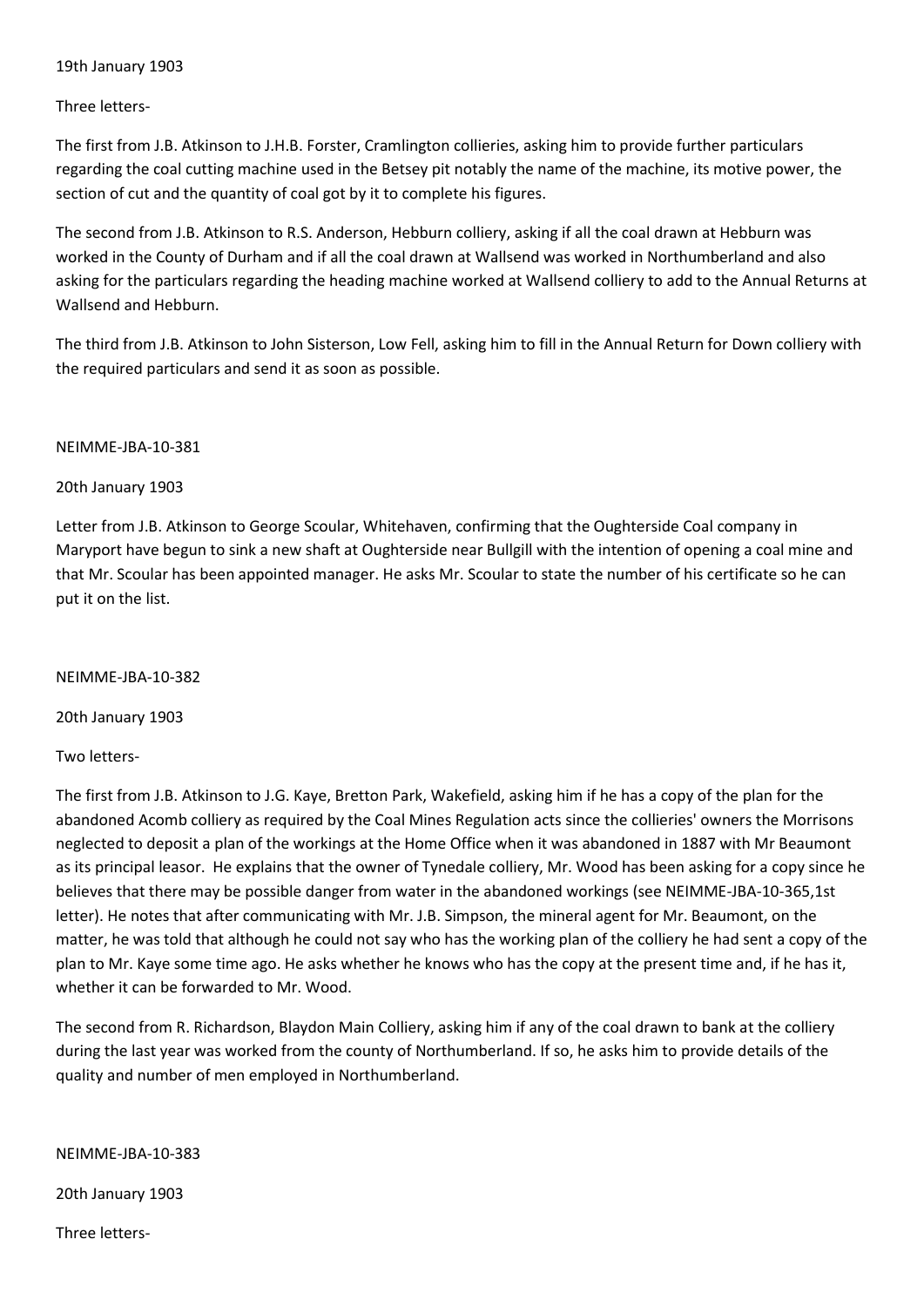The first from J.B. Atkinson to William Brown, manager, Acklington colliery, Acklington, telling him he will visit the colliery shortly after noon on the 22nd January.

The second from J.B. Atkinson to Joseph Robinson , secretary, Miners Union, Amble, telling him that the letter he sent to the late Mr. G.F. Bell has been passed on to him and he will visit Acklington colliery to enquire into the state of the pit he mentioned on Thursday the 22nd January at about 12 noon (see letter above).

The third from J.B. Atkinson to A. Whitelegge, Chief Inspector of Factories, Home Office, asking him for the name of the certifying surgeon for the Marsden Limestone Quarries near Whitburn, which are situated on the sea coast midway between South Shields and Sunderland in County Durham.

NEIMME-JBA-10-384

21st January 1903

Two letters-

The first from J.B. Atkinson to the Tranwell Coal company, Morpeth, telling them that he cannot supply colliery owners with the Abstract of Coal Mines act or the new Special Rules regarding spragging noting that they must apply to any colliery stationer to get what they want.

The second from J.B. Atkinson to Thomas Shewan, manager, St. Hilda colliery, North Shields, telling him he cannot certify his sent copy of the Special Rules for the colliery due to his alteration of age from 12 to 13 in Rules 19,46,54,73,93 and 94. He notes that the age should be 13 in the cases of Rules 19,46 and 54 but that they cannot be altered in such a way without certain legal formalities taking place. He asks him to send an unaltered copy with the recently established timbering rules and also the copy previously certified by the late Mr. Hedley.

NEIMME-JBA-10-385

21st January/23rd January 1903

Two letters-

The first from J.B. Atkinson to J.P. Martin, Cumberland Coal Association, Workington, saying the copy of the New Special Rules and amendments to existing Rules agreed to by the committee he was sent by Mr. Martin all appear to be in order and that he has sent them back so they can be sent to his Assistant Mr. Nicholson. Mr. Nicholson, he continues, has been asked to prepare a new copy of these Rules to comply with the Prohibition of Child Labour Underground act and the Coal Mines act of 1896 and then confer with Mr. Martin on the matter. When the Rules are adjusted, they can then be proposed by the Home Secretary to apply to all the Cumberland quarries apart from one or two owned by Thomson and sons which he believes would be thought of as in the province of Northumberland.

The second from J.B. Atkinson to Thomas Shewan, manager, St. Hilda Colliery, South Shields, dated 23rd January, confirming receipt of two copies of Special Rules for St. Hilda colliery, one certified by the late Mr. Hedley and the other with the timbering rules added. He adds that he has certificated the latter and returns both (see NEIMME-JBA-10-384,2nd letter above).

NEIMME-JBA-10-386

21st January/23rd January 1903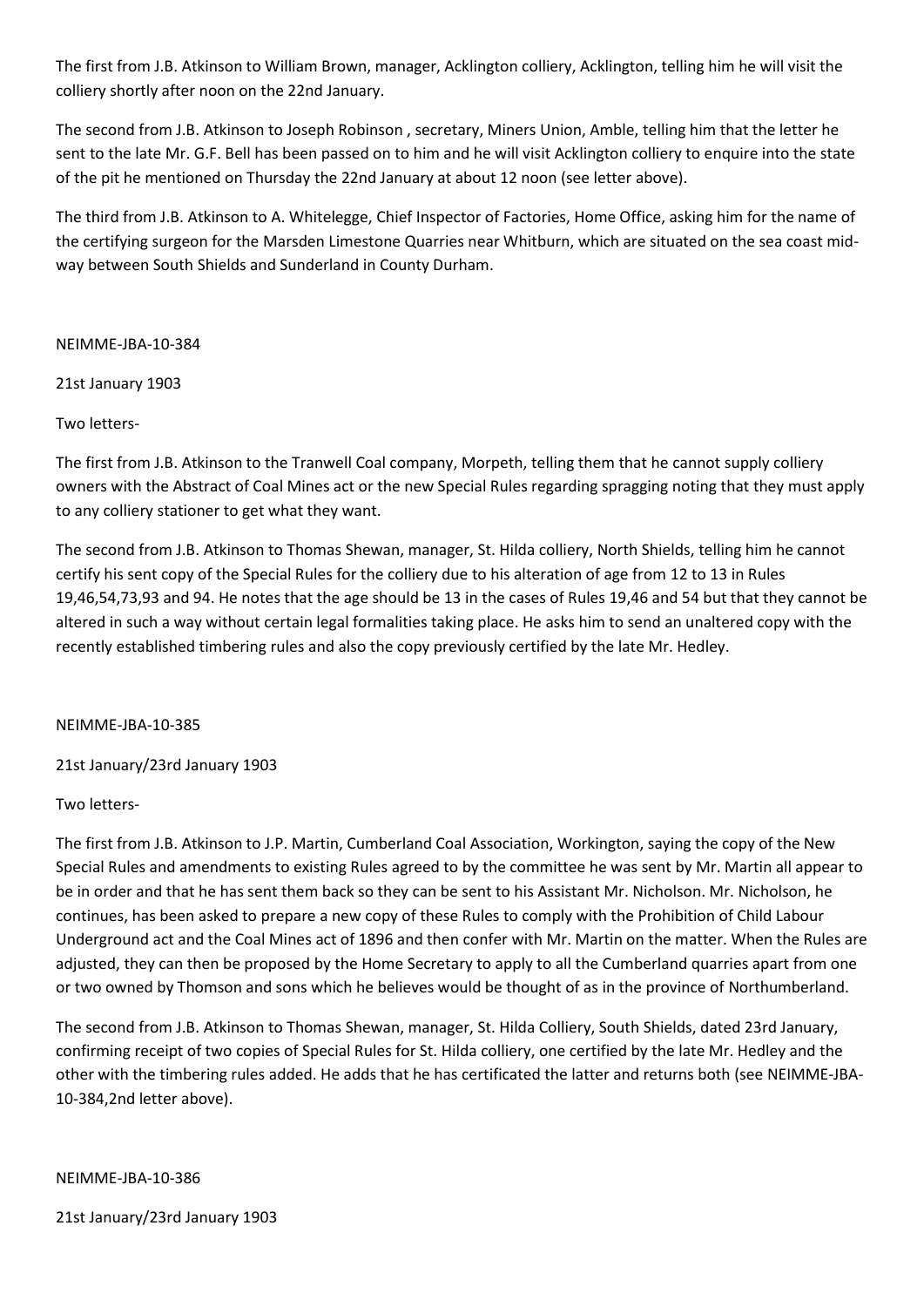## Two letters-

The first from J.B. Atkinson to A.D. Nicholson noting that Mr. Martin has sent a memo telling of what was agreed regarding the Cumberland special Rules at the meeting held on the 13th January (see NEIMME-JBA-10-385, 1st letter above). He adds that he has asked Mr. Martin to send Mr. Nicholson the list of Rules (which he has approved of) to be amended into a fresh set incorporating the new timbering rules and the amendments to existing rules made necessary by these, the provisions of the Coal Mines act of 1896 regarding extended examination by deputies and the alteration of ages rendered nececessary by the Prohibition of Child Labour Underground act. He asks Mr. Nicholson to blend these to the best of his ability and then consult with Mr. Martin over the results. He also asks his Assistant to meet him at home on the 23rd to go over the the Annual Return list and arrange how to deal with defaulters. He suggests coming at about 4p.m. for lunch at 6 for returning on the 8.50 (train).

The second from J.B. Atkinson to J.J. Hall, manager, Ashington colliery, dated 23rd January, confirming receipt of copies of the Local Inspectors Reports on Woodhorn colliery while noting that the reports do not mention any remedial measures to be taken regarding poines(?) rubbing against the timber and therefore breaching General Rule 17. He adds that this must be remedied. He also states that he has received notice of the accident to John Newton and that Mr. Nicholson will look into it.

## NEIMME-JBA-10-387

## 21st January 1903

Letter from J.B. Atkinson to H.White, Walker colliery, confirming the appointment of Edward S. Fawcett as undermanager of the colliery in the room of the G. Fawcett (who has?) resigned. He also confirms receipt of the Annual Return, the Rope Breakings circular and another letter and promises to see him about a new fan shortly.

# NEIMME-JBA-10-388

# 22nd January 1903

Letter from J.B. Atkinson to Henry Elliot and son, Builders and Contractors, Berwick on Tweed, confirming that they have given up Finger Port quarry and taken on the Ord quarry.

### NEIMME-JBA-10-389

# 23rd January/24th January/25th January 1903

# Three letters-

The first from J.B. Atkinson to J.B. Simpson, Bradley Hall, Wylam on Tyne, noting that Mr. Kaye who he has asked about the plan of the abandoned Acomb colliery (see NEIMME-JBA-10-382,1st letter etc) has replied that he sent the plan back to Mr. Simpson. He asks him if he will supply the plan to Mr. Wood in the interests of keeping Tynedale colliery safe.

The second from J.B. Atkinson to W. Leck, dated 24th January, asking him for a regular weekly report, noting that he has received none so far in 1903 and that he received them only irregularly towards the end of the previous year. He asks that these reports be sent in on the Monday reporting on the previous week.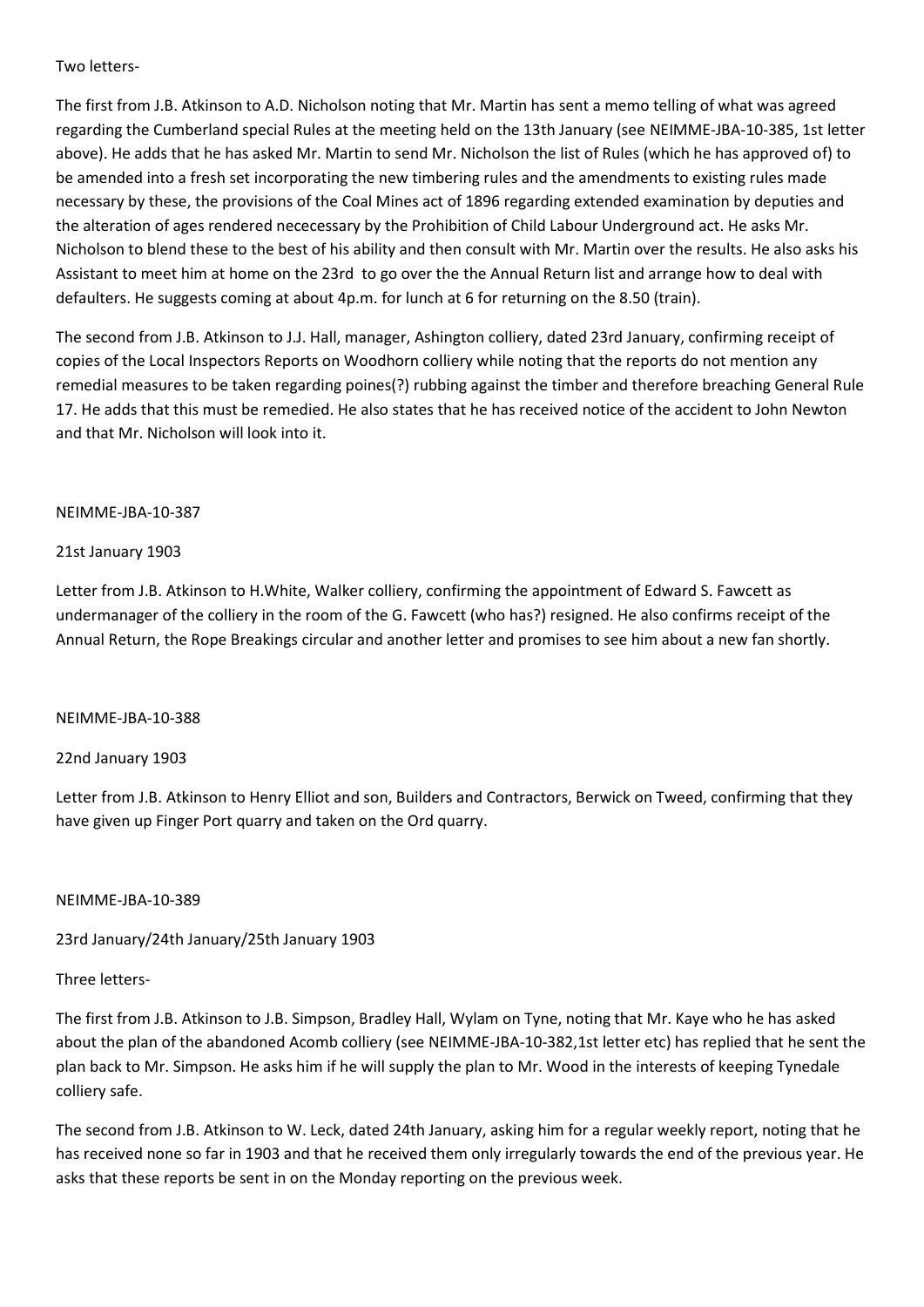The third from J.B. Atkinson to J. Evelyn Carr, manager, Scremmerston colliery, Berwick on Tweed, dated 25th January, confirming he will visit the colliery the next day at about 12 noon to enquire about the accident to Andrew Conlon.

NEIMME-JBA-10-390

24th January 1903

Two letters-

The first from J.B. Atkinson to J.T. Foulis apologising that since no plans of the former workings at Port Mooar, Isle of Man, were found to be deposited at the Home Office according to the Official List he cannot help him.

The second from J.B. Atkinson to H. Richardson, Westminster, reiterating his opinion that he cannot agree to the proposed arrangement for the managership of the Lily Drift and Blaydon Burn colliery (see NEIMME-JBA-10-369,1st letter etc). He argues that if the Secretary of State disagrees with his verdict or an umpire decides in his favour the decision is taken out of his hands, but until then he cannot agree to the arrangement which he thinks is inadvisable and fraught with danger (regarding joint ventilation). He adds that if, as Mr. Richardson has stated, Mr. P.G. Watson, the given certificated manager of both collieries, never visits Lily Drift and has no control over its operations leaving Mr. Archer in sole control of the colliery, the owners of both may be contravening Section 20 of the Coal Mines act 1887.

### NEIMME-JBA-10-391

24th January 1903

Letter from J.B. Atkinson to F.W. Wakefield, Franciscasminde(?), Hvalso, Denmark, confirming that the Chapman Lot Iron Ore mine was closed on the 30th August 1902. He adds in a postscript that the Annual Return has been received and that no more trouble should be taken about it, promising to have an enquiry made on the spot.

NEIMME-JBA-10-392/393/394/395/396

# (Stamped) 19th January 1903

Letter from J.L. Hedley, dated 3rd April 1901, to the Right Honourable Secretary of State, containing information on mines and their inspection in the Newcastle district. He notes that a large proportion of the uninspected mines in Northumberland are small and scattered at considerable distances apart all over the county. It contains: a Report of Inspections in the Newcastle District made in 1900 made by John L.Hedley, G.F. Bell, William Leck,and A.D. Nicholson giving statistics for visits and inspections to Coal mines, Metalliferous mines and visits to quarries; a list of Coal and Metalliferous mines in the Newcastle District that have not been inspected underground in 1900, the coal mines consisting of Bishop Hill in Brampton, Harrington and Rock Hill in Alston for Cumberland, Addison in Blaydon, Byer Moor in Burnopfield, Hebburn A and C, Kibblesworth in Lamesley, Victoria Garesfield in Lintz Green and West Pelton in Chester le Street for North Durham and for Northumberland Harmoor in Beal, Marmoor in Morpeth, Hillerley Crags in Wark, Brownrigg in Otterburn, Callerton in Black Callerton, Caroline in Newcastle, Chatton, Chirm in Longhorseley, Clifton in Morpeth, Earsdon Church in Backworth, Falkington in Berwick, Goatstones in Simonburn, Gunnerton in Chollerton, Hareshaw Head and High Green in Bellingham, Hollings in Ebchester, Kirkheaton in Capheaton, Long Bramlington in Morpeth, Montagu Main in Scotswood, Netherwitton, Newton, Old Bridge in East Woodburn, Old Throckley in Newcastle, Park nHouse in Morpeth, Prestwick, Scremmerston in Berwick, Seaton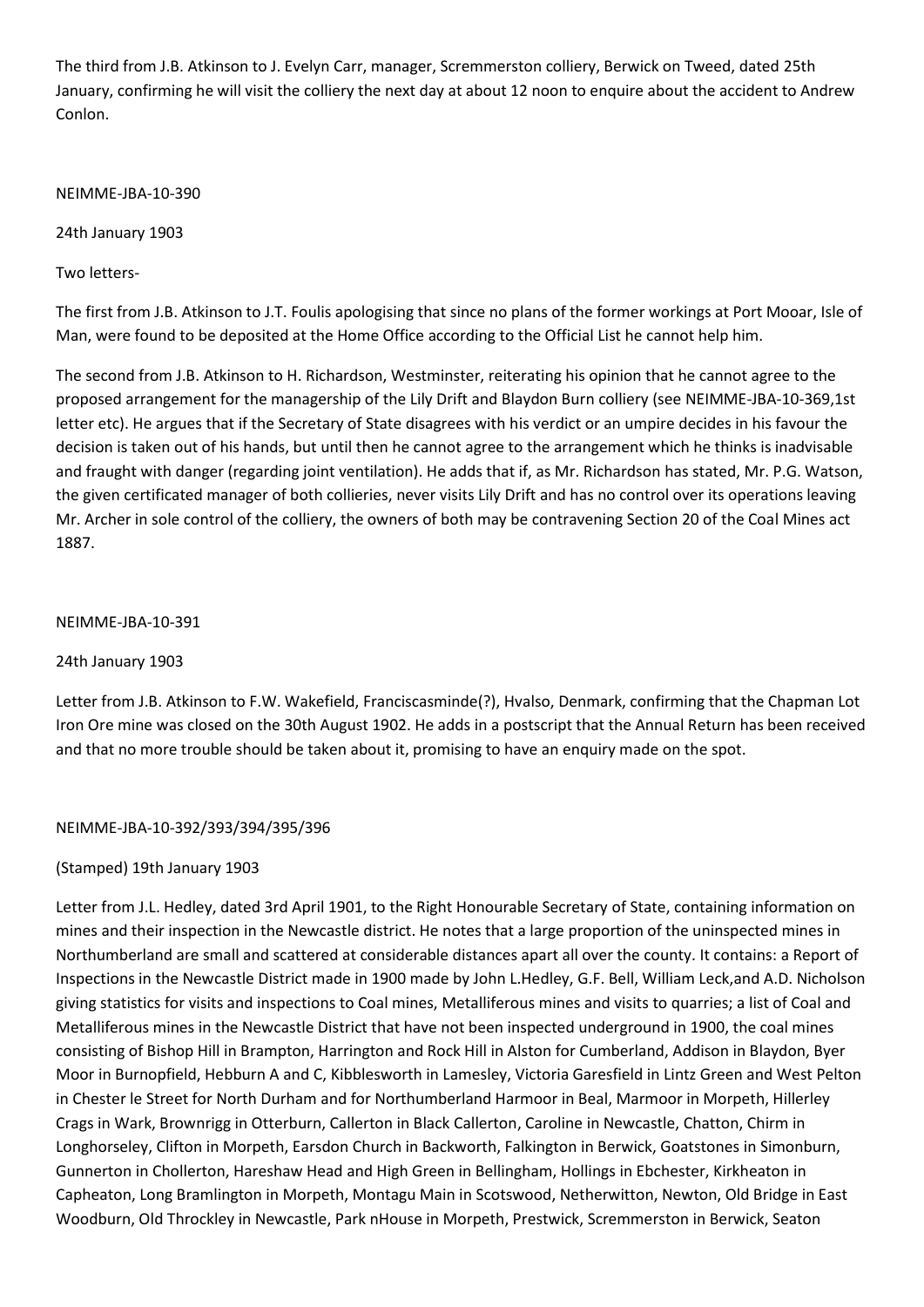Delaval in Newsham, The Seaton Delaval under heading Forster, The Seaton Delaval under heading Hastings , The Shankhouse under heading Hastings, The Shilbottle and Shipley in Alnwick, The Stannington in Morpeth and the Throckley in Newburn all under heading Amelia, Walbottle in Leamington, Whetstone Mea in Allenheads, White House in Morpeth and Widdrington. The Metalliferous mines not visited are listed as the Cashgill Lead mine, the Craig Green Lead mine and the Crossgill Lead mine all in Alston and in the Cumberland district while in Lancashire the two metalliferous mines unvisited are the Cove Slate mine in Coniston and the Stainton Iron Ore mine. The statistics conclude with a summary of the coal and metalliferous mines not inspected in 1900 in Cumberland, North Durham, the Detached part of Lancashire and Northumberland.

### NEIMME-JBA-10-397

## (Stamped) 19th January 1903

Letter from J.L. Hedley, dated 13th June 1901, to sir Kenelm E. Digby, professing that despite acknowledging the importance of underground inspections, his other duties as Chief Inspector leave him comparatively little time to carry them out. He points out that he makes sure that an underground inspection is carried out in any important case and others are made when time permits. The whole of the correspondence concerning such inspections passes through his hands which, he argues, leaves his Assistant Inspectors free to devote most of their time to such inspections. He also argues that his area's records for underground inspections would compare favourably to those carried out in other districts. He goes on to describe his typical routine whereby he starts his working day at 7.30 a.m. with the receipt of each morning's letters, including Sundays, so he can send off instructions to his Assistants with the least possible delay. His evenings, he continues, are nearly always devoted to office work and he attended an exceptionally large number of conferences with owners on important mining subjects in the past year (1900). He concludes that during 1901 he anticipates he will be able to make a larger number of underground inspections and will continue to bear in mind that he should devote whatever time he can spare to such inspections both above and below ground.

### NEIMME-JBA-10-398

25th January/26th January 1903

### Three letters-

The first from J.B. Atkinson to Mrs Roscamp, Alnwick,while apologising for the question, asks if she possesses or knows of any one who might possess the plan to the abandoned workings of Acomb colliery as the owner of a new pit is asking him for information on the old pit to ascertain of any possible dangers due to an overlap of said workings with the new pit (see NEIMME-JBA-10-389,1st letter etc). He goes on to explain that no copy of the plan was sent to the Home Office as should have been done and asks if any copy can be found in Mr. Roscamps' papers?

The second from J.B. Atkinson to L.L. Hall, dated 26th January, asking for details relating to the accident which lead to the injury to John Hall at Ashington colliery on the 15th December 1898 after his death on the 5th April 1902. Although he doubts whether the injury led to his death, having occurred more than a year after the accident, and does not propose listing it as a colliery accident, he wishes the details of his age and occupation at the time and the nature of the accident for a supplementary list he is compiling.

The third from J.B. Atkinson to R.W. Berkley, Marley Hill collieries, dated 26th January, asking for details of the age and occupation of George Oates, who was noted to have died of heart failure in the Andrews House pit on the 31st June 1902, and whether an inquest was held into his death.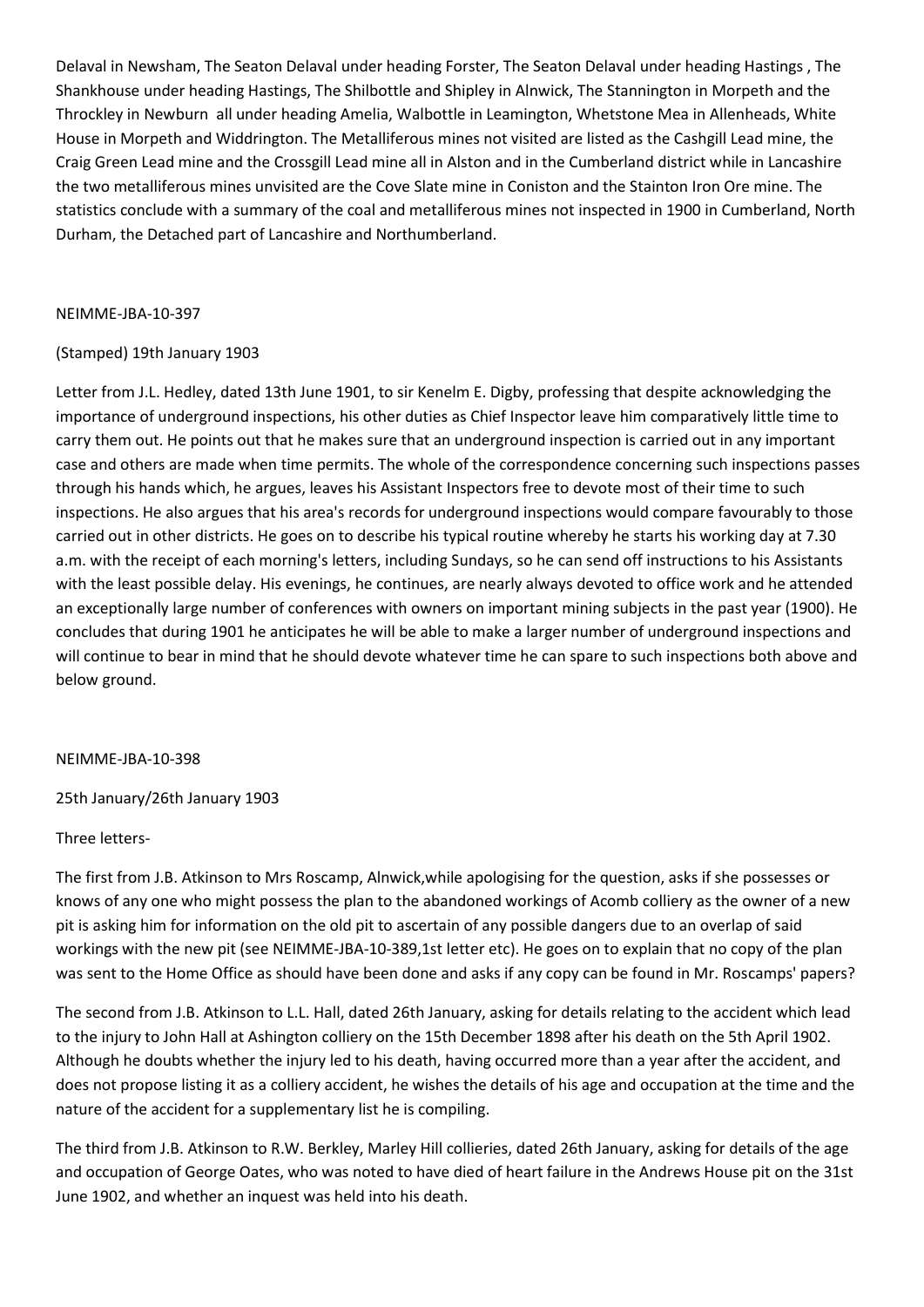#### NEIMME-JBA-10-399

26th January 1903

Two letters-

The first from J.B. Atkinson to Mr. Mottram thanking him for sending a cutting, remarking that an Inspector's son should have known better and that the Home Office have informed him that the examination for the vacancy involved should be held early in February and the appointment made as soon after that as possible. He argues again that his situation is awkward with his Assistants Mr. Nicholson working in Carlisle and Mr. Leck at Cleator while most of the work is required in the area where he lives (see NEIMME-JBA-10-370 etc). He goes on to mention he has heard Mr. Mottram has been enjoying games of whist and golf, noting that he has not been able to play much of the latter since leaving his temporary Alnwick home (see NEIMME-JBA-10-270, 2nd letter etc). He asks him to come to Carlisle in the Spring to play a game at Silloth and talk about the Canobie coal field and its possible connection with the Cumberland Coal field. He also asks in a postscript whether his non-appearance at the New Year means he has given up the idea of moving (see NEIMME-JBA-10-302, 1st letter).

The second from J.B. Atkinson to J.H.B. Forster, manager, Cramlington colliery, Northumberland, confirming receipt of the copy of the Special Rules for the colliery as certified by the late Mr. Hedley and the copy for him to certify. He returns the latter for him to add the new timbering rules and after these have been added, he says he will certify it and return both copies.

### NEIMME-JBA-10-400

26th January/27th January 1903

Three letters-

The first from J.B. Atkinson to the manager, Marsden Quarries, Whitburn, South Shields, enclosing a letter by H.J. Wilson, the Factory Inspector, which he believes will provide him with the information he required concerning the certifying surgeon at the quarries.

The second from J.B. Atkinson to C. Percy, H.M. Coroner, Alnwick, dated 27th January, asking him to send a copy of the verdict of the jury in the case of the death of George Taylor at Pegswood colliery (printed upside down).

The third from J.B. Atkinson to Malcolm Delevingne, dated 27th January, informing him that there is no place except the Barrow Hematite Steel Coy's works where the exemption which allows male young persons to be employed at night in iron ore washing in his district (printed upside down).

### NEIMME-JBA-10-401

### 27th January 1903

Letter from J.B. Atkinson to G.F. Brown, Ironhead Colliery company, Durham, noting the complaints made by his Assistant Inspector Mr. Nicholson when he inspected the colliery on January 24th. Firstly, he noted that there was no proper indicator on the winding engine or mark on the rope to show the position of the cage in the shaft, as required by General Rule 30 of the Coal Mines Regulation act of 1887. Then, he mentions that the top shoe(?) at the right hand site of the cage was in a bad condition and required renewing. Finally, he noted there was no partition on the left side of the cage and on the right side required renewing with the cage generally requiring overhauling. He continues that the first complaint in particular is a serious breach of the Coal Mines Regulation act of 1887 and constitutes a source of considerable danger to the workmen employed at the colliery. He asks for any explanation he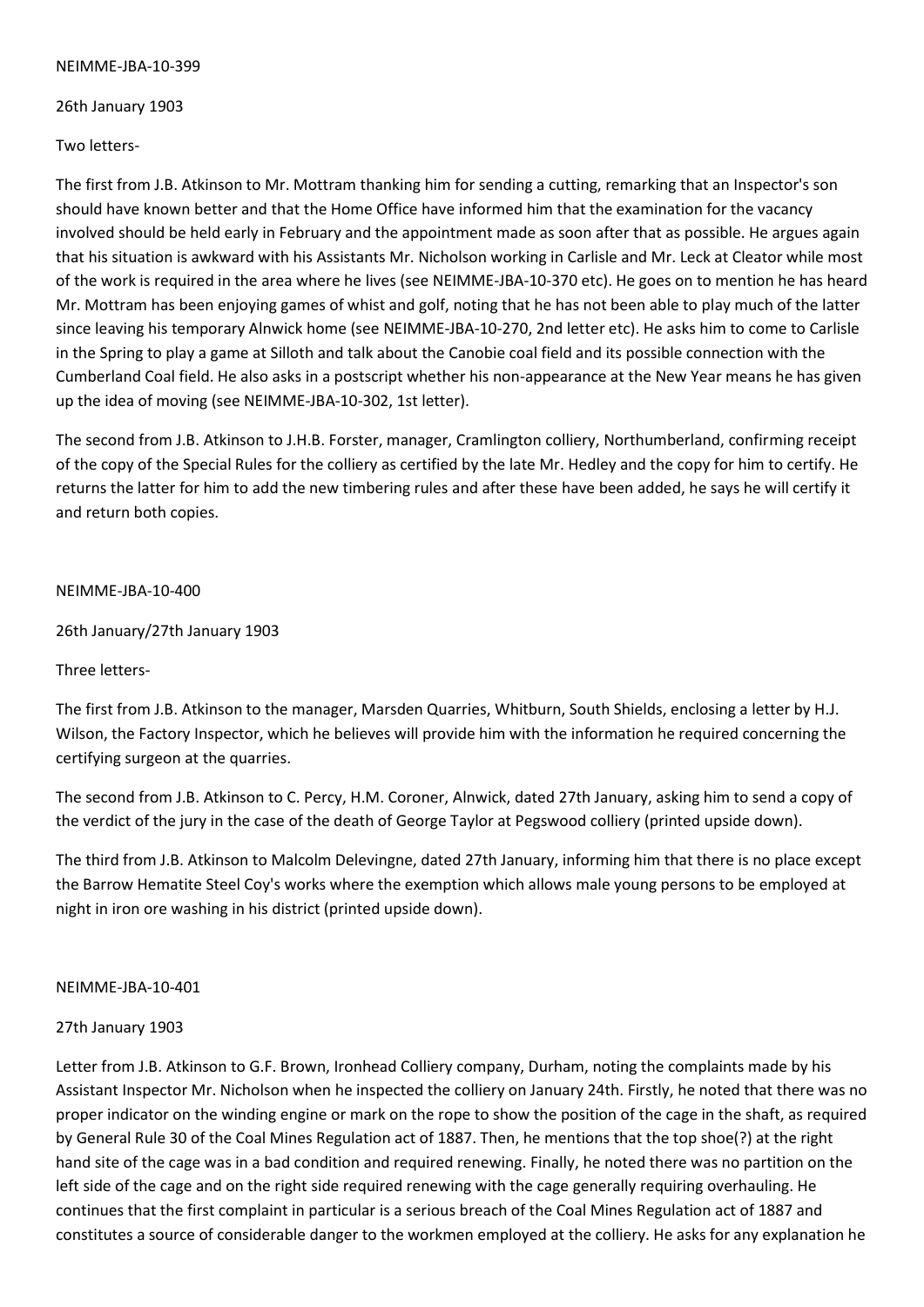may have for the state of affairs, while also noting that he will be glad to hear that the matters com plained of have been remedied.

# NEIMME-JBA-10-402

28th January 1903

Two letters-

The first from J.B. Atkinson to James Bell, Town Commissioners Office, Ramsey, Isle of Man, apologising for the confusion from not realising that, as well as their statement noting that the Ramsey Town Commissioners were not the occupiers of the Ballure no.2 quarry, there was no current occupier. He notes that if, as he suspects, the form he directed should be sent to the occupier had been handed to the Commissioners, he apologises that they have been troubled in this manner.

The second from J.B. Atkinson to A.D. Nicholson thanking him for sending the Annual Return Book for Coal Mines and noting he can now get on (with the work involved) He asks whether Mr. Nicholson will eventually need the book back to give details of the persons employed and mineral worked in the Limestone Measures. Finally, he asks for the Walk Mill deputies' lamp to be returned to him.

# NEIMME-JBA-10-403

# 29th January 1903

Letter from J.B. Atkinson to F. Sannderson, Glebe Mines Ltd, Douglas, Isle of Man, confirming receipt of the Annual return and that the company are driving a level into the hill side at Manghold Head on which work began a few weeks before Christmas. He asks which mineral is proposed to be worked from there.

### NEIMME-JBA-10-404

30th January 1903

Three letters-

The first from J.B. Atkinson to Thomas Coxon, Denwick, Alnwick, confirming that the Annual Returns he received from him regarding Snableness quarry will do very well as it is, seeming to be in order regarding his stating the weight of the dressed merchantable product as required, while noting that it is not obligatory to provide the value which he takes to mean the price he could get for the material at the quarry.

The second from J.B. Atkinson to C. Johnson, North Seaton colliery, saying that he has asked Mr. Dormand to hand him the letter and the enclosed form regarding the persons employed and coal raised for Newton colliery during the time it was running in the past year. He asks Mr. Johnson to fill it in and post it to him in an envelope he has enclosed.

The third from J.B. Atkinson to R.B. Dormand, manager, North Seaton colliery asking him to hand C. Johnson a letter (see above) regarding the annual return for Newton colliery as he understands he worked there and now works at the North Seaton colliery, as Mr. Dormand mentioned that day.